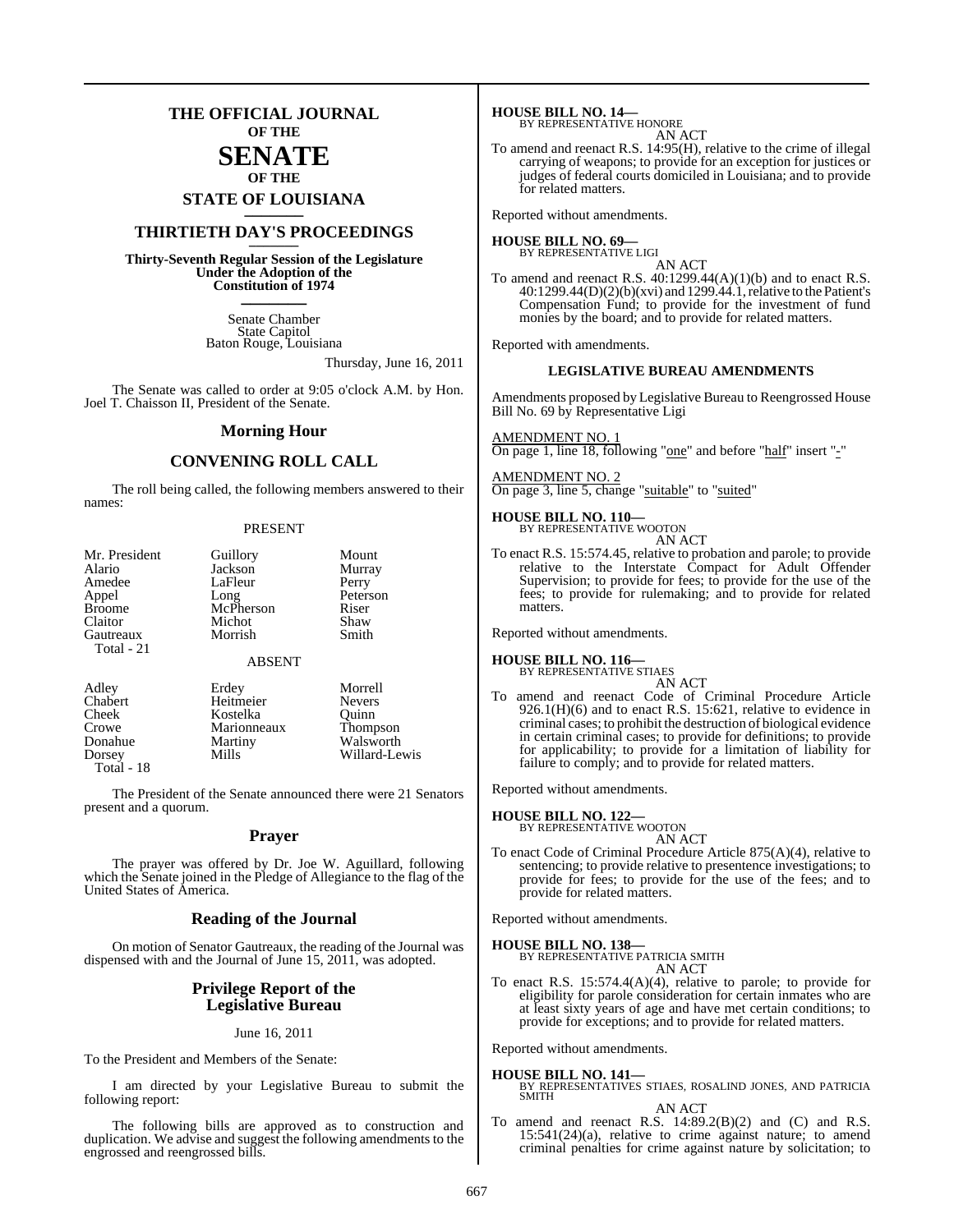## **Page 2 SENATE 30th DAY'S PROCEEDINGS**

provide with respect to the list of offenses for which an offender shall comply with sex offender registration and notification requirements; and to provide for related matters.

Reported without amendments.

## **HOUSE BILL NO. 158—** BY REPRESENTATIVE ARNOLD

AN ACT To enact R.S. 11:3363(H), relative to the Firefighters' Pension and Relief Fund in the city of New Orleans; to provide with respect

to compliance of benefit payments with the Internal Revenue Code; and to provide for related matters.

Reported without amendments.

**HOUSE BILL NO. 170—** BY REPRESENTATIVE GARY SMITH AN ACT

To repeal R.S. 3:2475(D), relative to the sterilization requirements for pet overpopulation control; to repeal the exception for dog or cat adopters to provide written agreement for offspring care obligation.

Reported without amendments.

## **HOUSE BILL NO. 205—** BY REPRESENTATIVE CROMER

AN ACT

To amend and reenact Code of Civil Procedure Article 4847(A)(6), relative to certain limitations on city court jurisdiction; to provide with respect to jurisdiction over casesin which the state or a parish, municipal, or other political corporation is a defendant; to authorize the City Court of Slidell to have jurisdiction over certain petitions for nullity; and to provide for related matters.

Reported without amendments.

## **HOUSE BILL NO. 206—** BY REPRESENTATIVE CROMER

AN ACT

To amend and reenact R.S. 9:2792.8(A)(1), relative to limitations of liability; to provide relative to certain nonprofit organizations supervising or coordinating community service programs; to provide a limitation of liability for community service nonprofit organizations designated by city or municipal courts; and to provide for related matters.

Reported without amendments.

## **HOUSE BILL NO. 213—**

BY REPRESENTATIVE DOERGE AN ACT

To amend and reenact R.S. 11:2223(B)(5), relative to the Municipal Police Employees' Retirement System; to provide for certain restrictions with regard to disability retirement; to provide an effective date; and to provide for related matters.

Reported without amendments.

## **HOUSE BILL NO. 219—**

- BY REPRESENTATIVES SAM JONES, BARRAS, CHAMPAGNE, CORTEZ, GUILLORY, HARRISON, HAZEL, LAMBERT, LEBAS, LEGER, MCVEA, GARY SMITH, ST. GERMAIN, AND WILLIAMS AND SENATOR MILLS AN ACT
- To amend and reenact R.S. 30:2000.12(C), relative to the Atchafalaya Basin Conservation Fund; to provide for funds to purchase, from willing sellers, land in the Atchafalaya Basin; and to provide for related matters.

Reported without amendments.

## **HOUSE BILL NO. 255—**

BY REPRESENTATIVE BURRELL AN ACT

To amend and reenact R.S. 46:2138 and Children's Code Article 1566, relative to domestic abuse assistance; to provide for petitions for protective orders; to authorize clerical assistance by domestic violence advocates; to provide for definitions; and to provide for related matters.

Reported without amendments.

**HOUSE BILL NO. 263—** BY REPRESENTATIVE CHANDLER

AN ACT To amend and reenact R.S. 37:2554(B)(2), relative to shorthand reporters; to extend the date for compliance with certain certification requirements; to remove certain parish courts from the certification exemption; and to provide for related matters.

Reported without amendments.

## **HOUSE BILL NO. 287—**



To amend and reenact R.S.  $40:1299.44(A)(1)$ , relative to the Patient's Compensation Fund; to provide for a private custodial fund; to provide for the classification of assets; to exempt participation in certain funds; and to provide for related matters.

Reported without amendments.

## **HOUSE BILL NO. 289—** BY REPRESENTATIVE MORRIS

AN ACT

To amend and reenact R.S.  $56:649.3(B)$  and  $650(A)$  and  $(B)(1)$ , relative to the Lifetime License Endowment Trust Fund; to provide for deposit of revenues to that fund and to the Conservation Fund; and to provide for related matters.

Reported without amendments.

#### **HOUSE BILL NO. 296—** BY REPRESENTATIVE GREENE AN ACT

To enact R.S. 56:639.8(E)(3), relative to the Artificial Reef Development Fund; to allow the monies in said fund to be used by the Department of Wildlife and Fisheries for inshore fisheries habitat enhancement projects; and to provide forrelated matters.

Reported without amendments.

**HOUSE BILL NO. 304—** BY REPRESENTATIVES PEARSON,TIMBURNS, AND SCHRODER AND SENATORS CROWE, DONAHUE, AND NEVERS AN ACT

To enact R.S. 15:1093.2, 1093.3, and 1093.4, relative to regional juvenile facilities; to provide relative to financial audits of regional juvenile facility districts; to require regional juvenile facility districts to provide annual sworn financial statements; to provide relative to reporting by the legislative auditor; to provide relative to the composition of the board of commissioners and board of directors of regional juvenile districts; to provide for training; and to provide for related matters.

Reported without amendments.

**HOUSE BILL NO. 332—** BY REPRESENTATIVE PEARSON AND SENATOR GAUTREAUX AN ACT

To amend and reenact R.S. 11:62(3) and (6), 108(B)(3)(b), (C), and (D)(introductory paragraph), 1732(15), 2213(4), 2225(A)(2)(a) and (6), and  $2252(4)$ , to enact R.S.  $11:107.2$  and  $108(F)(3)$ , and to repeal R.S.  $11:231(A)(4)$  and  $(7)$  and  $(C)(1)(b)$ , relative to the Firefighters' Retirement System, the Municipal Employees' Retirement System, and the Municipal Police Employees'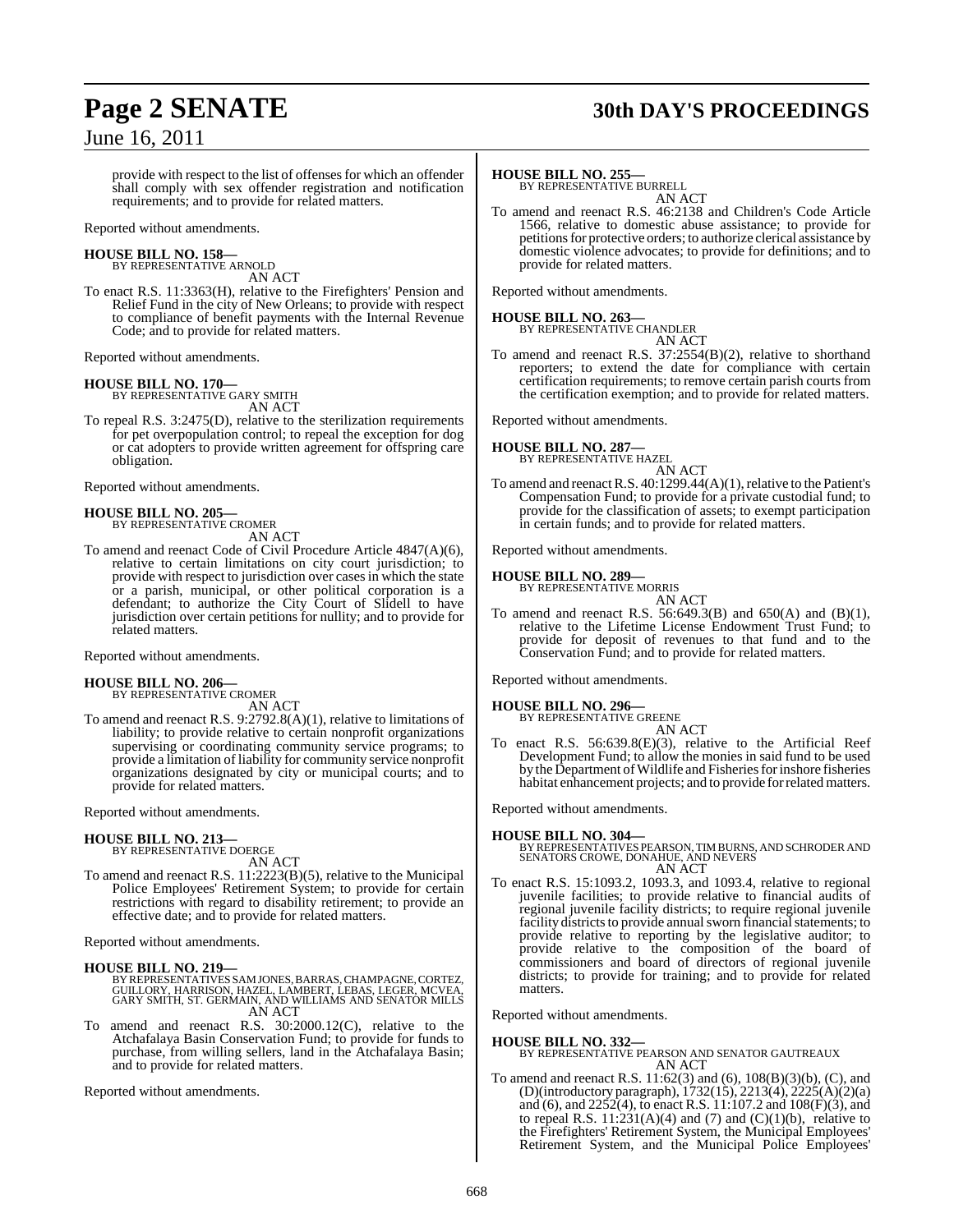## **30th DAY'S PROCEEDINGS Page 3 SENATE**

Retirement System; to provide relative to the funding of such systems; to implement the recommendations of the Funding Review Panel; to provide for membership of the boards of trustees; to provide forthe setting of employer contribution rates under certain circumstances; to provide for employee contribution rates; to provide for benefit calculation; to provide for continuation of the duties of the Funding Review Panel; to provide an effective date; and to provide for related matters.

Reported without amendments.

## **HOUSE BILL NO. 341—** BY REPRESENTATIVE HAZEL

A JOINT RESOLUTION

Proposing to add Article XII, Section 16 of the Constitution of Louisiana, relative to the Patient's Compensation Fund; to authorize the legislature to create a private custodial fund; to provide relative to the assets and property of the fund; to provide for exemption from a guaranty fund; to provide for the payment of legal obligations; to provide for submission of the proposed amendment to the electors; and to provide for related matters.

Reported without amendments.

**HOUSE BILL NO. 352—** BY REPRESENTATIVE ST. GERMAIN AN ACT

To amend and reenact R.S. 11:2258(B)(2)(d), relative to the Firefighters' Retirement System; to extend the time period during which a member may convert from regular to disability retirement; to require the Public Retirement Systems' Actuarial Committee to report on the effect of such conversions; to provide an effective date; and to provide for related matters.

Reported without amendments.

## **HOUSE BILL NO. 372—**

- BY REPRESENTATIVES MCVEA AND MONICA AN ACT
- To enact R.S. 56:799, relative to revenues generated on the MC Davis Property; to create the MC Davis Conservation Fund in the state treasury as a fund within the Conservation Fund; to provide for deposits of monies into the fund: to provide for investment and uses of monies in the fund; to provide for an effective date; and to provide for related matters.

Reported without amendments.

## **HOUSE BILL NO. 393—** BY REPRESENTATIVE GUILLORY

AN ACT

To enactR.S. 11:1151(H), 1151.1(J), 1165.1, 1302.1, 1315, 1945(D), 1965(C), and 1975(C) and to repeal R.S.11:1141(D), 1141.1, 1141.2, 1141.3, 1153, 1336, 1337, and 1338, relative to the Louisiana School Employees' Retirement System, the State Police Pension and Retirement System, and the Parochial Employees' Retirement System; to provide relative to compliance with applicable federal tax qualification requirements; to provide an effective date; and to provide for related matters.

Reported without amendments.

- **HOUSE BILL NO. 401—** BY REPRESENTATIVES HUTTER, DOERGE, ROSALIND JONES, AND PATRICIA SMITH AND SENATOR BROOME AN ACT
- To amend and reenact R.S. 14:35.3(C), (D)(introductory paragraph) and  $(1)$ , and  $(K)$ , relative to domestic abuse battery; to increase penalties for first and second offenses of domestic abuse battery; and to provide for related matters.

Reported without amendments.

## **HOUSE BILL NO. 414—**

BY REPRESENTATIVES LOPINTO AND MORENO AN ACT

To amend and reenact Code of Criminal Procedure Articles 880 and  $892(B)(1)(introducing paragram)$  and (c) and R.S.  $15:571.3(A)(1), (B)(1)(a), (2),$  and  $(3),$  and  $(C), 571.4, 571.5(A),$ 574.9(E), 828(B), and 833.1(E), to enact R.S. 15:571.3(B)(4), and to repeal Code of Criminal Procedure Article 890.1 and R.S. 15:571.6 and 571.8, relative to diminution of sentence and parole eligibility; to provide for the receipt of credit for prior custody; to provide for inclusion of the Uniform Sentencing Commitment Order in documents accompanying post-sentence sheriff's statement; to provide with respect to the earning of diminution of sentence for certain offenses; to provide for the reorganization of certain provisions oflawregarding diminution ofsentence; to provide for applicability; to authorize diminution of sentence for certain offenses; to provide for the forfeiture of earned credits toward the reduction of the projected good time parole supervision date; to provide forthe forfeiture of credit for time served in actual custody; to provide for the earning of additional credits toward the reduction of the projected good time parole supervision date; and to provide for related matters.

Reported without amendments.

## **HOUSE BILL NO. 420—**

BY REPRESENTATIVE THIERRY AN ACT

To amend and reenact R.S. 4:149.5(B)(1), relative to horse racing; to authorize account wagering to be conducted by a facility licensed by the Louisiana State Racing Commission and operating as pari-mutuel live horse racing facility; and to provide for related matters.

Reported without amendments.

## **HOUSE BILL NO. 471—**

BY REPRESENTATIVE GUILLORY AN ACT

To amend and reenact R.S. 40:1299.28 and to enact R.S. 40:1299.27.1, relative to lead-free pipes, fittings, fixtures, solder, or flux; to provide for the use, introduction into commerce, and sale of certain pipes, fittings, fixtures, solder, or flux; to require lead-free pipes, fittings, fixtures, solder, or flux; to provide for exclusions; to provide for labeling; to provide for definitions; to provide for the authority of the Department of Health and Hospitals; to provide for enforcement; to provide for an effective date; and to provide for related matters.

Reported without amendments.

## **HOUSE BILL NO. 495—**

BY REPRESENTATIVE PEARSON AND SENATOR GAUTREAUX AN ACT

To amend and reenact R.S.  $11:102(B)(1)$  and to enact R.S. 11:102(D), relative to certain state retirement systems; to provide relative to employer contributions; to provide for direct appropriation of certain amortization payments; to provide for an effective date; and to provide for related matters.

Reported without amendments.

### **HOUSE BILL NO. 497—**

BY REPRESENTATIVE WOOTON

AN ACT To amend and reenact R.S. 14:66, relative to the crime of extortion; to provide additional types of threats sufficient to constitute extortion; and to provide for related matters.

Reported without amendments.

# June 16, 2011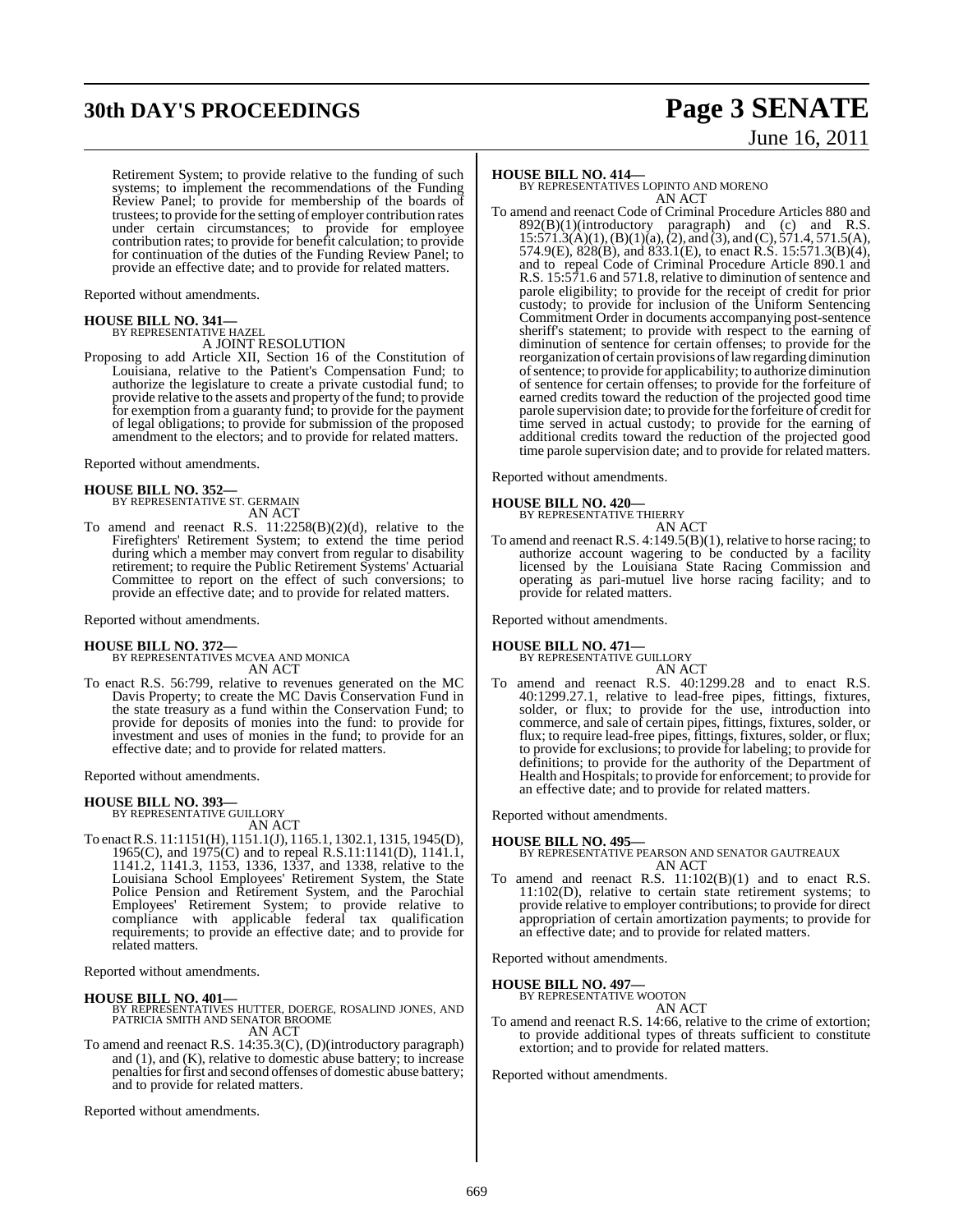## **HOUSE BILL NO. 522—** BY REPRESENTATIVE ROSALIND JONES

AN ACT

To amend and reenact R.S. 13:62(A)(2) and (B) and to enact R.S. 13:62(C), relative to the Judicial Council of the Supreme Court of Louisiana; to provide deadlines for submission of proposals regarding new or increased court costs to the council; to provide deadlines for the council to provide recommendations to the legislature; to provide for applicability; to provide for definitions; and to provide for related matters.

Reported without amendments.

Respectfully submitted, ROB MARIONNEAUX Chairman

## **Adoption of Legislative Bureau Report**

On motion of Senator Marionneaux, the Legislative Bureau amendments were adopted and the Bills and Joint Resolutions were read by title and passed to a third reading.

## **Introduction of Senate Resolutions**

#### **SENATE RESOLUTION NO. 112—** BY SENATOR MILLS A RESOLUTION

To urge and request the Department of Economic Development to study the economic impact on pharmacies owned and operated by Louisiana citizens from the use of out-of-state pharmacy management companies by the state of Louisiana and its political subdivisions.

The resolution was read by title and placed on the Calendar for a second reading.

### **SENATE RESOLUTION NO. 113—** BY SENATOR APPEL

A RESOLUTION

To commend Professor Paul Greenfield, AO, Vice-Chancellor and President of The University of Queensland and Professor David Wilkinson, Head, School of Medicine, The University of Queensland, for their outstanding leadership in establishing the first global medical school partnership in the United States of America, The University of Queensland School of Medicine Ochsner Clinical School in New Orleans, Louisiana.

The resolution was read by title and placed on the Calendar for a second reading.

#### **SENATE RESOLUTION NO. 114—** BY SENATOR APPEL

A RESOLUTION

To commend and congratulate Tommy Cvitanovich upon his selection as the 2010 Times-Picayune Loving Cup recipient.

The resolution was read by title and placed on the Calendar for a second reading.

#### **SENATE RESOLUTION NO. 115—** BY SENATOR CHAISSON

A RESOLUTION

To commend the River Region Caucus and its member parishes for their cooperative efforts toward improving the quality of life in the river region.

The resolution was read by title and placed on the Calendar for a second reading.

## **Page 4 SENATE 30th DAY'S PROCEEDINGS**

## **Senate Concurrent Resolutions on Second Reading**

**SENATE CONCURRENT RESOLUTION NO. 84—**

BY SENATORS MORRISH AND MOUNT AND REPRESENTATIVE KLECKLEY A CONCURRENT RESOLUTION

To express support for designation of a "Welcome Home Vietnam Veterans Day".

The concurrent resolution was read by title. Senator Morrish moved to adopt the Senate Concurrent Resolution.

## **ROLL CALL**

The roll was called with the following result:

YEAS

| Alario                 | Jackson                  | Murray         |
|------------------------|--------------------------|----------------|
| Amedee                 | Kostelka                 | <b>Nevers</b>  |
| Chabert                | LaFleur                  | Peterson       |
| Cheek                  | Long                     | Riser          |
| Claitor                | Martiny                  | Shaw           |
| Crowe                  | McPherson                | Smith          |
| Donahue                | Michot                   | Thompson       |
| Dorsey                 | Mills                    | Walsworth      |
| Erdey                  | Morrell                  | Willard-Lewis  |
| Total - 33             |                          |                |
|                        | <b>NAYS</b>              |                |
| Total - 0              |                          |                |
|                        | <b>ABSENT</b>            |                |
| Appel<br><b>Broome</b> | Heitmeier<br>Marionneaux | Perry<br>Ouinn |
| Total - 6              |                          |                |

Mr. President Gautreaux Morrish<br>Adley Guillory Mount Adley Guillory Mount<br>Alario Iackson Murray

The Chair declared the Senate adopted the Senate Concurrent Resolution and ordered it sent to the House.

#### **SENATE CONCURRENT RESOLUTION NO. 85—** BY SENATOR ALARIO

A CONCURRENT RESOLUTION

To commend Gary Hall, Chief Fiscal Officer of the State Treasury of Louisiana, for his distinguished service and to congratulate him on the occasion of his retirement.

The concurrent resolution was read by title. Senator Alario moved to adopt the Senate Concurrent Resolution.

## **ROLL CALL**

The roll was called with the following result:

## YEAS

McPherson<br>Michot

**Morrell** 

Mr. President Erdey Morrish<br>Adley Gautreaux Mount Adley Gautreaux Mount Amedee Jackson Nevers<br>
Appel Kostelka Peterson Appel Kostelka Peterson Chabert<br>Cheek Cheek Martiny Smith<br>Claitor McPherson Thompson Crowe Michot Walsworth<br>
Donahue Mills Willard-Le Donahue Mills Willard-Lewis Total - 35

Aullory<br>
Alaria Guillory<br>
Alaria Guillor<br>
Nevers LaFleur Riser<br>Long Shaw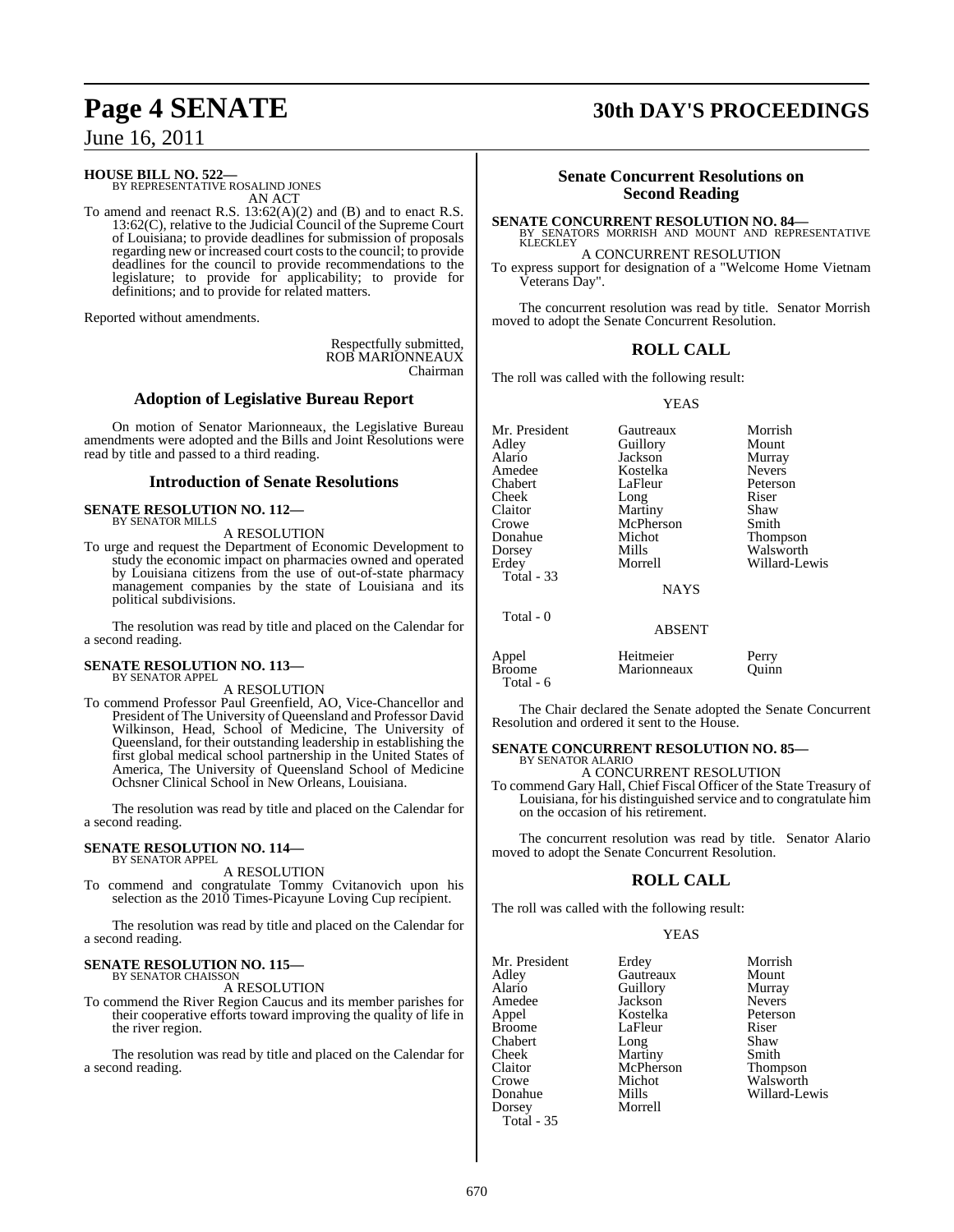## **30th DAY'S PROCEEDINGS Page 5 SENATE**

## **NAYS**

Total - 0

Heitmeier Perry<br>Marionneaux Ouinn **Marionneaux** Total - 4

The Chair declared the Senate adopted the Senate Concurrent Resolution and ordered it sent to the House.

#### **SENATE CONCURRENT RESOLUTION NO. 86—** BY SENATOR ALARIO

A CONCURRENT RESOLUTION

To commend Jama Scivicque, Fiscal Manager for the Louisiana State Treasury, for her distinguished career of public service and to congratulate her upon the occasion of her retirement after thirtyeight years of laudable service to the state.

The concurrent resolution was read by title. Senator Alario moved to adopt the Senate Concurrent Resolution.

## **ROLL CALL**

The roll was called with the following result:

## YEAS

| Mr. President | Erdey         | Morrish       |
|---------------|---------------|---------------|
| Adley         | Gautreaux     | Mount         |
| Alario        | Guillory      | Murray        |
| Amedee        | Jackson       | <b>Nevers</b> |
| Appel         | Kostelka      | Perry         |
| <b>Broome</b> | LaFleur       | Peterson      |
| Chabert       | Long          | Riser         |
| Cheek         | Martiny       | Shaw          |
| Claitor       | McPherson     | Smith         |
| Crowe         | Michot        | Thompson      |
| Donahue       | Mills         | Walsworth     |
| Dorsey        | Morrell       | Willard-Lewis |
| Total $-36$   |               |               |
|               | <b>NAYS</b>   |               |
| Total $-0$    |               |               |
|               | <b>ABSENT</b> |               |

| Marionneaux |       |
|-------------|-------|
|             |       |
|             | Ouinn |

The Chair declared the Senate adopted the Senate Concurrent Resolution and ordered it sent to the House.

#### **SENATE CONCURRENT RESOLUTION NO. 87—** BY SENATOR MURRAY

## A CONCURRENT RESOLUTION

To urge and request the State Board of Elementary and Secondary Education to develop a process by which to select a state superintendent of education that is open and accessible to the public and utilizes a committee composed of representatives of the general public, community organizations, and other education stakeholders to assist in the search and review process for potential candidates for the position of state superintendent of education.

The resolution was read by title and referred by the President to the Committee on Education.

## **Message from the House**

## **ASKING CONCURRENCE IN HOUSE CONCURRENT RESOLUTIONS**

June 16, 2011

To the Honorable President and Members of the Senate:

I am directed to inform your honorable body that the House of Representatives has finally passed and asks your concurrence in the following House Concurrent Resolutions:

HCR No. 187 HCR No. 188

Respectfully submitted, ALFRED W. SPEER Clerk of the House of Representatives

June 16, 2011

## **House Concurrent Resolutions**

Senator Mount asked for and obtained a suspension of the rules to read House Concurrent Resolutions a first and second time.

## **HOUSE CONCURRENT RESOLUTION NO. 184—** BY REPRESENTATIVES CARMODY AND SCHRODER A CONCURRENT RESOLUTION

To urge and request the Board of Regents to create a commission to study the governance, management, and supervision of public postsecondary education and to submit to the legislature a plan for reorganization of the governance, management, and supervision of postsecondary education not later than sixty days prior to the beginning of the 2012 Regular Session of the Legislature of Louisiana.

The resolution was read by title and referred by the President to the Committee on Education.

## **HOUSE CONCURRENT RESOLUTION NO. 185—** BY REPRESENTATIVE ARNOLD

A CONCURRENT RESOLUTION

To commend the Society of Louisiana Certified Public Accountants upon its one hundredth anniversary.

The resolution was read by title and placed on the Calendar for a second reading.

#### **HOUSE CONCURRENT RESOLUTION NO. 186—** BY REPRESENTATIVE SIMON

A CONCURRENT RESOLUTION

To commend Anne Dale for her commitment to celebrating the natural resources of Louisiana.

The resolution was read by title and placed on the Calendar for a second reading.

#### **HOUSE CONCURRENT RESOLUTION NO. 187—** BY REPRESENTATIVE TIM BURNS

A CONCURRENT RESOLUTION

To commend Kathryn James of Mandeville High School upon her selection as a representative of Louisiana at the Hugh O'Brian World Leadership Congress in Chicago, Illinois.

The resolution was read by title and placed on the Calendar for a second reading.

## **HOUSE CONCURRENT RESOLUTION NO. 188—** BY REPRESENTATIVE FOIL A CONCURRENT RESOLUTION

To commend IBM upon its centennial anniversary celebration.

The resolution was read by title and placed on the Calendar for a second reading.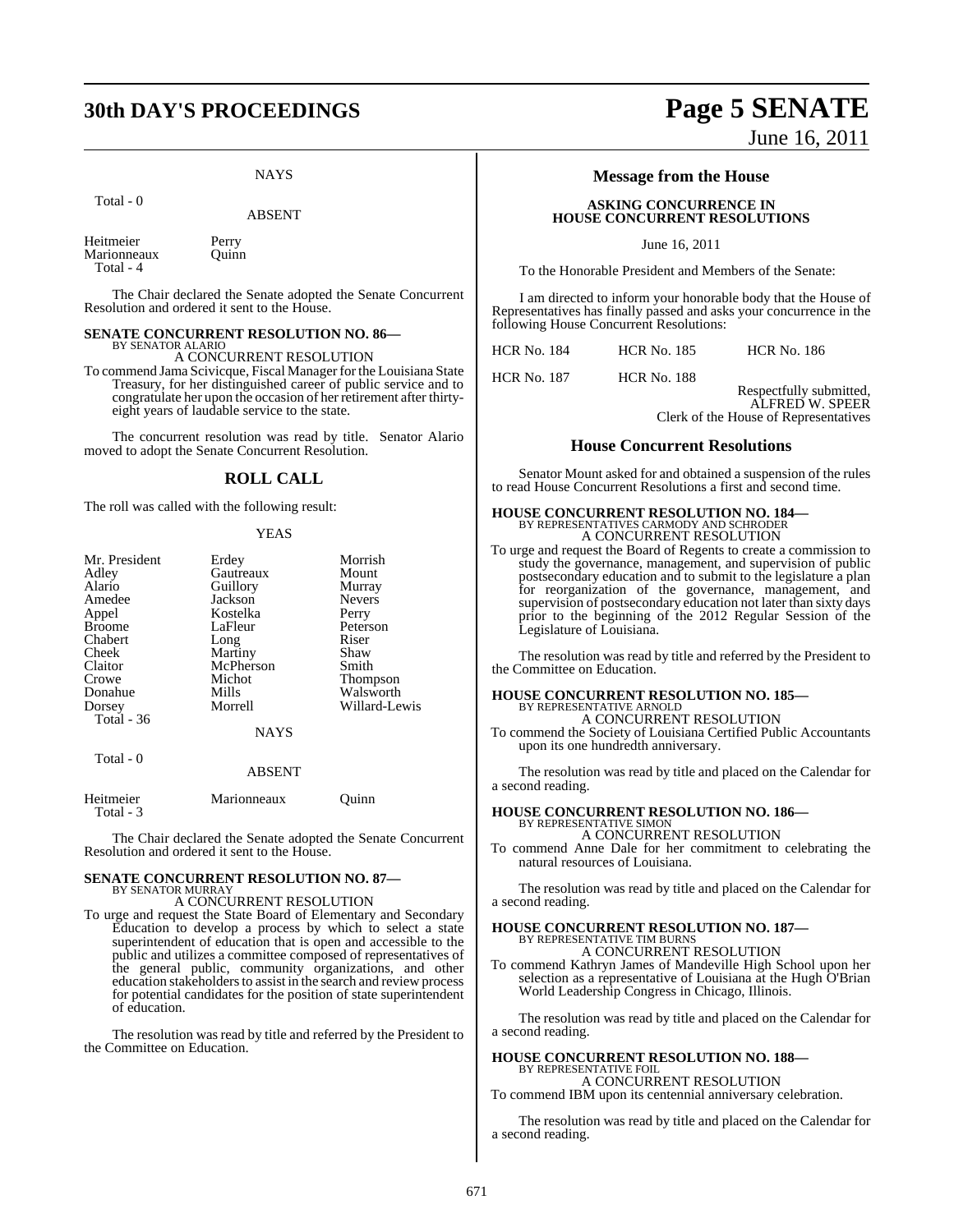## **House Concurrent Resolutions on Second Reading**

## **HOUSE CONCURRENT RESOLUTION NO. 180—**

BY REPRESENTATIVE CHANEY A CONCURRENT RESOLUTION

To urge and request the Department of Health and Hospitals, in conjunction with the Board of Regents, to study jointly the effectiveness and advisability of the structure of the licensure and certification for midwives as currently provided in the Louisiana Midwife Practitioners Act, to determine the most appropriate agency or organization to provide oversight for licensure and certification, and to report study findings to the House Committee on Health and Welfare, the Senate Committee on Health and Welfare, the HouseCommittee on Education, and the Senate Committee on Education no later than sixty days prior to the convening of the 2012 Regular Session of the Legislature of Louisiana.

The resolution was read by title. Senator Mount moved to concur in the House Concurrent Resolution.

## **ROLL CALL**

The roll was called with the following result:

## YEAS

| Mr. President     | Gautreaux      | Morrish       |
|-------------------|----------------|---------------|
| Adley             | Guillory       | Mount         |
| Alario            | Heitmeier      | Murray        |
|                   |                |               |
| Amedee            | Jackson        | <b>Nevers</b> |
| Appel             | Kostelka       | Perry         |
| Broome            | LaFleur        | Riser         |
| Chabert           | Long           | Shaw          |
| Cheek             | <b>Martiny</b> | Smith         |
| Claitor           | McPherson      | Thompson      |
| Donahue           | Michot         | Walsworth     |
| Dorsey            | Mills          | Willard-Lewis |
| Erdey             | Morrell        |               |
| <b>Total</b> - 35 |                |               |
|                   |                |               |
|                   | <b>NAYS</b>    |               |
| Total - 0         |                |               |
|                   | <b>ABSENT</b>  |               |
| Crowe             | Peterson       |               |
| Marionneaux       | Ouinn          |               |
| Total - 4         |                |               |

The Chair declared the Senate concurred in the House Concurrent Resolution and ordered it returned to the House.

### **HOUSE CONCURRENT RESOLUTION NO. 181—** BY REPRESENTATIVE ARNOLD

A CONCURRENT RESOLUTION

To urge and request the Louisiana State Uniform Construction Code Council to adopt a rehabilitation subcode pilot program within the state uniform construction code for participating downtown development districts.

The resolution was read by title. Senator Alario moved to concur in the House Concurrent Resolution.

## **ROLL CALL**

The roll was called with the following result:

#### YEAS

| Mr. President   | Guillory  | Mount         |
|-----------------|-----------|---------------|
| Adley<br>Alario | Heitmeier | Murray        |
|                 | Jackson   | <b>Nevers</b> |
| Amedee          | Kostelka  | Perry         |

## **Page 6 SENATE 30th DAY'S PROCEEDINGS**

| Appel            | LaFleur              | Peterson        |
|------------------|----------------------|-----------------|
| <b>Broome</b>    | Long                 | Riser           |
| Chabert          | Martiny              | Shaw            |
| Cheek            | McPherson            | Smith           |
| Donahue          | Michot               | <b>Thompson</b> |
| Dorsey           | Mills                | Walsworth       |
| Erdey            | Morrell              | Willard-Lewis   |
| Gautreaux        | Morrish              |                 |
| Total - 35       |                      |                 |
|                  | <b>NAYS</b>          |                 |
| Total - 0        |                      |                 |
|                  | ABSENT               |                 |
| Claitor<br>Crowe | Marionneaux<br>Ouinn |                 |

Total - 4

The Chair declared the Senate concurred in the House Concurrent Resolution and ordered it returned to the House.

## **HOUSE CONCURRENT RESOLUTION NO. 183—** BY REPRESENTATIVE SEABAUGH A CONCURRENT RESOLUTION

To commend Madeline Wagnon of Captain Shreve High School upon her selection as a representative of Louisiana at the Hugh O'Brian World Leadership Congress in Chicago, Illinois.

The resolution was read by title. Senator Shaw moved to concur in the House Concurrent Resolution.

## **ROLL CALL**

The roll was called with the following result:

## YEAS

| Mr. President | Gautreaux     | Morrish         |
|---------------|---------------|-----------------|
| Adlev         | Guillory      | Mount           |
| Alario        | Heitmeier     | Murray          |
| Amedee        | Jackson       | <b>Nevers</b>   |
| Appel         | Kostelka      | Perry           |
| Broome        | LaFleur       | Peterson        |
| Chabert       | Long          | Riser           |
| Cheek         | Martiny       | Shaw            |
| Claitor       | McPherson     | Smith           |
| Donahue       | Michot        | <b>Thompson</b> |
| Dorsey        | Mills         | Walsworth       |
| Erdev         | Morrell       | Willard-Lewis   |
| Total - 36    |               |                 |
|               | <b>NAYS</b>   |                 |
| Total - 0     |               |                 |
|               | <b>ABSENT</b> |                 |

| Crowe     | Marionneaux | Ouinn |
|-----------|-------------|-------|
| Total - 3 |             |       |

The Chair declared the Senate concurred in the House Concurrent Resolution and ordered it returned to the House.

## **House Bills and Joint Resolutions on Second Reading Reported by Committees**

**HOUSE BILL NO. 7—** BY REPRESENTATIVES LABRUZZO, BOBBY BADON, HENRY BURNS,<br>TIMBURNS, CHAMPAGNE, CHANDLER, DOERGE, DOVE, ELLINGTON,<br>GISCLAIR, GREENE, GUINN, HARDY, HARRISON, HAZEL, HENRY,<br>HILL, HOWARD, KATZ, KLECKLEY, LIGI, MCVEA, MORRIS, PEAR AN ACT

To amend and reenact R.S.  $46:460.10(A)$ , (B), (C), and (E) and to enact R.S. 46:460.10(F), relative to drug testing of adult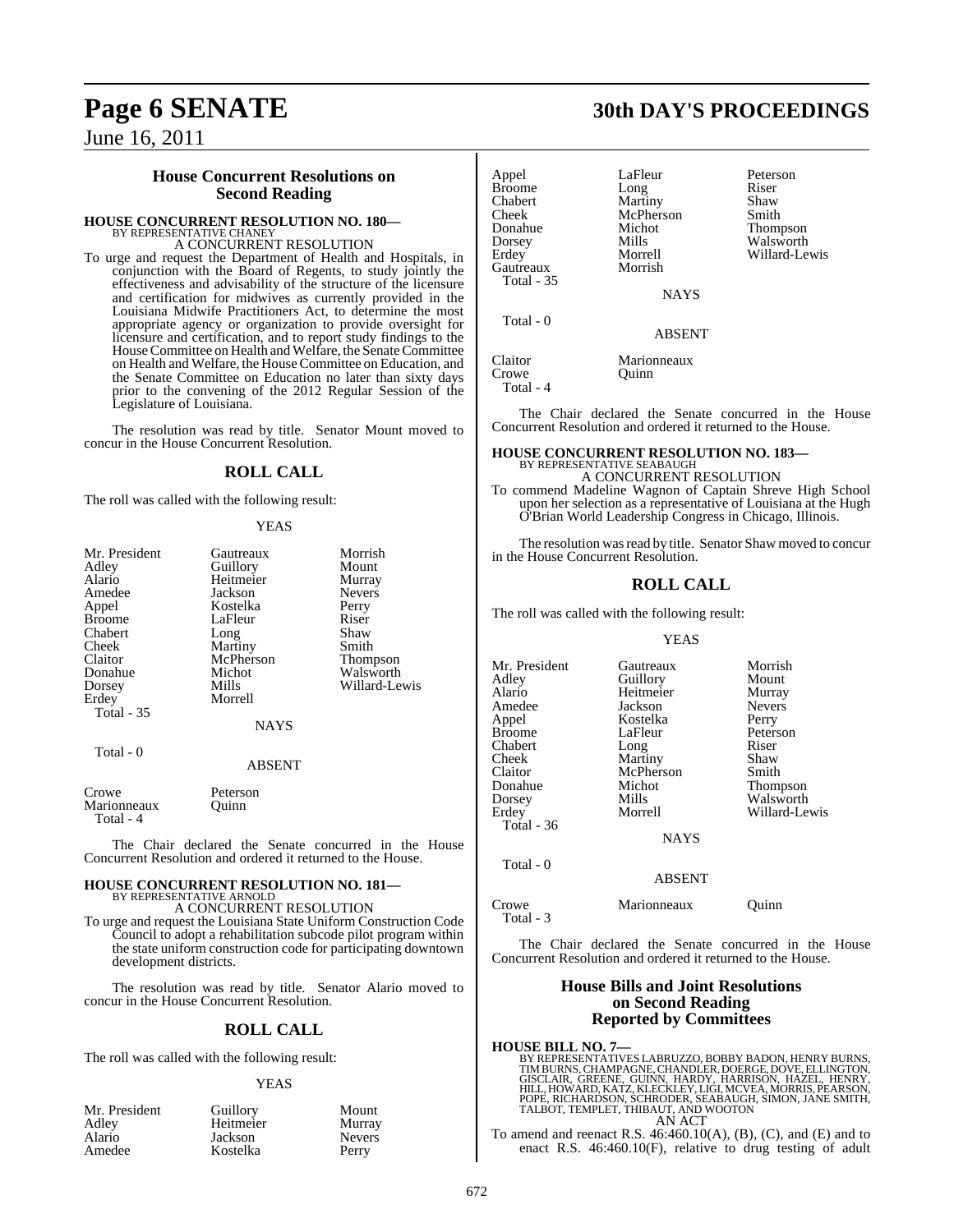## **30th DAY'S PROCEEDINGS Page 7 SENATE**

# June 16, 2011

recipients of cash assistance; to require participants to consent to possible random drug testing prior to receipt of cash benefits; to require random drug testing for twenty percent of recipients of cash assistance; to provide for the drug testing of more than twenty percent of all participants of the Family Independence Temporary Assistance Program under certain circumstances; to provide for reimbursement to the state; to provide for a determination of sufficiency of funding; to establish a cost savings program for drug testing; to provide for an effective date; and to provide for related matters.

Reported with amendments by the Committee on Health and Welfare.

## **SENATE COMMITTEE AMENDMENTS**

Amendments proposed by Senate Committee on Health and Welfare to Reengrossed House Bill No. 7 by Representative LaBruzzo

### AMENDMENT NO. 1

On page 4, line 27 after "possible." insert "The rules and regulations shall not replace or supplant the department's policies and procedures currently in place to prevent fraud and abuse.

On motion of Senator Mount, the committee amendment was adopted. The amended bill was read by title and referred to the Legislative Bureau.

#### **HOUSE BILL NO. 13—** BY REPRESENTATIVE GISCLAIR

AN ACT

To amend and reenact R.S. 15:542(D) and to enact R.S. 15:542(B)(3), relative to sex offender registration and notification; to require registration with campus law enforcement agencies; to provide relative to registration fees; and to provide for related matters.

Reported with amendments by the Committee on Judiciary B.

## **SENATE COMMITTEE AMENDMENTS**

Amendments proposed by Senate Committee on Judiciary B to Engrossed House Bill No. 13 by Representative Gisclair

AMENDMENT NO. 1

On page 1, line 13, after "is" and before "a" delete "an employee or"

AMENDMENT NO. 2

On page 1, line 15, after "institution" and before the period "." insert "at least one business day prior to the beginning of the school term or semester

On motion of Senator Martiny, the committee amendment was adopted. The amended bill was read by title and referred to the Legislative Bureau.

## **HOUSE BILL NO. 111—**

BY REPRESENTATIVE WOOTON AN ACT

To amend and reenact Code of Criminal Procedure Article  $895.1(F)$ (introductory paragraph), relative to fees for supervised probation; to provide for an increase in the supervised probation fees dedicated to the Sex Offender Registry Technology Fund; and to provide for related matters.

Reported with amendments by the Committee on Judiciary B.

## **SENATE COMMITTEE AMENDMENTS**

Amendments proposed by Senate Committee on Judiciary B to Engrossed House Bill No. 111 by Representative Wooton

## AMENDMENT NO. 1

On page 1, line 12, after "fee of" delete the remainder of the line

On motion of Senator Martiny, the committee amendment was adopted. The amended bill was read by title and referred to the Legislative Bureau.

#### **HOUSE BILL NO. 121—** BY REPRESENTATIVE WOOTON

AN ACT

To amend and reenact Code of Criminal Procedure Article 895.1(C) and R.S. 15:574.4.2(A)(2)(o), relative to fees for probation and parole supervision; to provide for an increase in the fees which may be charged to defray the costs of probation and parole supervision; and to provide for related matters.

Reported favorably by the Committee on Judiciary B. The bill was read by title and recommitted to the Committee on Revenue and Fiscal Affairs.

**HOUSE BILL NO. 124—** BY REPRESENTATIVES PATRICIA SMITH AND DOERGE AN ACT

To amend and reenact Children's Code Articles 407 and 879(A), relative to delinquency proceedings; to amend provisions relative to the confidentiality of delinquency proceedings; to allow the victim and certain members of the victim's family to be present; and to provide for related matters.

Reported with amendments by the Committee on Judiciary B.

## **SENATE COMMITTEE AMENDMENTS**

Amendments proposed by Senate Committee on Judiciary B to Engrossed House Bill No. 124 by Representative Patricia Smith

## AMENDMENT NO. 1

On page 1, line 2, after "407 and" and before the comma "," change "879(A)" to "879(B)"

## AMENDMENT NO. 2

On page 1, line 9, after "and" and before "are" change "879(A)" to "879(B)"

## AMENDMENT NO. 3

On page 1, strike lines 17 and 18 in their entirety

## AMENDMENT NO. 4

On page 2, strike lines 1 and 2 in their entirety

## AMENDMENT NO. 5

On page 2, delete lines 3 through 12 in their entirety and insert the following:

"B. The child, his parents, counsel, the district attorney, authorized officers of the court, and witnesses called by the parties may be present at an adjudication hearing. The court may admit any other person who has a proper interest in the proceedings or the work of the court. In delinquency proceedings involving the violation of R.S. 14:30, first degree murder; R.S. 14:30.1, second degree murder; R.S. 14:42, aggravated rape; R.S. 14:44, aggravated kidnapping; or R.S. 14:64, armed robbery; the court shall admit the victim and the victim's spouse, children, siblings, and parents."

## AMENDMENT NO. 6

On page 2, delete lines 15 through 20 in their entirety and insert the following:

"\* \* \* B.(1) All proceedings in a juvenile delinquency case involving a crime of violence as defined in R.S.  $14:2(\vec{B})$  or a delinquent act which is a second or subsequent felony-grade adjudication shall be open to the public.

(2) Except as otherwise provided by law, in all juvenile delinquency proceedings involving the violation of first degree<br>murder  $(RS_1/1430)$  second degree murder  $(RS_1/1430)$ murder (R.S. 14:30), second degree murder (R.S.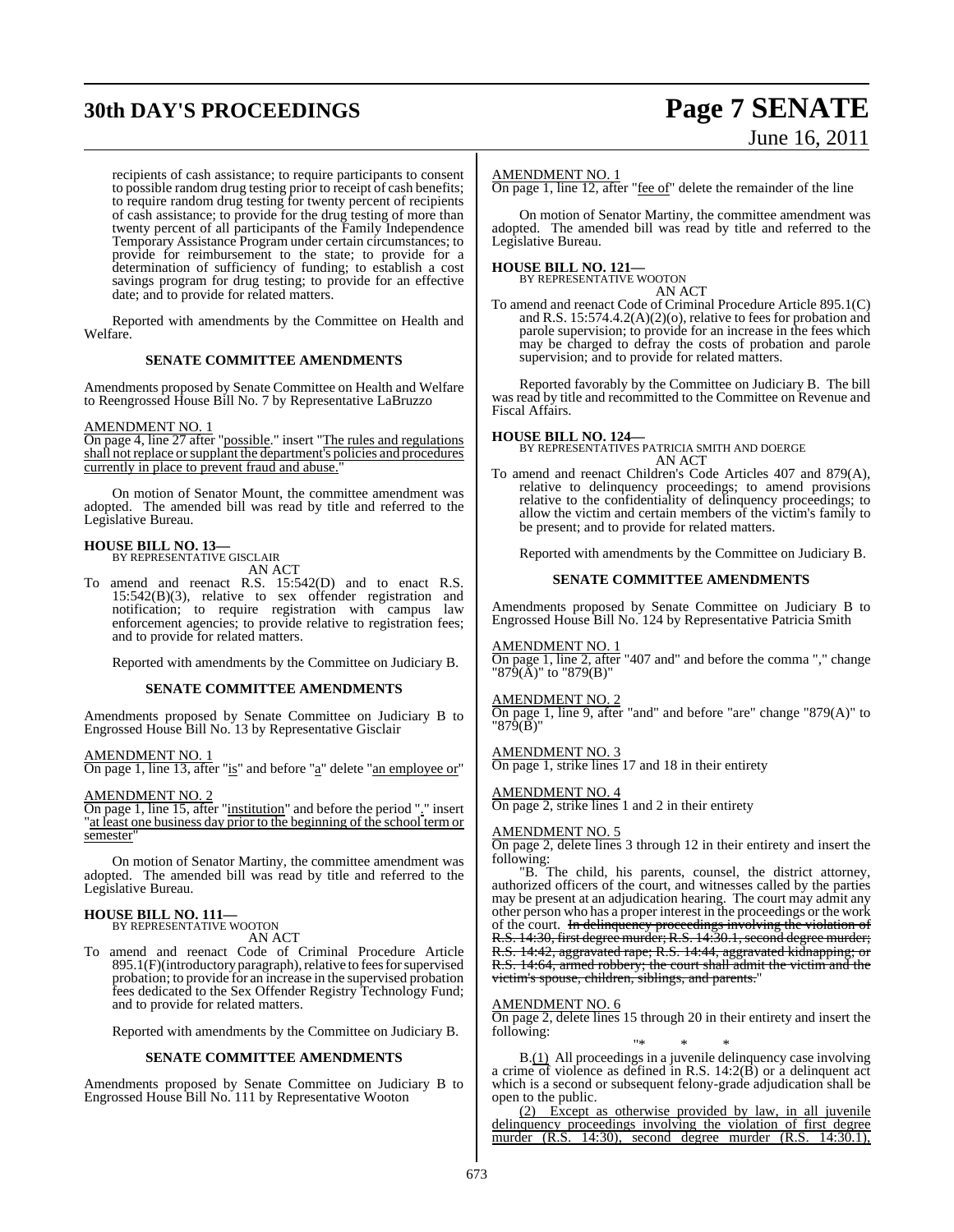## **Page 8 SENATE 30th DAY'S PROCEEDINGS**

June 16, 2011

aggravated rape (R.S. 14:42), aggravated kidnapping (R.S. 14:44), armed robbery (R.S. 14:64), negligent homicide (R.S. 14:32) or vehicular homicide (R.S. 14:32.1), the court shall allow the victim, the victim's spouse, children, siblings, parents, grandparents, guardians, and legal custodians to be present at the adjudication hearing.

On motion of Senator Martiny, the committee amendment was adopted. The amended bill was read by title and referred to the Legislative Bureau.

## **HOUSE BILL NO. 129—** BY REPRESENTATIVE SEABAUGH

AN ACT

To amend and reenact R.S.  $15:587(A)(1)(a)$  and to enact R.S.  $15:587(A)(1)(g)$ , relative to criminal procedure; to provide relative to the Louisiana Bureau of Criminal Identification and Information; to authorize the bureau to release criminal history records and identification files to the Louisiana Supreme Court Committee on Bar Admissions; to authorize a fee; and to provide for related matters.

Reported with amendments by the Committee on Judiciary B.

## **SENATE COMMITTEE AMENDMENTS**

Amendments proposed by Senate Committee on Judiciary B to Reengrossed House Bill No. 129 by Representative Seabaugh

### AMENDMENT NO. 1

On page 2, line 14, after "individuals." delete the remainder of the line and delete line 15 and insert in lieu thereof "The bureau shall charge a processing fee as provided in Paragraph B(1) of this Section for conducting and reporting on these background checks.

On motion of Senator Martiny, the committee amendment was adopted. The amended bill was read by title and referred to the Legislative Bureau.

## **HOUSE BILL NO. 139—**

BY REPRESENTATIVE ST. GERMAIN AN ACT

To enact R.S. 49:156, relative to the state emblem; to provide that the Honor and Remember flag shall be an official state emblem of military service; to authorize the display of the flag; and to provide for related matters.

Reported favorably by the Committee on Senate and Governmental Affairs. The bill was read by title and referred to the Legislative Bureau.

## **HOUSE BILL NO. 150—** BY REPRESENTATIVE DOWNS

AN ACT

To enact R.S. 11:710(A)(4), relative to the Teachers' Retirement System of Louisiana; to allow certain retirees reemployed as adjunct professors to receive benefits during reemployment; and to provide for related matters.

Reported favorably by the Committee on Finance. The bill was read by title and referred to the Legislative Bureau.

## **HOUSE BILL NO. 194—** BY REPRESENTATIVE WILLIAMS

AN ACT

To enact Subpart A-1 of Part II of Chapter 3 of Title 46 of the Louisiana Revised Statutes of 1950, to be comprised of R.S. 46:236.1, relative to the Supplemental Nutrition Assistance Program; to provide for legislative findings; to provide for nutrition education; to establish certain reporting requirements for the Department of Children and Family Services; and to provide for related matters.

Reported favorably by the Committee on Health and Welfare. The bill was read by title and referred to the Legislative Bureau.

## **HOUSE BILL NO. 246—** BY REPRESENTATIVE SIMON

AN ACT

To amend and reenact R.S. 49:163 and to enact R.S. 49:163.1, relative to state symbols; to provide for the state gemstone; to provide for the use of the gemstone on official documents; to provide for a state mineral; and to provide for related matters.

Reported favorably by the Committee on Senate and Governmental Affairs. The bill was read by title and referred to the Legislative Bureau.

## **HOUSE BILL NO. 305—**

BY REPRESENTATIVE LIGI AN ACT

To enact Code of Criminal Procedure Article 881.6, relative to sentencing; to provide for the reduction of a sentence when the defendant assists in an investigation or prosecution; to provide for definitions; to provide for time periods; and to provide for related matters.

Reported with amendments by the Committee on Judiciary B.

## **SENATE COMMITTEE AMENDMENTS**

Amendments proposed by Senate Committee on Judiciary B to Reengrossed House Bill No. 305 by Representative Ligi

## AMENDMENT NO. 1

On page 1, line 2, after "881.6" and before the comma "," insert "and 881.7

### AMENDMENT NO. 2

On page 1, line 4, after "periods;" insert "to provide for memorandums of understanding;

## AMENDMENT NO. 3

On page 1, line 7, change "is" to "and 881.7 are"

### AMENDMENT NO. 4

On page 2, after line 2, insert the following:

<u>"Art. 881.7.</u> Memorandum of understanding; limits on reduction of sentence for substantial assistance by a defendant

Prior to any defendant receiving a reduction of sentence pursuant to Code of Criminal Procedure Article 881.6, the prosecuting attorney shall enter into a memorandum of understanding with the defendant. Such memorandum of understanding shall be in  $\frac{\text{writing}}{\text{B}}$ .

The memorandum of understanding shall be signed by the following:

(1) The prosecuting attorney or his designee.

(2) The defendant.

(3) The tutor or legal guardian of the defendant, if the defendant is a minor.

(4) The attorney representing the defendant, if the defendant is represented by counsel.

C. The memorandum of understanding shall not be considered a grant of immunity from criminal prosecution.

D. The memorandum of understanding shall include the entirety of the agreement between the state and the defendant and shall include the following information:

(1) A statement that the state may move for the defendant to receive a reduction of sentence in return for the defendant providing substantial assistance in furtherance of the investigation or prosecution of another person.

(2) A statement that the court shall examine information provided by the state in determining the nature and extent of the assistance provided by the defendant and the reduction of sentence.

 $(3)$  A statement that the court shall not be permitted to reduce the defendant's sentence to a time period which is less than the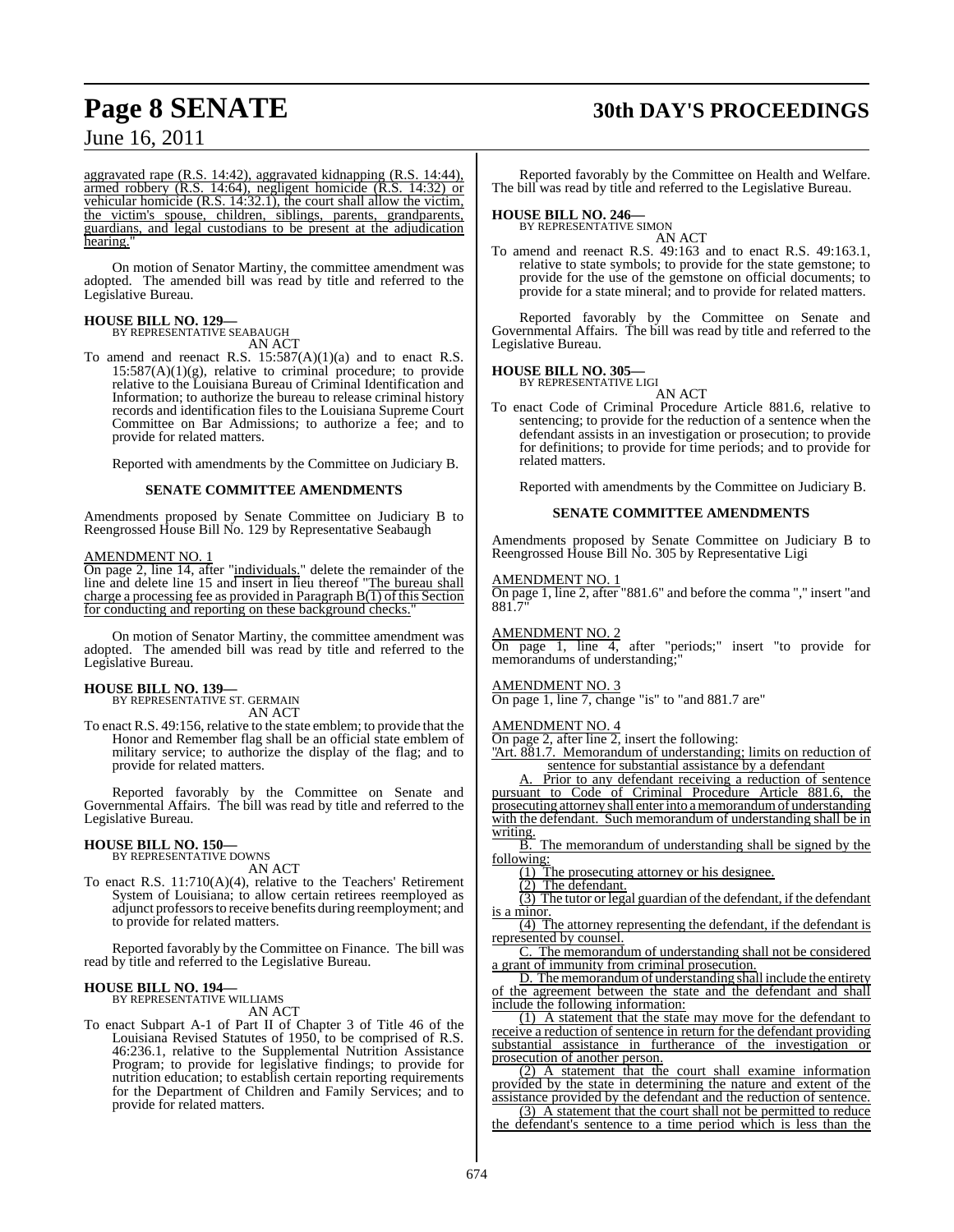## **30th DAY'S PROCEEDINGS Page 9 SENATE**

# June 16, 2011

minimum sentence provided by law without the consent of the district attorney.

 $\overline{(4)}$  A statement that the memorandum of understanding constitutes the entirety of the agreement between the state and the defendant and that the district attorney shall not recommend a reduction of the defendant's sentence for assistance not described in the memorandum of understanding and to no greater extent than that which is described in the memorandum of understanding.

(5) A statement that the court may grant the motion for reduction of sentence or accept any sentencing recommendation made by the state.

E. The memorandum of understanding shall detail the responsibilities agreed to by the defendant relating to any substantial assistance provided by the defendant in the furtherance of an investigation or prosecution of another person and any possible reduction of sentence, including but not limited to the following:

(1) A requirement that the defendant provide complete and truthful information to all law enforcement officials related to all relevant investigations.

(2) A statement of the substance of the proposed testimony of the witness.

F. The memorandum of understanding shall detail the responsibilities agreed to by the state relating to the reduction of sentence, including but not limited to the following:

(1) The circumstances under which the state will move for a reduction of sentence pursuant to Code of Criminal Procedure Article 881.6, including the nature and level of assistance the defendant is required to provide before the state will move for such reduction of sentence.

(2) The range of the sentencing recommendation that the state agrees to make to the court in a motion for reduction of sentence and the district attorney shall make no other recommendation than that which is described in the memorandum of understanding.

(3) The reduction of sentence the state will recommend for each particular instance of assistance or form of assistance when the defendant provides assistance in more than one investigation or prosecution.

(4) The circumstances in which the district attorney shall consent to a reduction of sentence to a time period that is less than the minimum sentence provided by law.

G. When the defendant meets his obligation as described in the memorandum of understanding, the state shall move for a reduction of sentence in accordance with the memorandum of understanding.

On motion of Senator Martiny, the committee amendment was adopted. The amended bill was read by title and referred to the Legislative Bureau.

## **HOUSE BILL NO. 313—** BY REPRESENTATIVES SIMON AND BARROW

AN ACT To enact Subpart D-1 of Part VII of Chapter 1 of Title 49 of the Louisiana Revised Statutes of 1950, to be comprised of R.S. 49:148.4.1, relative to certain public buildings; to provide for suitable accommodation for breastfeeding and lactation; to provide specifications for design features; and to provide for

Reported favorably by the Committee on Finance. The bill was read by title and referred to the Legislative Bureau.

## **HOUSE BILL NO. 326—** BY REPRESENTATIVE RITCHIE

related matters.

AN ACT

To repeal R.S. 40:2116(D)(7) and (8), relative to nursing home facilities; to repeal eligibility for participation in the bed abeyance program for certain Washington Parish facilities; to repeal the licensing and approval requirements for additional nursing facilities and beds in nursing facilities.

Reported favorably by the Committee on Health and Welfare. The bill was read by title and referred to the Legislative Bureau.

## **HOUSE BILL NO. 345—**

BY REPRESENTATIVE LAFONTA AN ACT

To amend and reenact R.S. 22:1068(D) and 1074(D) and to enact R.S.  $22:1061(5)(y)$  and Subpart B-1 of Part III of Chapter 4 of Title 22 of the Louisiana Revised Statutes of 1950, to be comprised of R.S. 22:1060.1 through 1060.4, relative to health insurance; to provide with respect to coverage by a health benefit plan of prescription drugs, including through the use of a drug formulary; to provide relative to guaranteed renewability of coverage in the group and individual market with regard to modifications affecting drug coverage; to provide for applicability; and to provide for related matters.

Reported favorably by the Committee on Insurance. The bill was read by title and referred to the Legislative Bureau.

## **HOUSE BILL NO. 361—**

BY REPRESENTATIVE ROY AN ACT

To amend and reenact R.S.  $32:398(K)(1)(a)$ , relative to accident reports; to provide for a definition of a news-gathering organization; and to provide for related matters.

Reported with amendments by the Committee on Judiciary B.

## **SENATE COMMITTEE AMENDMENTS**

Amendments proposed by Senate Committee on Judiciary B to Reengrossed House Bill No. 361 by Representative Roy

## AMENDMENT NO. 1

On page 2, line 2, between "a" and "publication" insert "print or electronic"

On motion of Senator Martiny, the committee amendment was adopted. The amended bill was read by title and referred to the Legislative Bureau.

## **HOUSE BILL NO. 369—**

BY REPRESENTATIVES GARY SMITH, BALDONE, BARROW, BISHOP,<br>BURRELL, GISCLAIR, HARDY, HOFFMANN, SAM JONES, KATZ,<br>LAFONTA, MONICA, MONTOUCET, PATRICIA SMITH, ST. GERMAIN, STIAES, AND WILLMOTT

AN ACT To amend and reenact R.S. 11:710(D) and to enact R.S. 11:710(A)(4), relative to the Teachers' Retirement System of Louisiana; to allow certain reemployed retirees to receive benefits during reemployment; to provide an effective date; and

Reported favorably by the Committee on Finance. The bill was read by title and referred to the Legislative Bureau.

**HOUSE BILL NO. 375—** BY REPRESENTATIVES LORUSSO AND LIGI

to provide for related matters.

## AN ACT

To amend and reenact R.S. 24:772(A) and (B), relative to reports required to be submitted to the legislature; to delete the requirement that an agency provide only one printed copy of such a report to the presiding officer of each house of the legislature; to permit an agency to send an electronic copy of a report to one or more members of the legislature; to require electronic delivery of a list of agency reports and publications; to require the list to be submitted to the David R. Poynter Legislative Research Library; to provide for the content of the list; to require each agency to distribute an electronic copy of each report and publication on such list to the David R. Poynter Legislative Research Library; to provide a deadline for the submission of such information; to provide for delivery of the information in the list to the members of the legislature; to change the number of paper copies required to be submitted to the David R. Poynter Legislative Research Library; and to provide for related matters.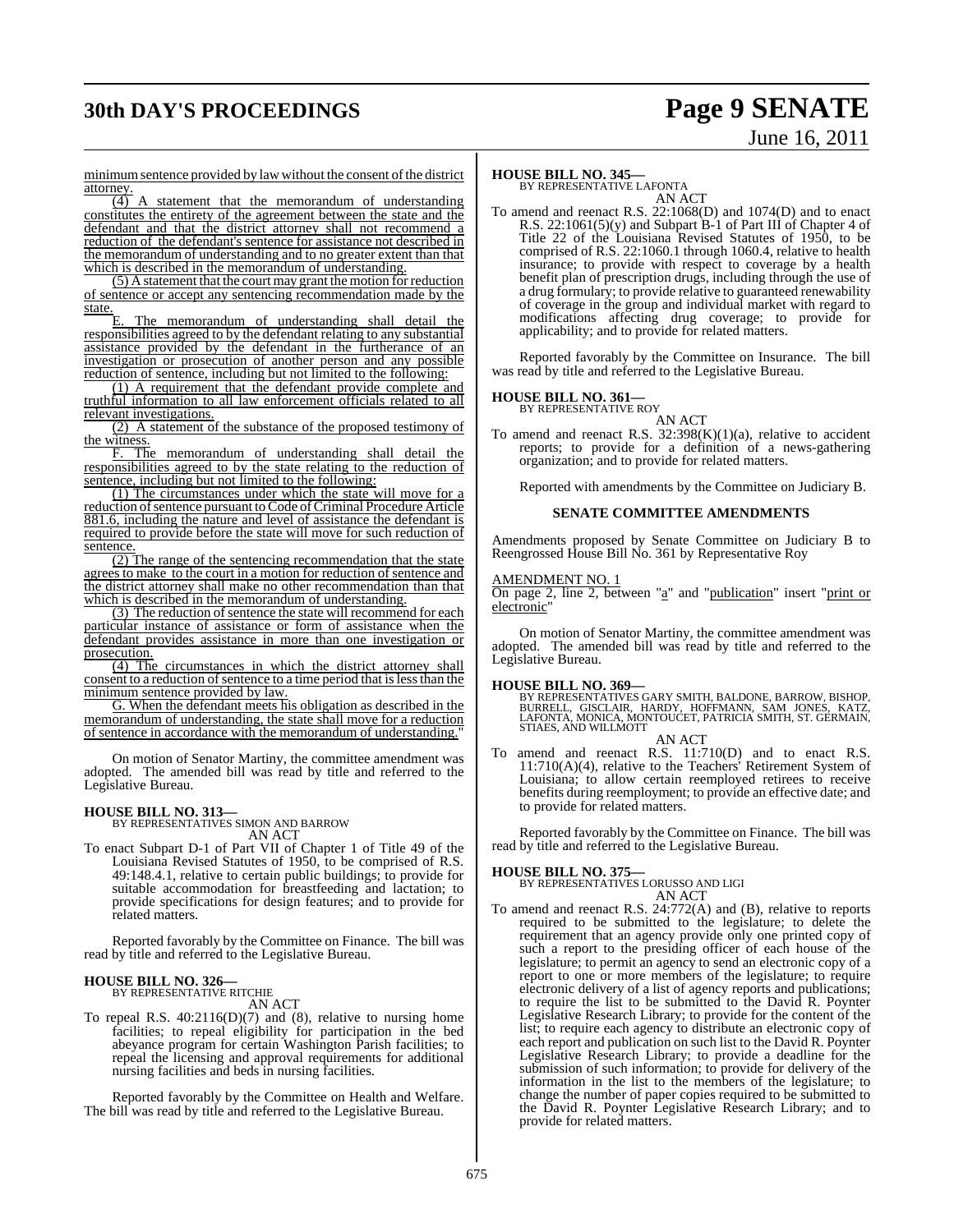## **Page 10 SENATE 30th DAY'S PROCEEDINGS**

June 16, 2011

Reported favorably by the Committee on Senate and Governmental Affairs. The bill was read by title and referred to the Legislative Bureau.

## **HOUSE BILL NO. 382—** BY REPRESENTATIVE ANDERS

AN ACT

To amend and reenact R.S. 46:437.3(6), 438.3(B) and (C), 438.6(C)(1)(introductory paragraph) and (a), 438.7(introductory paragraph), 439.1(D), (E), (F), and (G), 439.2(A) and (B)(1), and  $\overline{4}39.4(A)(2)$  and  $(3)$  and  $(D)$ , to enact R.S.  $46:437.3(29)$  and (30) and 438.6(C)(3), and to repealR.S. 46:439.1(H) and (I) and 439.2(C), relative to the Medical Assistance Programs Integrity Law; to provide definitions; to provide for false or fraudulent claims; to provide qui tam actions; to provide for recovery awarded; to comply with the Federal Social Security Act; and to provide for related matters.

Reported favorably by the Committee on Health and Welfare. The bill was read by title and referred to the Legislative Bureau.

## **HOUSE BILL NO. 416—** BY REPRESENTATIVE LOPINTO

AN ACT

To amend and reenact R.S. 15:574.4(A)(1), relative to parole eligibility; to provide for parole eligibility for certain offenders after serving a certain portion of the criminal sentence; to provide for exceptions; and to provide for related matters.

Reported with amendments by the Committee on Judiciary B.

## **SENATE COMMITTEE AMENDMENTS**

Amendments proposed by Senate Committee on Judiciary B to Reengrossed House Bill No. 416 by Representative Lopinto

## AMENDMENT NO. 1

On page 1, line 19, after "imposed." delete the remainder of the line and delete line 20 and on page 2, delete line 1 and on line 2, delete "not be eligible for parole.

On motion of Senator Martiny, the committee amendment was adopted. The amended bill was read by title and referred to the Legislative Bureau.

**HOUSE BILL NO. 417—**<br>BY REPRESENTATIVES CORTEZ, ARMES, ARNOLD, BOBBY BADON,<br>BALDONE, BARRAS, BISHOP, BURFORD, HENRY BURNS, BURRELL,<br>CARMODY, CARTER, CHAMPAGNE, CHANDLER, CHANEY, DIXON,<br>DOWNS, FANNIN, GISCLAIR, GUINN, HARD

## AN ACT

To amend and reenact R.S. 11:710(A)(1), (B)(1)(a), (C)(2), and (D), to enact R.S. 11:710(A)(4), and to repeal R.S. 11:710(H), relative to the Teachers' Retirement System of Louisiana; to allow certain retirees reemployed as substitute teachers to receive benefits during reemployment; to provide limitations; to provide an effective date; and to provide for related matters.

Reported favorably by the Committee on Finance. The bill was read by title and referred to the Legislative Bureau.

## **HOUSE BILL NO. 465—**

BY REPRESENTATIVES NORTON, ARMES, AUSTIN BADON, BOBBY<br>BADON, BALDONE, BARROW, BISHOP, HENRY BURNS, BURELL,<br>CARMODY, DIXON, GISCLAIR, HONORE, MORENO, RICHARD, GARY<br>SMITH, PATRICIA SMITH, ST. GERMAIN, STIAES, AND THIERRY AN ACT

To amend and reenact Children's Code Article 612(A)(2), relative to child abuse; to provide that a preliminary investigation shall include an immediate assessment of certain visitation or custody orders; to require the Department of Children and Family Services to request a temporary restraining order if it determines that any previous ordered visitation or custody would put the

child's health and safety at risk; and to provide for related matters.

Reported favorably by the Committee on Health and Welfare. The bill was read by title and referred to the Legislative Bureau.

## **HOUSE BILL NO. 472—** BY REPRESENTATIVE ROSALIND JONES AN ACT

To amend and reenactR.S. 33:9664(C) and to enactR.S. 33:9664(G), relative to the lobbying of local government; to provide relative to the registration of certain lobbyists; to provide for fees associated with such registration; and to provide for related matters.

Reported favorably by the Committee on Senate and Governmental Affairs. The bill was read by title and referred to the Legislative Bureau.

## **HOUSE BILL NO. 489—**

BY REPRESENTATIVE SEABAUGH AN ACT

To amend and reenact R.S. 40:1379.3(C)(3), relative to concealed handgun permits; to remove requirement that a person be a resident of Louisiana for six months prior to applying for a concealed handgun permit in order to be eligible for the permit; and to provide for related matters.

Reported with amendments by the Committee on Judiciary B.

## **SENATE COMMITTEE AMENDMENTS**

Amendments proposed by Senate Committee on Judiciary B to Engrossed House Bill No. 489 by Representative Seabaugh

## AMENDMENT NO. 1

On page 1, line 2, after  $(C)(3)$ " and before the comma "," insert "and  $(J)(3)$ "

## AMENDMENT NO. 2

On page 1, line 7, change "is" to "and  $(J)(3)$  are"

## AMENDMENT NO.

On page 1, after line 15, insert the following:

"J. For the purposes of this Section, the following terms shall have the meanings ascribed herein:

\* \* \* (3) "Resident" means a person who maintains a dwelling in this state and is physically present in this state at least fifty-one percent of each calendar year. However, a person who maintains a dwelling in this state but is not physically present in this state at least fifty-one percent of each calendar year is still considered to be a resident for purposes of this Section if he is on U.S. military duty in another state or is attending school in another state. is legally domiciled in Louisiana. An individual shall prove legal domicile by providing a copy of a valid Louisiana driver's license or an official Louisiana identification card. \* \* \*"

On motion of Senator Martiny, the committee amendment was adopted. The amended bill was read by title and referred to the Legislative Bureau.

## **HOUSE BILL NO. 498—** BY REPRESENTATIVE TEMPLET

AN ACT To amend and reenact R.S. 24:513(H) and to enact R.S.  $24:513(D)(6)$ , relative to the legislative auditor; to provide for certain notifications of noncompliance; to require auditees to designate an individual responsible for filing annual financial reports and to notify the auditor of such designation; and to provide for related matters.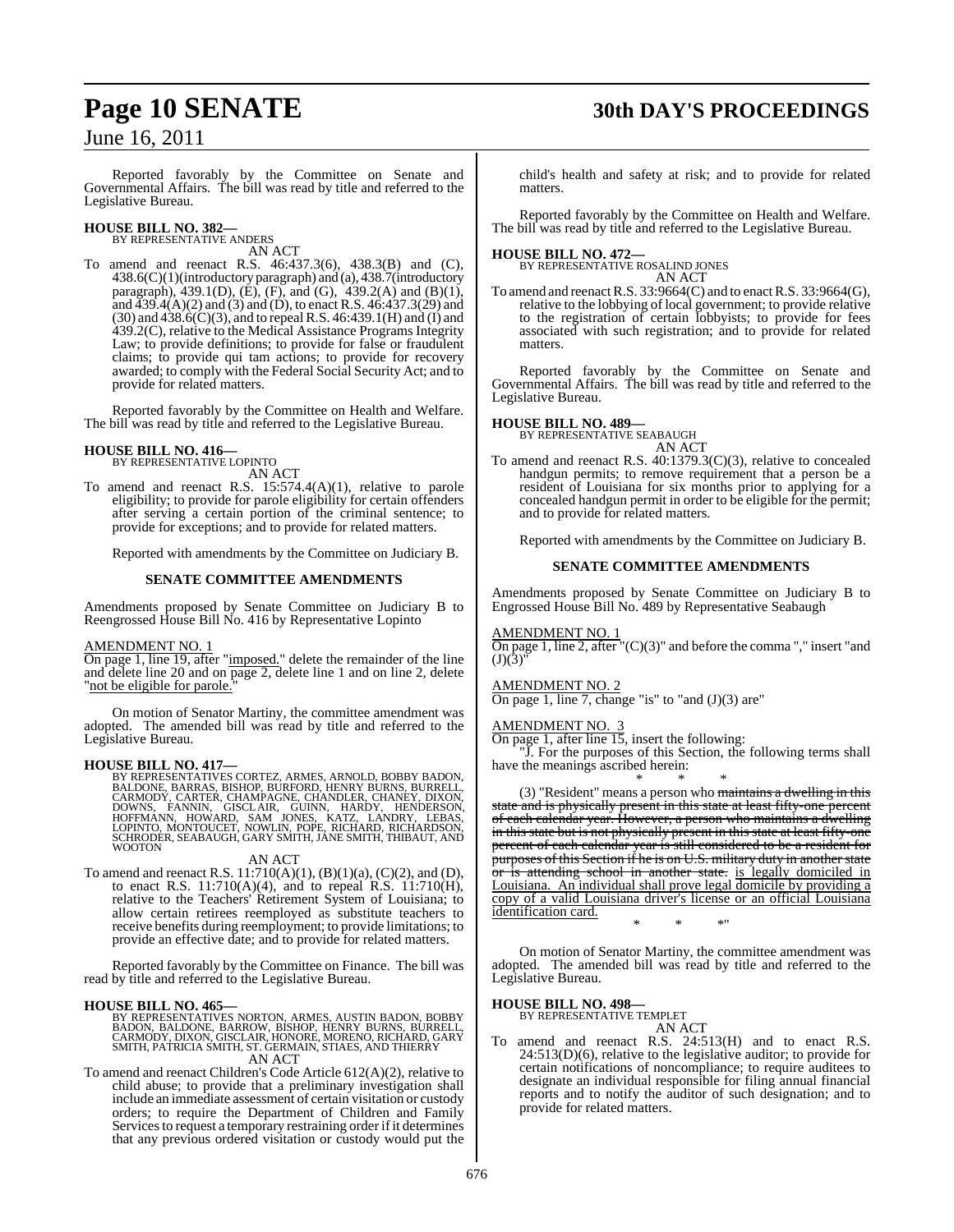## **30th DAY'S PROCEEDINGS Page 11 SENATE**

# June 16, 2011

Reported favorably by the Committee on Senate and Governmental Affairs. The bill was read by title and referred to the Legislative Bureau.

- **HOUSE BILL NO. 516—** BY REPRESENTATIVES LEGER, ABRAMSON, ARNOLD, AUSTIN BADON, BISHOP, BROSSETT, HENDERSON, HINES, MORENO, AND STIAES AND SENATORS MORRELL AND WILLARD-LEWIS AN ACT
- To amend and reenact R.S. 27:247 and 270(A)(3)(a), relative to the casino support services contract; to provide for the funding of such contract; to establish the Casino Support Services Fund as a special treasury fund; to provide for an effective date; and to provide for related matters.

Reported with amendments by the Committee on Finance.

## **SENATE COMMITTEE AMENDMENTS**

Amendments proposed by Senate Committee on Finance to Reengrossed House Bill No. 516 by Representative Leger

### AMENDMENT NO. 1

On page 1, line 4, after "to provide" and before "for an" insert "for uses of monies in the fund; to provide'

## AMENDMENT NO. 2

On page 3, at the beginning of line 6, delete "(i) Ten percent" and insert

"(i) The first fifty million dollars"

## AMENDMENT NO. 3

On page 3, delete lines 9 through 16 and insert the following: "(ii) The next three million six hundred thousand dollars shall be deposited in and credited to the Casino Support Services Fund."

## AMENDMENT NO. 4

On page 3, between lines 16 and 17, insert the following:

"(iii) Any net revenues in excess of the above amounts shall be divided equally between the Casino Support Services Fund and the Support Education in Louisiana First Fund up to the actual contract amount.

## AMENDMENT NO. 5

On page 3, at the beginning of line 17, change " $(iii)$ " to " $(iv)$ "

On motion of Senator Jackson, the committee amendment was adopted. The amended bill was read by title and referred to the Legislative Bureau.

**HOUSE BILL NO. 524—**<br>BY REPRESENTATIVES JANE SMITH, ARNOLD, AUBERT, BOBBY<br>BADON, BURFORD, HENRY BURNS, TIM BURNS, BURRELL,<br>CARMODY, CARTER, CHANDLER, CHANEY, CROMER, DOERGE,<br>DOVE, DOWNS, GISCLAIR, GUILLORY, HAZEL, HENRY,

## AN ACT

To amend and reenact R.S.  $18:103(B)(3)(b)$  and  $(C)(3)(b)$ , 1306(E)(2), 1307(C), 1308(A)(2), 1308.2, 1310(A)(2), and 1319 and to enact R.S. 18:1307(B)(1)(c), relative to procedures for voter registration and voting for persons in the United States Service and persons residing outside the United States; to provide for the transmission, including electronic transmission, of certain registration and election materials; to provide relative to procedures for applying to register to vote; to provide relative to procedures for making application to vote absentee by mail; to provide relative to procedures for voting absentee by mail; to provide for the delivery of voting materials to registrars of voters; to provide for effectiveness; and to provide for related matters.

Reported favorably by the Committee on Senate and Governmental Affairs. The bill was read by title and referred to the Legislative Bureau.

## **HOUSE BILL NO. 533—** BY REPRESENTATIVE GALLOT

AN ACT

To amend and reenact R.S. 18:103(B)(3)(b) and (C)(3)(b), 109, 152(C)(2)(a), 154(C), 427(B), 431(A)(1)(a), 435(A)(1), 463(A)(1)(a), 551(D), 591, 602(A), (B), (C), (D), (E)(1)(a),  $(2)(a)$ , and  $(4)$ , and  $(F)$ ,  $604(B)(1)$  and  $(2)(a)$ ,  $1284(F)(1)$  and (2), 1299.1, 1300.13, 1306(E)(2), 1307(B)(2) and (H),  $1308(A)(1)(a)$ ,  $1308.1(A)$ ,  $1309.1$ ,  $1314(B)(1)$ ,  $(C)(1)(b)$  and  $(3)$ , and  $(D)(2)$ , 1352, 1402 $(C)$ , 1406 $(B)$ , 1415 $(B)$ ,  $(C)$ ,  $(D)$ ,  $(E)$ , and (F), 1431, 1432(A), and 1433(A) and (B) and to enact R.S. 18:1307(I), 1401(F), 1404(E), 1405(H), and 1415(G), relative to the Louisiana Election Code; to revise the system of laws comprising the Louisiana Election Code; to provide for the return of voter registration materials to the registrar of voters; to provide for the content of notices of registration; to provide relative to precinct registers used by the registrar of voters; to provide relative to disclosure of voter information; to provide relative to watchers; to provide relative to courses of instruction for commissioners; to provide for information required on a notice of candidacy; to provide for the time limits for making appointments to fill vacancies in certain offices; to provide for the time limits for issuing proclamations for special elections to fill vacancies in certain offices; to provide relative to the requirements for special elections for certain offices; to provide relative to propositions submitted to voters at certain elections; to provide relative to recall elections; to provide relative to applying to vote absentee by mail; to provide relative to the designation of political party affiliation of candidates on the ballot; to provide relative to procedures and requirements for voting absentee by mail; to provide relative to absentee by mail ballots; to provide relative to the preparation of voting machines; to provide relative to absentee by mail and early voting commissioners; to provide for the use of paper ballots; to provide for effectiveness; and to provide for related matters.

Reported favorably by the Committee on Senate and Governmental Affairs. The bill was read by title and referred to the Legislative Bureau.

## **HOUSE BILL NO. 560—**

BY REPRESENTATIVE CARMODY AN ACT

To amend and reenact R.S. 17:3139(E), relative to audits of public postsecondary education institutions by the legislative auditor; to require audits of information submitted by such institutions to the Board of Regents as indication of achievement of performance objectives; to provide relative to the timing and costs of such audits; and to provide for related matters.

Reported favorably by the Committee on Senate and Governmental Affairs. The bill was read by title and referred to the Legislative Bureau.

## **HOUSE BILL NO. 572—**

BY REPRESENTATIVE BARROW AN ACT

To enact R.S. 32:295.3.1, relative to motor vehicles; to permit day care centers to have a child safety alarm installed in vehicles they use to transport children; to require that an owner or director of a day care center ensure proper maintenance and good working order of child safety alarms; to provide definitions; to require the Department of Children and Family Services to promulgate rules and procedures requiring the installation of child safety alarms in vehicles owned and operated by a day care center and used to transport children; and to provide for related matters.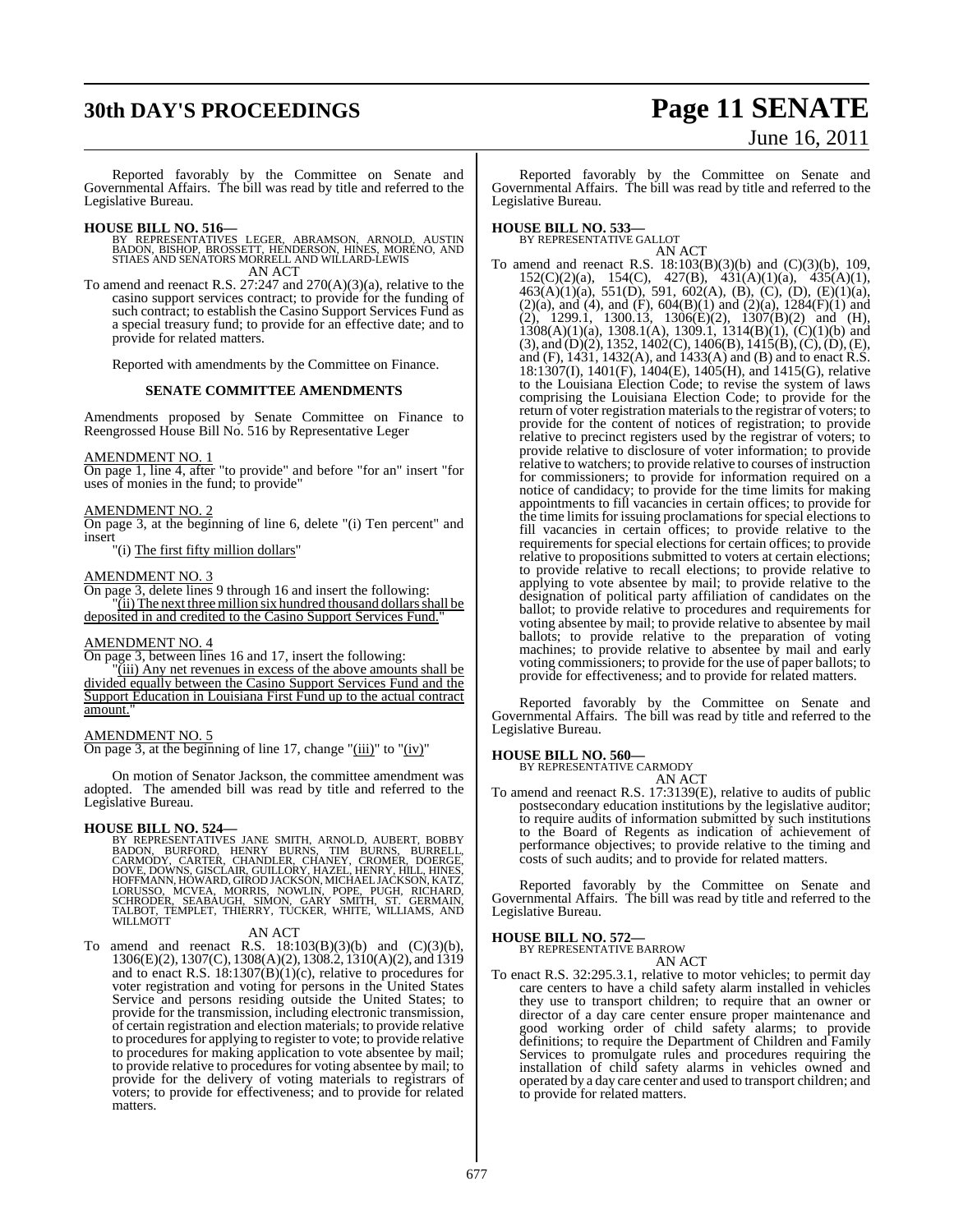## **Page 12 SENATE 30th DAY'S PROCEEDINGS**

## June 16, 2011

Reported favorably by the Committee on Health and Welfare. The bill was read by title and referred to the Legislative Bureau.

## **HOUSE BILL NO. 575—** BY REPRESENTATIVE FANNIN

AN ACT

To amend and reenact R.S. 18:402(E)(introductory paragraph) and  $601(A)$ , relative to state legislative vacancies; to provide relative to elections to fill state legislative vacancies; to require such elections to be held on certain dates; and to provide for related matters.

Reported favorably by the Committee on Senate and Governmental Affairs. The bill was read by title and referred to the Legislative Bureau.

#### **HOUSE BILL NO. 639— (Substitute for HouseBill No. 584 by Representative Smiley)** BY REPRESENTATIVE SMILEY

AN ACT

To amend and reenactR.S. 3:3552(A), R.S. 34:3101(B)(7), 3106(A), 3107, 3108(A), 3109(C)(9), 3112(G), 3112.1(A)(8) and (C), 3113(B), (E), (G), (H), and (J)(4), 3115(A), and 3116(B), (C), and (D), R.S. 36:504(A)(9), 509(L), and 913(A), and R.S. 48:1093(introductory paragraph), 1101.1(B)(2)(a), and 1161 and to repeal Subpart M of Part II of Chapter 4 of Subtitle I of Title 11 of the Louisiana Revised Statutes of 1950, comprised of R.S. 11:301 through 309, Chapter 23 of Title 25 of the Louisiana Revised Statutes of 1950, comprised of R.S. 25:1011 through 1016, Chapter 33 of Title 25 of the Louisiana Revised Statutes of 1950, comprised of R.S. 25:1301 through 1307, Chapter 35 of Title 25 of the Louisiana Revised Statutes of 1950, comprised of R.S. 25:1321 through 1325, R.S. 28:311 through 313, R.S. 29:735.4, R.S. 34:3102(2) and (15), 3104, 3105, and 3113(F), R.S.  $36:4(B)(1)(0)$ , (S), and (T),  $4.1(D)(7)$ , and  $509(M)$ , Part V-B of Chapter 1 of Subtitle I of Title 39 of the Louisiana Revised Statutes of 1950, comprised of R.S. 39:211 through 216, Chapter 26 of Title 42 of the Louisiana Revised Statutes of 1950, comprised of R.S. 42:1481 through 1485, R.S. 46:1941.8(A)(3)(b), R.S. 48:1092.1, and R.S. 51:943, relative to boards, commissions, authorities, districts, and like entities; to provide relative to the functional organization of state government by abolishing certain boards, commissions, authorities, and like entities; to transfer certain powers and responsibilities; to remove references to certain abolished entities; to remove references to, provisions for, and the powers, functions, and duties of the Commission on Public Retirement, the Compensation Review Commission, the Emergency/Disaster Medicine Review Panel, the Louisiana Governor's Mansion Commission, the Hurricane Katrina Memorial Commission, the Louisiana Wetlands Conservation and Hurricane Protection Tourist Center Commission, the Mississippi River Bridge Authority, the Small Business Entrepreneurship Commission, the Louisiana Technology Innovations Council, and the Youth Enhanced Services Consortium; and the Offshore Terminal Authority; to provide for transfer of some of the powers, functions, and duties of some of the above-referenced entities; to provide for certain technical corrections regarding placement of boards and commissions in the Executive Reorganization Act; to provide relative to membership on the Louisiana Soybean and Grain Research and Promotion Board; and to provide for related matters.

Reported favorably by the Committee on Senate and Governmental Affairs. The bill was read by title and referred to the Legislative Bureau.

## **HOUSE BILL NO. 642— (Substitute for HouseBill No. 440 by**

**REPRESENTATIVES REPRESENTATIVE REPRESENTATIVES BURFORD, ARMES, HENRY BURNS,**<br>CHANDLER, CHANEY, GISCLAIR, HAZEL, HOFFMANN, HOWARD,<br>MONTOUCET, NOWLIN, PUGH, GARY SMITH, JANE SMITH, TUCKER, WILLMOTT, AND WOOTON

## AN ACT

To amend and reenact R.S. 37:1031(A)(introductory paragraph) and (D), 1033(A)(3) and (4), (B), (D)(1), (F), and (H) and 1034(3), and R.S. 40:2120.4(B)(1), 2120.5(D), and 2179(C), to enact R.S. 37:1031(A)(5) and (E) and R.S. 40:2119, and to repeal R.S. 37:1033(G), relative to home- and community-based providers; to provide for the applicability of statutory provisions governing direct service workers; to provide for appropriate training of direct service workers; to provide for the termination of authorization of direct service workers to perform certain procedures; to require the department to develop a comprehensive plan regarding the quality of services provided to individuals receiving home- and community-based services; to provide for licensure procedures and requirements applicable to granting deemed status to home- and community-based providers; to extend the application of state laws governing direct service workers to all direct service workers regardless of the type of compensation; and to provide for related matters.

Reported favorably by the Committee on Health and Welfare. The bill was read by title and referred to the Legislative Bureau.

## **HOUSE BILL NO. 643— (Substitute for House Bill No. 558 by Representative Johnson)**<br>BY REPRESENTATIVE JOHNSON AN ACT

To enact Part VIII of Chapter 11 of Title 18 of the Louisiana Revised Statutes of 1950, to be comprised ofR.S. 18:1551 through 1555, relative to campaign finance; to provide certain special provisions applicable under certain specific circumstances when a candidate is deceased; to provide relative to contribution limitations under certain circumstances; and to provide for related matters.

Reported favorably by the Committee on Senate and Governmental Affairs. The bill was read by title and referred to the Legislative Bureau.

## **Rules Suspended**

Senator Murray asked for and obtained a suspension of the rules to recall Senate Concurrent Resolution No. 87 from the Committee on Education.

#### **SENATE CONCURRENT RESOLUTION NO. 87—** BY SENATOR MURRAY

A CONCURRENT RESOLUTION

To urge and request the State Board of Elementary and Secondary Education to develop a process by which to select a state superintendent of education that is open and accessible to the public and utilizes a committee composed of representatives of the general public, community organizations, and other education stakeholders to assist in the search and review process for potential candidates for the position of state superintendent of education.

## **Floor Amendments**

Senator Murray proposed the following amendments.

## **SENATE FLOOR AMENDMENTS**

Amendments proposed by Senator Murray to Original Senate Concurrent Resolution No. 87 by Senator Murray

## AMENDMENT NO. 1

On page 2, line 16, after "that the" and before "State Board" insert the following: "Legislature of Louisiana does hereby urge and request the"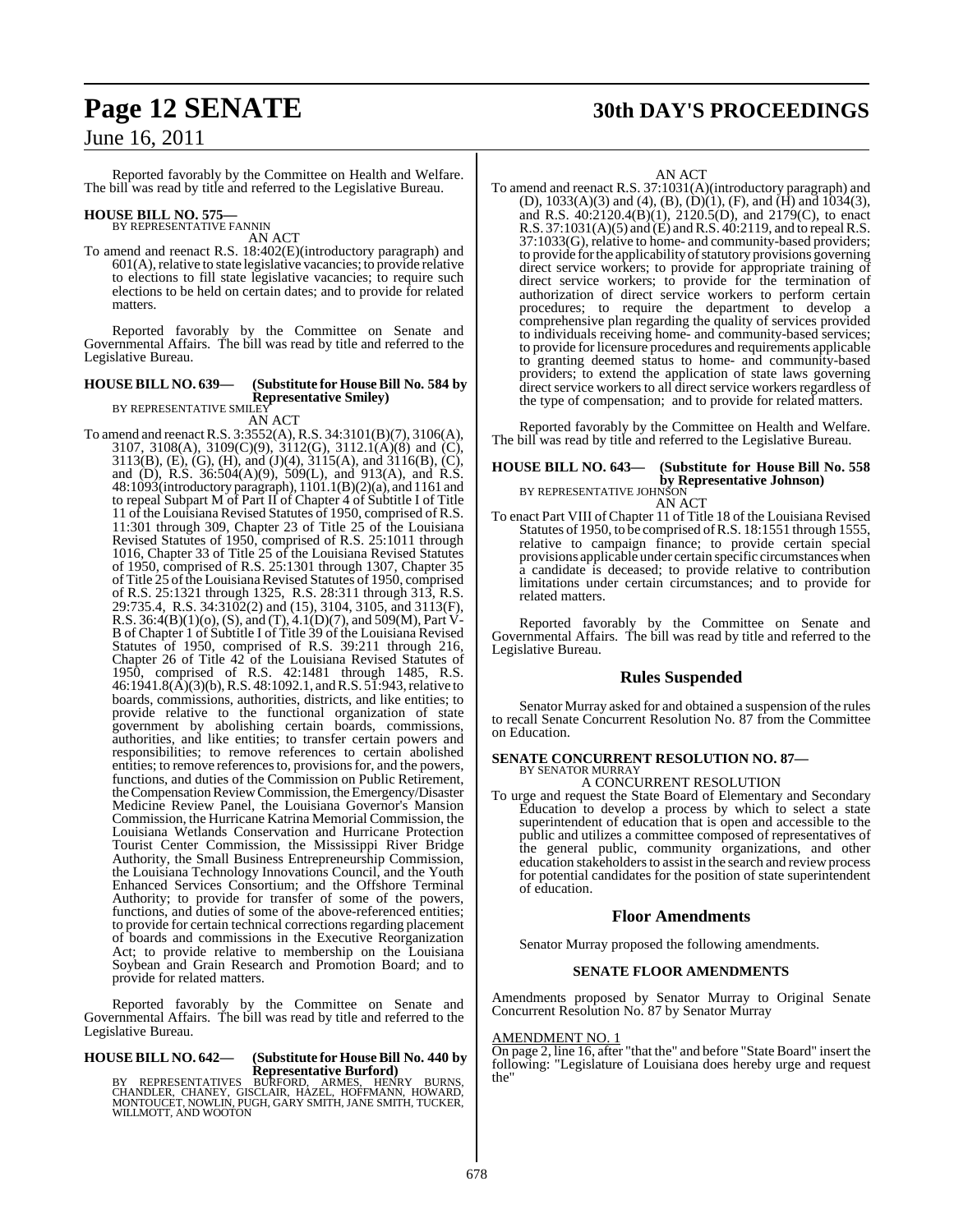## AMENDMENT NO. 2

On page 2, line 17, after ""Education" change "shall" to "to"

On motion of Senator Murray, the amendments were adopted.

The concurrent resolution was read by title. Senator Murray moved to adopt the amended Senate Concurrent Resolution.

## **ROLL CALL**

The roll was called with the following result:

#### YEAS

| Mr. President | Guillory    | Mount           |
|---------------|-------------|-----------------|
| Alario        | Heitmeier   | Murray          |
| Amedee        | Kostelka    | <b>Nevers</b>   |
| <b>Broome</b> | LaFleur     | Perry           |
| Chabert       | Long        | Peterson        |
| Cheek         | Marionneaux | Riser           |
| Claitor       | Martiny     | Shaw            |
| Crowe         | McPherson   | Smith           |
| Donahue       | Michot      | <b>Thompson</b> |
| Dorsey        | Mills       | Walsworth       |
| Erdey         | Morrell     | Willard-Lewis   |
| Gautreaux     | Morrish     |                 |
| Total - 35    |             |                 |
|               | <b>NAYS</b> |                 |
| Total - 0     |             |                 |

#### ABSENT

## Adley Jackson<br>Annel Ouinn Appel Quinn Total - 4

The Chair declared the Senate adopted the amended Senate Concurrent Resolution and ordered it engrossed and sent to the House.

## **Reconsideration**

The vote by which Senate Bill No. 97 failed to pass on Wednesday, June 15, 2011, was reconsidered.

#### **SENATE BILL NO. 97—** BY SENATOR CROWE

AN ACT

To enact R.S. 30:2462(D), relative to the Oil Spill Prevention and Response Act; to provide relative to the use of dispersants in oil spill response and cleanup operations; to provide criteria for dispersants; and to provide for related matters.

On motion of Senator Crowe, the bill was read by title and returned to the Calendar, subject to call.

## **Rules Suspended**

Senator Mount asked for and obtained a suspension of the rules to pass over Senate Bills returned from the House with amendments.

## **Senate Resolutions on Second Reading Reported by Committees**

#### **SENATE RESOLUTION NO. 81—** BY SENATOR MILLS

#### A RESOLUTION

To create the Legislative Workgroup on Electronic Prescribing to study and make recommendations concerning electronic prescribing.

## **30th DAY'S PROCEEDINGS Page 13 SENATE** June 16, 2011

Reported with amendments by the Committee on Health and Welfare.

## **SENATE COMMITTEE AMENDMENTS**

Amendments proposed by Senate Committee on Health and Welfare to Original Senate Resolution No. 81 by Senator Mills

### AMENDMENT NO. 1

On page 3, between lines 13 and 14 insert the following:

"(11) One representative appointed by the Louisiana Hospital Association.

(12) One representative of the Louisiana Workman's Compensation Commission.

(13) One representative of the Louisiana Association of Self Insured Employers.

(14) One representative of eQHealth Solutions.

(15) One representative of the National Association of Chain Drug Stores.

(16) One representative of the Louisiana Orthopedic Association.

 $(17)$  One representative of the Louisiana State Board of Nursing. (18) One representative of the Louisiana Association of Nurse **Practitioners** 

(19) One representative of Medicine Louisiana, Inc.

(20) One representative of the Louisiana Chapter of the American Academy of Pediatrics.

(21) One representative of the Louisiana State Board of Optometry Examiners."

#### AMENDMENT NO. 2

On page 4, between lines 6 and 7 insert the following:

"BE IT FURTHER RESOLVED that the Louisiana Board of Pharmacy and the Louisiana State Board of Medical Examiners shall coordinate, facilitate, and support the functions and duties of the study group."

## AMENDMENT NO. 3

On page 4, line 12 after "Plans," and before "the" delete "and"

### AMENDMENT NO. 4

On page 4, line 13 after "Forum" and before "." insert ", the Louisiana Hospital Association, Compensation Commission, Louisiana Association of Self Insured Employers, eQHealth Solutions, the National Association of Chain Drug Stores, the Louisiana Orthopedic Association, Louisiana State Board of Nursing, the Louisiana Association of Nurse Practitioners, Medicine Louisiana, Inc., the Louisiana Chapter of the American Academy, and the Louisiana State Board of Optometry Examiners."

On motion of Senator Mount, the committee amendment was adopted.

The resolution was read by title. On motion of Senator Mount, the amended Senate Resolution was adopted.

## **Senate Bills and Joint Resolutions on Third Reading and Final Passage**

#### **SENATE BILL NO. 272— (Substitute of Senate Bill No. 117 by Senator Morrell)** BY SENATOR MORRELL

AN ACT

To enact Children's Code Art. 884(D) relative to the delinquency of a juvenile; to provide for adjudication orders, and to provide for related matters.

The bill was read by title. Senator Morrell moved the final passage of the bill.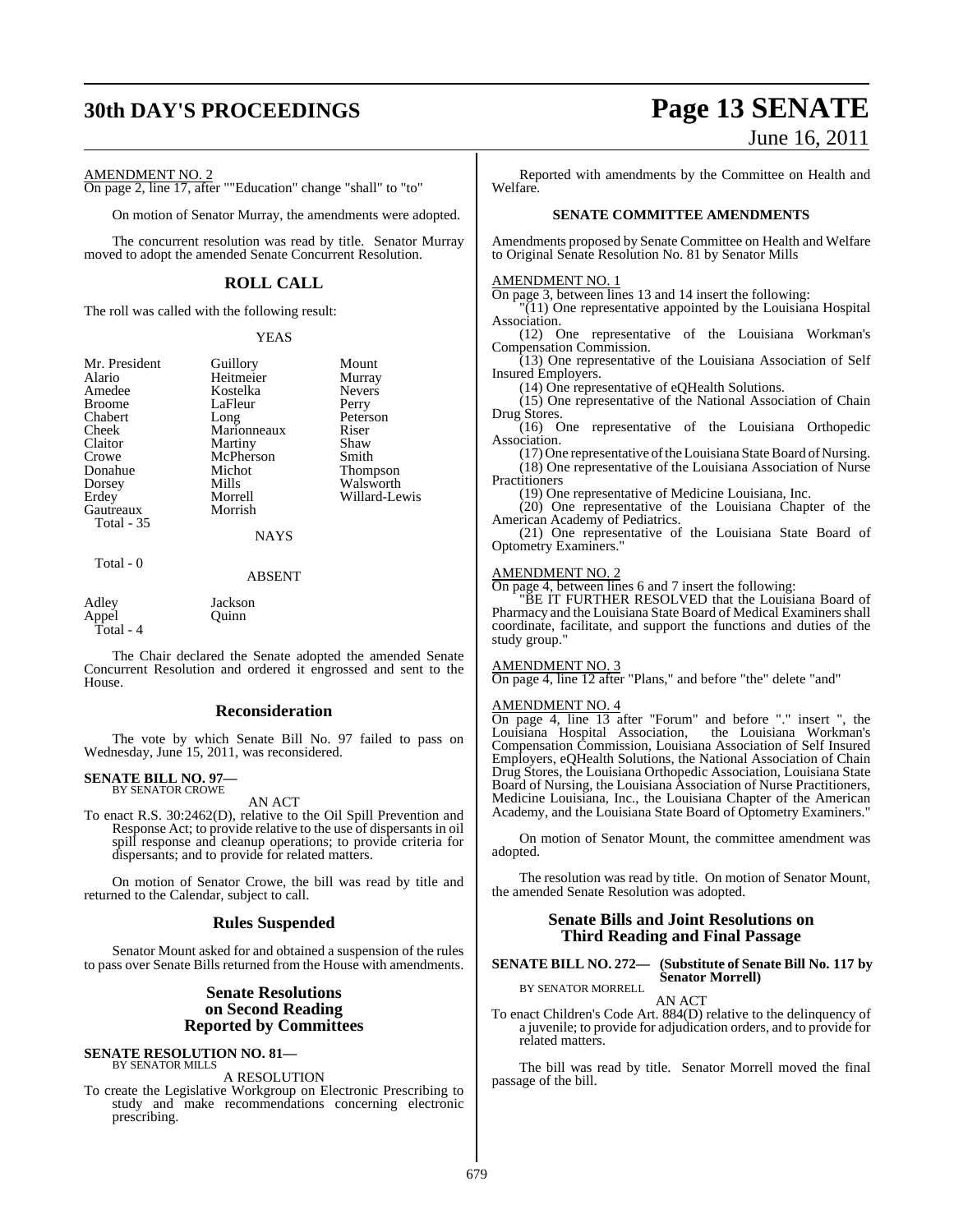## **ROLL CALL**

The roll was called with the following result:

#### YEAS

|             | Morrish               |
|-------------|-----------------------|
|             | Mount                 |
| Heitmeier   | Murray                |
| Jackson     | <b>Nevers</b>         |
| Kostelka    | Perry                 |
| LaFleur     | Peterson              |
| Long        | Riser                 |
| Marionneaux | Shaw                  |
| Martiny     | Smith                 |
| McPherson   | Thompson              |
| Michot      | Walsworth             |
| Mills       | Willard-Lewis         |
| Morrell     |                       |
|             |                       |
| NAYS        |                       |
|             | Gautreaux<br>Guillory |

Total - 0

Quinn Total - 1

The Chair declared the bill was passed and ordered it sent to the House. Senator Morrell moved to reconsider the vote by which the bill was passed and laid the motion on the table.

ABSENT

## **House Concurrent Resolutions on Second Reading Reported by Committees**

## **HOUSE CONCURRENT RESOLUTION NO. 4—** BY REPRESENTATIVE NORTON

A CONCURRENT RESOLUTION

To adopt Joint Rule No. 5 of the Joint Rules of the Senate and House of Representatives to require clear, concise, and unbiased language in constitutional amendment ballot language and to require such ballot language to be phrased in the form of a question.

Reported favorably by the Committee on Senate and Governmental Affairs.

The resolution was read by title. Senator Jackson moved to concur in the House Concurrent Resolution.

## **ROLL CALL**

The roll was called with the following result:

## YEAS

| Gautreaux   | Morrish       |
|-------------|---------------|
| Guillory    | Mount         |
| Heitmeier   | Murray        |
| Jackson     | <b>Nevers</b> |
| Kostelka    | Peterson      |
| LaFleur     | Riser         |
| Long        | Shaw          |
| Marionneaux | Smith         |
|             | Thompson      |
| McPherson   | Walsworth     |
| Michot      | Willard-Lewis |
| Mills       |               |
|             |               |
|             | Martiny       |

## **Page 14 SENATE 30th DAY'S PROCEEDINGS**

**NAYS** 

ABSENT

Claitor Perry<br>Morrell Ouinn Morrell Total - 4

Total - 0

The Chair declared the Senate concurred in the House Concurrent Resolution and ordered it returned to the House.

**HOUSE CONCURRENT RESOLUTION NO. 54—** BY REPRESENTATIVES HOFFMANN, BURFORD, HENSGENS, HINES, LABRUZZO, LEBAS, NOWLIN, AND SIMON A CONCURRENT RESOLUTION

To memorialize the United States Congress to defund and appropriate no future funding to Planned Parenthood.

Reported favorably by the Committee on Health and Welfare. The concurrent resolution was read by title and recommitted to the Committee on Finance.

## **HOUSE CONCURRENT RESOLUTION NO. 86—** BY REPRESENTATIVE HUTTER A CONCURRENT RESOLUTION

To urge and request the LouisianaCoalition Against Domestic Abuse to appoint and convene a task force to evaluate existing courtapproved domestic abuse intervention programs across the state, to study similar programs in other states to determine responsible, evidence-based best practices in the field of domestic abuse intervention, and to report to the Louisiana Legislature its findings and recommendations relative to the development of minimum standards for domestic abuse intervention programs in this state.

Reported with amendments by the Committee on Judiciary B.

## **SENATE COMMITTEE AMENDMENTS**

Amendments proposed by Senate Committee on Judiciary B to Engrossed House Concurrent Resolution No. 86 by Representative **Hutter** 

## AMENDMENT NO. 1

On page 3, line 12, after "Representatives" insert "and the Committee on Judiciary B of the Senate"

## AMENDMENT NO. 2

On page 3, line 26, after "Representatives" insert "and the Committee on Judiciary B of the Senate"

On motion of Senator Martiny, the committee amendment was adopted.

The resolution was read by title. Senator Crowe moved to concur in the amended House Concurrent Resolution.

## **ROLL CALL**

The roll was called with the following result:

## YEAS

| Mr. President | Gautreaux   | Morrish       |
|---------------|-------------|---------------|
| Adley         | Guillory    | Mount         |
| Alario        | Heitmeier   | Murray        |
| Amedee        | Jackson     | <b>Nevers</b> |
| Appel         | Kostelka    | Perry         |
| <b>Broome</b> | LaFleur     | Peterson      |
| Chabert       | Long        | Riser         |
| Cheek         | Marionneaux | Shaw          |
| Claitor       | Martiny     | Smith         |
| Crowe         | McPherson   | Thompson      |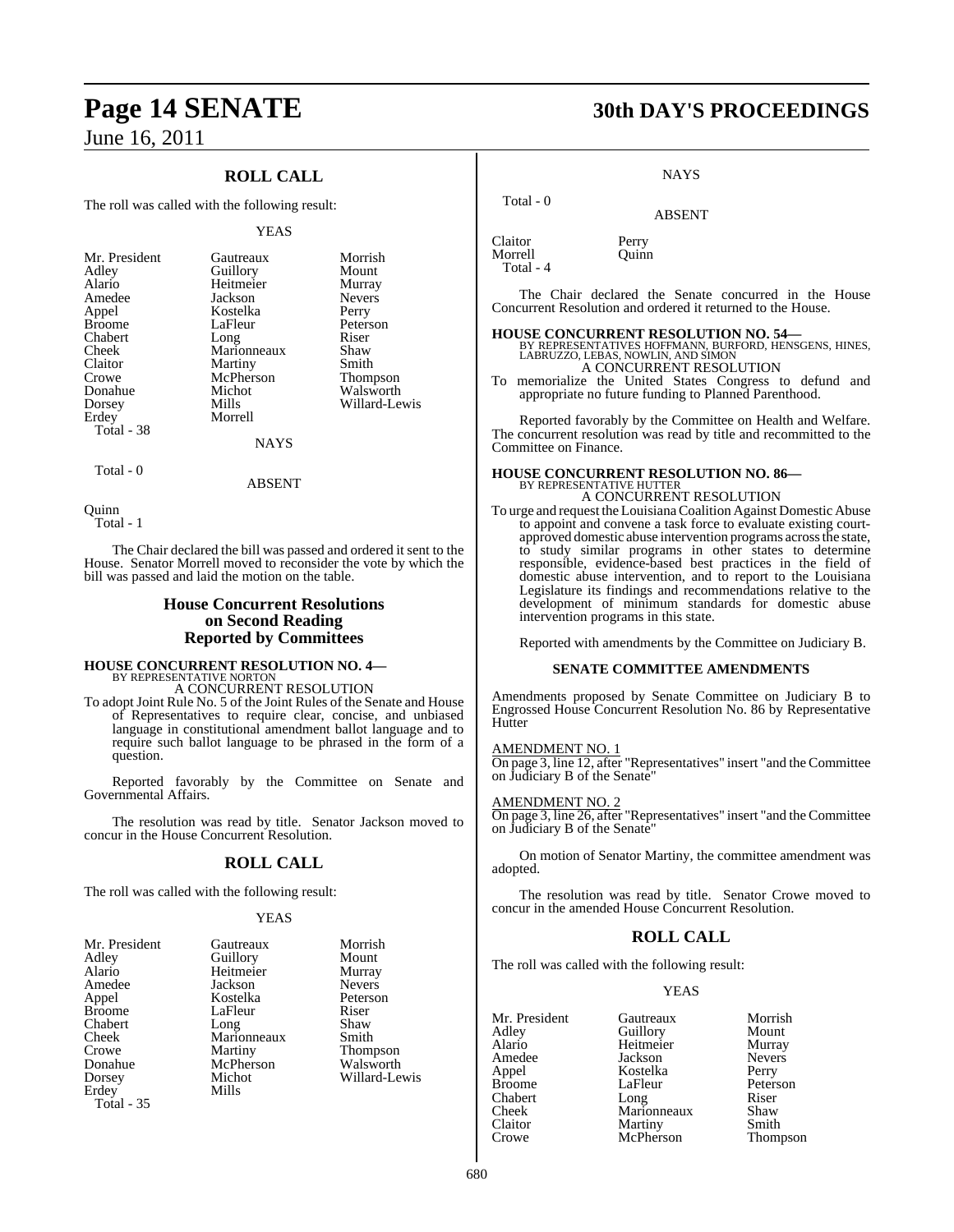| Donahue    | <b>Michot</b> |
|------------|---------------|
| Dorsey     | Mills         |
| Erdev      | Morrell       |
| Total - 38 |               |

Michot Walsworth<br>Mills Willard-Le

Willard-Lewis

**NAYS** 

Total - 0

ABSENT

Quinn Total - 1

The Chair declared the Senate had concurred in the amended House Concurrent Resolution and ordered it returned to the House.

## **HOUSE CONCURRENT RESOLUTION NO. 88—**

BY REPRESENTATIVES LEGER, LOPINTO, AND WHITE A CONCURRENT RESOLUTION

To urge and request the Louisiana State Law Institute to review and evaluate terminology that is currently contained in Louisiana law which refers to persons with disabilities, to propose alternative terminology to be used prospectively by the Legislature of Louisiana when enacting or amending legislation which refers to persons with disabilities, to identify and recommend for substitution terms currently appearing in Louisiana law which convey negative or derogatory perceptions of persons with disabilities, and to recommend replacement terminology for these identified provisions.

Reported favorably by the Committee on Health and Welfare.

The resolution was read by title. Senator Chaisson moved to concur in the House Concurrent Resolution.

## **ROLL CALL**

The roll was called with the following result:

### YEAS

| Mr. President | Gautreaux   | Morrish         |
|---------------|-------------|-----------------|
| Adley         | Guillory    | Mount           |
| Alario        | Heitmeier   | Murray          |
| Amedee        | Jackson     | <b>Nevers</b>   |
| Appel         | Kostelka    | Perry           |
| <b>Broome</b> | LaFleur     | Peterson        |
| Chabert       | Long        | Riser           |
| Cheek         | Marionneaux | Shaw            |
| Claitor       | Martiny     | Smith           |
| Crowe         | McPherson   | <b>Thompson</b> |
| Donahue       | Michot      | Walsworth       |
| Dorsey        | Mills       | Willard-Lewis   |
| Erdey         | Morrell     |                 |
| Total - 38    |             |                 |
|               | NAYS        |                 |

Total - 0

#### ABSENT

**Ouinn** 

Total - 1

The Chair declared the Senate concurred in the House Concurrent Resolution and ordered it returned to the House.

#### **HOUSE CONCURRENT RESOLUTION NO. 91—** BY REPRESENTATIVE LIGI

A CONCURRENT RESOLUTION

To urge and request the Board of Ethics to develop a procedure to certify persons and programs to deliver education and training regarding the laws within the jurisdiction of the board to public servants and other persons required to receive education and training regarding those laws.

## **30th DAY'S PROCEEDINGS Page 15 SENATE** June 16, 2011

Reported favorably by the Committee on Senate and Governmental Affairs.

The resolution was read by title. Senator Martiny moved to concur in the House Concurrent Resolution.

## **ROLL CALL**

The roll was called with the following result:

YEAS

Mr. President Gautreaux Morrish<br>
Adley Guillory Mount Adley Guillory Mount Alario Heitmeier Murray Amedee Jackson Nevers Broome LaFleur Peters<br>
Chabert Long Riser Chabert Long Riser<br>Cheek Marionneaux Shaw Cheek Marionneaux Shaw<br>Claitor Martiny Smith Claitor Martiny<br>Crowe McPherson Crowe McPherson Thompson<br>
Donahue Michot Walsworth Donahue Michot Walsworth<br>Dorsey Mills Willard-Le Dorsey Mills Willard-Lewis Total - 38

Kostelka Perry<br>LaFleur Peterson **Morrell NAYS** 

Total - 0

Quinn

Total - 1

The Chair declared the Senate concurred in the House Concurrent Resolution and ordered it returned to the House.

ABSENT

# **HOUSE CONCURRENT RESOLUTION NO. 105—** BY REPRESENTATIVE SMILEY A CONCURRENT RESOLUTION

To urge and request that the legislative auditor prepare and issue a report concerning boards and commissions that have failed to comply with the requirements of Chapter 20 of Title 49 of the Louisiana Revised Statutes of 1950.

Reported favorably by the Committee on Senate and Governmental Affairs.

The resolution was read by title. Senator Erdey moved to concur in the House Concurrent Resolution.

## **ROLL CALL**

The roll was called with the following result:

## YEAS

Mr. President Guillory Morrish<br>Adley Heitmeier Mount Adley Heitmeier Mount Alario Jackson Murray Kostelka Appel LaFleur Perry<br>Broome Long Peters Broome Long Peterson<br>
Chabert Marionneaux Riser Chabert Marionneaux Riser<br>Cheek Martiny Shaw Cheek Martiny Shaw<br>Crowe McPherson Smith Crowe McPherson<br>
Donahue Michot Donahue Michot Thompson Dorsey Mills Walsworth Total - 36

Willard-Lewis

**NAYS** 

Total - 0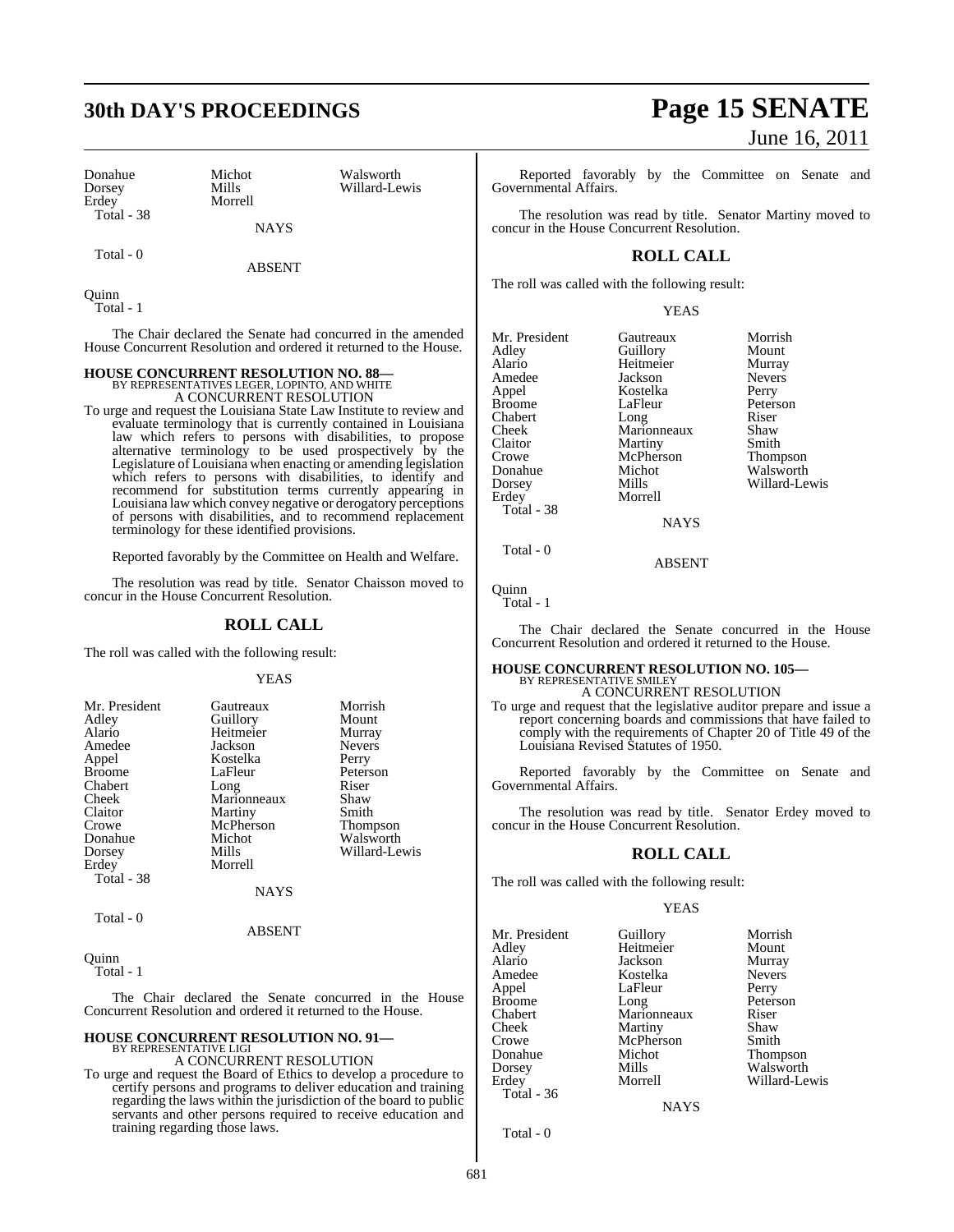## ABSENT

Total - 3

Claitor Gautreaux Ouinn

The Chair declared the Senate concurred in the House Concurrent Resolution and ordered it returned to the House.

## **HOUSE CONCURRENT RESOLUTION NO. 164—** BY REPRESENTATIVE KATZ

## A CONCURRENT RESOLUTION

To urge and request the Department of Health and Hospitals to study the health impacts and fiscal benefits to this state of implementing a Medicaid 1115 demonstration waiver to expand services to pre-disabled people living with HIV and to report the results of such study to the House Committee on Health and Welfare, the Senate Committee on Health and Welfare, the House Committee on Appropriations, and the Senate Committee on Finance prior to the convening of the 2012 Regular Session of the Legislature of Louisiana.

Reported favorably by the Committee on Health and Welfare.

## **Floor Amendments**

Senator Mount proposed the following amendments.

## **SENATE FLOOR AMENDMENTS**

Amendments proposed by Senator Mount to Original House Concurrent Resolution No. 164 by Representative Katz

AMENDMENT NO. 1

On page 2, line 13 after "absorb" and before "cost" delete "full the" and insert "the full"

On motion of Senator Mount, the amendments were adopted.

The resolution was read by title. Senator Mount moved to concur in the amended House Concurrent Resolution.

## **ROLL CALL**

The roll was called with the following result:

## YEAS

| Mr. President<br>Adley<br>Alario<br>Amedee<br>Appel<br><b>Broome</b><br>Chabert<br>Cheek<br>Crowe<br>Donahue<br>Dorsey<br>Erdey<br>Gautreaux<br><b>Total</b> - 37<br>Total - 0 | Guillory<br>Heitmeier<br>Jackson<br>Kostelka<br>LaFleur<br>Long<br>Marionneaux<br>Martiny<br>McPherson<br>Michot<br>Mills<br>Morrell<br>Morrish<br>NAYS<br><b>ABSENT</b> | Mount<br>Murray<br><b>Nevers</b><br>Perry<br>Peterson<br>Riser<br>Shaw<br>Smith<br><b>Thompson</b><br>Walsworth<br>Willard-Lewis |
|--------------------------------------------------------------------------------------------------------------------------------------------------------------------------------|--------------------------------------------------------------------------------------------------------------------------------------------------------------------------|----------------------------------------------------------------------------------------------------------------------------------|
| Claitor<br>Total - 2                                                                                                                                                           | Ouinn                                                                                                                                                                    |                                                                                                                                  |
|                                                                                                                                                                                |                                                                                                                                                                          |                                                                                                                                  |

The Chair declared the Senate had concurred in the amended House Concurrent Resolution and ordered it returned to the House.

## **Page 16 SENATE 30th DAY'S PROCEEDINGS**

## **House Bills and Joint Resolutions on Third Reading and Final Passage**

## **Bagneris Rule**

Senator McPherson moved to suspend the rules to temporarily pass over controversial House Bills on Third Reading and Final Passage with the intention of taking them up later, in their regular order and to specifically start with House Bill No. 34.

Without objection, so ordered.

## **HOUSE BILL NO. 34—**

BY REPRESENTATIVE BROSSETT AN ACT

To enact R.S. 29:726.3, relative to the Louisiana Homeland Security and Emergency Assistance and Disaster Act; to provide for the development, operation, and maintenance of a critical incident planning and mapping system; to provide for responsibilities of the Governor's Office of Homeland Security and Emergency Preparedness; to require that certain entities provide critical information to be included in the system; to provide definitions; and to provide for related matters.

## **Floor Amendments**

Senator Murray proposed the following amendments.

## **SENATE FLOOR AMENDMENTS**

Amendments proposed by Senator Murray to Engrossed House Bill No. 34 by Representative Brossett

## AMENDMENT NO. 1

On page 2, delete lines 6 through 8 and insert "the superintendent of each local school district, and the Recovery School District, shall provide available information for public buildings located in this state to the Governor's Office of Homeland Security and Emergency Preparedness for inclusion in the system. The available information should include the following critical information for public buildings located in this state:

On motion of Senator Murray, the amendments were adopted.

The bill was read by title. Senator Murray moved the final passage of the amended bill.

## **ROLL CALL**

The roll was called with the following result:

## YEAS

Mr. President Erdey Morrell<br>Adley Guillory Mount Adley Guillory Mount Alario Heitmeier Murray Amedee Jackson Never<br>Appel Kostelka Perry Appel Kostelka Perry Chabert Long Riser<br>Cheek Marionneaux Shaw Cheek Marionneaux Shaw Claitor Martiny Smith<br>Crowe McPherson Thompson Crowe McPherson<br>
Donahue Michot Donahue Michot Walsworth<br>
Dorsey Mills Willard-Le Total - 36

LaFleur

Willard-Lewis

NAYS

Total - 0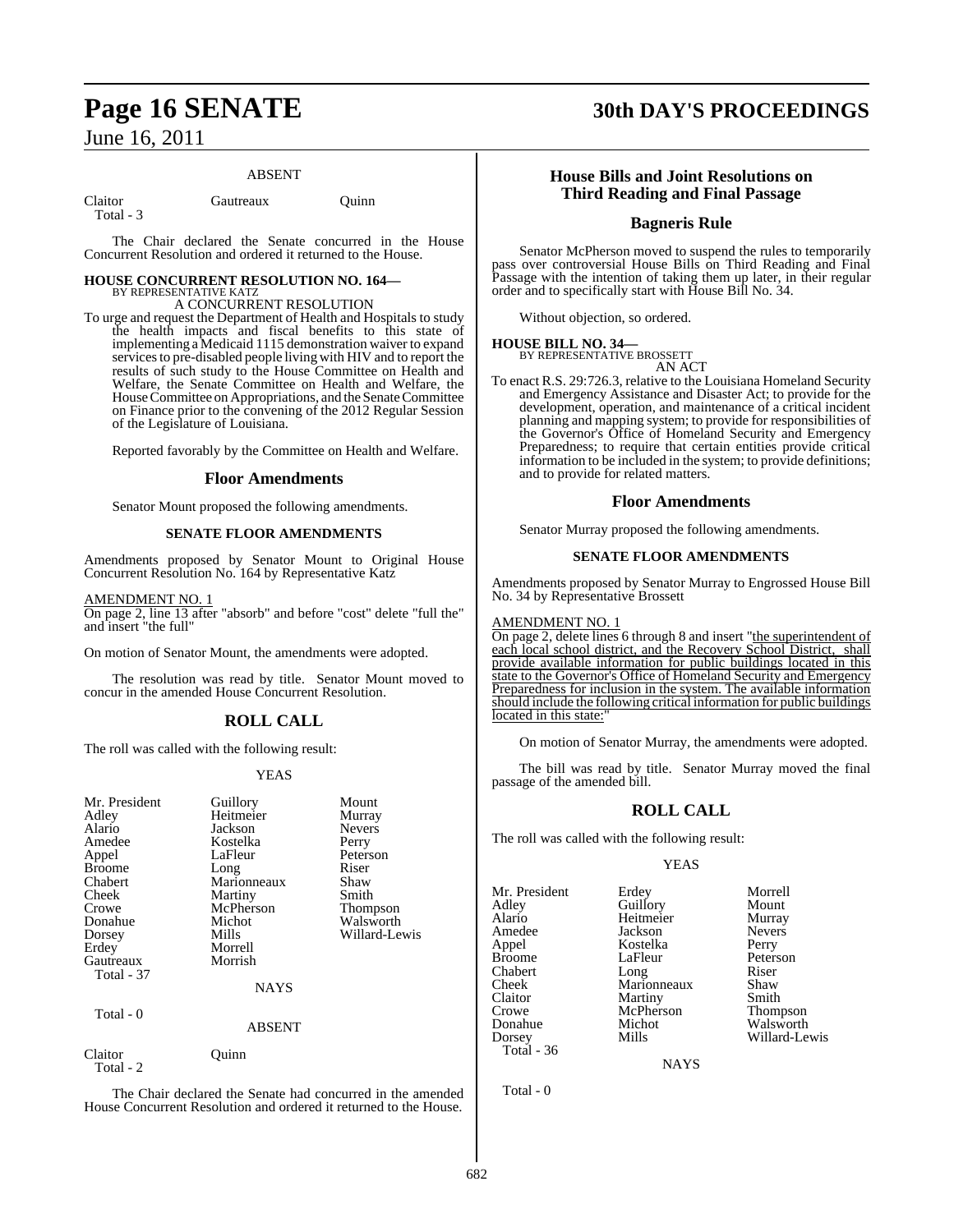## **30th DAY'S PROCEEDINGS Page 17 SENATE**

## ABSENT

Gautreaux Morrish Quinn Total - 3

The Chair declared the amended bill was passed and ordered it returned to the House. Senator Murray moved to reconsider the vote by which the bill was passed and laid the motion on the table.

## **HOUSE BILL NO. 70—**

BY REPRESENTATIVE JANE SMITH AN ACT

To repeal R.S. 33:1418(B), relative to hybrid or alternative fuel vehicles and to the use of such vehicles by agencies of political subdivisions; to repeal an exemption from the authority to use such vehicles; and to provide for related matters.

The bill was read by title. Senator Adley moved the final passage of the bill.

## **ROLL CALL**

The roll was called with the following result:

### YEAS

| Mr. President<br>Adley<br>Alario<br>Amedee<br>Appel<br><b>Broome</b><br>Chabert<br>Cheek<br>Claitor<br>Crowe<br>Donahue<br>Dorsey | Erdey<br>Gautreaux<br>Guillory<br>Heitmeier<br>Jackson<br>Kostelka<br>LaFleur<br>Long<br>Marionneaux<br>Martiny<br>McPherson<br>Mills | Morrell<br>Mount<br>Murray<br><b>Nevers</b><br>Perry<br>Riser<br>Shaw<br>Smith<br>Thompson<br>Walsworth<br>Willard-Lewis |
|-----------------------------------------------------------------------------------------------------------------------------------|---------------------------------------------------------------------------------------------------------------------------------------|--------------------------------------------------------------------------------------------------------------------------|
| Total - 35                                                                                                                        | <b>NAYS</b>                                                                                                                           |                                                                                                                          |
| Total - 0                                                                                                                         | <b>ABSENT</b>                                                                                                                         |                                                                                                                          |
| Michot<br>Morrish                                                                                                                 | Peterson<br>Ouinn                                                                                                                     |                                                                                                                          |

Total - 4

The Chair declared the bill was passed and ordered it returned to the House. Senator Adley moved to reconsider the vote by which the bill was passed and laid the motion on the table.

## **HOUSE BILL NO. 79—** BY REPRESENTATIVE RITCHIE

related matters.

AN ACT To amend and reenact R.S. 17:3217.1(C)(1), the heading of Chapter 41 of Title 17 of the Louisiana Revised Statutes of 1950, and 3951(A) and R.S. 36:651(G)(2), relative to secondary education; to provide relative to the name of the High School Redesign Commission; to provide relative to high school redesign with respect to vocational and technical education; and to provide for

## **Floor Amendments**

Senator Nevers proposed the following amendments.

## **SENATE FLOOR AMENDMENTS**

Amendments proposed by Senator Nevers to Engrossed House Bill No. 79 by Representative Ritchie

# June 16, 2011

### AMENDMENT NO. 1

On page 1, line 3, change "3951(A)" to "3951(A), (B), and (C),"

### AMENDMENT NO. 2

On page 1, line 5, between "Commission;" and "to provide" insert "to provide relative to the membership of the commission and vacancies on the commission;"

### AMENDMENT NO. 3

On page 1, line 9, change "3951(A)" to "3951(A), (B), and (C)"

### AMENDMENT NO. 4

On page 2, between lines 16 and 17, insert the following:

"B. The membership of the commission shall be as follows:

(1) The governor or her his designee.

(2) The state superintendent of education or his designee.

(3) Four members of the State Board of Elementary and Secondary Education, to be appointed by the president of the board.

(4) The commissioner of higher education or his designee.

(5) The chairman of the Board of Regents or his designee.

(6) The chairman of the House Committee on Education or his designee.

(7) The chairman of the Senate Committee on Education or his designee.

(8) The president of the Louisiana Community and Technical College System or his designee.

 $(9)$  The president of the University of Louisiana System or her his designee.

 $(10)$  The deputy secretary of youth services the office of juvenile justice or his designee.

 $(11)$  The executive director of the Louisiana Workforce Commission or his designee.

(12) The chairman of the Louisiana Workforce Investment Council or his designee.

(13) Repealed by Acts 2009, No. 438, §1, eff. August 15, 2009. (14) Two members One member of the Louisiana Task Force on

Workforce Competitiveness, to be appointed by the governor. (15) The  $2004$  current Louisiana High School Teacher of the Year.

(16) The 2004 current Louisiana High School Principal of the Year.

(17) Representatives of each of the following groups, organizations, or agencies, as provided in this Paragraph, selected by the respective group, organization, or agency:

(a) A representative of the Louisiana Association of Educators.

(b) A representative of the Louisiana Federation of Teachers.

 $(c)$  A representative of the Associated Professional Educators of

Louisiana. (d) Four representatives  $A$  representative of the Louisiana School Boards Association.

(e) Two representatives A representative of the Louisiana Association of School Superintendents.

(f) Two representatives  $A$  representative of the Louisiana Association of Principals.

(g) A representative of the Louisiana Association of Special Education Administrators.

(h) A representative of the Louisiana Parent-Teacher Association.

(i) Two representatives A representative of the Louisiana Association of School Executives.

(18) Four Two representatives from business, civic, labor, or community organizations, to be appointed by the governor.

(19) A recent Louisiana public high school graduate current high school senior, to be appointed by the governor.

(20) A dean of a college of education of a Louisiana public college or university, to be appointed by the commission commissioner of higher education.

(21) A representative of the Louisiana Nonpublic School Commission selected by the Louisiana Nonpublic School Commission.

 $C.(1)$  Members of the commission shall serve at the pleasure of the appointing authority. Vacancies shall be filled in the manner of the original appointment.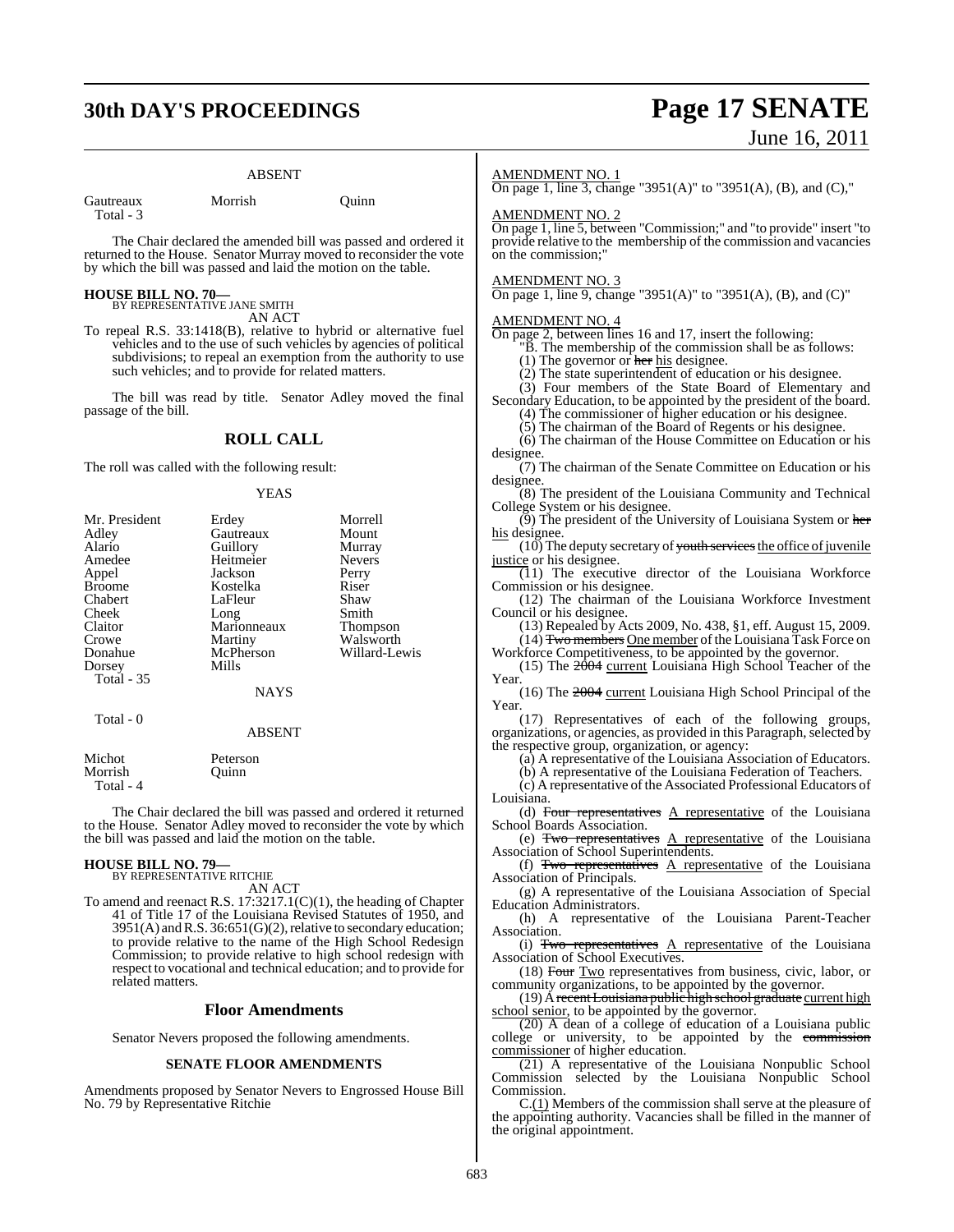(2) A member shall be removed from the commission and his seat declared vacant if any of the following apply:

(a) The member is no longer a legal resident of the state.

(b) The member fails to remain active in the organization he was appointed to represent or is no longer employed by the agency he was appointed to represent.

(c) The member is absent from two consecutive meetings of the commission, unless such absences are excused by the chairman."

On motion of Senator Nevers, the amendments were adopted.

The bill was read by title. Senator Nevers moved the final passage of the amended bill.

## **ROLL CALL**

The roll was called with the following result:

## YEAS

| Mr. President<br>Adley<br>Alario<br>Amedee<br>Appel<br><b>Broome</b><br>Chabert<br>Cheek<br>Claitor<br>Crowe<br>Donahue<br>Dorsey<br>Erdey<br>Total - 37 | Gautreaux<br>Guillory<br>Heitmeier<br>Jackson<br>Kostelka<br>LaFleur<br>Long<br>Marionneaux<br>Martiny<br>McPherson<br>Michot<br>Mills<br>Morrell | Mount<br>Murray<br><b>Nevers</b><br>Perry<br>Peterson<br>Riser<br>Shaw<br>Smith<br>Thompson<br>Walsworth<br>Willard-Lewis |
|----------------------------------------------------------------------------------------------------------------------------------------------------------|---------------------------------------------------------------------------------------------------------------------------------------------------|---------------------------------------------------------------------------------------------------------------------------|
|                                                                                                                                                          | <b>NAYS</b>                                                                                                                                       |                                                                                                                           |
| Total - 0                                                                                                                                                | <b>ABSENT</b>                                                                                                                                     |                                                                                                                           |
| Morrish                                                                                                                                                  | <b>Duinn</b>                                                                                                                                      |                                                                                                                           |

Total - 2

The Chair declared the amended bill was passed and ordered it returned to the House. Senator Nevers moved to reconsider the vote by which the bill was passed and laid the motion on the table.

#### **HOUSE BILL NO. 95** BY REPRESENTATIVE CHANEY

AN ACT

To enact R.S. 17:221(K), relative to compulsory school attendance; to exempt from the compulsory school attendance law and other related provisions certain students who are at least seventeen years of age and have been issued a Louisiana high school equivalency diploma; and to provide for related matters.

The bill was read by title. Senator Nevers moved the final passage of the bill.

## **ROLL CALL**

The roll was called with the following result:

## YEAS

| Mr. President | Gautreaux   | Mount         |
|---------------|-------------|---------------|
| Adley         | Guillory    | Murray        |
| Alario        | Heitmeier   | <b>Nevers</b> |
| Amedee        | Jackson     | Perry         |
| Appel         | Kostelka    | Peterson      |
| <b>Broome</b> | LaFleur     | Riser         |
| Chabert       | Long        | Shaw          |
| Cheek         | Marionneaux | Smith         |
| Claitor       | Martiny     | Thompson      |

## **Page 18 SENATE 30th DAY'S PROCEEDINGS**

| Crowe<br>Donahue<br>Dorsey<br>Erdey | McPherson<br>Michot<br>Mills<br>Morrell | Walsworth<br>Willard-Lewis |
|-------------------------------------|-----------------------------------------|----------------------------|
| <b>Total - 37</b>                   | <b>NAYS</b>                             |                            |
| Total - 0                           | <b>ABSENT</b>                           |                            |
| Morrish                             | )uinn                                   |                            |

Total - 2

The Chair declared the bill was passed and ordered it returned to the House. Senator Nevers moved to reconsider the vote by which the bill was passed and laid the motion on the table.

## **HOUSE BILL NO. 182—**

BY REPRESENTATIVE GIROD JACKSON

AN ACT To amend and reenact R.S. 38:2225.2.1(A)(3), relative to public contracts; to extend the time relative to the utilization of designbuild contracts under certain circumstances; and to provide for related matters.

The bill was read by title. Senator Morrell moved the final passage of the bill.

## **ROLL CALL**

The roll was called with the following result:

## YEAS

| Mr. President<br>Adley<br>Alario<br>Amedee<br>Appel<br><b>Broome</b><br>Chabert<br>Cheek<br>Crowe<br>Donahue<br>Dorsey<br>Erdey<br><b>Total - 35</b> | Gautreaux<br>Guillory<br>Heitmeier<br>Jackson<br>Kostelka<br>LaFleur<br>Long<br>Martiny<br>McPherson<br>Michot<br>Mills<br>Morrell<br><b>NAYS</b> | Mount<br>Murray<br><b>Nevers</b><br>Perry<br>Peterson<br>Riser<br>Shaw<br>Smith<br>Thompson<br>Walsworth<br>Willard-Lewis |
|------------------------------------------------------------------------------------------------------------------------------------------------------|---------------------------------------------------------------------------------------------------------------------------------------------------|---------------------------------------------------------------------------------------------------------------------------|
| Claitor<br>Total - 1                                                                                                                                 | <b>ABSENT</b>                                                                                                                                     |                                                                                                                           |
| Marionneaux                                                                                                                                          | Morrish                                                                                                                                           | Ouinn                                                                                                                     |

The Chair declared the bill was passed and ordered it returned to the House. Senator Morrell moved to reconsider the vote by which the bill was passed and laid the motion on the table.

## **HOUSE BILL NO. 209—** BY REPRESENTATIVE ROBIDEAUX

Total - 3

AN ACT

To amend and reenact R.S. 47:1541(B) and to enact R.S. 47:1541(D) and  $1601(A)(2)(e)$ , relative to the Department of Revenue; to provide relative to the audit of taxpayer records by the department; to provide the purposes for which sampling audits may be utilized; to authorize the use of managed audits at the secretary's discretion under certain circumstances; to authorize agreements regarding managed audits; to provide for definitions; to provide for limitations; to authorize the discretionary waiver of interest; and to provide for related matters.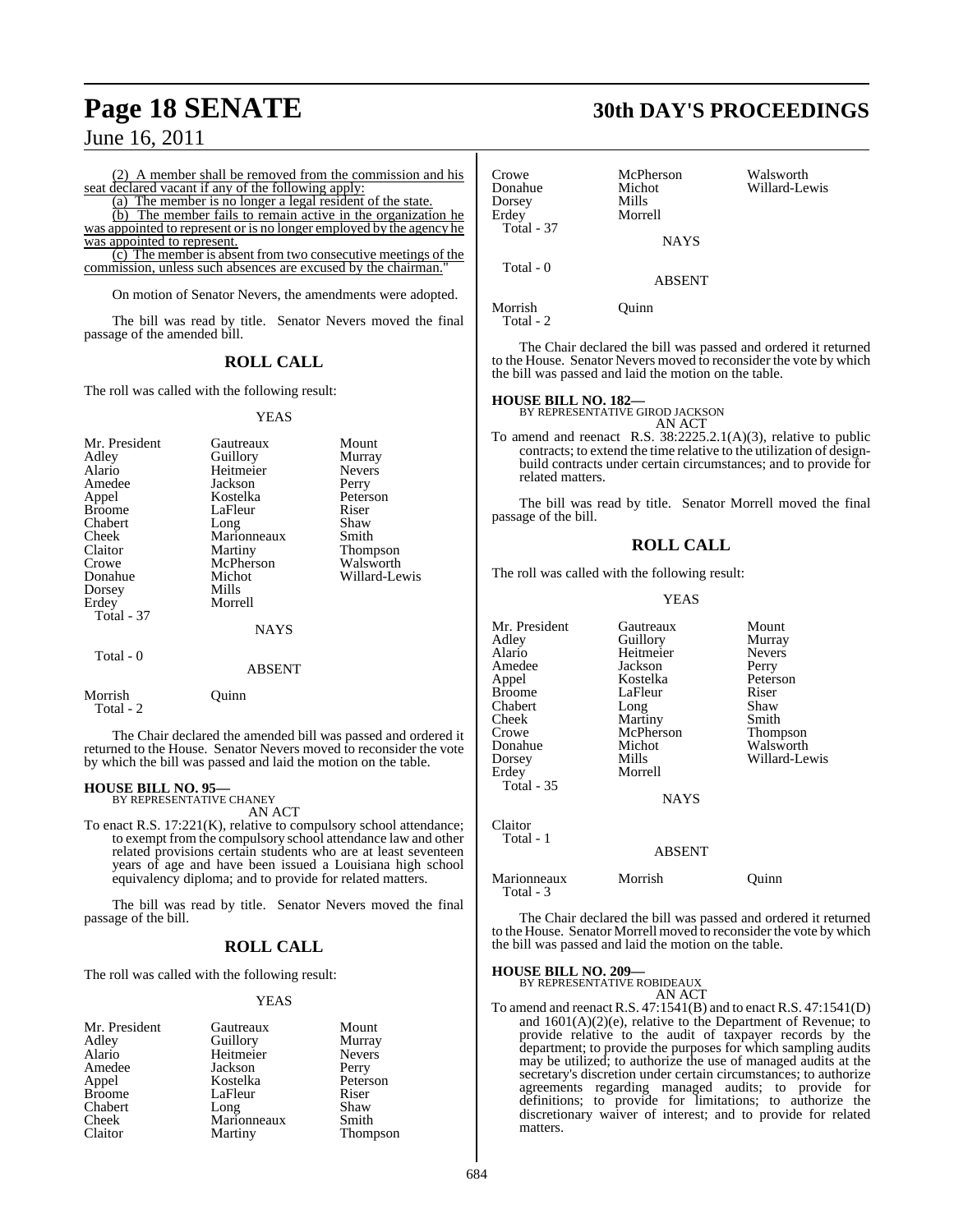## **30th DAY'S PROCEEDINGS Page 19 SENATE**

## The bill was read by title. Senator Alario moved the final passage of the bill.

## **ROLL CALL**

The roll was called with the following result:

## YEAS

| Gautreaux   | Morrish         |
|-------------|-----------------|
|             | Mount           |
| Heitmeier   | Murray          |
| Jackson     | <b>Nevers</b>   |
| Kostelka    | Perry           |
| LaFleur     | Peterson        |
| Long        | Riser           |
| Marionneaux | Shaw            |
| Martiny     | Smith           |
| McPherson   | <b>Thompson</b> |
| Michot      | Walsworth       |
| Mills       | Willard-Lewis   |
| Morrell     |                 |
|             |                 |
| NAYS        |                 |
|             | Guillory        |

Total - 0

ABSENT

**Ouinn** 

Total - 1

The Chair declared the bill was passed and ordered it returned to the House. Senator Alario moved to reconsider the vote by which the bill was passed and laid the motion on the table.

**HOUSE BILL NO. 232—** BY REPRESENTATIVES LORUSSO AND BISHOP AN ACT

To amend and reenact R.S. 29:36.1(G), relative to members of the Louisiana National Guard; to provide with respect to the tuition exemption for family members of a member of the Louisiana National Guard; and to provide for related matters.

The bill was read by title. Senator Murray moved the final passage of the bill.

## **ROLL CALL**

The roll was called with the following result:

## YEAS

| Mr. President        | Gautreaux     | Mount         |
|----------------------|---------------|---------------|
| Adley                | Guillory      | Murray        |
| Alario               | Heitmeier     | <b>Nevers</b> |
| Amedee               | Jackson       | Perry         |
| Appel                | Kostelka      | Peterson      |
| <b>Broome</b>        | LaFleur       | Riser         |
| Chabert              | Long          | Shaw          |
| Cheek                | Marionneaux   | Smith         |
| Claitor              | Martiny       | Thompson      |
| Crowe                | McPherson     | Walsworth     |
| Donahue              | Michot        | Willard-Lewis |
| Dorsey               | Mills         |               |
| Erdey                | Morrish       |               |
| Total - 37           |               |               |
|                      | <b>NAYS</b>   |               |
| Total - 0            |               |               |
|                      | <b>ABSENT</b> |               |
| Morrell<br>Total - 2 | Ouınn         |               |

# June 16, 2011

The Chair declared the bill was passed and ordered it returned to the House. Senator Murray moved to reconsider the vote by which the bill was passed and laid the motion on the table.

**HOUSE BILL NO. 315—** BY REPRESENTATIVES ROY AND HAZEL AN ACT

To enact R.S. 33:4574.5(E), relative to the Alexandria/Pineville Area Convention and Visitors Bureau; to authorize the bureau to use certain revenues for certain purposes; to provide for effectiveness; and to provide for related matters.

The bill was read by title. Senator McPherson moved the final passage of the bill.

## **ROLL CALL**

The roll was called with the following result:

### YEAS

| Mr. President     | Gautreaux     | Mount           |
|-------------------|---------------|-----------------|
| Adley             | Heitmeier     | Murray          |
| Alario            | Jackson       | <b>Nevers</b>   |
| Amedee            | Kostelka      | Perry           |
| Appel             | LaFleur       | Peterson        |
| Broome            | Long          | Riser           |
| Chabert           | Marionneaux   | Shaw            |
| Cheek             | Martiny       | Smith           |
| Claitor           | McPherson     | <b>Thompson</b> |
| Crowe             | Michot        | Walsworth       |
| Donahue           | Mills         | Willard-Lewis   |
| Dorsey            | Morrell       |                 |
| Erdey             | Morrish       |                 |
| <b>Total - 37</b> |               |                 |
|                   | <b>NAYS</b>   |                 |
| Total - 0         |               |                 |
|                   | <b>ABSENT</b> |                 |
|                   |               |                 |

Guillory Quinn

Total - 2

The Chair declared the bill was passed and ordered it returned to the House. Senator McPherson moved to reconsider the vote by which the bill was passed and laid the motion on the table.

## **Senator Broome in the Chair**

**HOUSE BILL NO. 243—**

- BY REPRESENTATIVE MORENO AN ACT
- To amend and reenact R.S. 32:365(A)(1), relative to equipment of motor vehicles; restricts the use or installation of a television receiver, screen, or other means of visually receiving a television broadcast or video signal in a motor vehicle; removes the requirement for a television receiver or screen to be located behind the driver's seat; and to provide for related matters.

The bill was read by title. Senator McPherson moved the final passage of the bill.

## **ROLL CALL**

The roll was called with the following result:

LaFleur

## YEAS

Mr. President Gautreaux Morrish<br>
Adley Heitmeier Mount Adley Heitmeier Mount Alario Jackson Murray Amedee Kostelka Never<br>Appel LaFleur Perry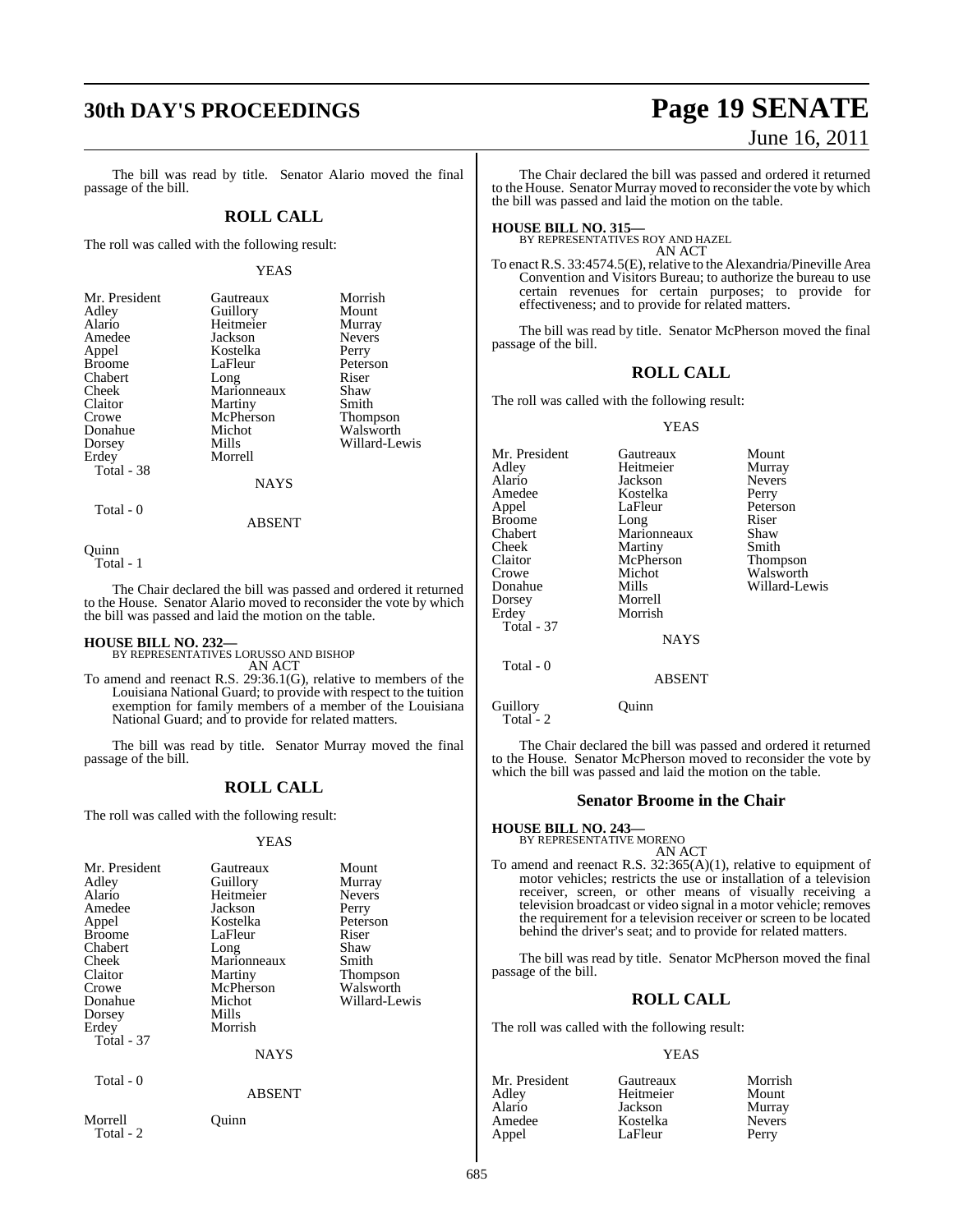| <b>Broome</b> | Long          | Peterson        |
|---------------|---------------|-----------------|
| Chabert       | Marionneaux   | Riser           |
| Cheek         | Martiny       | Shaw            |
| Claitor       | McPherson     | Smith           |
| Donahue       | Michot        | <b>Thompson</b> |
| Dorsey        | Mills         | Walsworth       |
| Erdey         | Morrell       | Willard-Lewis   |
| Total - 36    |               |                 |
|               | <b>NAYS</b>   |                 |
| Total - 0     |               |                 |
|               | <b>ABSENT</b> |                 |
| Crowe         | Guillory      | uinn            |

The Chair declared the bill was passed and ordered it returned to the House. Senator McPherson moved to reconsider the vote by which the bill was passed and laid the motion on the table.

## **HOUSE BILL NO. 324—** BY REPRESENTATIVE RICHARDSON

Total - 3

AN ACT

To enact R.S. 13:2575.4, relative to the city of Central; to provide relative to administrative adjudication of certain ordinance violations; to provide definitions for certain violations; to provide relative to the types of violations subject to administrative adjudication procedures; and to provide for related matters.

The bill was read by title. Senator Erdey moved the final passage of the bill.

## **ROLL CALL**

The roll was called with the following result:

YEAS

| Mr. President | Gautreaux   | Morrish         |
|---------------|-------------|-----------------|
| Adley         | Guillory    | Mount           |
| Alario        | Heitmeier   | Murray          |
| Amedee        | Jackson     | <b>Nevers</b>   |
| Appel         | Kostelka    | Perry           |
| <b>Broome</b> | LaFleur     | Peterson        |
| Chabert       | Long        | Riser           |
| Cheek         | Marionneaux | Shaw            |
| Claitor       | Martiny     | Smith           |
| Crowe         | McPherson   | <b>Thompson</b> |
| Donahue       | Michot      | Walsworth       |
| Dorsey        | Mills       | Willard-Lewis   |
| Erdey         | Morrell     |                 |
| Total - 38    |             |                 |
|               | <b>NAYS</b> |                 |
| Total - 0     |             |                 |

Quinn  $\overline{\text{Total}}$  - 1

The Chair declared the bill was passed and ordered it returned to the House. Senator Erdey moved to reconsider the vote by which the bill was passed and laid the motion on the table.

ABSENT

## **HOUSE BILL NO. 328—**

BY REPRESENTATIVE ROBIDEAUX AN ACT

To amend and reenact R.S. 25:283, relative to the Lafayette Parish Law Library Commission; to provide for revenues of the Lafayette Parish Law Library Commission; to increase fees collected for the library; and to provide for related matters.

## **Page 20 SENATE 30th DAY'S PROCEEDINGS**

The bill was read by title. Senator Mills moved the final passage of the bill.

## **ROLL CALL**

The roll was called with the following result:

## YEAS

| Mr. President<br>Adley<br>Alario<br>Amedee<br>Appel<br><b>Broome</b><br>Chabert<br>Cheek<br>Claitor<br>Crowe<br>Total - 29 | Donahue<br>Dorsey<br>Erdey<br>Gautreaux<br>Guillory<br>Jackson<br>LaFleur<br>Long<br>Martiny<br>Michot<br><b>NAYS</b> | Mills<br>Morrell<br>Morrish<br>Mount<br><b>Nevers</b><br>Perry<br>Smith<br>Walsworth<br>Willard-Lewis |
|----------------------------------------------------------------------------------------------------------------------------|-----------------------------------------------------------------------------------------------------------------------|-------------------------------------------------------------------------------------------------------|
| Murray<br>Peterson<br>Total - 4                                                                                            | Riser<br>Shaw                                                                                                         |                                                                                                       |
|                                                                                                                            | <b>ABSENT</b>                                                                                                         |                                                                                                       |
| Heitmeier<br>Kostelka                                                                                                      | Marionneaux<br>McPherson                                                                                              | Ouinn<br><b>Thompson</b>                                                                              |

The Chair declared the bill was passed and ordered it returned to the House. Senator Mills moved to reconsider the vote by which the bill was passed and laid the motion on the table.

**HOUSE BILL NO. 333—** BY REPRESENTATIVE DANAHAY

Total - 6

AN ACT

To amend and reenact R.S. 33:1994(B), relative to the city of Lake Charles; to provide relative to the maximum work hours required of certain employees of the city's fire department in a certain time period; and to provide for related matters.

The bill was read by title. Senator Mount moved the final passage of the bill.

## **ROLL CALL**

The roll was called with the following result:

## YEAS

| Mr. President       | Gautreaux     | Mount         |
|---------------------|---------------|---------------|
| Adlev               | Guillory      | Murray        |
| Alario              | Heitmeier     | <b>Nevers</b> |
| Amedee              | Jackson       | Perry         |
| Appel               | Kostelka      | Peterson      |
| Broome              | LaFleur       | Riser         |
| Chabert             | Long          | Shaw          |
| Cheek               | Marionneaux   | Smith         |
| Claitor             | Martiny       | Thompson      |
| Crowe               | McPherson     | Walsworth     |
| Donahue             | Mills         | Willard-Lewis |
| Dorsey              | Morrell       |               |
| Erdey               | Morrish       |               |
| Total - 37          |               |               |
|                     | <b>NAYS</b>   |               |
| Total - 0           |               |               |
|                     | <b>ABSENT</b> |               |
| Michot<br>Total - 2 | Ouinn         |               |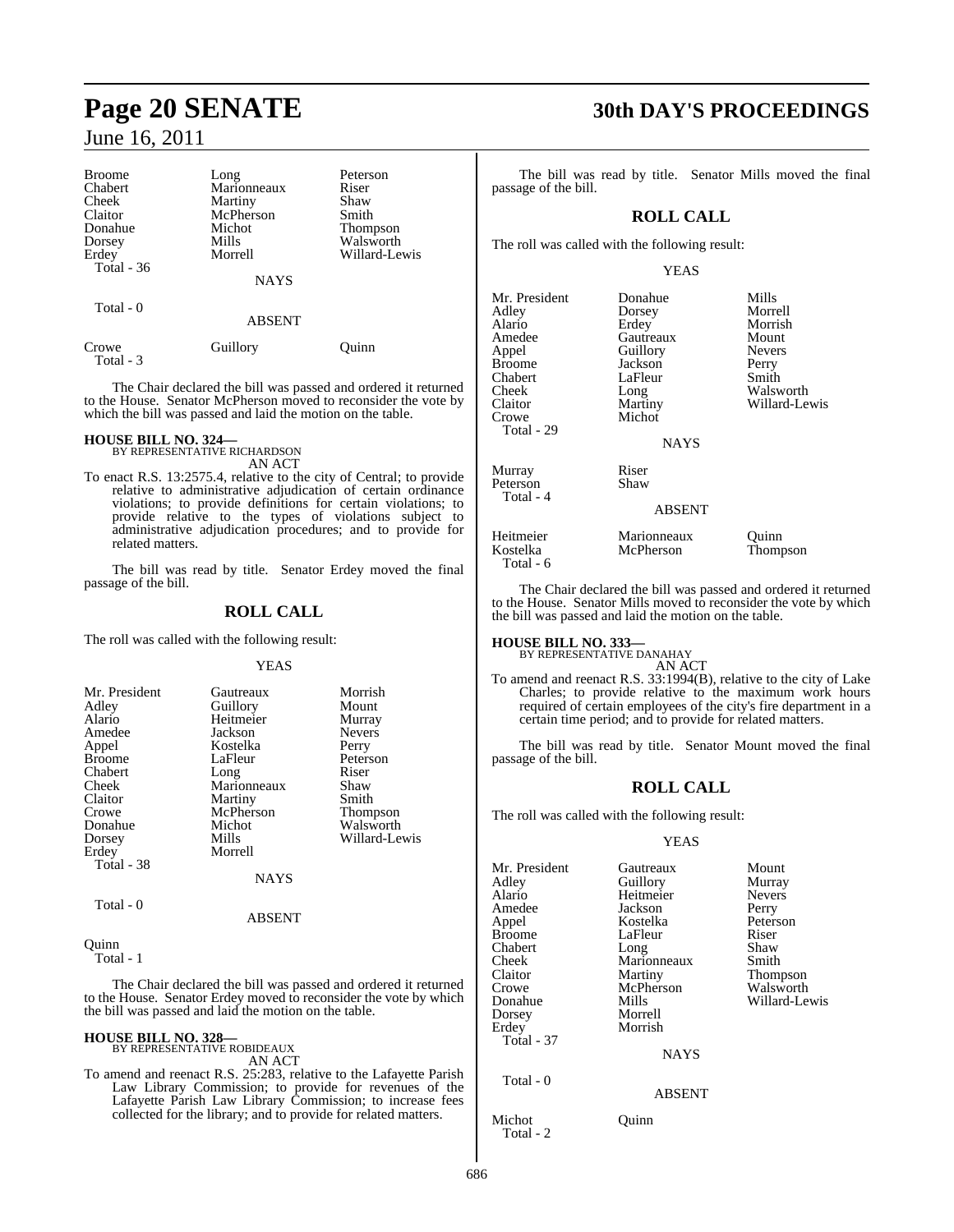## **30th DAY'S PROCEEDINGS**

The Chair declared the bill was passed and ordered it returned to the House. Senator Mount moved to reconsider the vote by which the bill was passed and laid the motion on the table.

## **HOUSE BILL NO. 336—** BY REPRESENTATIVE GUINN

AN ACT

To amend and reenact R.S. 33:4581(B), relative to the boundaries of the Flyway Byway Commission; to add territory in Cameron Parish to the district; and to provide for related matters.

The bill was read by title. Senator Morrish moved the final passage of the bill.

## **ROLL CALL**

The roll was called with the following result:

#### YEAS

| Mr. President | Gautreaux   | Morrish       |
|---------------|-------------|---------------|
| Adley         | Guillory    | Mount         |
| Alario        | Heitmeier   | Murray        |
| Amedee        | Jackson     | <b>Nevers</b> |
| Appel         | Kostelka    | Perry         |
| <b>Broome</b> | LaFleur     | Peterson      |
| Chabert       | Long        | Riser         |
| Cheek         | Marionneaux | Shaw          |
| Claitor       | Martiny     | Smith         |
| Crowe         | McPherson   | Thompson      |
| Donahue       | Michot      | Walsworth     |
| Dorsey        | Mills       | Willard-Lewis |
| Erdey         | Morrell     |               |
| Total - 38    |             |               |
|               | NAYS        |               |

Total - 0

ABSENT

**Ouinn** 

Total - 1

The Chair declared the bill was passed and ordered it returned to the House. Senator Morrish moved to reconsider the vote by which the bill was passed and laid the motion on the table.

## **HOUSE BILL NO. 249—** BY REPRESENTATIVE GUINN

AN ACT

To enact R.S. 32:127.1, relative to highway right-of-way crossings; to authorize golf carts to cross Louisiana Highway 90 and Louisiana Highway 99 in the town of Welsh; and to provide for related matters.

The bill was read by title. Senator Morrish moved the final passage of the bill.

## **ROLL CALL**

The roll was called with the following result:

## YEAS

| Mr. President | Gautreaux   | Morri             |
|---------------|-------------|-------------------|
| Adley         | Guillory    | Mour              |
| Alario        | Heitmeier   | Murra             |
| Amedee        | Jackson     | Neve <sub>1</sub> |
| Appel         | Kostelka    | Perry             |
| Broome        | LaFleur     | Peter:            |
| Chabert       | Long        | Shaw              |
| Cheek         | Marionneaux | Smith             |
| Claitor       | Martiny     | Thom              |

Exautreaux Morrish<br>Guillory Mount uillory Mount<br>
eitmeier Murray eitmeier<br>ackson Nevers<sup>2</sup> ostelka Perry<br>aFleur Peters aFleur Peterson<br>
ong Shaw larionneaux Smith Lartiny Thompson

| Page 21 SENATE |  |  |  |  |
|----------------|--|--|--|--|
|                |  |  |  |  |

June 16, 2011

| Crowe<br>Donahue<br>Dorsey<br>Erdey<br>Total - 37 | McPherson<br>Michot<br>Mills<br>Morrell | Walsworth<br>Willard-Lewis |
|---------------------------------------------------|-----------------------------------------|----------------------------|
|                                                   | <b>NAYS</b>                             |                            |
| Total $-0$                                        | <b>ABSENT</b>                           |                            |
| unn                                               | Riser                                   |                            |

Total - 2

The Chair declared the bill was passed and ordered it returned to the House. Senator Morrish moved to reconsider the vote by which the bill was passed and laid the motion on the table.

## **HOUSE BILL NO. 247—** BY REPRESENTATIVE HENRY



AN ACT To amend and reenact R.S.  $47:305.14(A)(1)$  and to enact R.S.  $47:301(10)(hh)$  and  $(14)(k)$ , relative to sales and use tax imposed by the state and certain other political subdivisions; to exclude certain sales of tangible personal property and services sold at certain events sponsored by a tax exempt nonprofit organization; to exclude certain sales of tangible personal property and services sold at certain events sponsored by a tax exempt nonprofit organization when the organization has contracted for certain services associated with the event; to provide an effective date; and to provide for related matters.

## **Floor Amendments**

Senator Morrell proposed the following amendments.

## **SENATE FLOOR AMENDMENTS**

Amendments proposed by Senator Morrell to Reengrossed House Bill No. 247 by Representative Henry

## AMENDMENT NO. 1

Delete Senate Committee Amendments No. 1 through 3 proposed by the Senate Committee on Revenue and Fiscal Affaris, and adopted by the Senate on June 14, 2011

#### AMENDMENT NO. 2

On page 2, line 6, after "seven" insert "but not more than twelve"

#### AMENDMENT NO. 3

On page 2, line 21, after "seven" insert "but not more than twelve"

## AMENDMENT NO. 4

On page 3, line 26, after "seven" insert "but not more than twelve"

On motion of Senator Morrell, the amendments were adopted.

The bill was read by title. Senator Morrell moved the final passage of the amended bill.

## **ROLL CALL**

The roll was called with the following result:

LaFleur

## YEAS

Mr. President Guillory Mount<br>Adley Heitmeier Murray Adley Heitmeier Murray Alario Kostelka Never<br>Amedee LaFleur Perry Appel Long Riser<br>Broome Marionneaux Shaw Broome Marionneaux Shaw<br>Chabert Martiny Smith Chabert Martiny<br>Cheek McPherson

**Thompson**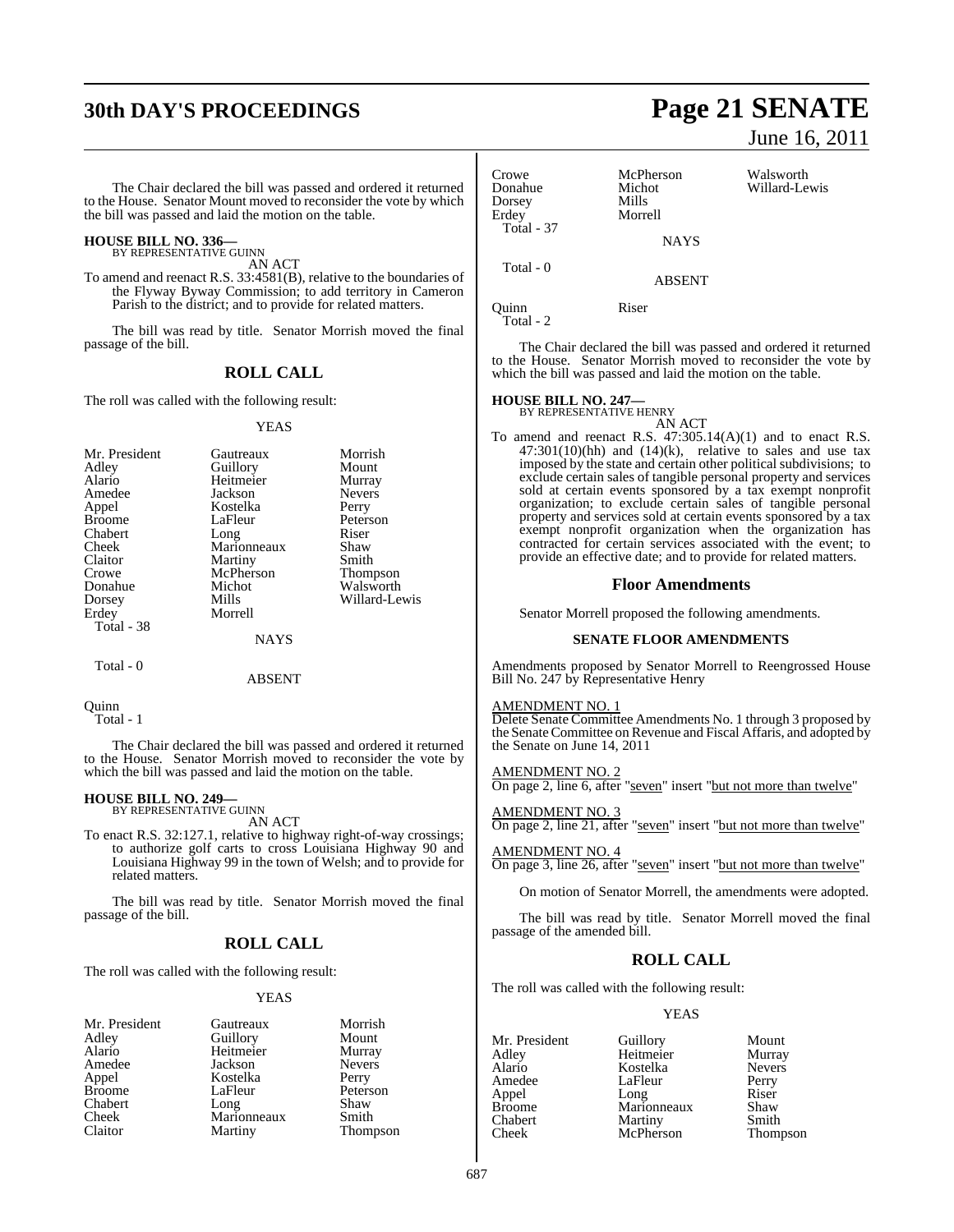| Crowe<br>Dorsey<br>Erdey<br>Gautreaux | Michot<br>Mills<br>Morrell<br>Morrish | Walsworth<br>Willard-Lewis |
|---------------------------------------|---------------------------------------|----------------------------|
| Total - 34                            | <b>NAYS</b>                           |                            |
| Claitor                               | Jackson                               |                            |

Donahue Peterson Total - 4

ABSENT

Quinn Total - 1

The Chair declared the amended bill was passed and ordered it returned to the House. Senator Morrell moved to reconsider the vote by which the bill was passed and laid the motion on the table.

## **HOUSE BILL NO. 348—**

BY REPRESENTATIVES LEGER, ABRAMSON, ARNOLD, AUSTIN<br>BADON, BALDONE, BARRAS, BROSSETT, BURRELL, CHANDLER,<br>GREENE,HENDERSON,HINES,GIRODJACKSON,MORENO,NOWLIN,<br>STIAES,ANDTEMPLET AND SENATORSHEITMEIER,MORRELL,AND<br>WILLARD-LEWIS

## AN ACT

To amend and reenact Section 2 of Act No. 479 of the 2005 Regular Session of the Legislature, as amended by Act No. 188 of the 2007 Regular Session of the Legislature, and R.S.  $47:297.6(\text{\AA})(1)$ , relative to individual income tax credits; to decrease the amount of rehabilitation costs which qualify for the tax credit; to increase the amount of the tax credit for the rehabilitation of certain residential structures; to extend the taxable periods in which the tax credit shall be applicable; to provide for an effective date; and to provide for related matters.

The bill was read by title. Senator Chaisson moved the final passage of the bill.

## **ROLL CALL**

The roll was called with the following result:

## YEAS

| Mr. President<br>Adley<br>Alario<br>Amedee<br>Appel<br><b>Broome</b><br>Chabert<br>Cheek<br>Claitor<br>Crowe<br>Dorsey<br><b>Total - 33</b> | Erdey<br>Gautreaux<br>Heitmeier<br>Jackson<br>LaFleur<br>Long<br>Martiny<br>McPherson<br>Michot<br>Mills<br>Morrell | Morrish<br>Mount<br>Murray<br><b>Nevers</b><br>Perry<br>Riser<br>Shaw<br>Smith<br>Thompson<br>Walsworth<br>Willard-Lewis |
|---------------------------------------------------------------------------------------------------------------------------------------------|---------------------------------------------------------------------------------------------------------------------|--------------------------------------------------------------------------------------------------------------------------|
|                                                                                                                                             | <b>NAYS</b>                                                                                                         |                                                                                                                          |
| Total - 0                                                                                                                                   | <b>ABSENT</b>                                                                                                       |                                                                                                                          |
| Donahue                                                                                                                                     | Kostelka                                                                                                            | Peterson                                                                                                                 |

Total - 6

Guillory Marionneaux Ouinn

The Chair declared the bill was passed and ordered it returned to the House. Senator Chaisson moved to reconsider the vote by which the bill was passed and laid the motion on the table.

## **Page 22 SENATE 30th DAY'S PROCEEDINGS**

## **HOUSE BILL NO. 349—**

BY REPRESENTATIVES LEGER, ABRAMSON, ARNOLD, AUSTIN<br>BADON, BALDONE, BARRAS, BISHOP, BROSSETT, BURRELL,<br>CARTER, CHANDLER, GREENE, HENDERSON, HINES, HOFMANN,<br>GIRODJACKSON,MORENO,RICHARD,SIMON,JANESMITH,STIAES,<br>AND TALBOT AND WILLARD-LEWIS

AN ACT

To amend and reenact Section 3 of Act No. 60 of the 2002 Regular Session of the Legislature, as amended by Act No. 12 of the 2004 First Extraordinary Session ofthe Legislature and Act No. 182 of the 2007 Regular Session of the Legislature, relative to tax credits; to provide relative to the income and franchise tax credits for costs associated with the rehabilitation of certain historic structures; to extend the taxable periods in which the credit shall be applicable; and to provide for related matters.

On motion of Senator Murray, the bill was read by title and returned to the Calendar, subject to call.

## **HOUSE BILL NO. 353—**

BY REPRESENTATIVE ARNOLD AN ACT

To amend and reenact R.S. 46:1095(B)(1) and to reenact R.S. 46:1095(C), relative to Orleans Parish; to provide relative to the Parish Hospital Service District for the parish of Orleans; to provide relative to the membership of the governing boards of the two areas of the district; to reenact provisions relative to such governing boards; and to provide for related matters.

## **Floor Amendments**

Senator Willard-Lewis proposed the following amendments.

## **SENATE FLOOR AMENDMENTS**

Amendments proposed by Senator Willard-Lewis to Engrossed House Bill No. 353 by Representative Arnold

## AMENDMENT NO. 1

Delete Amendments Nos. 5, 6 and 7 of the set of amendments proposed by the Senate Committee on Local and Municipal Affairs and adopted by the Senate on June 14, 2011

## AMENDMENT NO. 2

Delete the set of amendments proposed by the Legislative Bureau and adopted by the Senate on June 15, 2011

## AMENDMENT NO. 3

On page 1, delete lines 18 and 19 and insert in lieu thereof the following: "parish. Four of the seven members shall be appointed at the discretion of the chief executive officer. Of the other three appointments, one member shall be appointed by the chief executive officer from each of the following lists of nominees:"

## AMENDMENT NO. 4

On page 2, delete lines 16 through 26 and insert in lieu thereof the following:

"C.(1) Members initially appointed pursuant to Paragraph (B)(1) of this Section shall be appointed to staggered initial terms with two appointments for one year, two appointments for two years, two appointments for three years, and one appointment for four years. At the expiration of their respective terms of office, the successors to such appointees shall be appointed to four-year terms.

 $(2)$  The members member serving pursuant to Paragraphs (B)(1) and  $\left(\frac{2}{2}\right)$  Paragraph  $\left(\frac{B}{2}\right)$  of this Section shall serve at the pleasure of the chief executive officer of the parish.

 $(2)$   $(3)$  The members serving pursuant to Paragraphs (B)(3) through  $\overline{(7)}$  of this Section shall serve during their terms of office.

 $\left(\frac{3}{2}\right)$  (4) Any vacancy in the membership of the commission occurring by reason of the expiration of term of office, death, resignation, disqualification, or otherwise shall be filled in the same manner as the original appointment within thirty days of such vacancy. If the appointing authority fails to fill the vacancy within thirty days of such vacancy, the remaining members of the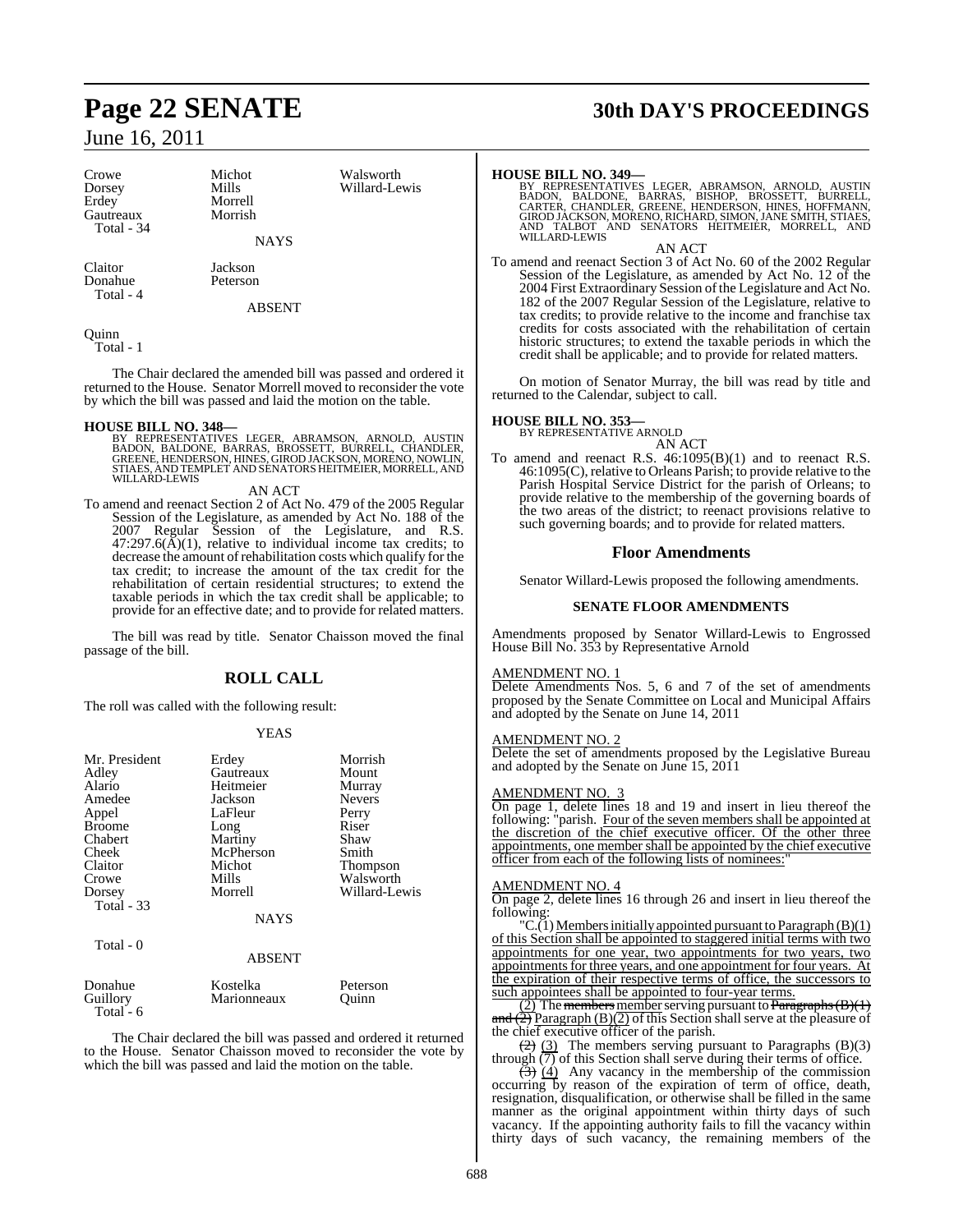## **30th DAY'S PROCEEDINGS Page 23 SENATE**

# June 16, 2011

commission shall appoint an interim successor to serve on the commission until the position is filled by the appointing authority. In addition, an appointment to a vacancy that occurs prior to the expiration of a term shall be for the remainder of the unexpired term."

#### AMENDMENT NO. 5

On page 2, between lines 27 and 28, insert the following:

"§1097. Commission; powers, duties, responsibilities, limitations A. The commission and district shall have all the general powers, duties, functions, and responsibilities of a hospital service district created under Part 1 of this Chapter. Each commission created under this Part may construct or acquire a new general hospital facility in Orleans Parish or renovate an existing general hospital facility in Orleans Parish and provide for the operation of such facility.

\* \* \* Section 2. The term of office of all appointed members to the Parish Hospital Service District for the parish of Orleans prior to the effective date of this Act shall be terminated on the effective date of this Act and such offices shall be declared vacant. New appointments shall be made in accordance with the provisions of this Act.

Section 3. Notwithstanding Section 2 of this Act, lists of nominees for appointments as provided by R.S. 46:1905(B)(1)(b) and (c) shall not be submitted to the chief executive officer before January 1, 2012.

Section 4. Any member appointed to the board of commissioners of the Parish Hospital Service District for the parish of Orleans prior to the effective date of this Act shall not have any claim, right or privilege to a seat on such board."

### AMENDMENT NO. 6

On page 2, line 28, change "Section 2." to "Section 5."

On motion of Senator Willard-Lewis, the amendments were adopted.

The bill was read by title. Senator Willard-Lewis moved the final passage of the amended bill.

## **ROLL CALL**

The roll was called with the following result:

#### YEAS

| Mr. President |             | Morrish       |
|---------------|-------------|---------------|
|               | Erdey       |               |
| Adley         | Guillory    | Mount         |
| Alario        | Heitmeier   | Murray        |
| Amedee        | Jackson     | <b>Nevers</b> |
| Appel         | LaFleur     | Perry         |
| <b>Broome</b> | Long        | Peterson      |
| Chabert       | Marionneaux | Riser         |
| Cheek         | Martiny     | Shaw          |
| Claitor       | McPherson   | Smith         |
| Crowe         | Michot      | Thompson      |
| Donahue       | Mills       | Walsworth     |
| Dorsey        | Morrell     | Willard-Lewis |
| Total $-36$   |             |               |
|               | <b>NAYS</b> |               |
| Total - 0     |             |               |
|               | ABSENT      |               |

| Gautreaux<br>Total - 3 | Kostelka | Ouinn |
|------------------------|----------|-------|
|                        |          |       |

The Chair declared the amended bill was passed and ordered it returned to the House. Senator Willard-Lewis moved to reconsider the vote by which the bill was passed and laid the motion on the table.

### **HOUSE BILL NO. 356—**

BY REPRESENTATIVES BROSSETT AND LEGER AN ACT

To amend and reenact R.S. 33:4530(A), relative to the city of New Orleans; to provide relative to the Public Belt Railroad Commission for the city of New Orleans; to provide relative to the appointment and terms of commission members; and to provide for related matters.

### **Floor Amendments**

Senator Appel proposed the following amendments.

## **SENATE FLOOR AMENDMENTS**

Amendments proposed by Senator Appel to Engrossed House Bill No. 356 by Representative Brossett

AMENDMENT NO. 1

On page 1, line 17, change "of the city of New Orleans" to "from within the New Orleans-Metairie-Kenner Metropolitan Statistical Area"

On motion of Senator Appel, the amendments were adopted.

The bill was read by title. Senator Murray moved the final passage of the amended bill.

## **ROLL CALL**

The roll was called with the following result:

YEAS

| Mr. President<br>Adley<br>Alario<br>Amedee<br>Appel<br><b>Broome</b><br>Chabert<br>Cheek<br>Claitor<br>Crowe<br>Donahue<br>Dorsey<br>Erdey | Gautreaux<br>Guillory<br>Heitmeier<br>Jackson<br>Kostelka<br>LaFleur<br>Long<br>Marionneaux<br>Martiny<br>Michot<br>Mills<br>Morrell<br>Morrish | Mount<br>Murray<br><b>Nevers</b><br>Perry<br>Peterson<br>Riser<br>Shaw<br>Smith<br>Thompson<br>Walsworth<br>Willard-Lewis |
|--------------------------------------------------------------------------------------------------------------------------------------------|-------------------------------------------------------------------------------------------------------------------------------------------------|---------------------------------------------------------------------------------------------------------------------------|
| Total - 37<br>Total - 0                                                                                                                    | <b>NAYS</b>                                                                                                                                     |                                                                                                                           |
| McPherson<br>Total - 2                                                                                                                     | ABSENT<br>Ouınn                                                                                                                                 |                                                                                                                           |

The Chair declared the amended bill was passed and ordered it returned to the House. Senator Murray moved to reconsider the vote by which the bill was passed and laid the motion on the table.

#### **HOUSE BILL NO. 368—**

BY REPRESENTATIVE ARNOLD AN ACT

To enact R.S. 41:905, relative to the Orleans Parish School Board; to provide for the sale of unused immovable school property to public bodies without the necessity of procedures otherwise provided by law; to provide that the sale shall be for not less than the property's appraised value; and to provide for related matters.

The bill was read by title. Senator Morrell moved the final passage of the bill.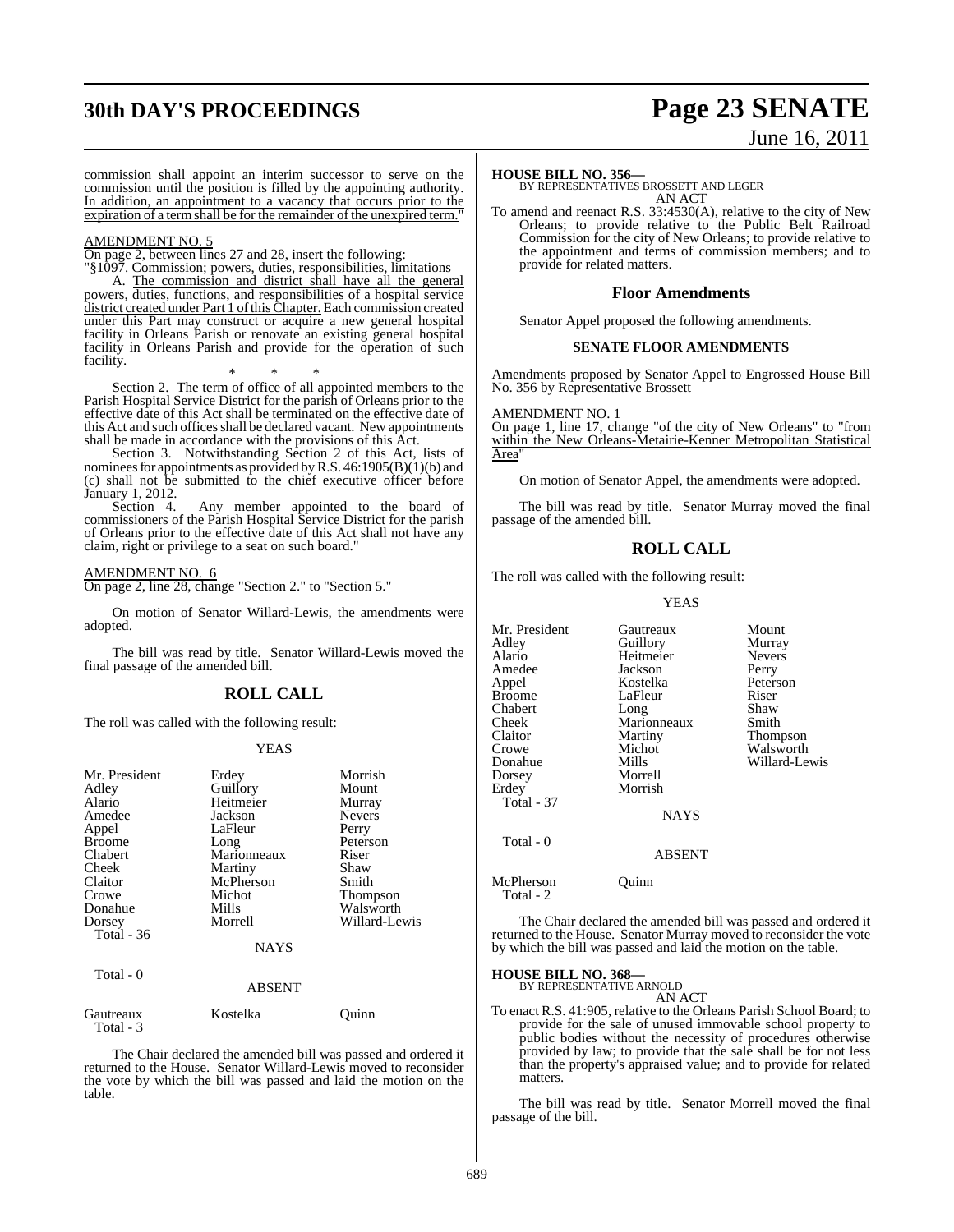## **ROLL CALL**

The roll was called with the following result:

#### YEAS

| Mr. President | Guillory    | Morrish         |
|---------------|-------------|-----------------|
| Adley         | Heitmeier   | Mount           |
| Alario        | Jackson     | Murray          |
| Amedee        | Kostelka    | <b>Nevers</b>   |
| Appel         | LaFleur     | Perry           |
| <b>Broome</b> | Long        | Peterson        |
| Chabert       | Marionneaux | Riser           |
| Cheek         | Martiny     | Shaw            |
| Crowe         | McPherson   | Smith           |
| Donahue       | Michot      | <b>Thompson</b> |
| Dorsey        | Mills       | Walsworth       |
| Erdey         | Morrell     | Willard-Lewis   |
| Total - 36    |             |                 |
|               | <b>NAYS</b> |                 |
| Total - 0     |             |                 |

## ABSENT Claitor Gautreaux Quinn Total - 3

The Chair declared the bill was passed and ordered it returned to the House. Senator Morrell moved to reconsider the vote by which the bill was passed and laid the motion on the table.

## **HOUSE BILL NO. 374—** BY REPRESENTATIVE RICHARDSON

AN ACT

To enact R.S. 33:423(C), relative to municipal police chiefs; to provide relative to the powers granted to an elected police chief in any municipality governed by the Lawrason Act; to authorize the police chief to effect disciplinary action, dismiss police personnel, and to make provisional appointments to fill vacancies in the police department; to provide limitations and exceptions; and to provide for related matters.

The bill was read by title. Senator Perry moved the final passage of the bill.

## **ROLL CALL**

The roll was called with the following result:

## YEAS

| Mr. President<br>Adley<br>Alario<br>Amedee<br>Appel<br><b>Broome</b><br>Chabert<br>Cheek<br>Claitor<br>Crowe<br>Donahue<br>Dorsey<br>Erdey | Gautreaux<br>Guillory<br>Heitmeier<br>Jackson<br>Kostelka<br>LaFleur<br>Long<br>Marionneaux<br>Martiny<br>McPherson<br>Michot<br>Mills<br>Morrell | Morrish<br>Mount<br>Murray<br><b>Nevers</b><br>Perry<br>Peterson<br>Riser<br>Shaw<br>Smith<br>Thompson<br>Walsworth<br>Willard-Lewis |
|--------------------------------------------------------------------------------------------------------------------------------------------|---------------------------------------------------------------------------------------------------------------------------------------------------|--------------------------------------------------------------------------------------------------------------------------------------|
| Total - 38                                                                                                                                 | <b>NAYS</b>                                                                                                                                       |                                                                                                                                      |
| Total - 0                                                                                                                                  | <b>ABSENT</b>                                                                                                                                     |                                                                                                                                      |
| uınn                                                                                                                                       |                                                                                                                                                   |                                                                                                                                      |

Total - 1

## **Page 24 SENATE 30th DAY'S PROCEEDINGS**

The Chair declared the bill was passed and ordered it returned to the House. Senator Perry moved to reconsider the vote by which the bill was passed and laid the motion on the table.

## **HOUSE BILL NO. 378—** BY REPRESENTATIVE ELLINGTON

AN ACT

To amend and reenact R.S. 38:2191, relative to public contracts; to provide for progressive stage payments made under public contracts; and to provide for related matters.

The bill was read by title. Senator Appel moved the final passage of the bill.

## **ROLL CALL**

The roll was called with the following result:

YEAS

| Mr. President<br>Adlev<br>Alario<br>Amedee<br>Appel<br>Broome<br>Chabert<br>Cheek<br>Claitor<br>Crowe<br>Donahue<br>Dorsey<br><b>Total - 35</b> | Erdey<br>Gautreaux<br>Guillory<br>Heitmeier<br>LaFleur<br>Long<br>Marionneaux<br>Martiny<br>McPherson<br>Michot<br>Mills<br>Morrell<br><b>NAYS</b> | Morrish<br>Mount<br>Murray<br><b>Nevers</b><br>Perry<br>Riser<br>Shaw<br>Smith<br>Thompson<br>Walsworth<br>Willard-Lewis |
|-------------------------------------------------------------------------------------------------------------------------------------------------|----------------------------------------------------------------------------------------------------------------------------------------------------|--------------------------------------------------------------------------------------------------------------------------|
| Total - 0                                                                                                                                       | <b>ABSENT</b>                                                                                                                                      |                                                                                                                          |
| Jackson                                                                                                                                         | Peterson                                                                                                                                           |                                                                                                                          |

The Chair declared the bill was passed and ordered it returned to the House. Senator Appel moved to reconsider the vote by which the bill was passed and laid the motion on the table.

## **HOUSE BILL NO. 451—** BY REPRESENTATIVE DOVE

Kostelka Quinn

Total - 4

AN ACT

To amend and reenact R.S. 46:1053(M)(2) and (3)(a) and to enact R.S. 46:1053(M)(3)(c), relative to Terrebonne Parish; to provide relative to Hospital Service District No. 1; to provide relative to the governing board of the district; to provide relative to the terms of board members; and to provide for related matters.

The bill was read by title. Senator Chabert moved the final passage of the bill.

## **ROLL CALL**

The roll was called with the following result:

## YEAS

| Mr. President | Gautreaux   | Morrish       |
|---------------|-------------|---------------|
| Adley         | Guillory    | Mount         |
| Alario        | Heitmeier   | Murray        |
| Amedee        | Jackson     | <b>Nevers</b> |
| Appel         | Kostelka    | Perry         |
| <b>Broome</b> | LaFleur     | Peterson      |
| Chabert       | Long        | Riser         |
| Cheek         | Marionneaux | Shaw          |
| Claitor       | Martiny     | Smith         |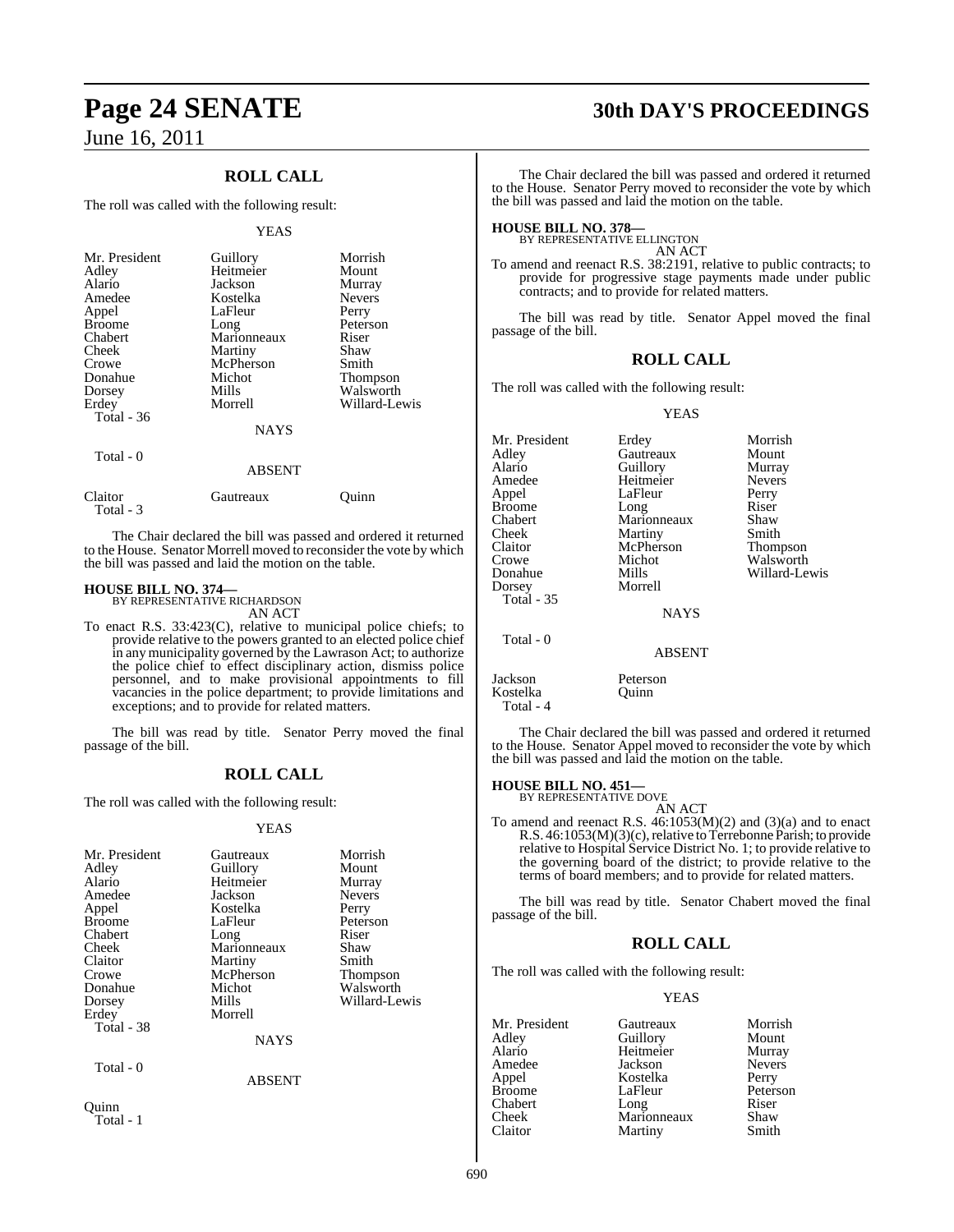Crowe McPherson Thompson<br>
Donahue Michot Walsworth Donahue Michot Walsworth<br>Dorsey Mills Willard-Le Dorsey Mills Willard-Lewis Total - 38

Morrell

NAYS

Total - 0

ABSENT

Quinn Total - 1

The Chair declared the bill was passed and ordered it returned to the House. Senator Chabert moved to reconsider the vote by which the bill was passed and laid the motion on the table.

## **HOUSE BILL NO. 454—** BY REPRESENTATIVE HARRISON

AN ACT

To amend and reenact R.S. 17:500.2(A)(1), 1176, 1202(A)(1), and  $1206.2(A)(1)$ , relative to the granting of certain types of leave by a city, parish, or other local public school board; to provide relative to the requirement that the board grant certain sabbatical leave requests; to provide relative to the requirement that the board permit certain employees to take extended sick leave; to provide exceptionsto such requirements; to provide an effective date; and to provide for related matters.

The bill was read by title. Senator Morrish moved the final passage of the bill.

## **ROLL CALL**

The roll was called with the following result:

## YEAS

| Mr. President<br>Adley<br>Alario<br>Amedee<br>Appel<br><b>Broome</b><br>Chabert<br>Cheek<br>Claitor | Erdey<br>Gautreaux<br>Guillory<br>Heitmeier<br>Kostelka<br>LaFleur<br>Long<br>Martiny<br>McPherson | Morrish<br>Mount<br>Murray<br><b>Nevers</b><br>Perry<br>Peterson<br>Riser<br>Shaw<br>Smith |
|-----------------------------------------------------------------------------------------------------|----------------------------------------------------------------------------------------------------|--------------------------------------------------------------------------------------------|
|                                                                                                     |                                                                                                    |                                                                                            |
| Crowe                                                                                               | Michot                                                                                             | <b>Thompson</b>                                                                            |
| Donahue<br>Dorsey<br><b>Total - 35</b>                                                              | Mills<br>Morrell                                                                                   | Walsworth                                                                                  |
|                                                                                                     | <b>NAYS</b>                                                                                        |                                                                                            |

Total - 0

ABSENT

| Jackson     | Ouinn         |
|-------------|---------------|
| Marionneaux | Willard-Lewis |
| Total - 4   |               |

The Chair declared the bill was passed and ordered it returned to the House. Senator Morrish moved to reconsider the vote by which the bill was passed and laid the motion on the table.

## **HOUSE BILL NO. 508—** BY REPRESENTATIVE LANDRY

AN ACT

To enact R.S. 47:305.66, relative to state sales and use tax; to authorize an exemption from state sales and use tax for the purchase of certain motor vehicles which have been or will be modified for use by a person with an orthopedic disability; to provide for requirements; to authorize the payment of rebates;

## **30th DAY'S PROCEEDINGS Page 25 SENATE** June 16, 2011

to authorize rulemaking; to provide for applicability and an effective date; and to provide for related matters.

## **Floor Amendments**

Senator Mills proposed the following amendments.

## **SENATE FLOOR AMENDMENTS**

Amendments proposed by Senator Mills to Reengrossed House Bill No. 508 by Representative Landry

## AMENDMENT NO. 1

On page 1, line 5, after "requirements" and before the semi-colon ";" insert "and limitations"

## AMENDMENT NO. 2

On page 1, line 17, after "state." and before "trailers" delete "Travel" and insert the following: "For purposes of this Section, the term "motor vehicle" shall not include vehicles used for commercial purposes, ambulances, travel"

## AMENDMENT NO. 3

On page 1, line 18, after "people" delete the remainder of the line and insert a period ".

## AMENDMENT NO. 4

On page 2, between lines 26 and 27, insert the following: D. The provisions of this Section shall terminate and cease to be effective on January 1, 2020.

On motion of Senator Mills, the amendments were adopted.

## **Floor Amendments**

Senator Marionneaux proposed the following amendments.

## **SENATE FLOOR AMENDMENTS**

Amendments proposed by Senator Marionneaux to Reengrossed House Bill No. 508 by Representative Landry

AMENDMENT NO. 1 On page 1, line 10, change "The sales" to "Effective from January 1,  $2010$ , through June 30,  $2013$ , the sales"

AMENDMENT NO. 2 On page 1, line 12, after "vehicle" insert "by an individual"

#### AMENDMENT NO. 3

On page 1, line 15, after "person" insert "and is not purchased for resale, lease, or other non-personal, business or commercial use

### AMENDMENT NO. 4

On page 2, line 21, after "shall" delete the comma and insert "provide to the secretary the prescription requiring the vehicle modifications for which a rebate is requested, and a letter from the physician, chiropractor, or driver rehabilitation specialist describing the orthopedic disability which requires such modifications, and"

### AMENDMENT NO. 5

On page 2, line 24, after "vehicle." insert: "In order to ensure the rebate provided for in this Section is not misused, the secretary, in her regulations adopted in conjunction with the Department of Health and Hospitals, shall provide for a method for the review by appropriate personnel of the department of the prescriptions, letters, and other documentation that the secretary deems necessary which are submitted with the requests for rebate. The Department of Health and Hospitals is hereby directed to review such documents as provided for in such regulations.  $(3)'$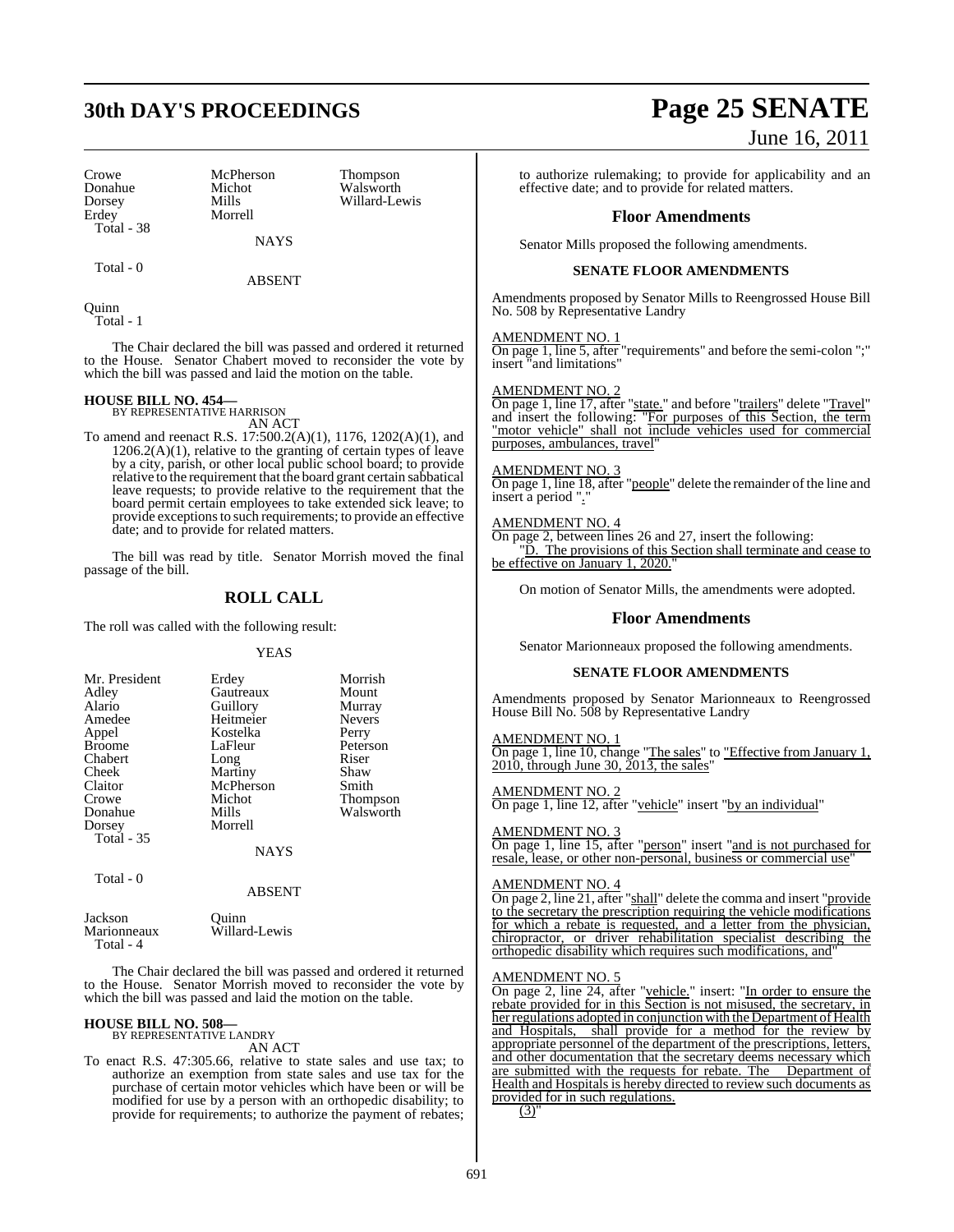On motion of Senator Marionneaux, the amendments were adopted.

On motion of Senator Mills, the amended bill was read by title and returned to its regular order on Third Reading and Final Passage.

#### **HOUSE BILL NO. 534—** BY REPRESENTATIVE CARTER

AN ACT<br>reenact R.S.

amend and reenact R.S.  $22:1457(A)(2)$ , R.S. 32:402(B)(1)(a)(ii)(bb), 402.1(A)(introductory paragraph), (1), (2)(introductory paragraph), (a), and (g),  $407(A)(2)(a)$ ,  $(4)$ , and (6), 408(A)(4)(a), 408.1(introductory paragraph) and (2), 416,  $417(A)$ ,  $422$ ,  $422.1$ , R.S.  $40:1461(A)$  and (C), R.S.  $47:305.26$ and 479.1 and to repeal R.S. 17:270, 271, and 271.1, R.S. 32:402.1(A)(2)(h) and (3)(a) and (b), (B), and (C) and 402.2, relative to driver's education programs; to consolidate all driver's education programs and instruction under the Department of Public Safety and Corrections, public safety services; to remove all driver's education programs and instruction from the Department of Education; and to provide for related matters.

The bill was read by title. Senator Erdey moved the final passage of the bill.

## **ROLL CALL**

The roll was called with the following result:

## **YEAS**

| Mr. President<br>Adley<br>Alario<br>Amedee<br>Appel<br><b>Broome</b><br>Chabert<br>Cheek | Guillory<br>Heitmeier<br>Jackson<br>Kostelka<br>LaFleur<br>Long<br>Marionneaux<br>Martiny | Mount<br>Murray<br><b>Nevers</b><br>Perry<br>Peterson<br>Riser<br>Shaw<br>Smith |
|------------------------------------------------------------------------------------------|-------------------------------------------------------------------------------------------|---------------------------------------------------------------------------------|
| Crowe<br>Donahue                                                                         | McPherson<br>Michot                                                                       | Thompson<br>Walsworth                                                           |
| Dorsey                                                                                   | Mills                                                                                     | Willard-Lewis                                                                   |
| Erdey                                                                                    | Morrell                                                                                   |                                                                                 |
| Gautreaux<br>Total - 37                                                                  | Morrish                                                                                   |                                                                                 |
|                                                                                          | <b>NAYS</b>                                                                               |                                                                                 |
| Total - 0                                                                                | ABSENT                                                                                    |                                                                                 |
| ----                                                                                     |                                                                                           |                                                                                 |

Claitor Quinn Total  $-2$ 

The Chair declared the bill was passed and ordered it returned to the House. Senator Erdey moved to reconsider the vote by which the bill was passed and laid the motion on the table.

## **Explanation of Vote**

Senator Claitor stated he appeared as absent on the vote on House Bill No. 534. He intended to vote yea and asked that the Official Journal so state.

**HOUSE BILL NO. 549—**<br>BY REPRESENTATIVES TUCKER, ANDERS, ARNOLD, BOBBY BADON,<br>BURFORD, HENRY BURNS, CARMODY, CARTER, CHANDLER,<br>CHANEY, CONNICK, DOVE, DOWNS, EDWARDS, FOIL, GREENE,<br>GUILLORY, HARDY, HARRISON, HOFFMANN, HUTTE

AN ACT

To amend and reenact R.S.  $17:3139(B)$ ,  $(C)(3)(a)$  and (5)(introductory paragraph) and (i), (D), (F)(introductory

## **Page 26 SENATE 30th DAY'S PROCEEDINGS**

paragraph), (4), and (5), and (G)(1), (2)(introductory paragraph) and (iii), and (3)(introductory paragraph), and 3386(E), to enact R.S. 17:3139(C)(1)(e) and  $(5)(j)$  and  $(6)(4)$  and  $(5)$ , and to repeal R.S.  $17:3139(F)(6)$ , relative to the Louisiana Granting Resources and Autonomy for Diplomas Act; to provide for additional operational autonomies to be granted to public postsecondary education institutions, including but not limited to authority and exemptions relative to budgetary management, capital outlay, and procurement; to provide relative to required reporting by public postsecondary education institutions and certain cost data to be included in such reports; to provide relative to renewal periods of institutions' performance agreements by the Board of Regents; to require achievement of certain standards for retention of first-year students; to require the Board of Regents to report on the standardization of student tracking and records systems and the performance of institutions relative thereto; to provide relative to the retention of certain unused funds by certain institutions; to direct the Louisiana State Law Institute to redesignate certain statutory provisions; to provide for applicability; to provide for an effective date; and to provide for related matters.

On motion of Senator Appel House Bill No. 549 was made Special Order of the Day No.  $\hat{1}$  on Monday, June 20, 2011.

## **HOUSE BILL NO. 576—** BY REPRESENTATIVE LEGER

AN ACT

To amend and reenact the heading of Chapter 27-E of Title 33 of the Louisiana Revised Statutes of 1950 and R.S. 33:9039.61, 9039.62, 9039.65(3), 9039.66(A)(1) and (J), and 9039.68(B)(1) and (2), relative to the Greater New Orleans Biosciences Economic Development District; to change the name of the Greater New Orleans Biosciences Economic Development District to the BioDistrict New Orleans; to provide for definitions; to change the composition of the board of commissioners and the advisory committee for the BioDistrict New Orleans; to modify certain subdistrict designations; and to provide for related matters.

The bill was read by title. Senator Peterson moved the final passage of the bill.

## **ROLL CALL**

The roll was called with the following result:

Marionneaux Smith

Total - 4

## YEAS

| Mr. President<br>Adley<br>Alario<br>Appel<br><b>Broome</b><br>Chabert<br>Cheek<br>Claitor<br>Crowe<br>Donahue<br>Dorsey<br>Erdey | Gautreaux<br>Guillory<br>Heitmeier<br>Jackson<br>Kostelka<br>LaFleur<br>Long<br>Martiny<br>McPherson<br>Michot<br>Mills<br>Morrell | Morrish<br>Mount<br>Murray<br><b>Nevers</b><br>Perry<br>Peterson<br>Riser<br>Shaw<br><b>Thompson</b><br>Walsworth<br>Willard-Lewis |
|----------------------------------------------------------------------------------------------------------------------------------|------------------------------------------------------------------------------------------------------------------------------------|------------------------------------------------------------------------------------------------------------------------------------|
| <b>Total - 35</b><br>Total - 0                                                                                                   | <b>NAYS</b><br><b>ABSENT</b>                                                                                                       |                                                                                                                                    |
| Amedee                                                                                                                           | Ouinn                                                                                                                              |                                                                                                                                    |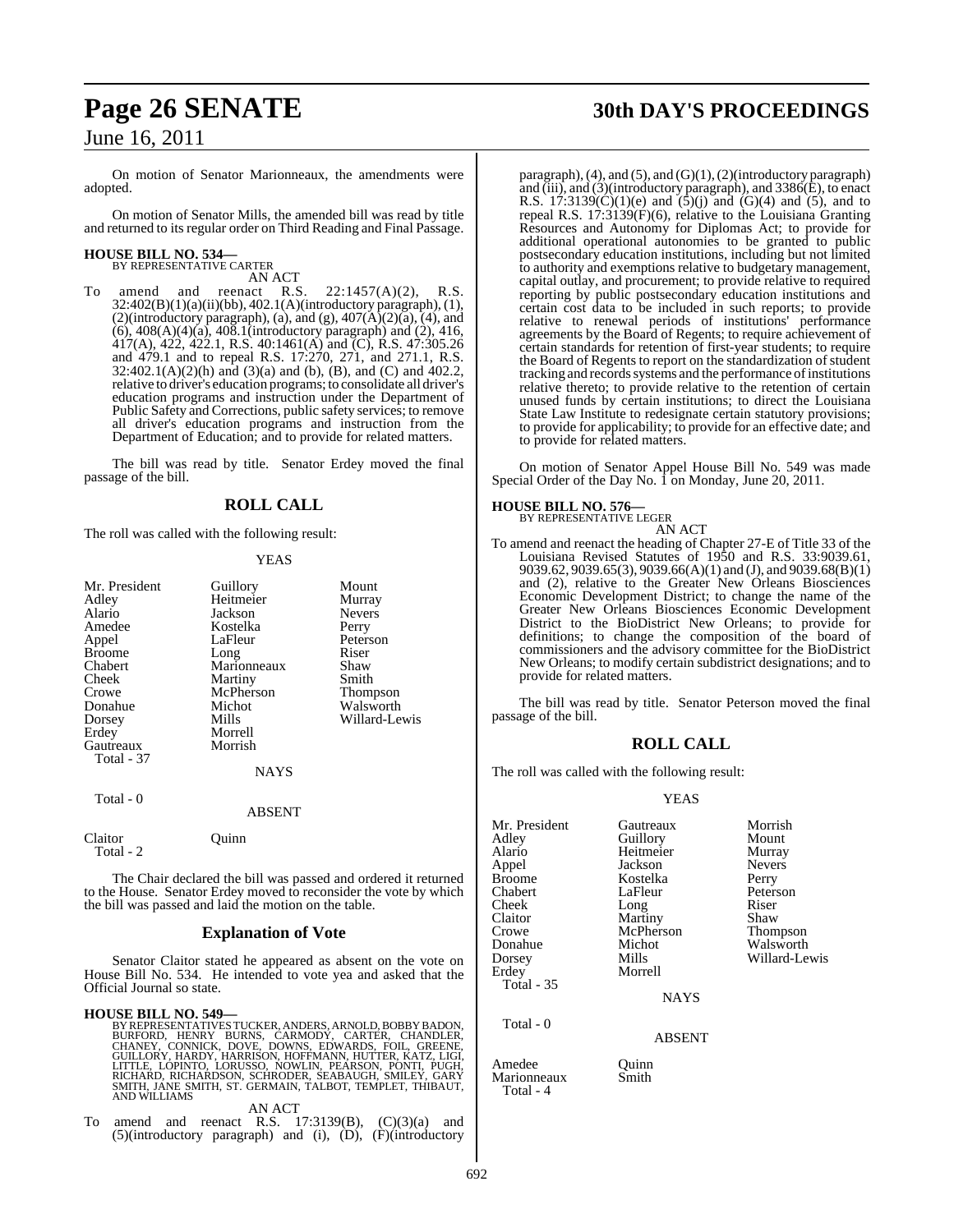## **30th DAY'S PROCEEDINGS Page 27 SENATE**

The Chair declared the bill was passed and ordered it returned to the House. Senator Peterson moved to reconsider the vote by which the bill was passed and laid the motion on the table.

## **HOUSE BILL NO. 583—** BY REPRESENTATIVE WILLMOTT

AN ACT

To enact R.S. 32:334, relative to motor vehicle lamps; to prohibit operation of a motor vehicle with certain lamps; to prohibit installation of certain lamps on a motor vehicle; to prohibit issuance of an official certificate of inspection; to provide for penalties; and to provide for related matters.

The bill was read by title. Senator Heitmeier moved the final passage of the bill.

## **ROLL CALL**

The roll was called with the following result:

#### YEAS

| Mr. President | Guillory    | Mount           |
|---------------|-------------|-----------------|
| Adley         | Heitmeier   | Murray          |
| Alario        | Jackson     | <b>Nevers</b>   |
| Appel         | Kostelka    | Perry           |
| <b>Broome</b> | LaFleur     | Peterson        |
| Chabert       | Long        | Riser           |
| Cheek         | Marionneaux | Shaw            |
| Claitor       | Martiny     | Smith           |
| Crowe         | McPherson   | <b>Thompson</b> |
| Donahue       | Michot      | Walsworth       |
| Dorsey        | Mills       | Willard-Lewis   |
| Erdey         | Morrell     |                 |
| Gautreaux     | Morrish     |                 |
| Total - 37    |             |                 |
|               | <b>NAYS</b> |                 |
|               |             |                 |

### ABSENT

Amedee Quinn Total - 2

Total - 0

The Chair declared the bill was passed and ordered it returned to the House. Senator Heitmeier moved to reconsider the vote by which the bill was passed and laid the motion on the table.

**HOUSE BILL NO. 589—** BY REPRESENTATIVES CHANEY AND DOWNS AN ACT

To amend and reenact R.S. 17:3048.1(A)(1)(e)(viii) and (x), relative to academic standards for a Taylor Opportunity Program for Students award; to provide relative to the high school core curriculum requirements for certain students to be eligible for an Opportunity, Performance, or Honors award; to provide applicability; to provide effectiveness; to provide an effective date; and to provide for related matters.

The bill was read by title. Senator Nevers moved the final passage of the bill.

## **ROLL CALL**

The roll was called with the following result:

#### YEAS

| Mr. President | Guillory  | Murray        |
|---------------|-----------|---------------|
| Alario        | Heitmeier | <b>Nevers</b> |
| Appel         | Kostelka  | Perry         |
| Chabert       | LaFleur   | Riser         |
| Cheek         | Long      | Shaw          |
|               |           |               |

June 16, 2011

| Claitor<br>Crowe<br>Donahue<br>Dorsey<br>Erdev<br>Gautreaux<br>Total - 31 | Martiny<br>McPherson<br>Michot<br>Mills<br>Morrish<br>Mount<br><b>NAYS</b> | Smith<br><b>Thompson</b><br>Walsworth<br>Willard-Lewis |
|---------------------------------------------------------------------------|----------------------------------------------------------------------------|--------------------------------------------------------|
| Jackson<br>Total - 3                                                      | Morrell                                                                    | Peterson                                               |
|                                                                           | <b>ABSENT</b>                                                              |                                                        |
| Adley<br>Amedee<br>Total - 5                                              | <b>Broome</b><br>Marionneaux                                               | Ouinn                                                  |

The Chair declared the bill was passed and ordered it returned to the House. Senator Nevers moved to reconsider the vote by which the bill was passed and laid the motion on the table.

## **HOUSE BILL NO. 613—** BY REPRESENTATIVE MORRIS

AN ACT

To enact R.S. 33:2738.86, relative to Caddo Parish; to provide relative to the North Caddo Hospital Service District; to authorize the governing authority of the district to levy a sales and use tax, subject to voter approval; to provide for the use of tax proceeds; and to provide for related matters.

The bill was read by title. Senator Jackson moved the final passage of the bill.

## **ROLL CALL**

The roll was called with the following result:

#### YEAS

Mr. President Heitmeier Mount<br>Adley Jackson Murray Adley Jackson Murray Kostelka Never<br>LaFleur Perry Appel LaFleur<br>Broome Long Broome Long Peterson<br>Chabert Marionneaux Riser Chabert Marionneaux Riser<br>Cheek Martiny Shaw Cheek Martiny<br>Crowe McPherson Crowe McPherson Thompson<br>
Donahue Michot Walsworth Donahue Michot Walsworth<br>
Donsey Mills Willard-Le Dorsey Mills Willard-Lewis Morrell<br>Morrish Gautreaux Total - 34 **NAYS** 

Claitor Total - 1

ABSENT

Amedee Quinn<br>
Guillory Smith Guillory Total<sup>-</sup>4

The Chair declared the bill was passed and ordered it returned to the House. Senator Jackson moved to reconsider the vote by which the bill was passed and laid the motion on the table.

**HOUSE BILL NO. 619—**

BY REPRESENTATIVE LEGER

AN ACT To enact Subpart B-46 of Part IV of Chapter 1 of Title 33 of the Louisiana Revised Statutes of 1950, to be comprised of R.S. 33:130.841 through 130.848, relative to economic and community development in Orleans Parish; to create the Louisiana Sports and Entertainment District as a political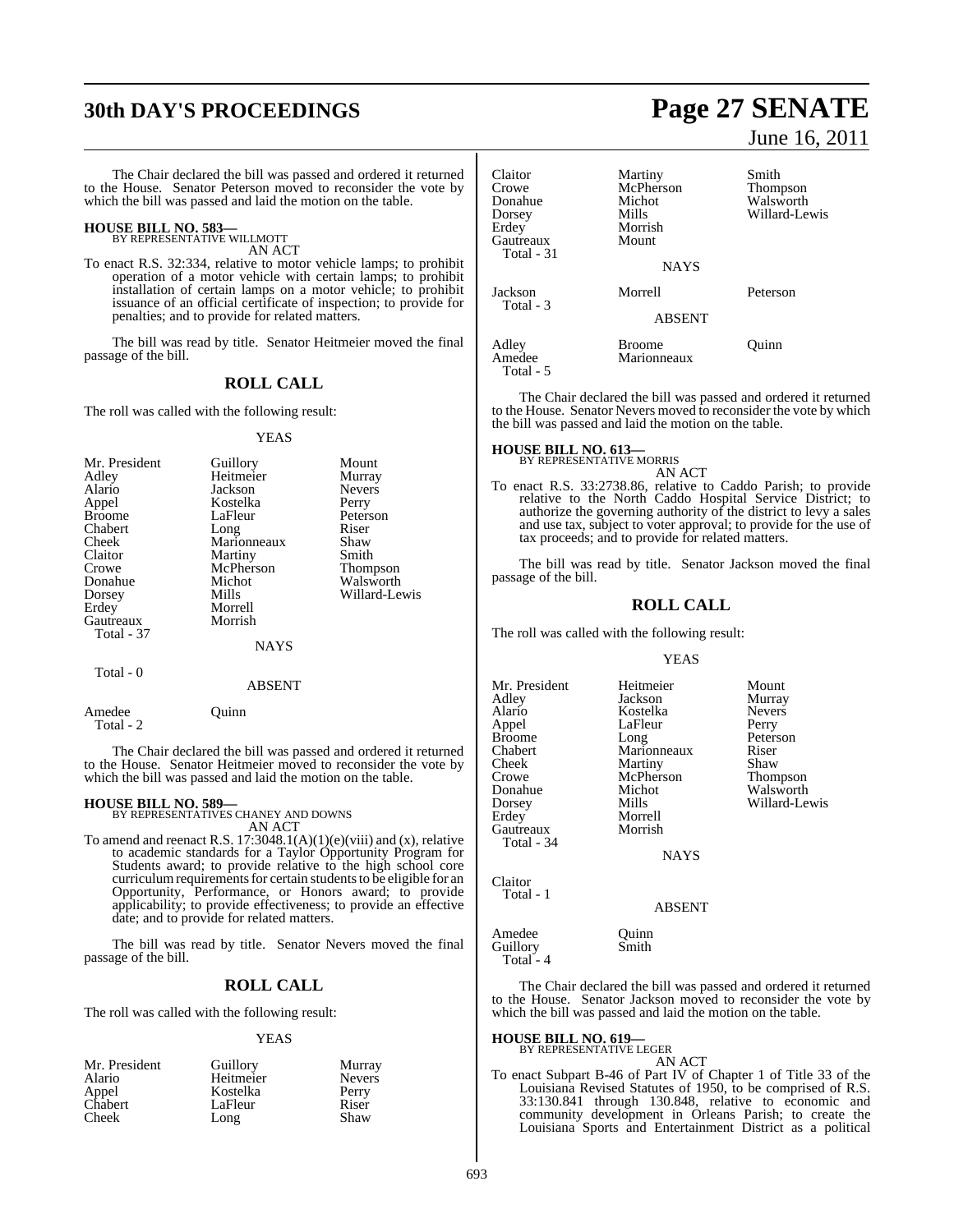subdivision of the state; to provide for the boundaries and governance of the district; to provide for the board of commissioners and its authority, powers, duties, and functions; to provide for the imposition of fees on the use or occupancy of properties in the district; to provide for the authority to create subdistricts within the district; to authorize the district to issue and sell bonds and other debt obligations and to finance debt by the pledge of tax increments; and to provide for related matters.

The bill was read by title. Senator Murray moved the final passage of the bill.

## **ROLL CALL**

The roll was called with the following result:

## YEAS

| Mr. President<br>Adley | Erdey<br>Gautreaux | Morrell<br>Mount |
|------------------------|--------------------|------------------|
| Alario                 | Heitmeier          | Murray           |
| Amedee                 | Jackson            | Nevers           |
| Appel                  | Kostelka           | Perry            |
| <b>Broome</b>          | LaFleur            | Peterson         |
| Chabert                | Long               | Riser            |
| Cheek                  | Marionneaux        | Shaw             |
| Claitor                | Martiny            | Smith            |
| Crowe                  | McPherson          | Thompson         |
| Donahue                | Michot             | Walsworth        |
| Dorsey                 | Mills              | Willard-Lewis    |
| Total $-36$            |                    |                  |
|                        | <b>NAYS</b>        |                  |
| Guillory               |                    |                  |
| Total - 1              | <b>ABSENT</b>      |                  |

The Chair declared the bill was passed and ordered it returned to the House. Senator Murray moved to reconsider the vote by which the bill was passed and laid the motion on the table.

Morrish Quinn

Total - 2

**HOUSE BILL NO. 628—** BY REPRESENTATIVES LEGER, ELLINGTON, AND KATZ AN ACT

To enact R.S. 17:3351.11(D), relative to tuition and fees at the Louisiana State University Health Sciences Centers; to authorize the Board of Supervisors of Louisiana State University and Agricultural and Mechanical College to increase tuition and fee amounts for specified schools of the Louisiana State University Health Sciences Centers; to provide limitations; and to provide for related matters.

The bill was read by title. Senator Morrell moved the final passage of the bill.

## **ROLL CALL**

The roll was called with the following result:

## YEAS

| Adlev            | Heitmeier | Morrish       |
|------------------|-----------|---------------|
| Appel<br>Chabert | Jackson   | Mount         |
|                  | Kostelka  | Murray        |
| Cheek            | LaFleur   | <b>Nevers</b> |
| Donahue          | Long      | Thompson      |
| Dorsey           | Martiny   | Walsworth     |
| Gautreaux        | Mills     | Willard-Lewis |
| Guillory         | Morrell   |               |
| Total - 23       |           |               |

| Morrish       |               |
|---------------|---------------|
| Mount         |               |
| Murray        |               |
| <b>Nevers</b> |               |
|               | Thompson      |
|               | Walsworth     |
|               | Willard-Lewis |
|               |               |

## **Page 28 SENATE 30th DAY'S PROCEEDINGS**

|                                          | NAYS.                         |                           |
|------------------------------------------|-------------------------------|---------------------------|
| Alario<br>Claitor<br>Crowe<br>Total - 9  | Erdey<br>Marionneaux<br>Perry | Peterson<br>Riser<br>Shaw |
|                                          | <b>ABSENT</b>                 |                           |
| Mr. President<br>Amedee<br><b>Broome</b> | McPherson<br>Michot<br>Juinn  | Smith                     |

Total - 7

NAYS

The Chair declared the bill failed to pass for lack of the required two-third's majority vote.

## **Notice of Reconsideration**

Senator Morrell moved to reconsider on the next Legislative Day the vote by which the bill failed to pass.

**HOUSE BILL NO. 637— (Substitute for House Bill No. 252 by Representative Doerge)**<br>BY REPRESENTATIVE DOERGE

## AN ACT

To amend and reenact R.S. 56:1948.5(52) and (53), relative to Louisiana Byways designations; to delete the Bienville Trace I and Bienville Trace II byway designations; to designate a section of certain highways as the Boom or Bust Byway; to designate a section of certain highways as the Dixie Overland Byway; and to provide for related matters.

The bill was read by title. Senator Adley moved the final passage of the bill.

## **ROLL CALL**

The roll was called with the following result:

## YEAS

| Mr. President<br>Adley<br>Alario<br>Appel<br><b>Broome</b><br>Cheek<br>Claitor<br>Crowe<br>Donahue | Guillory<br>Heitmeier<br>Kostelka<br>LaFleur<br>Long<br>Marionneaux<br>Martiny<br>McPherson<br>Michot<br>Mills | Mount<br>Murray<br><b>Nevers</b><br>Perry<br>Peterson<br>Riser<br>Shaw<br>Smith<br>Thompson<br>Walsworth |
|----------------------------------------------------------------------------------------------------|----------------------------------------------------------------------------------------------------------------|----------------------------------------------------------------------------------------------------------|
| Dorsey<br>Erdey<br>Gautreaux<br>Total - 35                                                         | Morrell<br>Morrish                                                                                             | Willard-Lewis                                                                                            |
| Total - 0                                                                                          | <b>NAYS</b><br>1.72.072.77                                                                                     |                                                                                                          |

ABSENT

Amedee Jackson<br>Chabert Ouinn Chabert Total - 4

The Chair declared the bill was passed and ordered it returned to the House. Senator Adley moved to reconsider the vote by which the bill was passed and laid the motion on the table.

#### **HOUSE BILL NO. 517—** BY REPRESENTATIVE LEBAS

AN ACT

To amend and reenact R.S. 25:652(E) and to enact R.S. 25:652(F), relative to the Council for the Development of French in Louisiana; to provide relative to compensation of council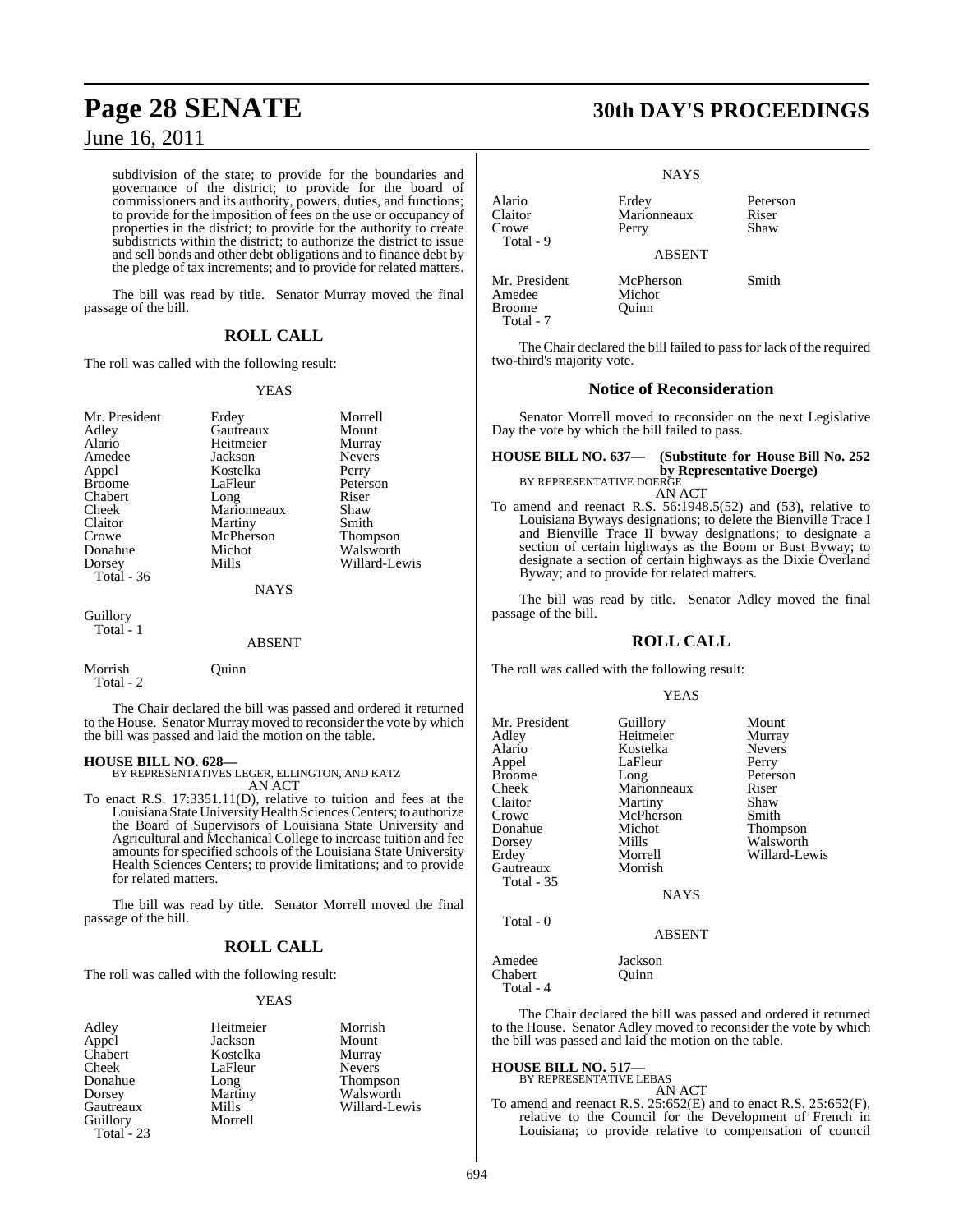## **30th DAY'S PROCEEDINGS Page 29 SENATE**

#### members; to authorize members to receive a per diem and certain expense reimbursements; to provide for membership; to authorize certain elected officials to serve as nonvoting council members; and to provide for related matters.

The bill was read by title. Senator LaFleur moved the final passage of the bill.

## **ROLL CALL**

The roll was called with the following result:

## YEAS

| Mr. President | Guillory    | Morrish       |
|---------------|-------------|---------------|
| Adley         | Heitmeier   | Mount         |
| Alario        | Jackson     |               |
|               |             | Murray        |
| Appel         | Kostelka    | <b>Nevers</b> |
| <b>Broome</b> | LaFleur     | Perry         |
| Chabert       | Long        | Peterson      |
| Cheek         | Marionneaux | Riser         |
| Claitor       | Martiny     | Shaw          |
| Crowe         | McPherson   | Smith         |
| Dorsey        | Michot      | Thompson      |
| Erdey         | Mills       | Walsworth     |
| Gautreaux     | Morrell     | Willard-Lewis |
| Total - 36    |             |               |
|               | <b>NAYS</b> |               |
| Total - 0     |             |               |

## ABSENT Amedee Donahue Quinn Total - 3

The Chair declared the bill was passed and ordered it returned to the House. Senator LaFleur moved to reconsider the vote by which the bill was passed and laid the motion on the table.

## **Mr. President in the Chair**

HOUSE BILL NO. 550—<br>
BY REPRESENTATIVE JOHNSON AND SENATORS ALARIO, BROOME,<br>
CHABERT, CHEEK, CROWE, DORSEY, GAUTREAUX, GUILLORY,<br>
JACKSON, LAFLEUR, LONG, MARTINY, MILLS, MORRELL, MORRISH,<br>
MOUNT, MURRAY, NEVERS, RISER, SHA

## AN ACT

To enact Subpart BB of Part I of Chapter 1 of Subtitle II of Title 47 of the Louisiana Revised Statutes of 1950, to be comprised of R.S. 47:120.95, relative to state individual income tax return checkoffs for certain donations; to provide for a method for individuals to donate a portion of any refund due to them to the Make-A-Wish Foundation of the Texas Gulf Coast and Louisiana for the purpose of granting wishes to children in Louisiana who have life-threatening medical conditions; to provide for the disposition of such donated monies; to establish the Make-A-Wish Foundation of the Texas Gulf Coast and Louisiana Fund as a special escrow fund in the state treasury; to provide for the administration and use of monies in the fund; to authorize the secretary of the Department of Revenue to make certain deposits into the fund; to provide for reporting; to provide for an effective date; and to provide for related matters.

The bill was read by title. Senator LaFleur moved the final passage of the bill.

# June 16, 2011

## **ROLL CALL**

The roll was called with the following result:

## YEAS

Mr. President Guillory Morrish<br>Adley Heitmeier Mount Alario Jackson Murray Appel Kostelka Nevers Chabert LaFleur Perry<br>Cheek Long Riser Cheek Long Riser Claitor Marionneaux Shaw Crowe Martiny Smith<br>
Donahue McPherson Thompson Donahue McPherson<br>Dorsey Michot Dorsey Michot Walsworth<br>
Erdey Mills Willard-Le Gautreaux Total - 35 Total - 0

Heitmeier<br>Jackson Mills Willard-Lewis<br>Morrell NAYS

Quinn

## ABSENT

Amedee Peterson<br>Broome Ouinn Total - 4

The Chair declared the bill was passed and ordered it returned to the House. Senator LaFleur moved to reconsider the vote by which the bill was passed and laid the motion on the table.

## **House Bills and Joint Resolutions on Third Reading and Final Passage, Subject to Call**

## **Called from the Calendar**

Senator Thompson asked that House Bill No. 159 be called from the Calendar.

## **HOUSE BILL NO. 159—**

BY REPRESENTATIVE ROSALIND JONES AN ACT

To enact R.S. 33:9038.65, relative to the city of Monroe; to create the Ouachita Riverfront Development Commission as a special taxing district within the city; to provide relative to the purpose, boundaries, governance, and powers and duties of the district; to provide relative to district funding, including the authority to use tax increment financing; and to provide for related matters.

## **Floor Amendments**

Senator Thompson proposed the following amendments.

## **SENATE FLOOR AMENDMENTS**

Amendments proposed by Senator Thompson to Reengrossed House Bill No. 159 by Representative Rosalind Jones

### AMENDMENT NO. 1

On page 6, line 9, after "Title" insert "and the levy of any tax shall also be subject to all of the other requirements of this Section"

#### AMENDMENT NO. 2

On page 6, line 15, after "Title" insert "and the levy of any assessment shall also be subject to all of the other requirements of this Section'

## AMENDMENT NO. 3

On page 6, line 17, after "by the district" insert "pursuant to the authority provided for in Paragraph (9) of this Subsection"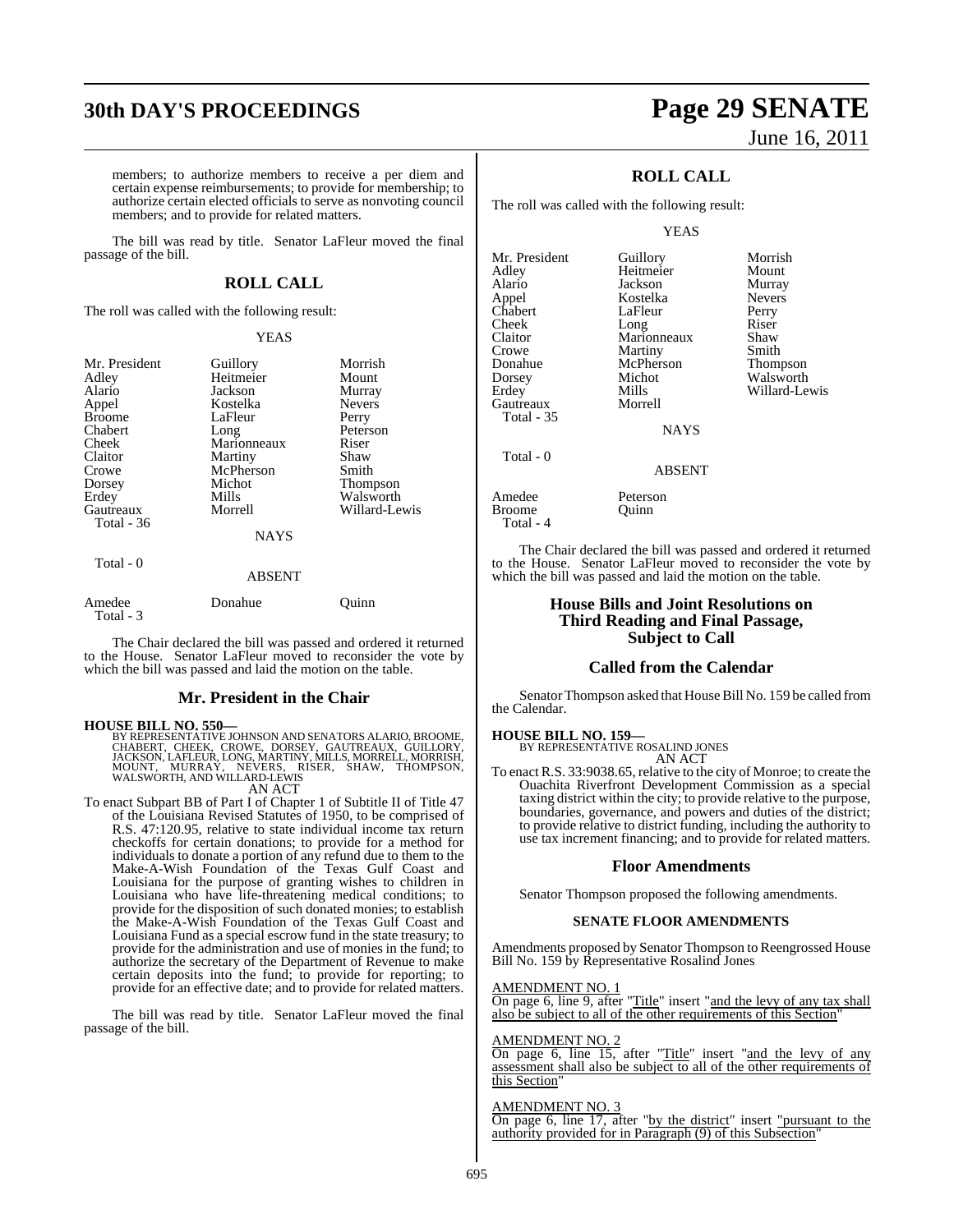## AMENDMENT NO. 4

On page 6, line 22, after "(2)" insert:

 $\overline{a}$  (a) Notwithstanding other provisions of this Section or any other law to the contrary, the provisions of this Subsection shall apply to the levy of any tax or assessment by a district or subdistrict under any authority provided in this Section."

## AMENDMENT NO. 5

On page 7, line 2, after "hearing." insert "(b)" and after "board has" delete the remainder of the line, delete lines 3 through 9, and insert: "received the approval of the governing authority of the city of Monroe at a public meeting of such authority, and the proposition for the levy of such taxes and/or assessments has been submitted to the electors of the city at an election held for that purpose at the same time as a regularly scheduled election as provided in the Louisiana Election Code and the proposition has received the favorable vote of a majority of the electors voting in the election. This Section does and shall be

### AMENDMENT NO. 6

On page 7, delete lines 13 through 15

### AMENDMENT NO. 7

On page 8, at the end of line 9, insert: "However, nothing in this Paragraph shall be construed as authorizing the use of the proceeds of any indebtedness for any operating expenses of the district not incidental to the incurring, securing, or payment of indebtedness of the district.

On motion of Senator Thompson, the amendments were adopted.

The bill was read by title. Senator Thompson moved the final passage of the amended bill.

## **ROLL CALL**

The roll was called with the following result:

## YEAS

| Mr. President     | Gautreaux   | Morrish         |
|-------------------|-------------|-----------------|
| Adley             | Guillory    | Murray          |
| Alario            | Heitmeier   | <b>Nevers</b>   |
|                   | Jackson     |                 |
| Appel             |             | Perry           |
| <b>Broome</b>     | Kostelka    | Peterson        |
| Chabert           | LaFleur     | Riser           |
| Cheek             | Long        | Shaw            |
| Claitor           | Marionneaux | Smith           |
| Crowe             | Martiny     | <b>Thompson</b> |
| Donahue           | Michot      | Walsworth       |
| Dorsey            | Mills       | Willard-Lewis   |
| Erdey             | Morrell     |                 |
| <b>Total - 35</b> |             |                 |
|                   | <b>NAYS</b> |                 |
| Total - 0         |             |                 |

#### ABSENT

Amedee Mount<br>McPherson Ouinn **McPherson** Total - 4

The Chair declared the amended bill was passed and ordered it returned to the House. Senator Thompson moved to reconsider the vote by which the bill was passed and laid the motion on the table.

## **Rules Suspended**

Senator Gautreaux asked for and obtained a suspension of the rules to revert to:

## **Page 30 SENATE 30th DAY'S PROCEEDINGS**

## **House Concurrent Resolutions on Second Reading Reported by Committees, Subject to Call**

## **Called from the Calendar**

Senator Gautreaux asked that House Concurrent Resolution No. 90 be called from the Calendar.

## **HOUSE CONCURRENT RESOLUTION NO. 90—** BY REPRESENTATIVE AUSTIN BADON A CONCURRENT RESOLUTION

To memorialize the United States Congress to take such actions as are necessary to provide a cost-of-living adjustment (COLA) or some alternate benefit increase for Social Security recipients as soon as practicable.

Reported favorably by the Committee on Retirement.

The resolution was read by title. Senator Gautreaux moved to concur in the House Concurrent Resolution.

## **ROLL CALL**

The roll was called with the following result:

### YEAS

| Mr. President | Guillory      | Morrish       |
|---------------|---------------|---------------|
| Adley         | Heitmeier     | Mount         |
| Alario        | Jackson       | Murray        |
| <b>Broome</b> | Kostelka      | <b>Nevers</b> |
| Chabert       | LaFleur       | Perry         |
| Cheek         | Long          | Riser         |
| Crowe         | Marionneaux   | Shaw          |
| Donahue       | Martiny       | Smith         |
| Dorsey        | Michot        | Thompson      |
| Erdey         | Mills         | Walsworth     |
| Gautreaux     | Morrell       | Willard-Lewis |
| Total - 33    |               |               |
|               | <b>NAYS</b>   |               |
|               |               |               |
| Total - 0     |               |               |
|               | <b>ABSENT</b> |               |
| Amedee        | Claitor       | Peterson      |
| Appel         | McPherson     | Juinn         |
| Total - 6     |               |               |
|               |               |               |

The Chair declared the Senate concurred in the House Concurrent Resolution and ordered it returned to the House.

## **Rules Suspended**

Senator Chaisson asked for and obtained a suspension of the rules to revert to the Morning Hour.

## **Senate Resolutions on Second Reading**

#### **SENATE RESOLUTION NO. 115—** BY SENATOR CHAISSON

A RESOLUTION

To commend the River Region Caucus and its member parishes for their cooperative efforts toward improving the quality of life in the river region.

On motion of Senator Chaisson the resolution was read by title and adopted.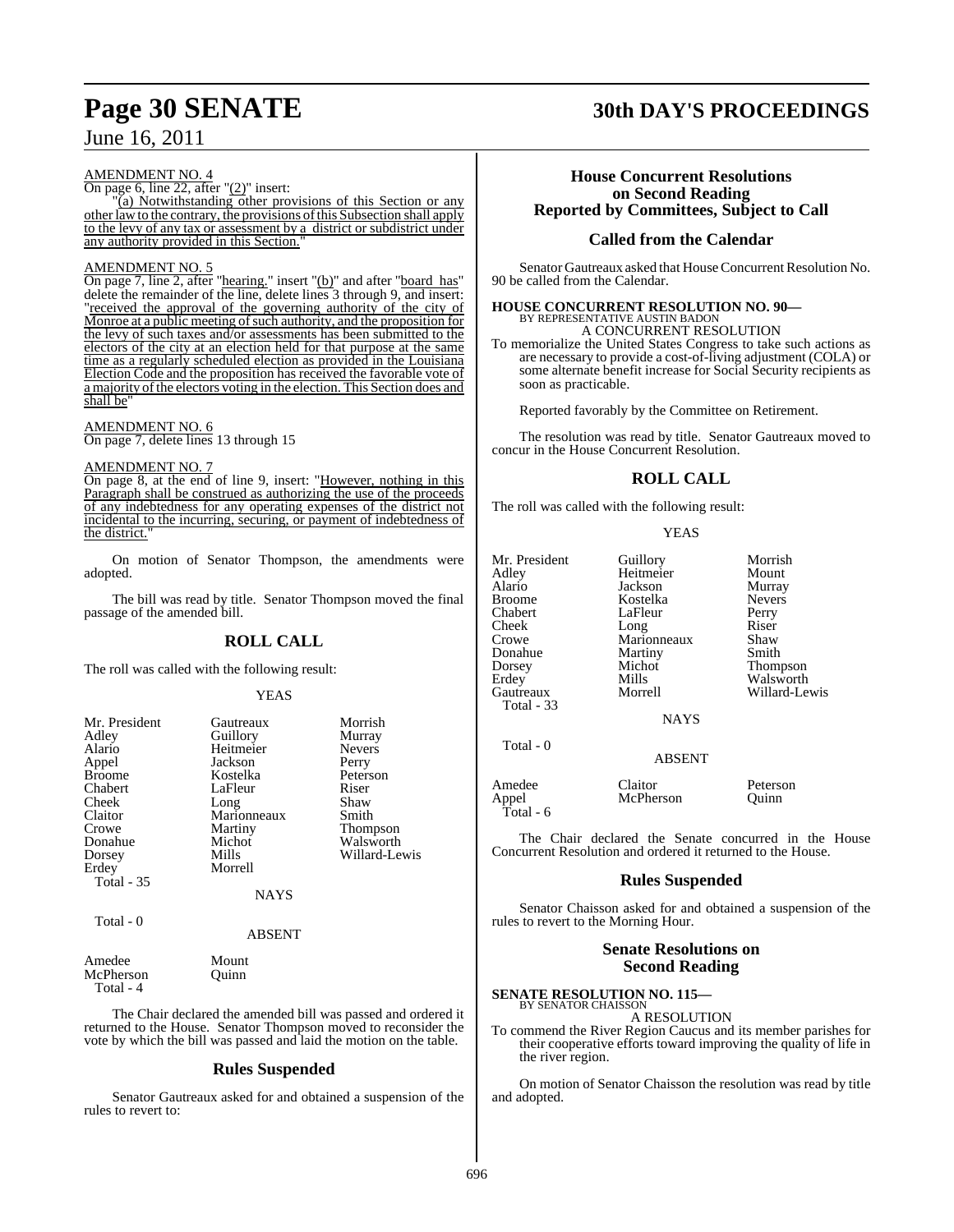## **30th DAY'S PROCEEDINGS Page 31 SENATE**

# June 16, 2011

## **Senate Resolutions on Second Reading, Subject to Call**

## **Called from the Calendar**

Senator Chaisson asked that Senate Resolution No. 91 be called from the Calendar.

SENATE RESOLUTION NO. 91—<br>BY SENATORS CHAISSON, ADLEY, ALARIO, AMEDEE, APPEL, BROOME, CHABERT, CHEEK, CLAITOR, CROWE, DONAHUE, DORSEY,<br>ERDEY, GUILLORY, HEITMEIER, JACKSON, KOSTELKA, LAFLEUR,<br>LONG, MARIONNEAUX, MARTINY, MCP

A RESOLUTION

To commend Senator D.A. "Butch" Gautreaux and to expresssincere appreciation for his distinguished service to the people of Louisiana, particularly to the citizens of Senate District No. 21, as a member of the Legislature of Louisiana.

On motion of Senator Chaisson the resolution was read by title and adopted.

## **Message from the House**

## **CONCURRING IN SENATE CONCURRENT RESOLUTIONS**

June 16, 2011

To the Honorable President and Members of the Senate:

I am directed to inform your honorable body that the House of Representatives has finally concurred in the following Senate Concurrent Resolutions:

## **SENATE CONCURRENT RESOLUTION NO. 76—** BY SENATOR LONG AND REPRESENTATIVE NOWLIN

A CONCURRENT RESOLUTION To commend Trecey Rew of Northwestern State University upon winning the women's discus national title at the 2011 NCAA Outdoor Track and Field Championships.

Reported without amendments.

## **SENATE CONCURRENT RESOLUTION NO. 77—** BY SENATOR WILLARD-LEWIS

A CONCURRENT RESOLUTION

To express the sincere condolences of the Legislature of Louisiana upon the memory of the passing of Dwight Zack Bluford, Jr.

Reported without amendments.

## **SENATE CONCURRENT RESOLUTION NO. 78—**

BY SENATOR ERDEY A CONCURRENT RESOLUTION

To urge and request the members of the Louisiana delegation to the United States Congress, the governor, and the director of the Louisiana Governor's Office of Homeland Security and Emergency Preparedness (GOHSEP) to assist Livingston Parish in successfully resolving outstanding administrative appeals filed with the Federal Emergency Management Agency (FEMA) for reimbursement of costs incurred in association with debris removal in the aftermath of Hurricane Gustav.

Reported without amendments.

**SENATE CONCURRENT RESOLUTION NO. 80—** BY SENATOR PERRY AND REPRESENTATIVES BOBBY BADON AND **LANDRY** 

A CONCURRENT RESOLUTION To commend the city of Scott for winning the 2011 Cleanest City **Contest**.

Reported without amendments.

## **SENATE CONCURRENT RESOLUTION NO. 81—** BY SENATOR CLAITOR

A CONCURRENT RESOLUTION<br>To designate June 21<sup>st</sup> as the annual day and night of music celebration in Louisiana.

Reported without amendments.

**SENATE CONCURRENT RESOLUTION NO. 82—**<br>BY SENATOR SHAW AND REPRESENTATIVE DOERGE<br>A CONCURRENT RESOLUTION

To commend Coleson Andrew Shaw for his strength and bravery throughout his illness with Diamond-Blackfan Anemia and extends best wishes for a continued, healthy, active life.

Reported without amendments.

**SENATE CONCURRENT RESOLUTION NO. 83**-BY SENATORS LAFLEUR AND MICHOT AND REPRESENTATIVES UGHNSON, LORUSSO AND ROY AND SENATORS ADLEY, ALARIO, AMEDEE, APPEL, BROOME, CHABERT, CHAISSON, CHEEK, CLAITOR, CROWE, DONAHUE, DORSEY A CONCURRENT RESOLUTION

To commend Dr. John E. Lemoine for his work with healthcare and physician liability.

Reported without amendments.

**SENATE CONCURRENT RESOLUTION NO. 84—**<br>BY SENATORS MORRISH AND MOUNT AND REPRESENTATIVE **KLECKLEY** 

A CONCURRENT RESOLUTION To express support for designation of a "Welcome Home Vietnam Veterans Day".

Reported without amendments.

## **SENATE CONCURRENT RESOLUTION NO. 85—** BY SENATOR ALARIO AND REPRESENTATIVE TUCKER A CONCURRENT RESOLUTION

To commend Gary Hall, Chief Fiscal Officer of the State Treasury of Louisiana, for his distinguished service and to congratulate him on the occasion of his retirement.

Reported without amendments.

## **SENATE CONCURRENT RESOLUTION NO. 86—**

BY SENATOR ALARIO A CONCURRENT RESOLUTION

To commend Jama Scivicque, Fiscal Manager for the Louisiana State Treasury, for her distinguished career of public service and to congratulate her upon the occasion of her retirement after thirtyeight years of laudable service to the state.

Reported without amendments.

Respectfully submitted, ALFRED W. SPEER Clerk of the House of Representatives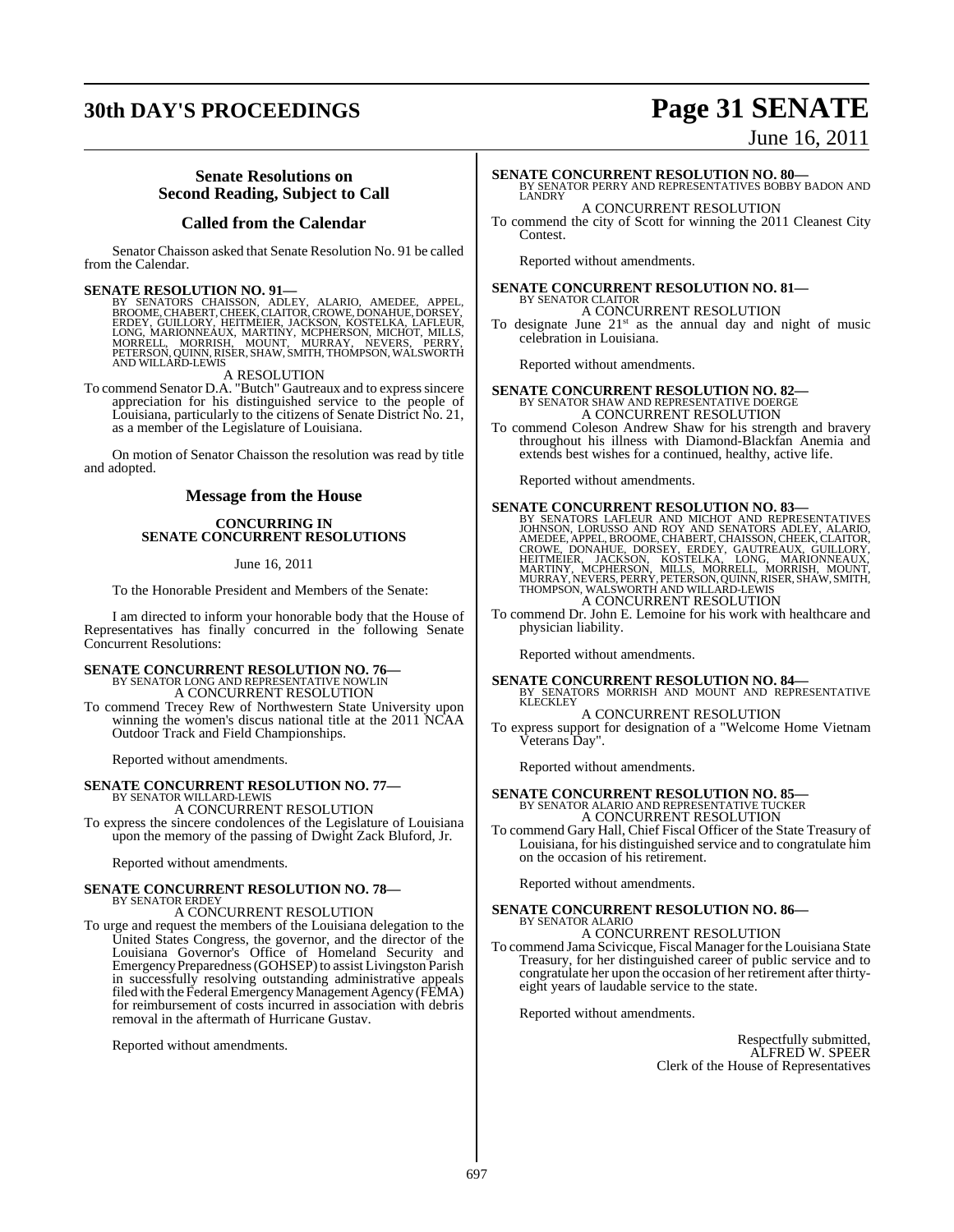## **Page 32 SENATE 30th DAY'S PROCEEDINGS**

## June 16, 2011

## **Introduction of Senate Resolutions**

Senator Murray asked for and obtained a suspension of the rules to read Senate Resolutions a first and second time.

## **SENATE RESOLUTION NO. 116—**

BY SENATOR MURRAY A RESOLUTION

To commend Sherri McConnell for her service to the state of Louisiana, upon her resignation from the Louisiana Department of Economic Development, Office of Entertainment.

On motion of Senator Murray the resolution was read by title and adopted.

#### **SENATE RESOLUTION NO. 117—** BY SENATOR DORSEY

A RESOLUTION

To express the sincere condolences of the Senate of the Legislature of Louisiana upon the death of Virginia "Sistergirl" Williams Dunbar, mother-in-law of Senate attorney Michael Bell.

The resolution was read by title and placed on the Calendar for a second reading.

## **Message from the House**

## **ASKING CONCURRENCE IN HOUSE CONCURRENT RESOLUTIONS**

## June 16, 2011

To the Honorable President and Members of the Senate:

I am directed to inform your honorable body that the House of Representatives has finally passed and asks your concurrence in the following House Concurrent Resolutions:

HCR No. 130

Respectfully submitted, ALFRED W. SPEER Clerk of the House of Representatives

## **House Concurrent Resolutions**

Senator Nevers asked for and obtained a suspension of the rules to read House Concurrent Resolutions a first and second time.

## **HOUSE CONCURRENT RESOLUTION NO. 130—** BY REPRESENTATIVE AUSTIN BADON

A CONCURRENT RESOLUTION

To provide for legislative approval of the formula to determine the cost of a minimum foundation program of education in all public elementary and secondary schools as well as to equitably allocate the funds to city, parish, and other local public school systems as developed by the State Board of Elementary and Secondary Education and adopted by the board on February 17, 2011.

The resolution was read by title and referred by the President to the Committee on Education.

## **Reports of Committees**

The following reports of committees were received and read:

## **REPORT OF COMMITTEE ON**

## **NATURAL RESOURCES**

Senator Lee "Jody" Amedee, Chairman on behalf of the Committee on Natural Resources, submitted the following report:

June 16, 2011

To the President and Members of the Senate:

I am directed by your Committee on Natural Resources to submit the following report:

## **HOUSE CONCURRENT RESOLUTION NO. 13—** BY REPRESENTATIVE LITTLE

A CONCURRENT RESOLUTION

To urge and request the state of Arkansas, the governor of Arkansas, and the Red River Compact Commission to take affirmative action to increase the flow of all streams to the rates agreed to in the Red River Compact.

Reported favorably.

**HOUSE CONCURRENT RESOLUTION NO. 34—**<br>
BY REPRESENTATIVES ST. GERMAIN, BOBBY BADON, BILLIOT,<br>
HENRY BURNS, FOIL, GISCLAIR, HENDERSON, SAM JONES,<br>
LAMBERT, MONTOUCET, AND MORRIS<br>
A CONCURRENT RESOLUTION

To approve the Atchafalaya Basin Program Annual Plan, as adopted by the Atchafalaya Basin Research and Promotion Board.

Reported favorably.

## **HOUSE CONCURRENT RESOLUTION NO. 167—** BY REPRESENTATIVE ST. GERMAIN A CONCURRENT RESOLUTION

To urge and request the secretary of the Department of Natural Resources, in consultation with the office of conservation, the attorney general, and the Department of Environmental Quality, to study the remediation of "legacy" and orphaned exploration and production oilfield sites and to report to the House Committee on Natural Resources and Environment and the Senate Committee on Natural Resources no later than February 1, 2012.

Reported with amendments.

## **HOUSE CONCURRENT RESOLUTION NO. 168—** BY REPRESENTATIVE THIBAUT A CONCURRENT RESOLUTION

To urge and request the Department of Natural Resources, in conjunction with the Pointe Coupee Parish Police Jury, to assume the role of lead local project sponsor for the False River Aquatic Resources Ecosystem Restoration Project.

Reported favorably.

## **HOUSE BILL NO. 293—**

BY REPRESENTATIVES DOVE AND RICHARD AN ACT

To amend and reenact R.S. 44:4.1(B)(33) and to enact R.S. 56:6(34) and 433.1(A)(4), relative to the powers and authority of the Wildlife and Fisheries Commission; to authorize the commission to regulate and permit the taking of certain species of fish; to authorize the commission to require the use of vessel monitoring systems on vessels engaged in commercial harvest from the public oyster seed grounds; and to provide for related matters.

Reported favorably.

## **HOUSE BILL NO. 312—**

BY REPRESENTATIVE CHANDLER AN ACT

To amend and reenact R.S. 56:329(B), relative to placement of fishing gear; to exempt hoop nets on portions of Little River from certain restrictions; and to provide for related matters.

Reported favorably.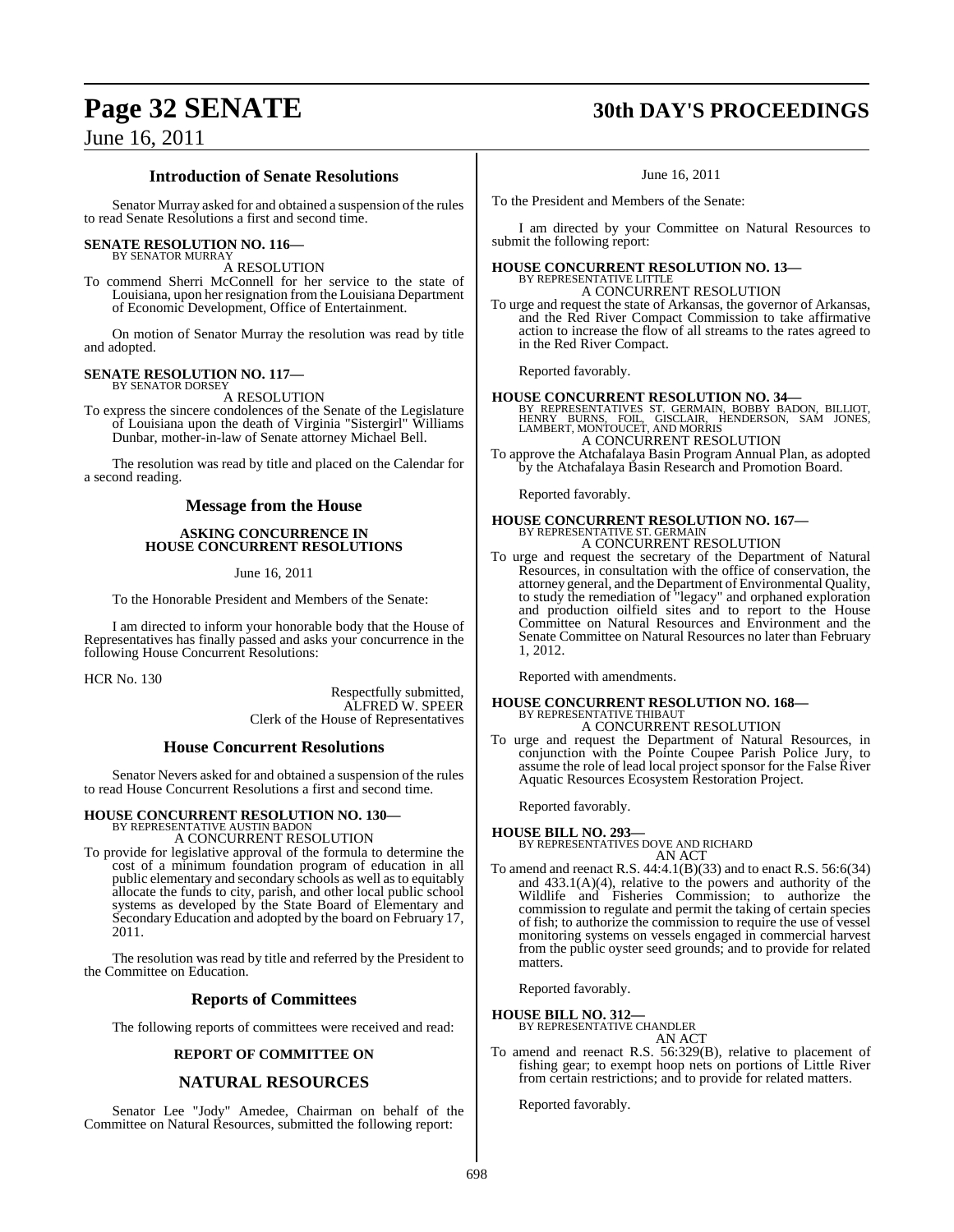## **30th DAY'S PROCEEDINGS Page 33 SENATE**

# June 16, 2011

**HOUSE BILL NO. 474—** BY REPRESENTATIVE HARRISON

AN ACT

To enact R.S. 38:3086.27, relative to fresh water districts; to provide relative to the board of commissioners of certain fresh water districts; to provide relative to the appointment and terms of board members; and to provide for related matters.

Reported with amendments.

Respectfully submitted, SEN. LEE "JODY" AMEDEE Chairman

## **REPORT OF COMMITTEE ON**

## **FINANCE**

Senator Michael J. "Mike" Michot, Chairman on behalf of the Committee on Finance, submitted the following report:

June 15, 2011

To the President and Members of the Senate:

I am directed by your Committee on Finance to submit the following report:

**HOUSE BILL NO. 1—** BY REPRESENTATIVE FANNIN

AN ACT

Making appropriations for the ordinary expenses of the executive branch of state government, pensions, public schools, public roads, public charities, and state institutions and providing with respect to the expenditure of said appropriations.

Reported with amendments.

## **HOUSE BILL NO. 143—** BY REPRESENTATIVE LORUSSO

AN ACT

To amend and reenact R.S. 23:1211, to enact R.S. 29:26.1, and to repeal R.S. 22:941(A)(5), relative to the Louisiana National Guard; to provide for death benefits; to provide for disability benefits; to provide definitions; to provide for eligibility of benefits; to provide for exceptions; to provide for rulemaking; and to provide for related matters.

Reported favorably.

## **HOUSE BILL NO. 435—**

BY REPRESENTATIVE PEARSON AND SENATOR GAUTREAUX AN ACT

To amend and reenact R.S. 39:54(B), relative to nonrecurring revenue; to provide for allowable uses of nonrecurring revenue; to provide for the payment of unfunded accrued liabilities; to provide for effectiveness; and to provide for related matters.

Reported favorably.

## **HOUSE BILL NO. 493—** BY REPRESENTATIVE LORUSSO

AN ACT

To enact R.S. 38:2212.10, relative to the procurement of services; to provide for public entities that are not subject to the State Procurement Code; and to provide for related matters.

Reported with amendments.

**HOUSE BILL NO. 526—**<br>BY REPRESENTATIVES ROBIDEAUX, CARMODY, CARTER, DOERGE,<br>GISCLAIR, GUINN, HARDY, HENDERSON, HENSGENS, PATRICIA<br>SMITH, AND ST. GERMAIN AN ACT

To enact R.S. 17:3351(A)(5)(b)(iii)(cc), to authorize the Board of Supervisors of Community and Technical Colleges to increase tuition and mandatory fee amounts at institutions under its supervision and management; to provide limitations; to provide applicability; to provide for implementation, including provisions for the uniform imposition of tuition and mandatory fee amounts on a per-credit-hour basis; to provide an effective date; and to provide for related matters.

Reported favorably.

## **HOUSE BILL NO. 573—**

BY REPRESENTATIVES WILLMOTT, ABRAMSON, BALDONE, BILLIOT,<br>CHANEY, GUINN, HARDY, HINES, LABRUZZO, LOPINTO, LORUSSO, GARY SMITH, AND TEMPLET

AN ACT

To enact R.S. 39:1595.7, relative to procurement; to provide for a preference for the purchase of items manufactured in the United States; to provide for an effective date; and to provide for related matters.

Reported favorably.

Respectfully submitted, MICHAEL J. "MIKE" MICHOT Chairman

## **House Bills and Joint Resolutions on Second Reading Reported by Committees**

Senator Michot asked for and obtained a suspension of the rules to take up House Bills and Joint Resolutions just reported by the Committee on Finance.

**HOUSE BILL NO. 1—** BY REPRESENTATIVE FANNIN

AN ACT

Making appropriations for the ordinary expenses of the executive branch of state government, pensions, public schools, public roads, public charities, and state institutions and providing with respect to the expenditure of said appropriations.

Reported with amendments by the Committee on Finance.

## **SENATE COMMITTEE AMENDMENTS**

Amendments proposed by Senate Committee on Finance to Reengrossed House Bill No. 1 by Representative Fannin

## AMENDMENT NO. 1

On page 6, at the end of line 16, insert the following: "The governor shall have the authority to make additions and reductions to other means of financing and positions necessary to balance the budget as authorized by  $R.S. 39:75(C)$ ."

#### AMENDMENT NO. 2

On page 11, between lines 4 and 5, insert the following:

"C.(1) Appropriations contained in this Act in the amount of \$344,922,067 are designated as "SUPPLEMENTARY BUDGET RECOMMENDATIONS FROM THE LOUISIANA MEDICAL ASSISTANCE TRUST FUND (Contingent upon the legislative approval of transfer of fund balances delineated in House Bill No. 477 to the Louisiana Medical Assistance Trust Fund)". To the extent that the additional revenues incorporated for appropriation from these sources are not sufficient to fully fund the supplementary budget recommendations designated from these sources, such supplementary budget recommendations shall be funded on a pro rata basis."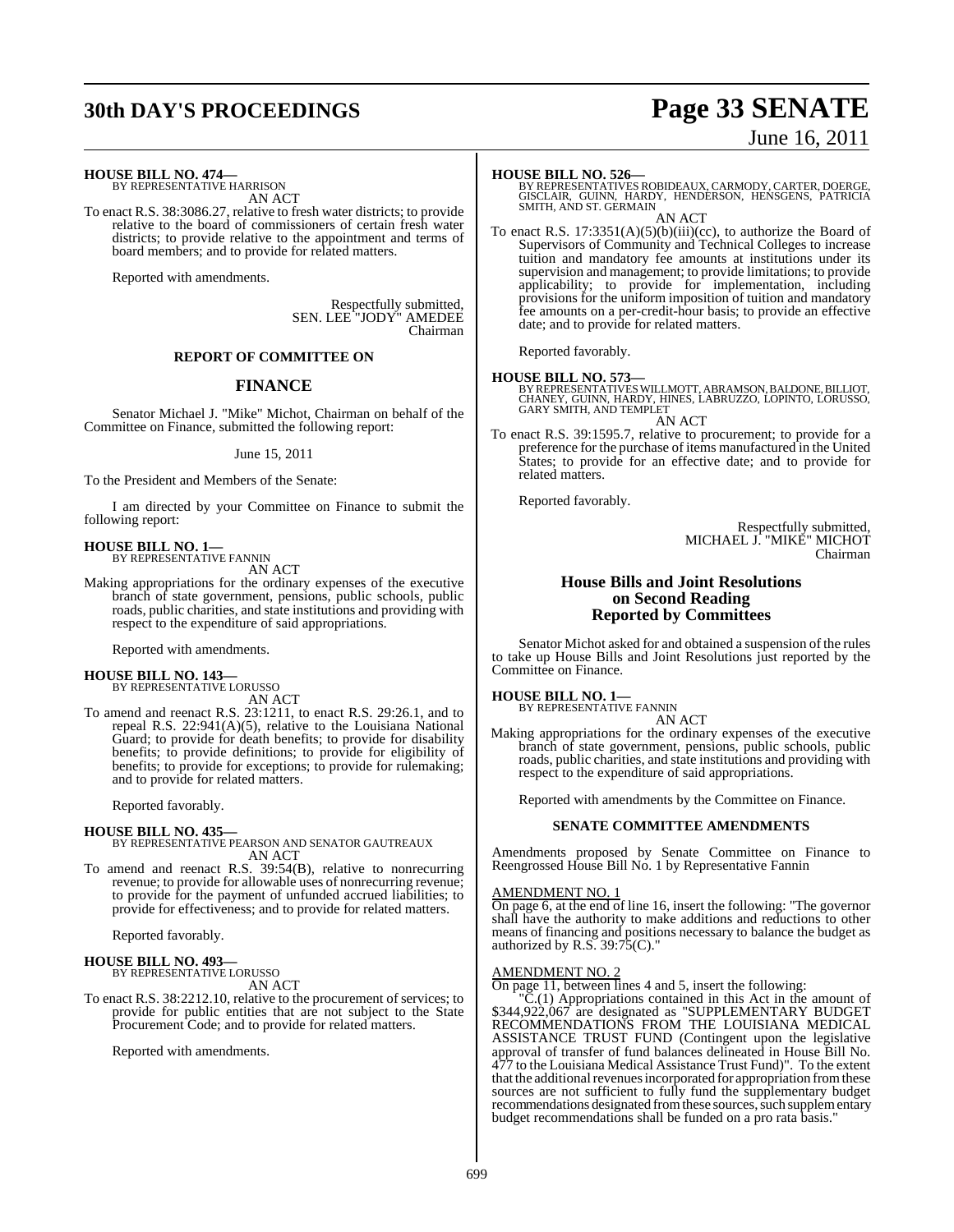## **Page 34 SENATE 30th DAY'S PROCEEDINGS**

June 16, 2011

AMENDMENT NO. 3 On page 11, at the beginning of line 5, delete "C."

AMENDMENT NO. 4 On page 11, line 5, delete "\$346,624,780" and insert "\$36,714,135"

AMENDMENT NO. 5 On page 11, line 14, delete " $(4)$ " and insert " $(3)$ "

AMENDMENT NO. 6 On page 11, between lines 16 and 17, insert the following: "D. The commissioner of administration is hereby authorized and directed to reduce the State General Fund (Direct) appropriations and other means of financing appropriations contained in each department and budget unit contained in this Act and the Ancillary Act for the office of group benefits for annual adjustments and

\$30,000,000." AMENDMENT NO. 7

On page 11, delete lines 19 through 22

AMENDMENT NO. 8 On page 11, at the end of line 25, delete "\$19,808,622" and insert "\$14,308,622"

premium rate increases relative to the Fiscal Year 2011-2012 of the health insurance premium to achieve a savings of not less than

AMENDMENT NO. 9 On page 12, at the end of line 12, delete "\$21,472,268" and insert "\$15,972,268"

AMENDMENT NO. 10 On page 12, at the end of line 14, delete "\$6,863,718" and insert "\$8,863,718"

AMENDMENT NO. 11 On page 12, at the end of line 16, delete "\$9,891,934" and insert "\$2,391,934"

AMENDMENT NO. 12 On page 12, at the end of line 22, delete "\$21,472,268" and insert "\$15,972,268"

AMENDMENT NO. 13 On page 12, delete lines 23 through 27

AMENDMENT NO. 14 On page 14, delete lines 1 through 5

AMENDMENT NO. 15 On page 15, delete lines 9 through 13

AMENDMENT NO. 16 On page 18, delete lines 45 and 46, and insert the following:

| "Disaster CDBG Community Revitalization Revolving |              |
|---------------------------------------------------|--------------|
| Loan Fund 1                                       | 4,500,000    |
| Disaster CDBG Community Revitalization Revolving  |              |
| Loan Fund 2                                       | 500,000      |
| Disaster CDBG Economic Development Revolving      |              |
| Loan Fund 1                                       | 500,000      |
| Disaster CDBG Economic Development Revolving      |              |
| Loan Fund 2                                       | \$4,500,000" |
|                                                   |              |

AMENDMENT NO. 17 On page 18, delete lines 47 through 51

AMENDMENT NO. 18 On page 21, delete lines 38 through 42

AMENDMENT NO. 19 On page 22, at the end of line 3, delete "\$57,484,262" and insert "\$57,684,262"

AMENDMENT NO. 20 On page 23, at the end of line 12, delete "\$83,020,212" and insert "\$83,220,212"

AMENDMENT NO. 21 On page 23, at the end of line 19, delete "\$8,490,145" and insert "\$8,690,145"

AMENDMENT NO. 22 On page 23, at the end of line 21, delete "\$83,020,212" and insert "\$83,220,212"

AMENDMENT NO. 23 On page 23, delete lines 22 through 26

AMENDMENT NO. 24 On page 23, line 33, delete "\$8,490,145" and insert "\$8,690,145"

AMENDMENT NO. 25 On page 25, delete lines 39 through 43

AMENDMENT NO. 26 On page 27, delete lines 48 through 55

AMENDMENT NO. 27 On page 29, delete lines 34 through 38

AMENDMENT NO. 28 On page 30, between lines 34 and 35, insert the following:

"Payable out of the State General Fund by Fees and Self-generated Revenues for payment of Breeder Awards in the event that Senate Bill No. 62 of the 2011 Regular Session of the Legislature is enacted into law \$1,773,367"

AMENDMENT NO. 29 On page 31, delete lines 45 through 48

<u>MENDMENT NO. 30</u> On page 33, delete lines 28 through 30, and insert the following:

"Payable out of the State General Fund (Direct) for the parish service offices, the Northwest La."

AMENDMENT NO. 31 On page 33, between lines 33 and 34, insert the following:

"Payable out of the State General Fund (Direct) to the Administrative Program for a rent increase at the Galvez building 24,663

Payable out of the State General Fund (Direct) to the Administrative Program for the La. Veterans Honor Medal Program

49,370"

AMENDMENT NO. 32 On page 36, delete lines 26 through 29

AMENDMENT NO. 33 On page 40, delete lines 15 through 19

AMENDMENT NO. 34 On page 40, delete lines 29 through 32

AMENDMENT NO. 35 On page 44, delete lines 46 through 49

AMENDMENT NO. 36 On page 45, delete lines 10 through 13

AMENDMENT NO. 37 On page 45, line 16, delete "(7)" and insert "(8)"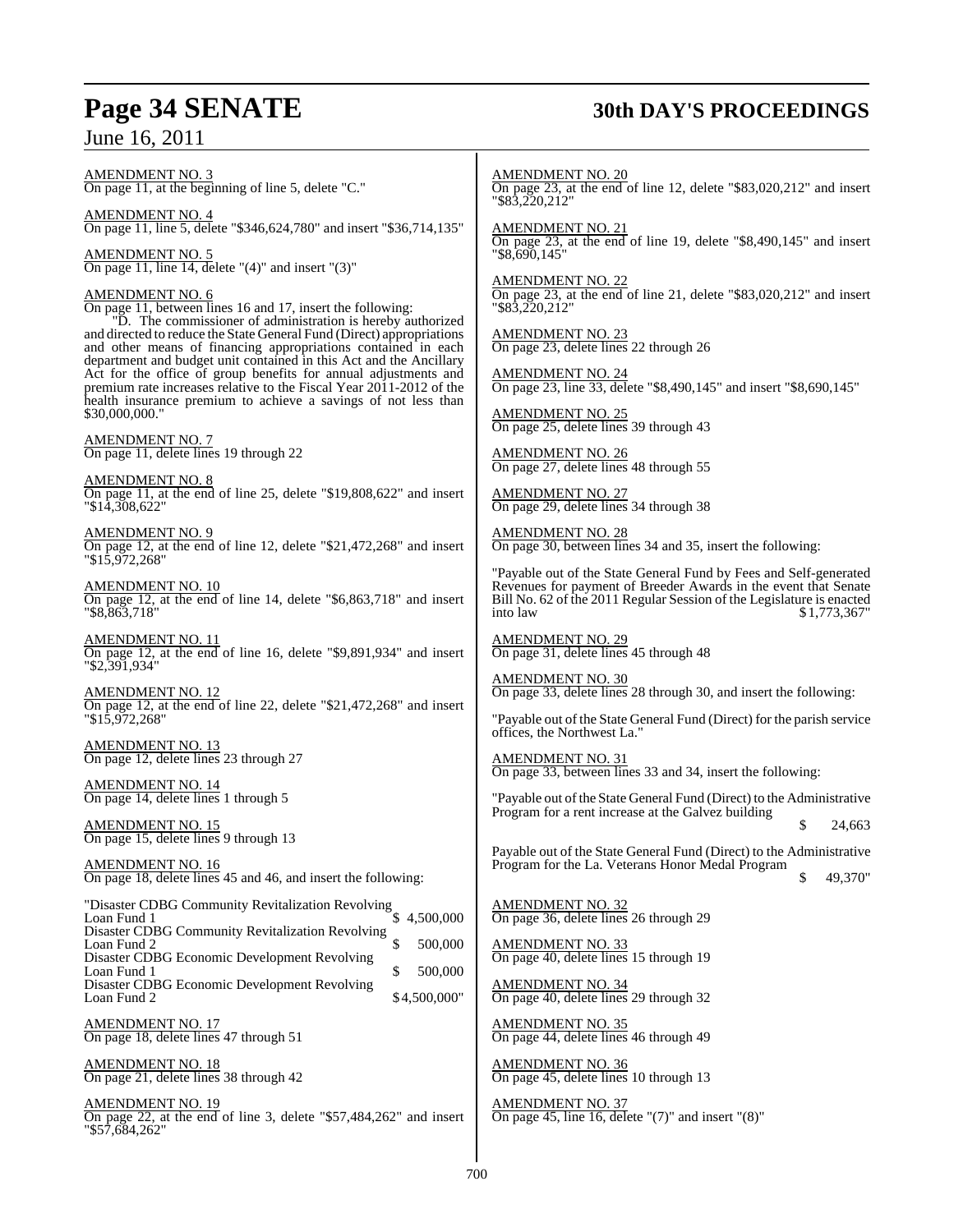## **30th DAY'S PROCEEDINGS**

# **Page 35 SENATE**<br>June 16, 2011

| <u>AMENDMENT NO. 38</u><br>On page 46, delete lines 20 through 24                                                | <b>AMENDMENT NO. 59</b><br>On page 60, at the end of line 41, delete "\$10,047,765" and insert<br>"\$11,759,597"                        |
|------------------------------------------------------------------------------------------------------------------|-----------------------------------------------------------------------------------------------------------------------------------------|
| AMENDMENT NO. 39<br>On page 50, delete lines 31 through 34                                                       | $\frac{\text{AMENDMENT NO. 60}}{\text{On page 60}}$ , at the end of line 45, delete "\$38,146,201" and insert                           |
| <b>AMENDMENT NO. 40</b><br>On page 50, line 37, delete " $(114)$ " and insert " $(115)$ "                        | "\$38,296,201"<br><b>AMENDMENT NO. 61</b>                                                                                               |
| AMENDMENT NO. 41<br>On page 51, line 1, delete "(90)" and insert "(93)"                                          | On page 60, delete lines 46 through 50                                                                                                  |
| <u>AMENDMENT NO. 42</u><br>On page 51, at the end of line 1, delete "\$19,748,437" and insert                    | $\frac{\text{AMENDMENT NO. 62}}{\text{On page 60, between lines 50 and 51, insert the following:}}$                                     |
| "\$20.770.653"                                                                                                   | "Payable out of the State General Fund (Direct) for the restoration of<br>seven regional representative positions<br>577,989<br>S       |
| AMENDMENT NO. 43<br>On page 52, line 1, delete "(108)" and insert "(112)"<br><u>AMENDMENT NO. 44</u>             | Provided, however, in the event House Bill No. 576 is enacted into<br>law, the Secretary of the Department of Economic Development is   |
| On page 52, line 49, delete " $(71)$ " and insert " $(75)$ "                                                     | authorized and directed to reduce the appropriation herein by<br>statutory dedications out of the Louisiana Economic Development        |
| AMENDMENT NO. 45<br>On page 53, line 23, delete "(234)" and insert "(222)"                                       | Fund for the New Orleans Wet Lab by the amount of \$705,620 and<br>make such funds payable to the BioDistrict New Orleans."             |
| AMENDMENT NO. 46<br>On page 53, at the end of line 23, delete "\$16,867,654" and insert<br>"\$17,491,326"        | AMENDMENT NO. 63<br>On page 60, between lines 50 and 51, insert the following:                                                          |
| AMENDMENT NO. 47<br>On page 54, at the end of line 34, delete "\$76,343,979" and insert<br>"\$77,989,867"        | "Payable out of Federal Funds to the Business Development Program<br>for the State Trade and Export Promotion Grant Program<br>975,000" |
| AMENDMENT NO. 48<br>On page 55, at the end of line 2, delete "\$26,675,309" and insert<br>"\$28,321,197"         | <b>AMENDMENT NO. 64</b><br>On page 60, delete lines 54 and 55                                                                           |
| <u>AMENDMENT NO. 49</u>                                                                                          | <b>AMENDMENT NO. 65</b><br>On page 61, delete lines 11 through 14                                                                       |
| On page 55, at the end of line 28, delete "\$76,343,979" and insert<br>"\$77,989,867"                            | <b>AMENDMENT NO. 66</b><br>On page 61, line 17, delete " $(7)$ " and insert " $(8)$ "                                                   |
| <u>AMENDMENT NO. 50</u><br>On page 55, delete lines 29 through 33                                                | <b>AMENDMENT NO. 67</b><br>On page 61, delete lines 47 through 51                                                                       |
| <u>AMENDMENT NO. 51</u><br>On page 58, delete lines 22 through 25                                                | <b>AMENDMENT NO. 68</b><br>On page 62, at the end of line 11, delete "\$10,424,395" and insert<br>"\$9,550,383"                         |
| AMENDMENT NO. 52<br>On page 59, at the end of line 2, delete "\$4,310,881" and insert<br>"\$3,566,981"           | <b>AMENDMENT NO. 69</b><br>On page 63, at the end of line 8, delete " $$10,424,395$ " and insert<br>"\$9,550,383"                       |
| <b>AMENDMENT NO. 53</b><br>On page 59, at the end of line 7, delete "\$8,340,621" and insert<br>"\$9,084,521"    | <b>AMENDMENT NO. 70</b><br>On page $63$ , at the end of line 10, delete "\$5,167,372" and insert<br>"\$4,293,360"                       |
| <u>AMENDMENT NO. 54</u><br>On page 59, delete lines 11 through 15                                                | <b>AMENDMENT NO. 71</b><br>On page 63, at the end of line 16, delete " $$10,424,395$ " and insert                                       |
| AMENDMENT NO. 55<br>On page 59, at the end of line 26, delete "\$35,863,925" and insert<br>"\$36,013,925"        | "\$9,550,383"<br><b>AMENDMENT NO. 72</b><br>On page 63, delete lines 17 through 21                                                      |
| <u>AMENDMENT NO. 56</u><br>On page 60, at the end of line 30, delete "\$38,146,201" and insert<br>"\$38,296,201" | <b>AMENDMENT NO. 73</b><br>On page 63, at the end of line 34, delete "\$6,700,408" and insert<br>"\$6,800,408"                          |
| <b>AMENDMENT NO. 57</b><br>On page 60, at the end of line 32, delete "\$8,977,403" and insert<br>"\$7,265,571"   | <b>AMENDMENT NO. 74</b><br>On page 63, at the end of line 53, delete "\$6,700,408" and insert<br>"\$6,800,408"                          |
| AMENDMENT NO. 58<br>On page 60, at the end of line 38, delete "\$300,000" and insert<br>"\$450,000"              |                                                                                                                                         |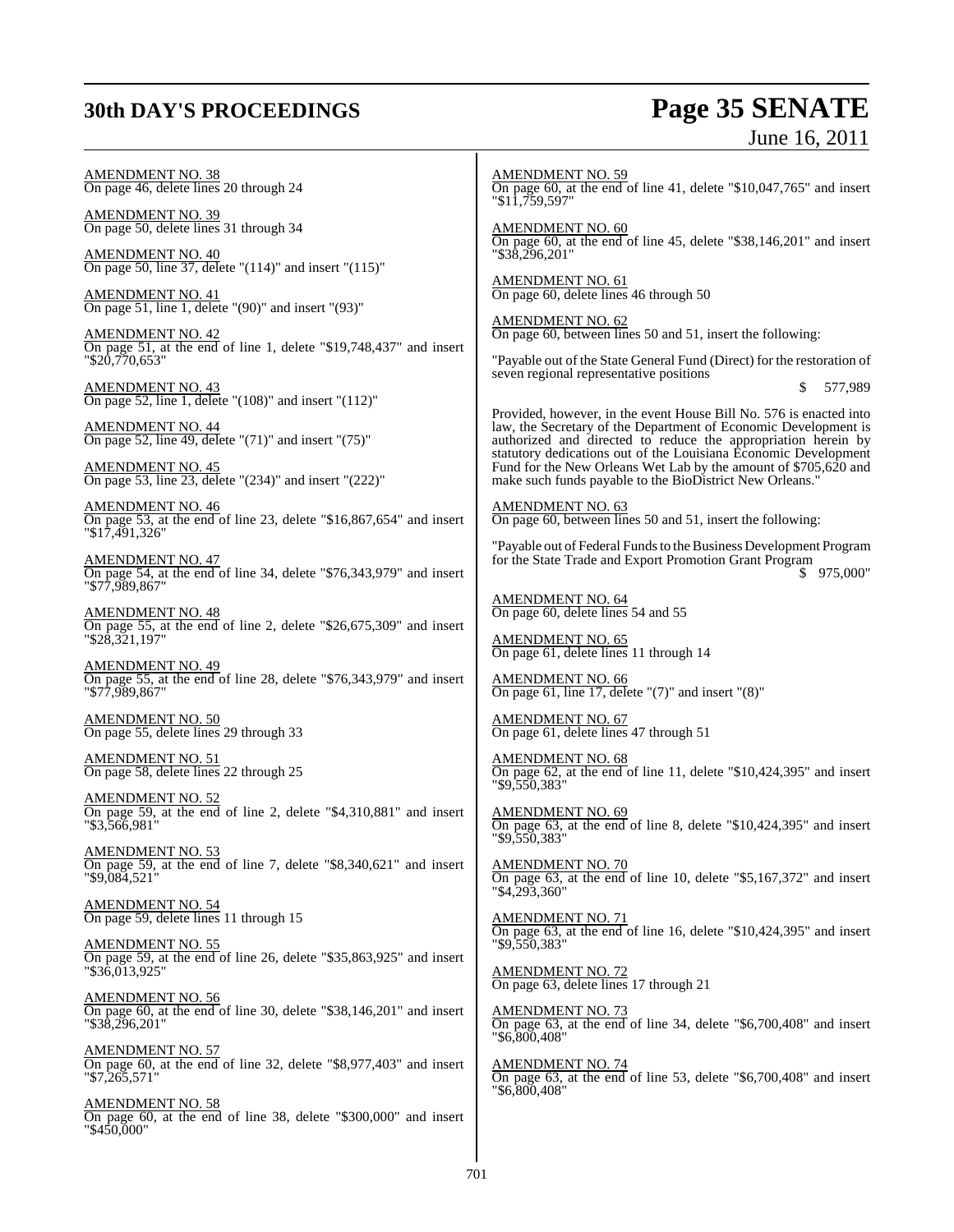## **Page 36 SENATE 30th DAY'S PROCEEDINGS**

AMENDMENT NO. 75 On page 64, at the end of line 2, delete "\$6,202,110" and insert "\$6,302,110" AMENDMENT NO. 76 On page 64, at the end of line 7, delete "\$6,700,408" and insert "\$6,800,408" AMENDMENT NO. 77 On page 64, delete lines 8 through 12 AMENDMENT NO. 78 On page 64, at the end of line 23, delete "\$32,755,178" and insert "\$32,855,178" AMENDMENT NO. 79 On page 64, at the end of line 49, delete "\$32,755,178" and insert "\$32,855,178" AMENDMENT NO. 80 On page 65, at the end of line 2, delete "\$20,776,539" and insert "\$20,876,539" AMENDMENT NO. 81 On page 65, at the end of line 11, delete "\$32,755,178" and insert "\$32,855,178" AMENDMENT NO. 82 On page 65, delete lines 12 through 16 AMENDMENT NO. 83 On page 65, at the end of line 27, delete "\$3,165,243" and insert "\$3,265,243" AMENDMENT NO. 84 On page 67, at the end of line 9, delete "\$7,341,719" and insert "\$7,441,719" AMENDMENT NO. 85 On page 67, at the end of line 11, delete "\$2,112,615" and insert "\$2,212,615" AMENDMENT NO. 86 On page 67, at the end of line 19, delete "\$7,341,719" and insert "\$7,441,719" AMENDMENT NO. 87 On page 67, delete lines 20 through 24 AMENDMENT NO. 88 On page 67, between lines 24 and 25, insert the following: "Payable out of the State General Fund (Direct) to the Arts Program for Decentralized Arts grants AMENDMENT NO. 89 On page 68, at the end of line 45, delete "\$334,018" and insert "\$300,616" AMENDMENT NO. 90 On page 68, line 46, delete "\$314,108" and insert "\$282,697" AMENDMENT NO. 91 On page 68, line 46, delete "\$1,053,458" and insert "\$948,112" AMENDMENT NO. 92 On page 68, at the beginning of line 47, delete "\$311,752" and insert "\$280,577" AMENDMENT NO. 93 On page 68, line 47, delete "\$604,500" and insert "\$544,050" "\$418,500" "\$10,126,994" "\$38,341,058" "\$48,468,052" "\$10,150,889" "\$38,246,259" "\$48,468,052" "\$76,325,505" "\$12,602,975" AMENDMENT NO. 112 "\$350,559,194"

AMENDMENT NO. 94 On page 68, at the end of line 47, delete "\$465,000" and insert

AMENDMENT NO. 95 On page 68, line 48, delete "\$500,000" and insert "\$425,000"

AMENDMENT NO. 96 On page 68, line 48, delete "\$250,000" and insert "\$225,000"

AMENDMENT NO. 97 On page 68, line 48, between "Olympics," and "\$500,000" insert the following: "\$75,000 Sci-Port: Louisiana's Science Center,"

AMENDMENT NO. 98 On page 68, line 49, delete "\$37,500" and insert "\$33,750"

AMENDMENT NO. 99 On page 68, line 49, delete "\$250,250 Louisiana Book Festival,"

AMENDMENT NO. 100 On page 68, between lines 50 and 51, insert the following:

"Provided, however, that the commissioner of administration is authorized and directed to reduce the appropriation out of Fees & Self-generated Revenues for Kent House by the amount of \$5,600, notwithstanding any other provision of law to the contrary, and specifically notwithstanding R.S. 56:1701B."

AMENDMENT NO. 101 On page 68, delete lines 51 through 53

AMENDMENT NO. 102 On page 69, at the end of line 5, delete "\$14,126,994" and insert

AMENDMENT NO. 103 On page 69, at the end of line 22, delete "\$35,593,501" and insert

AMENDMENT NO. 104 On page 69, at the end of line 32, delete "\$49,720,495" and insert

AMENDMENT NO. 105 On page 69, at the end of line 37, delete "\$7,601,342" and insert

AMENDMENT NO. 106 On page 69, at the end of line 38, delete "\$42,048,249" and insert

AMENDMENT NO. 107 On page 69, at the end of line 39, delete "\$49,720,495" and insert

AMENDMENT NO. 108 On page 69, line 42, delete "(557)" and insert "(532)"

AMENDMENT NO. 109 On page 69, at the end of line 42, delete "\$76,676,869" and insert

AMENDMENT NO. 110 On page 70, at the end of line 14, delete "\$11,878,975" and insert

AMENDMENT NO. 111 On page 71, line 1, delete "(3,387)" and insert "(3,412)"

On page 71, at the end of line 1, delete "\$349,679,387" and insert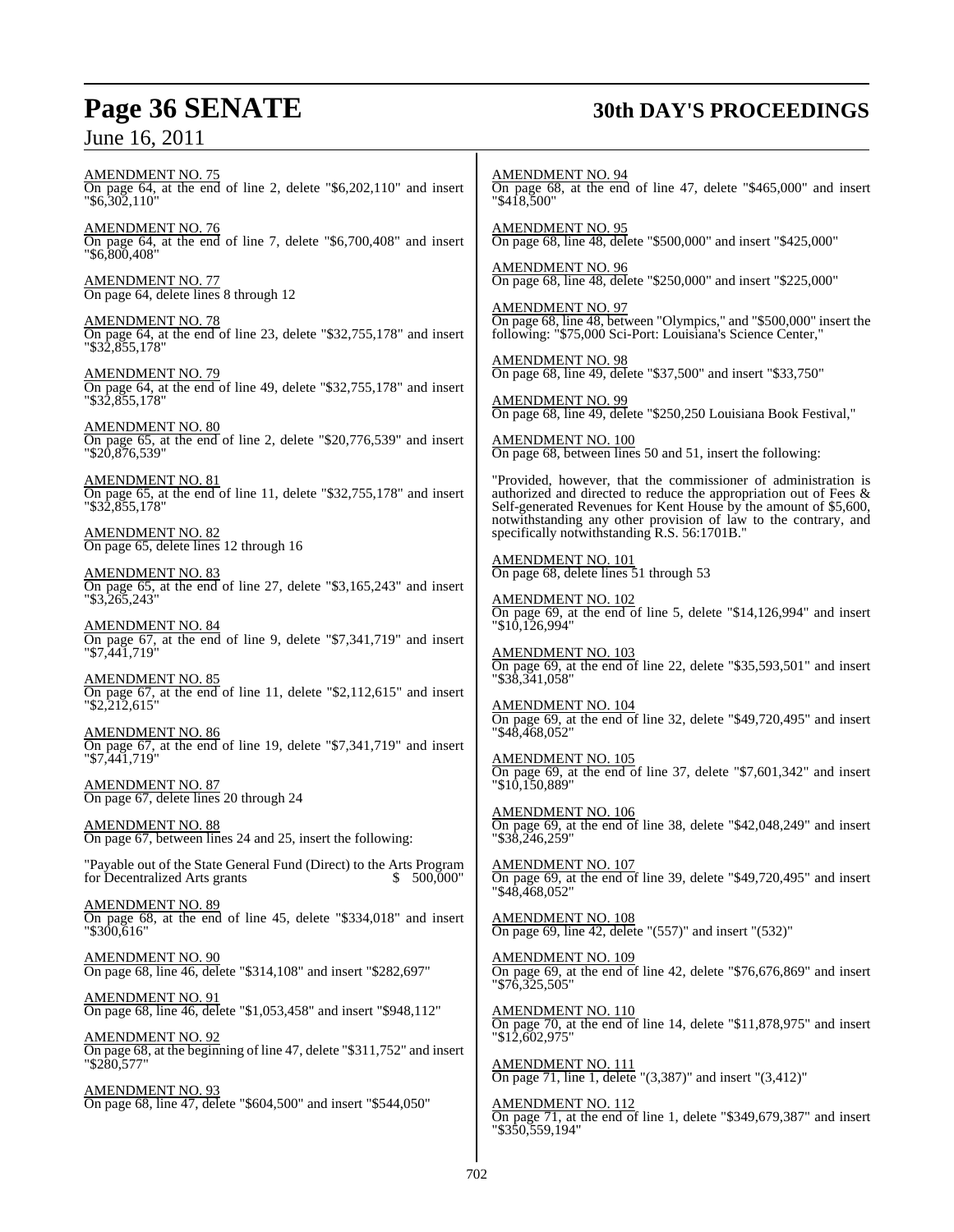## **30th DAY'S PROCEEDINGS Page 37 SENATE**

June 16, 2011

AMENDMENT NO. 113 On page 71, at the end of line 45, delete "\$486,609,058" and insert "\$487,861,501"

AMENDMENT NO. 114 On page 71, at the end of line 49, delete "\$44,052,154" and insert "\$43,527,564"

AMENDMENT NO. 115 On page 71, at the end of line 52, delete "\$107,275,240" and insert "\$104,725,693"

AMENDMENT NO. 116 On page 71, at the end of line 53, delete "\$315,005,315" and insert "\$318,807,305"

AMENDMENT NO. 117 On page 71, between lines 53 and 54, insert the following:

"Transportation Training and Education Center Fund \$ 524,590"

AMENDMENT NO. 118 On page 71, at the end of line 55, delete "\$486,609,058" and insert "\$487,861,501"

AMENDMENT NO. 119 On page 71, after line 55, insert the following:

"Payable out of Fees and Self-generated Revenues to the Bridge Trust Program for a professional services contract to develop a plan for closing the Crescent City Connection Division and to assist in staffing and other operating expenses until the tollsexpire on December 31, 2011 \$ 3,500,000"

AMENDMENT NO. 120 On page 72, delete lines 19 through 22

AMENDMENT NO. 121 On page 74, delete lines 41 through 45

AMENDMENT NO. 122 On page 75, delete lines 50 through 54

AMENDMENT NO. 123 On page 77, delete lines 9 through 13

AMENDMENT NO. 124 On page 77, at the beginning of line 33, delete "Purchase of Correctional Services" and insert "Incarceration"

AMENDMENT NO. 125 On page 78, delete lines 13 through 17

AMENDMENT NO. 126 On page 79, delete lines 30 through 34

AMENDMENT NO. 127 On page 80, delete lines 40 through 44

AMENDMENT NO. 128 On page 81, delete lines 39 through 43

AMENDMENT NO. 129 On page 82, delete lines 51 through 55

AMENDMENT NO. 130 On page 83, at the beginning of line 20, delete "Purchase of Correctional Services" and insert "Incarceration"

AMENDMENT NO. 131 On page 83, delete lines 49 through 51

AMENDMENT NO. 132 On page 84, delete lines 1 and 2

AMENDMENT NO. 133 On page 85, delete lines 21 through 25

AMENDMENT NO. 134 On page 87, delete lines 1 through 5

AMENDMENT NO. 135 On page 88, at the end of line 2, delete "\$42,761,033" and insert "\$45,761,033"

AMENDMENT NO. 136 On page 88, at the end of line 5, delete "\$21,037,594" and insert "\$18,037,594"

AMENDMENT NO. 137 On page 88, delete lines 10 through 14

AMENDMENT NO. 138 On page 89, delete lines 23 through 27

AMENDMENT NO. 139 On page 89, delete lines 37 through 40

AMENDMENT NO. 140 On page 89, line 43, delete "(194)" and insert "(191)"

AMENDMENT NO. 141 On page 89, at the end of line 43, delete "\$32,979,829" and insert "\$32,806,317"

AMENDMENT NO. 142 On page 90, at the end of line 9, delete "\$32,979,829" and insert "\$32,806,317"

AMENDMENT NO. 143 On page 90, at the end of line 12, delete "\$6,404,600" and insert "\$6,231,088"

AMENDMENT NO. 144 On page 90, at the end of line 17, delete "\$32,979,829" and insert "\$32,806,317"

AMENDMENT NO. 145 On page 92, at the end of line 33, delete "\$9,153,865" and insert "\$12,529,084"

AMENDMENT NO. 146 On page 92, at the end of line 46, delete "\$241,600,759" and insert "\$244,975,978"

AMENDMENT NO. 147 On page 93, at the end of line 2, delete "\$4,893,150" and insert "\$4,137,043"

AMENDMENT NO. 148 On page 93, at the end of line 4, delete "\$34,317,394" and insert "\$34,763,325"

AMENDMENT NO. 149 On page 93, at the end of line 5, delete "\$68,581,883" and insert "\$71,511,171"

AMENDMENT NO. 150 On page 93, at the end of line 18, delete "\$6,100,000" and insert "\$6,856,107"

AMENDMENT NO. 151 On page 93, at the end of line 29, delete "\$241,600,759" and insert "\$244,975,978"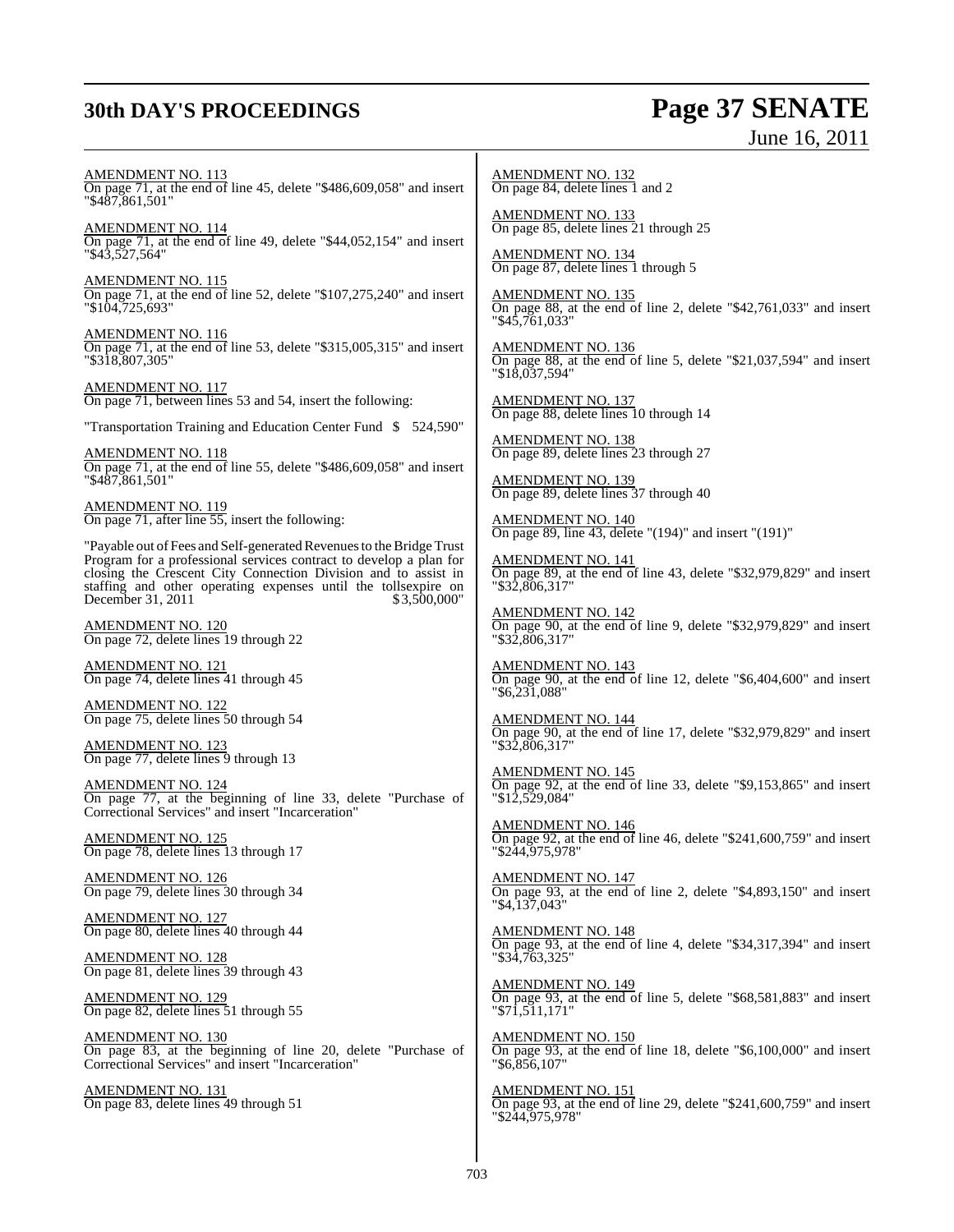## **Page 38 SENATE 30th DAY'S PROCEEDINGS**

AMENDMENT NO. 152 On page 93, between lines 34 and 35, insert the following: "Payable out of the State General Fund (Direct) to the Criminal Investigation Program for criminal investigation activities \$ 500,000" AMENDMENT NO. 153 On page 97, between lines 16 and 17, insert the following: "Payable out of Interagency Transfers from the Governor's Office of Homeland Security and Emergency Preparedness to the Fire Prevention Program for two forklifts to support Urban Search and Rescue (USAR) activities \$ 80,000" AMENDMENT NO. 154 On page 99, delete lines 20 through 23 AMENDMENT NO. 155 On page 99, line 26, delete "(55)" and insert "(58)" AMENDMENT NO. 156 On page 100, line 1, delete "(328)" and insert "(323)" AMENDMENT NO. 157 On page 100, at the end of line 1, delete "\$25,502,671" and insert "\$24,502,671" AMENDMENT NO. 158 On page 100, line 29, delete "(156)" and insert "(158)" AMENDMENT NO. 159 On page 101, line 1, delete "(180)" and insert "(185)" AMENDMENT NO. 160 On page 101, line 28, delete "(334)" and insert "(332)" AMENDMENT NO. 161 On page 101, at the end of line 43, delete "\$43,819,773" and insert "\$49,819,773" AMENDMENT NO. 162 On page 102, at the end of line 17, delete "\$138,689,289" and insert "\$143,689,289" AMENDMENT NO. 163 On page 102, at the end of line 19, delete "\$117,173,389" and insert "\$116,173,389" AMENDMENT NO. 164  $\overline{On}$  page 102, at the end of line 21, delete "\$16,070,644" and insert "\$22,070,644" AMENDMENT NO. 165 On page 102, at the end of line 27, delete "\$138,689,289" and insert "\$143,689,289" AMENDMENT NO. 166 On page 102, delete lines 28 through 32 AMENDMENT NO. 167 On page 103, delete lines 47 through 50, and insert the following: "The department shall ensure adequate provider capacity in the development of the Coordinated System of Care (CSoC) that is financed herein across multiple budget units of this schedule. In order to demonstrate such adequacy, the department is hereby directed to submit a report on the structure, service provision, population to be served, estimated costs and proposed provider reimbursement methodology for CSoC services to the Joint Legislative Committee on the Budget for its review at least thirty days prior to the commencement of the State Management Organization (SMO) contract. AMENDMENT NO. 168 On page 105, between lines 24 and 25, insert the following: "Payable out of the State General Fund by Interagency Transfers from the Office of Behavioral Health for expenditures related to the Deepwater Horizon event \$ 669,855" AMENDMENT NO. 169 On page 107, delete lines 55 through 59 AMENDMENT NO. 170 On page 110, delete lines 10 through 14 AMENDMENT NO. 171 On page 111, delete lines 18 through 22 AMENDMENT NO. 172 On page 112, delete lines 33 through 37 AMENDMENT NO. 173 On page 112, between lines 40 and 41, insert the following: "Payable out of the State General Fund by Interagency Transfers from the Office of Behavioral Health for expenditures related to the Deepwater Horizon event  $$329,350"$ Deepwater Horizon event AMENDMENT NO. 174 On page 114, delete lines 37 through 48, and insert the following: "EXPENDITURES: Medical Vendor Administration for hardware and software necessary<br>for Medicaid eligibility determinations \$1,439,386 for Medicaid eligibility determinations TOTAL EXPENDITURES \$ 1,439,386 MEANS OF FINANCE: State General Fund (Direct) \$ 719,693 Federal Funds TOTAL MEANS OF FINANCING \$1,439,386 EXPENDITURES: Medical Vendor Administration for the costs associated with the engagement of a fiscal agent to process payments to providers of home and community based services for individuals participating in self-direction initiatives  $\frac{1}{2}$   $\frac{663,000}{2}$ TOTAL EXPENDITURES  $$663,000$ MEANS OF FINANCE: State General Fund (Direct)  $\$$  331,500<br>Federal Funds  $\$$  331.500 Federal Funds TOTAL MEANS OF FINANCING \$ 663,000" AMENDMENT NO. 175 On page 117, at the end of line 1, delete "\$713,507,464" and insert "\$713,507,764" AMENDMENT NO. 176 On page 118, at the end of line 9, delete "\$1,260,434,399" and insert "\$1,251,048,086" AMENDMENT NO. 177 On page 118, at the end of line 14, delete "\$78,433,184" and insert "\$98,433,184" AMENDMENT NO. 178 On page 118, at the end of line 16, delete "\$106,065,184" and insert "\$453,062,243"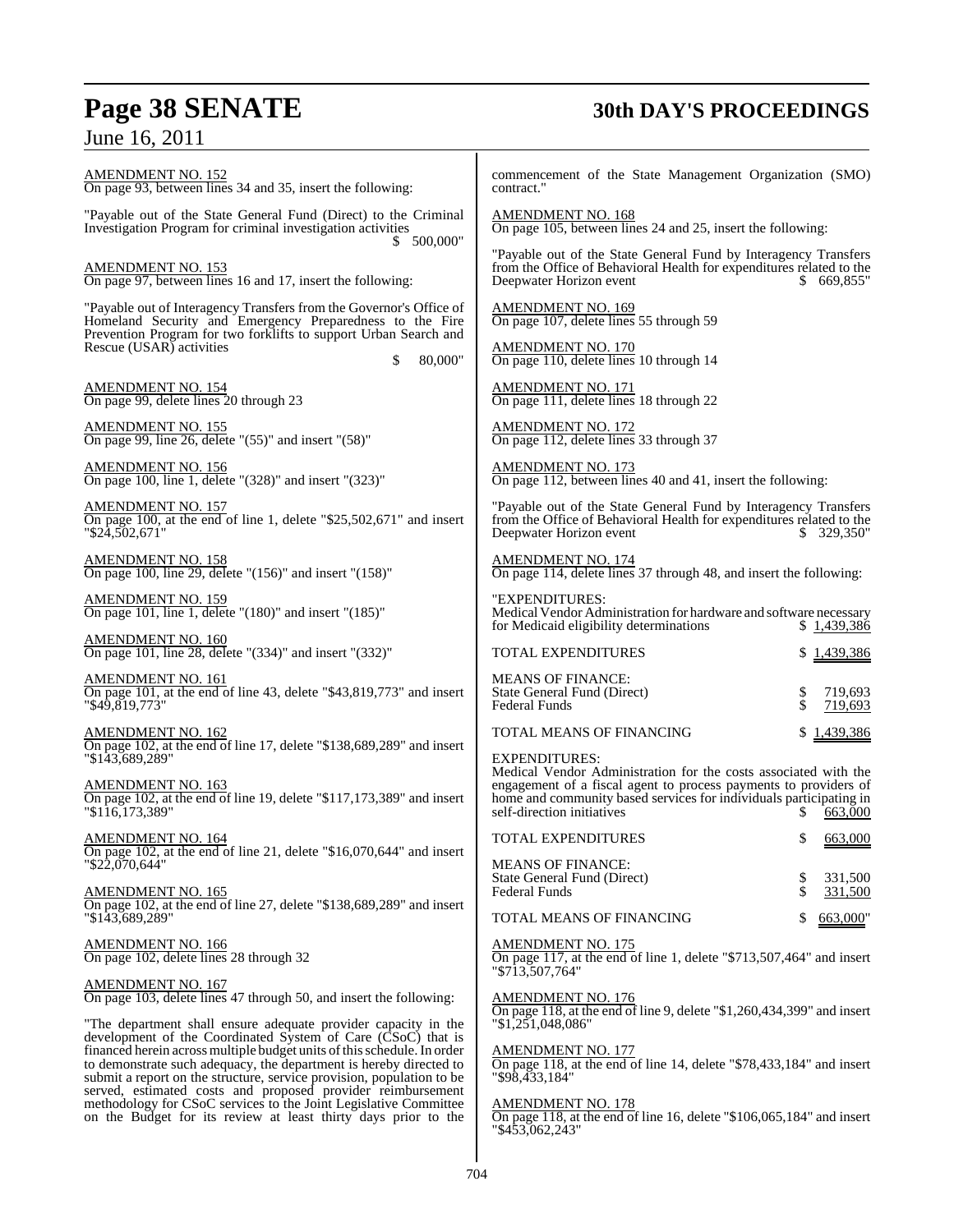## **30th DAY'S PROCEEDINGS Page 39 SENATE** June 16, 2011

| AMENDMENT NO. 179<br>On page 118, at the end of line 17, delete "\$10,871,768" and insert                                                                                                                                                                                                                                    |                |                                       | applications by physicians as part of the oral assessment at well-child<br>visits or other scheduled visits.                                                                                                                                                                                                                                                                                                                                                                                                                                                                                                                                                                                                                                                                                                                                |                                                                          |
|------------------------------------------------------------------------------------------------------------------------------------------------------------------------------------------------------------------------------------------------------------------------------------------------------------------------------|----------------|---------------------------------------|---------------------------------------------------------------------------------------------------------------------------------------------------------------------------------------------------------------------------------------------------------------------------------------------------------------------------------------------------------------------------------------------------------------------------------------------------------------------------------------------------------------------------------------------------------------------------------------------------------------------------------------------------------------------------------------------------------------------------------------------------------------------------------------------------------------------------------------------|--------------------------------------------------------------------------|
| "\$10,660,473"<br><u>AMENDMENT NO. 180</u><br>On page 118, at the end of line 18, delete "\$15,319,354" and insert                                                                                                                                                                                                           |                |                                       | Provided, however, in order to ensure that patient access to hospital<br>care remains unimpacted, the department shall optimize all funding<br>for Medicaid ambulance transportation in the state.                                                                                                                                                                                                                                                                                                                                                                                                                                                                                                                                                                                                                                          |                                                                          |
| "\$15.546.260"<br><u>AMENDMENT NO. 181</u><br>On page 118, at the end of line 19, delete "\$97,222,925" and insert<br>"\$100,098,157"<br>AMENDMENT NO. 182<br>On page 118, at the end of line 21, delete "\$17,109,204" and insert                                                                                           |                |                                       | Provided, however, that of the total appropriated herein for the<br>Payments to Private Providers Program, the department shall<br>maintain the Medicaid reimbursement rates paid to the private<br>providers of Intermediate Care Facilities for people with<br>Developmental Disabilities which have downsized from over 100<br>beds to less than 35-bed facilities prior to December 31, 2010, at the<br>reimbursement rate in effect on January 1, 2009.                                                                                                                                                                                                                                                                                                                                                                                |                                                                          |
| "\$11,174,264"<br><u>AMENDMENT NO. 183</u><br>On page 118, delete line 22<br><u>AMENDMENT NO. 184</u><br>On page $118$ , at the end of line 23, delete "\$4,594,593,760" and insert<br>"\$4,604,970,266"<br><u>AMENDMENT NO. 185</u><br>On page 118, delete lines 25 through 43, and insert the following:<br>"EXPENDITURES: |                |                                       | Provided, however, that the department is hereby authorized and<br>directed to engage in deliberations with municipal mass transit<br>programs across the state in an effort to develop a reimbursement<br>methodology utilizing the certification of public expenditure (CPE)<br>or intergovernmental transfer (IGT) processes to compensate said<br>programs for the transportation of Medicaid recipients to<br>Medicaid-covered health care services currently being provided.<br>Provided, further, the department shall submit a report to the Joint<br>Legislative Committee on the Budget, no later than February 1, 2012,<br>on the overall viability, services to be covered and five-year<br>estimated cost of the state partnering with these municipal mass<br>transit programs to implement such a reimbursement methodology. |                                                                          |
| Payments to Private Providers Program for Medicaid upper payment<br>limit reimbursements for hospital-based physician services pursuant<br>to R.S. 46:2891<br>TOTAL EXPENDITURES                                                                                                                                             | S<br>\$        | 15,000,000<br>15,000,000              | Provided, however, that the department shall not amend the criteria<br>for the utilization of United States Food and Drug<br>Administration-approved drugs indicated for immunoprophylaxis of<br>respiratory syncytial virus for at-risk pediatric patients to be more                                                                                                                                                                                                                                                                                                                                                                                                                                                                                                                                                                      |                                                                          |
| MEANS OF FINANCE:                                                                                                                                                                                                                                                                                                            |                |                                       | restrictive than as in place on October 1, 2009.                                                                                                                                                                                                                                                                                                                                                                                                                                                                                                                                                                                                                                                                                                                                                                                            |                                                                          |
| State General Fund by:<br>Fees & Self-generated Revenues<br>Federal Funds<br>TOTAL MEANS OF FINANCING<br>EXPENDITURES:                                                                                                                                                                                                       | \$<br>\$<br>\$ | 4,599,000<br>10,401,000<br>15,000,000 | Provided, however, that the total appropriated herein out of State<br>General Fund (Direct) payments to the ten hospitals administered by<br>the Louisiana State University Board of Supervisors to replace<br>funding that otherwise would have been reimbursed as<br>disproportionate share hospital (DSH) payments had the federal<br>government not implemented the "DSH Audit Rule" shall be<br>allocated as follows:                                                                                                                                                                                                                                                                                                                                                                                                                  |                                                                          |
| Payments to Private Providers Program for Medicaid upper payment<br>limit payments to non-state, non-rural public hospitals                                                                                                                                                                                                  |                | 72,791,591                            | LSU Health Sciences Center - Shreveport<br>E. A. Conway Medical Center<br>Huey P. Long Medical Center                                                                                                                                                                                                                                                                                                                                                                                                                                                                                                                                                                                                                                                                                                                                       | \$ 6,038,727<br>\$1,146,550<br>991,471                                   |
| TOTAL EXPENDITURES<br><b>MEANS OF FINANCE:</b><br>State General Fund by:<br>Fees & Self-generated Revenues                                                                                                                                                                                                                   | \$<br>\$       | 72,791,591<br>22,317,902              | Earl K. Long Medical Center<br><b>University Medical Center</b><br>W. O. Moss Regional Medical Center<br>Lallie Kemp Regional Medical Center<br>Washington-St.Tammany Regional Medical Center                                                                                                                                                                                                                                                                                                                                                                                                                                                                                                                                                                                                                                               | \$4,649,928<br>\$ 3,927,909<br>\$1,178,833<br>\$1,143,059<br>\$1,877,331 |
| Federal Funds                                                                                                                                                                                                                                                                                                                | \$             | 50,473,689                            | Leonard J. Chabert Medical Center<br>Medical Center of Louisiana at New Orleans                                                                                                                                                                                                                                                                                                                                                                                                                                                                                                                                                                                                                                                                                                                                                             | \$ 3,579,100<br>\$11,085,374                                             |
| TOTAL MEANS OF FINANCING<br>EXPENDITURES:                                                                                                                                                                                                                                                                                    | \$             | 72,791,591                            | Provided, further, that, in the event the department is able to<br>maximize the funding allocated above by drawing down federal                                                                                                                                                                                                                                                                                                                                                                                                                                                                                                                                                                                                                                                                                                             |                                                                          |
| Payments to Private Providers Program for<br>Medicaid upper payment limit payments<br>to providers of ambulance services<br>pursuant to R.S. 40:1236.21 through 40:1236.31                                                                                                                                                   |                | \$14,500,000                          | financial participation in the Medicaid program, the department may<br>proceed in drawing down these funds and reallocating the monies<br>after submitting a plan to the Joint Legislative Committee on the<br>Budget for its review."                                                                                                                                                                                                                                                                                                                                                                                                                                                                                                                                                                                                      |                                                                          |
| TOTAL EXPENDITURES                                                                                                                                                                                                                                                                                                           |                | \$14,500,000                          | <b>AMENDMENT NO. 186</b><br>On page 119, at the end of line 49, insert the following:                                                                                                                                                                                                                                                                                                                                                                                                                                                                                                                                                                                                                                                                                                                                                       |                                                                          |
| <b>MEANS OF FINANCE:</b><br>State General Fund by:<br>Fees & Self-generated Revenues<br>Federal Funds                                                                                                                                                                                                                        |                | \$4,445,700<br>\$10,054,300           | "The department may exclude certain non-state public hospitals from<br>this requirement in order to implement alternative supplemental<br>payment initiatives or alternate funding initiatives, or if a hospital                                                                                                                                                                                                                                                                                                                                                                                                                                                                                                                                                                                                                            |                                                                          |
| TOTAL MEANS OF FINANCING                                                                                                                                                                                                                                                                                                     |                | \$14,500,000                          | that is solely owned by a city or town has changed its designation<br>from a non-profit private hospital to a non-state public hospital<br>between January 1, 2010 and June 30, 2012."                                                                                                                                                                                                                                                                                                                                                                                                                                                                                                                                                                                                                                                      |                                                                          |

Provided, however, as fluoride varnish is proven to reduce and prevent cavities in primary teeth of young children resulting in significant reductions in subsequent restorative treatments, the department may reimburse for preventive fluoride varnish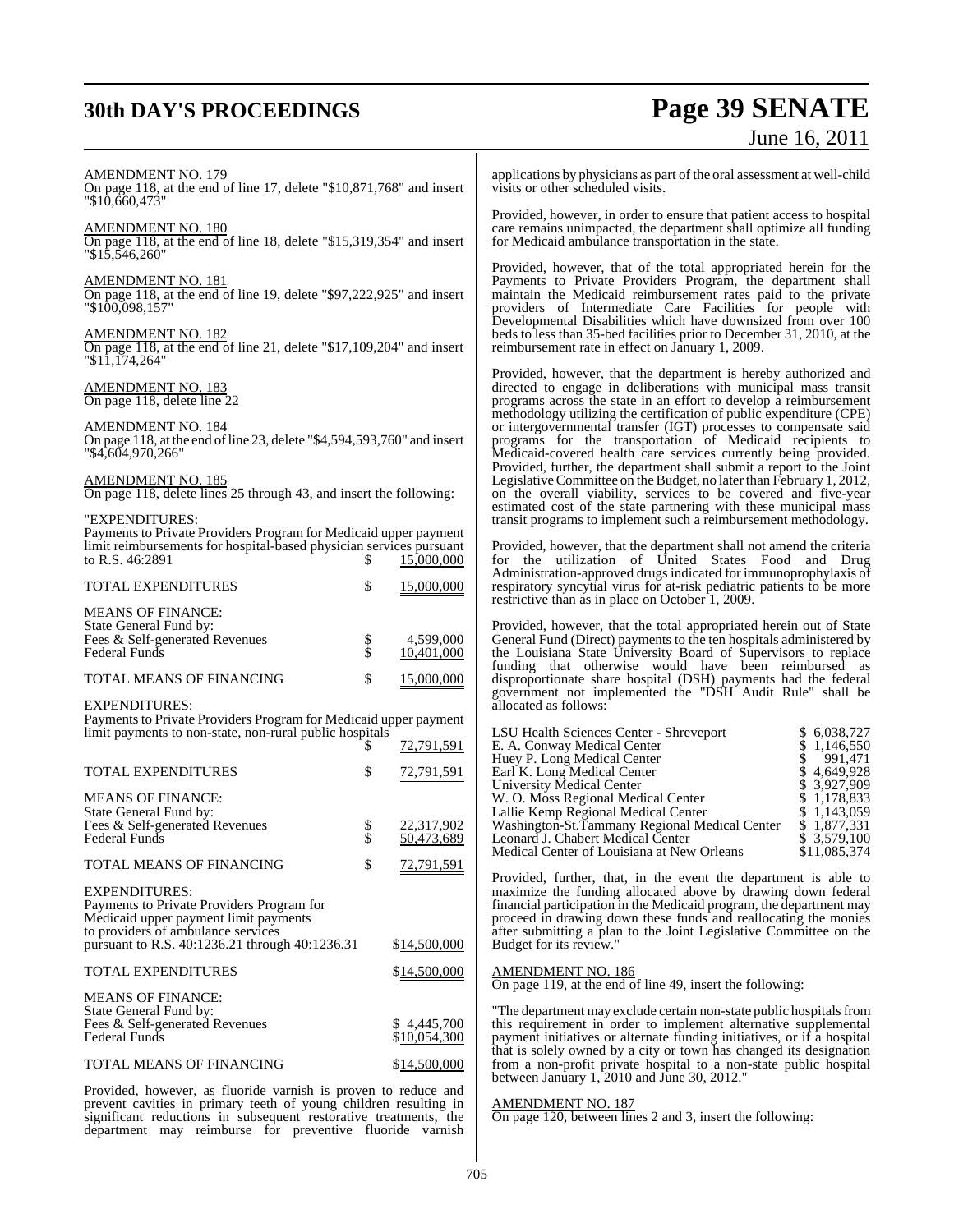## **Page 40 SENATE 30th DAY'S PROCEEDINGS**

June 16, 2011

#### "**SUPPLEMENTARY BUDGET RECOMMENDATIONS FROM THE LOUISIANA MEDICAL ASSISTANCE TRUST FUND**

(Contingent upon the legislative approval of transfer of fund balances delineated in House Bill No. 477 to the Louisiana Medical Assistance Trust Fund) See Preamble Section 18(C)(1)

Provided, however, that the amount above includes a supplementary budget recommendation in the amount of \$344,922,067 from the State General Fund by Statutory Dedications out of the Louisiana Medical Assistance Trust Fund which is matched with \$780,068,367 of federal funds for a total means of financing of \$1,124,990,434."

AMENDMENT NO. 188

On page 121, delete lines 1 through 5, and insert the following:

"Payable out of the State General Fund (Direct) for the Louisiana Rural Hospital Information Exchange (LaRHIX)

AMENDMENT NO. 189 On page 122, between lines 23 and 24, insert the following:

"Payable out of the State General Fund by Interagency Transfers From the Office of Behavioral Health for expenditures related to the Deepwater Horizon event \$1,252.450" Deepwater Horizon event

AMENDMENT NO. 190 On page 124, delete lines 15 through 19

AMENDMENT NO. 191 On page 124, between lines 23 and 24, insert the following:

"Payable out of the State General Fund by Fees and Self-generated Revenuesto the Administration, Protection and Support Program for the Tenant-based Rental Assistance program \$ 179,999"

AMENDMENT NO. 192 On page 125, delete lines 7 through 11

AMENDMENT NO. 193 On page 127, at the end of line 1, delete "\$34,191,807" and insert "\$33,221,807"

AMENDMENT NO. 194 On page 127, at the end of line 22, delete "\$322,095,418" and insert "\$321,125,418"

AMENDMENT NO. 195 On page 127, at the end of line 24, delete "\$28,333,104" and insert "\$26,762,712"

AMENDMENT NO. 196 On page 127, at the end of line 26, delete "\$21,959,113" and insert "\$22,559,505"

AMENDMENT NO. 197 On page 127, at the end of line 35, delete "\$322,095,418" and insert "\$321,125,418"

AMENDMENT NO. 198 On page 127, delete lines 36 through 40

AMENDMENT NO. 199 On page 127, after line 52, insert the following:

"Payable out of Federal Funds for the installation of video conferencing and telemedicine equipment in parish health units in the rural areas of Louisiana in the fulfillment of the United State Department of Agriculture Rural Utility Distance Learning and Telemedicine Grant award  $$498,424$ Telemedicine Grant award

Payable out of the State General Fund (Direct) to the Personal Health Services Program for Children's Special Health Services 690.423

Payable out of the State General Fund (Direct) to the Personal Health Services Program for School Based Health Centers \$ 2,400,527"

AMENDMENT NO. 200 On page 128, line 25, delete "(519)" and insert "(528)"

AMENDMENT NO. 201 On page 128, at the end of line 25, delete "\$138,530,935" and insert "\$137,519,284"

AMENDMENT NO. 202 On page 129, at the end of line 35, delete "\$176,619,054" and insert "\$177,630,705"

AMENDMENT NO. 203 On page 130, at the end of line 2, delete "\$174,657,740" and insert "\$174,446,353"

AMENDMENT NO. 204 On page 130, at the end of line 8, delete "\$3,216,667" and insert "\$3,428,054"

AMENDMENT NO. 205 On page 130, delete lines 12 through 16

AMENDMENT NO. 206 On page 130, delete lines 24 through 28, and insert the following:

"Payable out of the State General Fund (Direct) to the Behavioral Health Community Program for the operation of Assertive Community Treatment (ACT) Teams and the Therapeutic Residential Housing Program as well as the provision of intensive case<br>management services  $$2.653,200$ management services

Payable out of the State General Fund by Fees and Self-generated Revenues from the Office of Behavioral Health for expenditures<br>related to the Deepwater Horizon event \$2,701,437" related to the Deepwater Horizon event

AMENDMENT NO. 207

On page 134, delete lines 23 through 27, and insert the following:

"Payable out of the State General Fund by Fees and Self-generated Revenues to the Community-Based Program for individual and family support services family support services

Payable out of the State General Fund by Interagency Transfers for the Money Follows the Person Rebalancing Demonstration \$ 1,668,430"

AMENDMENT NO. 208 On page 134, delete lines 48 and 49

AMENDMENT NO. 209 On page 135, delete lines 1 and 2

<u>AMENDMENT NO. 210</u> On page 135, line 5, delete "(274)" and insert "(298)"

AMENDMENT NO. 211 On page 135, at the end of line 5, delete "\$96,727,889" and insert "\$89,826,679"

AMENDMENT NO. 212 On page 135, line 44, delete "(156)" and insert "(119)"

AMENDMENT NO. 213

On page 135, at the end of line 44, delete "\$263,343,369" and insert "\$258,557,048"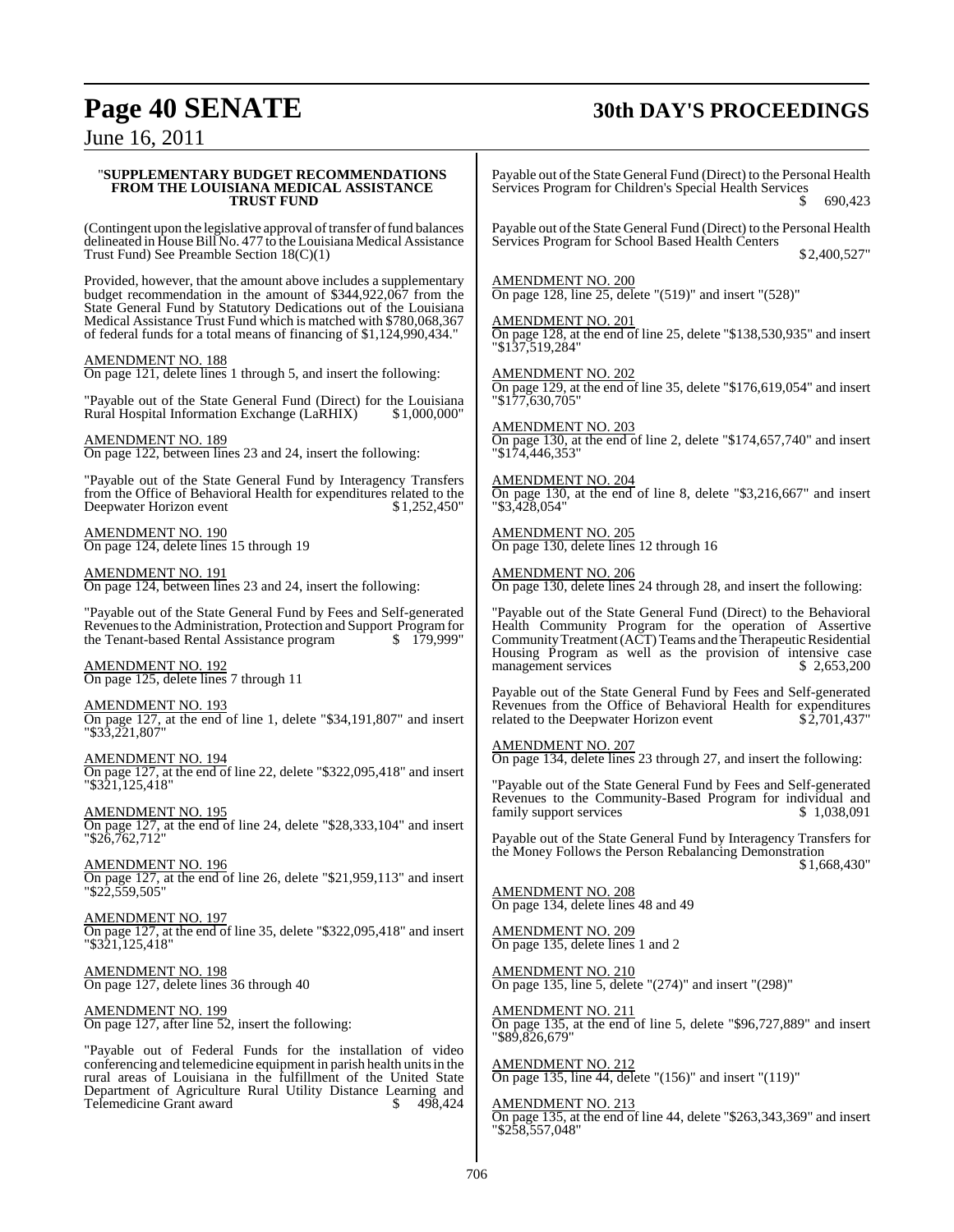## **30th DAY'S PROCEEDINGS Page 41 SENATE**

# June 16, 2011

AMENDMENT NO. 214 On page 137, line 1, delete "(132)" and insert "(479)" AMENDMENT NO. 215 On page 137, at the end of line 1, delete "\$320,262,659" and insert "\$327,250,239" AMENDMENT NO. 216 On page 138, line 1, delete "(3,520)" and insert "(3,186)" AMENDMENT NO. 217 On page 138, at the end of line 1, delete "\$237,954,282" and insert "\$242,354,233" AMENDMENT NO. 218 On page 140, at the end of line 19, delete "\$918,288,199" and insert "\$917,988,199" AMENDMENT NO. 219 On page 140, at the end of line 21, delete "\$133,360,446" and insert "\$133,060,446" AMENDMENT NO. 220 On page 140, at the end of line 31, delete "\$918,288,199" and insert "\$917,988,199" AMENDMENT NO. 221 On page 140, delete lines 32 through 36 AMENDMENT NO. 222 On page 140, between lines 36 and 37, insert the following: "Payable out of the State General Fund (Direct) to the Administration and Executive Support Program for Emergency Preparedness functions related to Emergency Support Function-6 \$ 639,873 Payable out of the State General Fund (Direct) to the Community and Family Services Program for Support Enforcement Services \$ 1,500,000 Payable out of the State General Fund (Direct) to the Field Services Program for Child Welfare Services Payable out of the State General Fund (Direct) to the Prevention and Intervention Program for Child Welfare Services \$1,636,000 Intervention Program for Child Welfare Services Provided, however, that of the total funding appropriated herein for the Administration and Executive Support Program for Other Charges expenditures,  $$500,000$  shall be allocated to the Louisiana  $211$ Information and Referral system. Provided, however, that the allocation provided within this Schedule from the Temporary Assistance to Needy Families (TANF) block grant to the Nonpublic School Early Childhood Development Program located within the Executive Department - Executive Office - Office of Community Programs shall be withdrawn and the funding redistributed as follows: \$4,500,000 to day treatment programs within the Department of Public Safety and Corrections - Youth Services - Office of Juvenile Justice - Contract Services Program; \$1,500,000 to Families in Need of Services (FINS) programs within the Department of Public Safety and Corrections - Youth Services - Office of Juvenile Justice - Contract Services Program; and \$1,500,000 to the Cecil J. Picard LA4 Early Childhood Program within the Department of Education - Subgrantee Assistance - Student-Centered Goals Program." AMENDMENT NO. 223 On page 141, at the end of line 22, delete "\$10,707,339" and insert "\$11,007,339" AMENDMENT NO. 224 On page 142, at the end of line 53, delete "\$14,036,852" and insert "\$13,736,852" AMENDMENT NO. 225 On page 143, at the end of line 4, delete "\$9,038,004" and insert "\$9,338,004" AMENDMENT NO. 226 On page 143, at the end of line 9, delete "\$61,591,200" and insert "\$61,291,200" AMENDMENT NO. 227 On page 143, between lines 10 and 11, insert the following: "Payable out of Interagency Transfers from the Governor's Office of Homeland Security and Emergency Preparedness to the Management and Finance Program for Mississippi River Flood Disaster Monitoring  $\begin{array}{ccc} 5 & 15,000 \\ \end{array}$ Payable out of Interagency Transfers from the Office of Coastal Protection and Restoration to the Atchafalaya Basin Program for Mississippi River Flood Disaster Monitoring \$ 20,000" AMENDMENT NO. 228 On page 146, at the end of line 37, delete "\$3,247,327" and insert "\$3,547,327" AMENDMENT NO. 229 On page 146, at the end of line 42, delete "\$86,306,980" and insert "\$86,006,980" AMENDMENT NO. 230 On page 146, delete lines 46 through 49 AMENDMENT NO. 231 On page 148, delete line 28 AMENDMENT NO. 232 On page 148, at the end of line 32, delete "\$86,738,992" and insert "\$95,356,197" AMENDMENT NO. 233 On page 148, delete line 35 AMENDMENT NO. 234 On page 148, delete lines 38 through 45 AMENDMENT NO. 235 On page 149, at the end of line 5, delete "\$13,836,802" and insert "\$12,722,675" AMENDMENT NO. 236 On page 150, at the end of line 21, delete "\$13,836,802" and insert "\$12,722,675" AMENDMENT NO. 237 On page 150, at the end of line 28, delete "\$7,405,867" and insert "\$6,291,740" AMENDMENT NO. 238 On page 150, at the end of line 32, delete "\$13,836,802" and insert "\$12,722,675" AMENDMENT NO. 239 On page 150, at the end of line 35, delete "\$46,051,801" and insert "\$44,243,823" AMENDMENT NO. 240 On page 151, at the end of line 53, delete "\$46,051,801" and insert "\$44,243,823"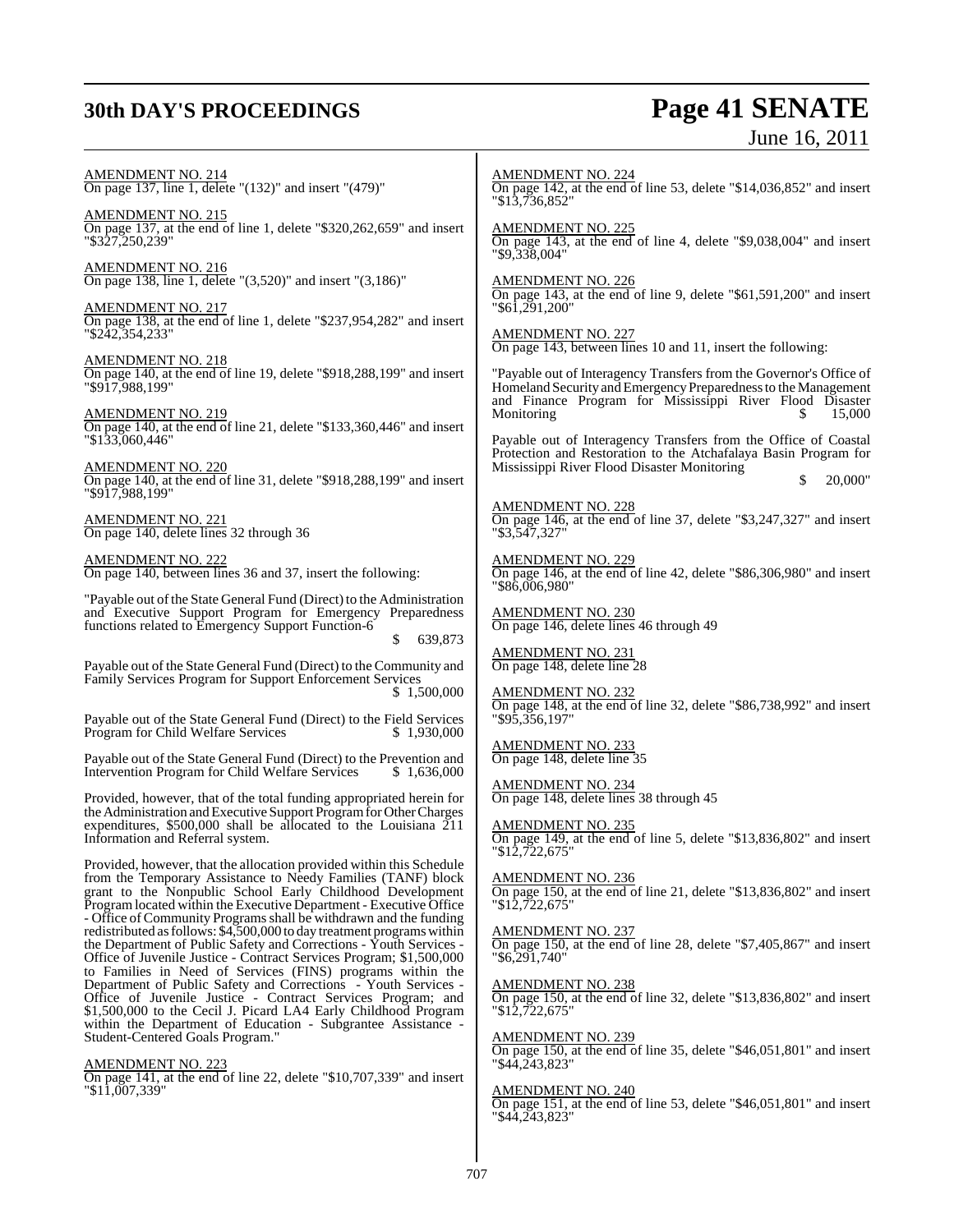## **Page 42 SENATE 30th DAY'S PROCEEDINGS**

| Julie 10, $\angle$ UII                                                                                                                                                                                       |                                                                                                                                                                                                                                                                            |
|--------------------------------------------------------------------------------------------------------------------------------------------------------------------------------------------------------------|----------------------------------------------------------------------------------------------------------------------------------------------------------------------------------------------------------------------------------------------------------------------------|
| <b>AMENDMENT NO. 241</b><br>On page 152, at the end of line 7, delete "\$27,232,215" and insert<br>"\$25,424,237"                                                                                            | Payable out of the State General Fund by Fees and Self-generated<br>Revenues from the United States Fish and Wildlife Service to the<br>Wildlife Program for the reintroduction of Whooping Cranes<br>\$100,000"                                                           |
| <b>AMENDMENT NO. 242</b><br>On page 152, at the end of line 12, delete "\$46,051,801" and insert<br>$"\$4\overline{4}$ , $\overline{2}43$ , $823"$                                                           | AMENDMENT NO. 255<br>On page 163, after line 56, insert the following:                                                                                                                                                                                                     |
| <b>AMENDMENT NO. 243</b><br>On page 152, at the end of line 19, delete "\$17,968,862" and insert<br>$"\$16,655,421"$                                                                                         | "Payable out of the State General Fund by Fees and Self-generated<br>Revenues to annualize grant funds received from British Petroleum<br>to promote Louisiana seafood products impacted by the Deepwater<br>\$6,382,629"<br>Horizon event                                 |
| <b>AMENDMENT NO. 244</b><br>On page 153, at the end of line 21, delete " $$17,968,862"$ and insert<br>$"\$16,655,421"$                                                                                       | AMENDMENT NO. 256<br>On page 164, delete lines 3 through 6                                                                                                                                                                                                                 |
| <b>AMENDMENT NO. 245</b><br>On page 153, at the end of line 25, delete "\$11,852,009" and insert<br>$"\$10,538,568"$                                                                                         | <b>AMENDMENT NO. 257</b><br>On page 167, delete lines 8 through 12                                                                                                                                                                                                         |
| <u>AMENDMENT NO. 246</u><br>On page 153, at the end of line 29, delete "\$17,968,862" and insert<br>$"\$16.655.421"$                                                                                         | <b>AMENDMENT NO. 258</b><br>On page 167, at the end of line 23, delete "\$572,267" and insert<br>"\$617,632"                                                                                                                                                               |
| <u>AMENDMENT NO. 247</u><br>On page 153, at the end of line 32, delete "\$54,384,085" and insert                                                                                                             | AMENDMENT NO. 259<br>On page 168, at the end of line 15, delete "\$572,267" and insert<br>"\$617,632"                                                                                                                                                                      |
| "\$58,619,631"<br><u>AMENDMENT NO. 248</u><br>On page 154, at the end of line 8, delete "\$54,384,085" and insert                                                                                            | <b>AMENDMENT NO. 260</b><br>On page 168, at the end of line 17, delete "\$562,263" and insert<br>"\$607,628"                                                                                                                                                               |
| "\$58,619,631"<br><b>AMENDMENT NO. 249</b><br>On page 154, at the end of line 13, delete "\$17,294,278" and insert<br>"\$21,529,824"                                                                         | <u>AMENDMENT NO. 261</u><br>On page 168, at the end of line 21, delete "\$572,267" and insert<br>"\$617,632"                                                                                                                                                               |
| <b>AMENDMENT NO. 250</b><br>On page 154, at the end of line 19, delete "\$54,384,085" and insert                                                                                                             | <u>AMENDMENT NO. 262</u><br>On page 168, delete lines 22 through 26                                                                                                                                                                                                        |
| $"$ \$58,619,631"                                                                                                                                                                                            | <u>AMENDMENT NO. 263</u><br>On page 169, delete lines 9 through 13                                                                                                                                                                                                         |
| AMENDMENT NO. 251<br>On page 154, between lines 23 and 24, insert the following:                                                                                                                             | <b>AMENDMENT NO. 264</b><br>On page 169, line 33, delete "Article VII," and insert "Article VIII,"                                                                                                                                                                         |
| "Payable out of the State General Fund by Statutory Dedications out<br>of the Research and Development funds of the Waste Tire<br>Management Fund for the waste tire management program                      | AMENDMENT NO. 265<br>On page 169, line 36, delete "Article VII," and insert "Article VIII,"                                                                                                                                                                                |
| \$ 200,000"<br><b>AMENDMENT NO. 252</b><br>On page 154, between lines 23 and 24, insert the following:                                                                                                       | <b>AMENDMENT NO. 266</b><br>On page 169, line 36, delete "and shall be deemed"                                                                                                                                                                                             |
| "Provided, however, that of the funding appropriated within this<br>Schedule, \$200,000 shall be allocated out of the Waste Tire<br>Management Fund to be used for research and development projects."       | <b>AMENDMENT NO. 267</b><br>On page 170, at the end of line 12, delete "", and insert the<br>following: "and shall be incorporated, based on availability, into the<br>appropriations to and allocations by the respective post-secondary<br>education management boards." |
| <b>AMENDMENT NO. 253</b><br>On page 159, between lines 10 and 11, insert the following:                                                                                                                      | <u>AMENDMENT NO. 268</u>                                                                                                                                                                                                                                                   |
| "Payable out of the State General Fund by Interagency Transfers<br>from the Office of Fisheries to the Office of Management and<br>Finance for expenses related to the Deepwater Horizon event               | On page 170, delete lines 29 through 51<br><u>AMENDMENT NO. 269</u><br>On page 171, delete lines 1 through 11                                                                                                                                                              |
| \$269,500"<br>AMENDMENT NO. 254<br>On page 162, between lines 10 and 11, insert the following:                                                                                                               | <u>AMENDMENT NO. 270</u><br>On page 171, line 14, delete "(27,703)" and insert "(83)"                                                                                                                                                                                      |
| "Payable out of the State General Fund by Statutory Dedications out<br>of the MC Davis Conservation Fund in the event that House Bill No.<br>372 of the 2011 Regular Legislative Session is enacted into law | AMENDMENT NO. 271<br>On page 171, at the end of line 14, delete "\$1,239,324,829" and insert<br>"\$79,079,278"                                                                                                                                                             |

\$ 120,000

AMENDMENT NO. 272 On page 172, at the end of line 23, delete "\$1,239,324,829" and insert "\$79,079,278"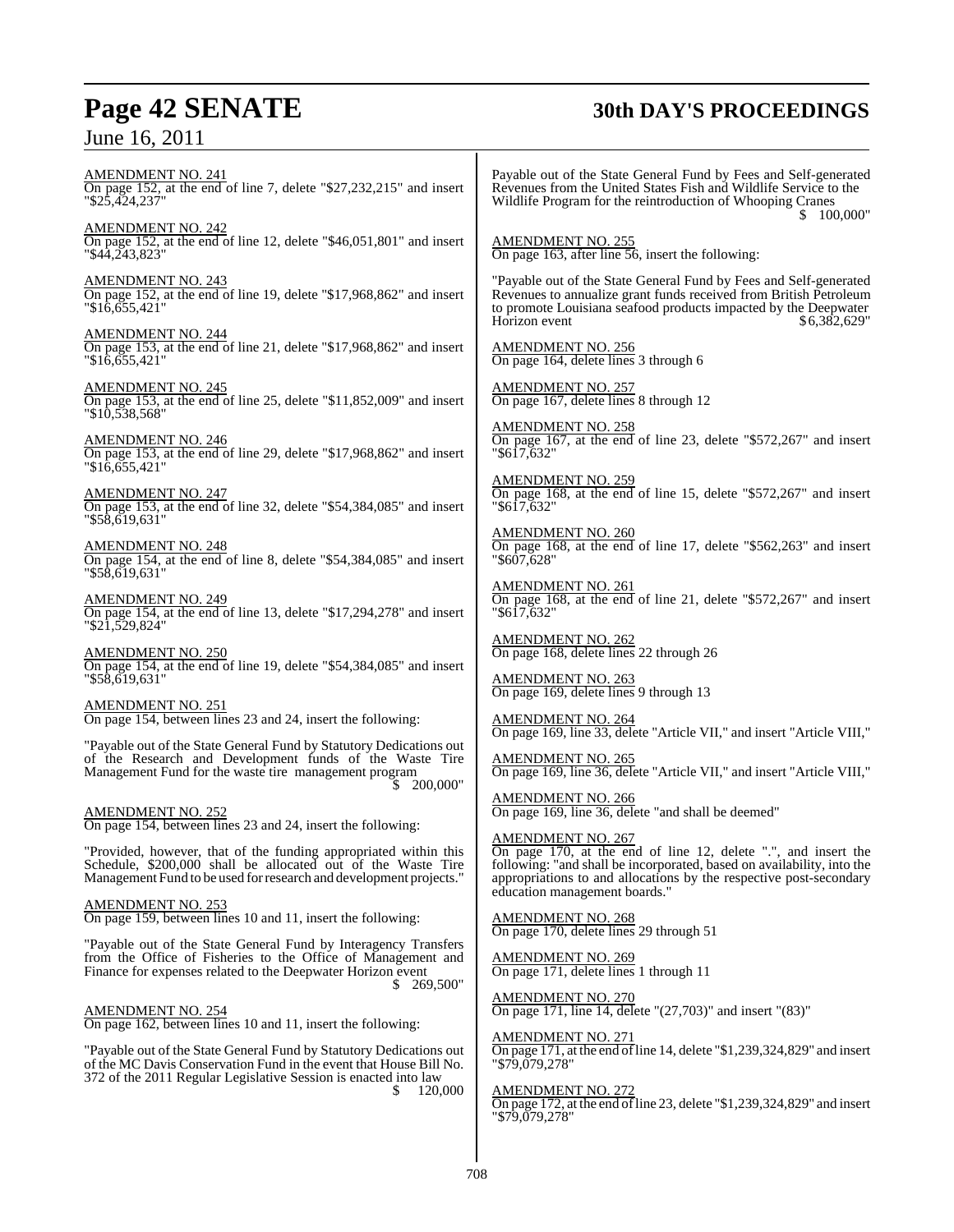## **30th DAY'S PROCEEDINGS Page 43 SENATE**

# June 16, 2011

AMENDMENT NO. 273 On page 172, at the end of line 25, delete "\$1,083,454,692" and insert "\$20,455,653" AMENDMENT NO. 274 On page 172, at the end of line 32, delete "\$97,360,112" and insert "\$113,600" AMENDMENT NO. 275 On page 172, at the end ofline 34, delete "\$1,239,324,829" and insert "\$79,079,278" AMENDMENT NO. 276 On page 172, between lines 46 and 47, insert the following: "Payable out of the State General Fund (Direct) to the Board of Regents forsupplementary educational expenses, including: formula enhancements for public post-secondary institutions that experienced a three percent or greater reduction in State General Fund (Direct) in Fiscal Year 2010-2011; transition costs associated with the transfer of the University of New Orleans to the University of Louisiana System; operation of the Honore Center for Undergraduate Achievement at Southern University - New Orleans; and theLouisiana Endowment for the Humanities \$ 3,500,000" AMENDMENT NO. 277 On page 172, at the end of line 49, delete "Article VII," and insert "Article VIII," AMENDMENT NO. 278 On page 172, at the end of line 52, delete "Article VII," and insert "Article VIII. AMENDMENT NO. 279 On page 172, line 53, delete "and shall be deemed" AMENDMENT NO. 280 On page 173, line 30, delete "(0)" and insert "(77)" AMENDMENT NO. 281 On page 173, at the end of line 30, delete "\$3,418,402" and insert "\$6,043,323" AMENDMENT NO. 282 On page 174, at the end of line 2, delete "\$5,548,402" and insert "\$8,173,323" AMENDMENT NO. 283 On page 174, between lines 3 and 4, insert the following: "State General Fund (Direct) \$2,624,605" AMENDMENT NO. 284 On page 174, at the end of line 8, delete "\$38,735" and insert "\$39,051" AMENDMENT NO. 285 On page 174, at the end of line 10, delete "\$5,548,402" and insert "\$8,173,323" AMENDMENT NO. 286 On page 174, line 21, delete " $(0)$ " and insert " $(65)$ " AMENDMENT NO. 287 On page 174, at the end of line 21, delete "\$7,353,478" and insert "\$9,371,241" AMENDMENT NO. 288 On page 174, line 30, delete " $(0)$ " and insert " $(54)$ " AMENDMENT NO. 289 On page 175, line 1, delete "(0)" and insert "(17)" AMENDMENT NO. 290 On page 175, at the end of line 1, delete "\$2,084,771" and insert "\$38,270,999" AMENDMENT NO. 291 On page 175, at the end of line 11, delete "\$15,924,186" and insert "\$62,089,043" AMENDMENT NO. 292 On page 175, at the end of line 22, delete "\$68,730,579" and insert "\$153,099,427" AMENDMENT NO. 293 On page 175, between lines 23 and 24, insert the following: "State General Fund (Direct) \$ 84,368,848" AMENDMENT NO. 294 On page 175, at the end of line 31, delete "\$68,730,579" and insert "\$153,099,427" AMENDMENT NO. 295 On page 176, between lines 15 and 16, insert the following: "Provided, however, that in the event that a majority of the state's electors vote on and approve the proposed constitutional amendment contained in Senate Bill No. 53 of the Regular Session of the Legislature, \$27,000,000 of the State General Fund (Direct) appropriated herein to Schedule 19-661 Office of Student Financial Assistance shall be allocated to fully fund both the Louisiana Go Grant Program and the Louisiana Early Start Program." AMENDMENT NO. 296 On page 176, line 22, delete "(0)" and insert " $(15,104)$ " AMENDMENT NO. 297 On page 176, at the end of line 22, delete " $$1,056,181,688$ " and insert "\$1,490,562,711" AMENDMENT NO. 298 On page 176, at the end of line 23, delete " $$1,056,181,688"$  and insert "\$1,490,562,711" AMENDMENT NO. 299 On page 176, between lines 24 and 25, insert the following: "State General Fund (Direct) \$ 466,346,837" AMENDMENT NO. 300 On page 176, at the end of line 26, delete "\$415,426,370" and insert "\$414,302,519" AMENDMENT NO. 301 On page 176, at the end of line 27, delete "\$505,858,690" and insert "\$474,003,642" AMENDMENT NO. 302 On page 176, at the end of line 29, delete "\$22,171,996" and insert "\$22,352,903" AMENDMENT NO. 303 On page 176, at the end of line 30, delete "\$24,981,491" and insert "\$25,813,669" AMENDMENT NO. 304 On page 176, at the end of line 35, delete "\$1,056,181,688" and insert "\$1,490,562,711" AMENDMENT NO. 305 On page 178, between lines 6 and 7, insert the following: "In the event Senate Bill No. 83 of the 2011 Regular Session of the Legislature is enacted into law, notwithstanding the provisions of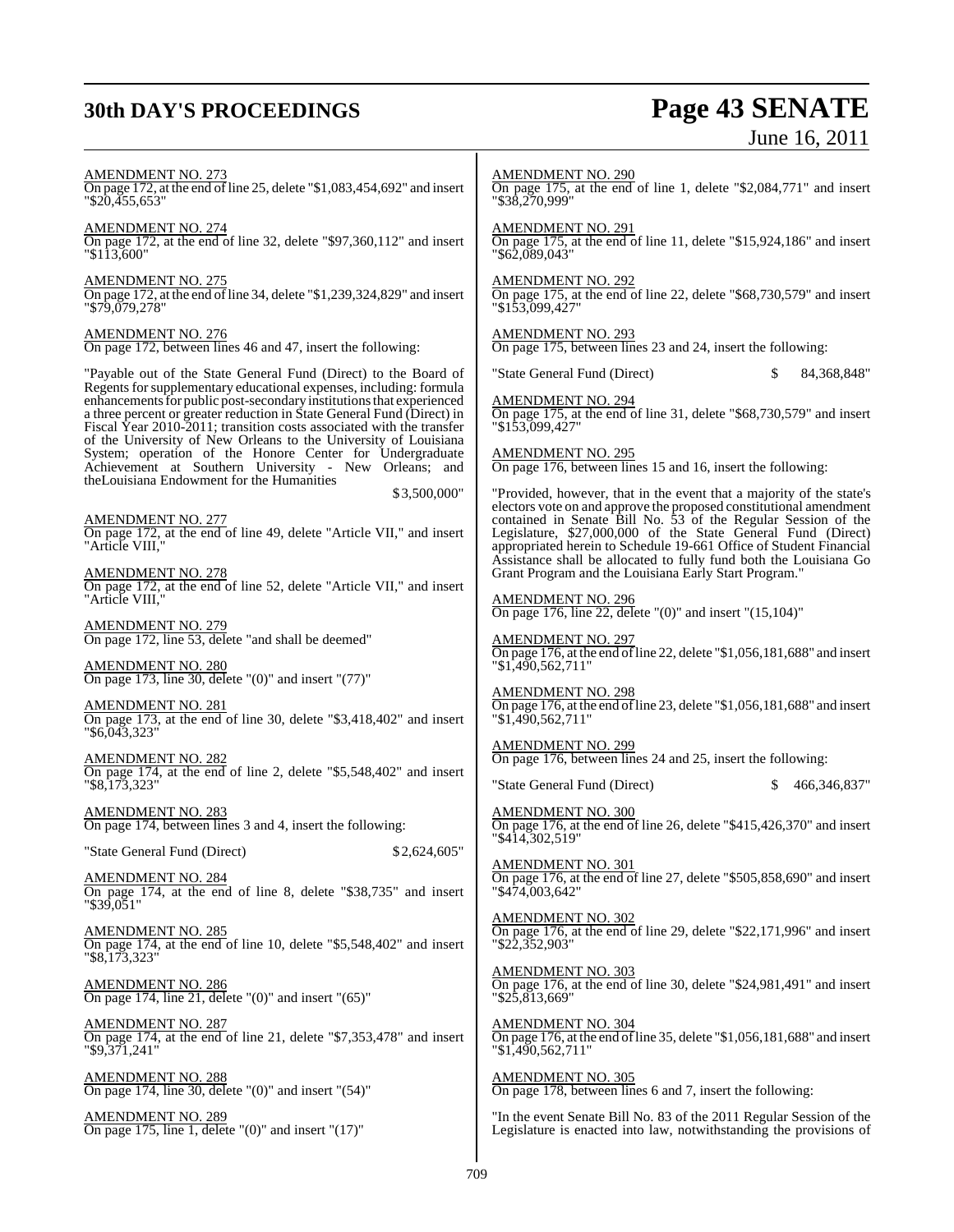## **Page 44 SENATE 30th DAY'S PROCEEDINGS**

June 16, 2011

R.S. 39:1598.1.(B), the board is hereby directed and authorized to develop and implement a demonstration project utilizing electronic negotiation technology encompassing the ten hospitals administered by the board."

## AMENDMENT NO. 306

On page 178, after line 61, insert the following:

"Payable out of the State General Fund (Direct) to the LSU Board of Supervisors for the Truancy Assessment and Services Centers (TASC) Program  $$500,000"$  $(TASC)$  Program

AMENDMENT NO. 307 On page 183, between lines 20 and 21, insert the following:

"Payable out of the State General Fund (Direct) to the Louisiana State University Health Sciences Center - Shreveport for the operations of the medical school  $\frac{\$ \quad 4,000,000" \quad \$}$ the medical school

AMENDMENT NO. 308 On page 188, delete lines 28 through 50

AMENDMENT NO. 309 On page 189, line 6, delete " $(0)$ " and insert " $(1,927)$ "

AMENDMENT NO. 310 On page 189, at the end of line 6, delete "\$80,823,046" and insert "\$131,315,680"

AMENDMENT NO. 311 On page 189, at the end of line 7, delete "\$80,823,046" and insert "\$131,315,680"

AMENDMENT NO. 312 On page 189, between lines 8 and 9, insert the following:

"State General Fund (Direct) \$ 56,529,500"

AMENDMENT NO. 313 On page 189, at the end of line 11, delete "\$71,085,102" and insert "\$65,025,133"

AMENDMENT NO. 314 On page 189, at the end of line 13, delete "\$2,831,490" and insert "\$2,854,593"

AMENDMENT NO. 315 On page 189, at the end of line 18, delete "\$80,823,046" and insert "\$131,315,680"

AMENDMENT NO. 316 On page 194, delete lines 39 through 55

AMENDMENT NO. 317 On page 195, line 16, delete " $(0)$ " and insert " $(7,110)$ "

AMENDMENT NO. 318 On page 195, at the end of line 16, delete "\$410,228,347" and insert "\$661,276,210"

AMENDMENT NO. 319 On page 195, at the end of line 17, delete "\$410,228,347" and insert "\$661,276,210"

AMENDMENT NO. 320 On page 195, between lines 18 and 19, insert the following:

"State General Fund (Direct) \$ 292,512,007"

AMENDMENT NO. 321 On page 195, at the end of line 21, delete "\$396,266,551" and insert "\$354,693,683"

AMENDMENT NO. 322 On page 195, at the end of line 23, delete "\$13,325,269" and insert "\$13,433,993"

AMENDMENT NO. 323 On page 195, at the end of line 25, delete "\$410,228,347" and insert "\$661,276,210"

AMENDMENT NO. 324 On page 197, after line 57, insert the following:

"Payable out of the State General Fund (Direct) to the University of Louisiana Board of Supervisors for Nicholls State University for the Center for Women in Government  $\qquad$  \$ 225,000"

AMENDMENT NO. 325 On page 204, delete lines 56 through 59

AMENDMENT NO. 326 On page 205, delete lines 1 through 22

AMENDMENT NO. 327 On page 205, between lines 27 and 28, insert the following:

"Payable out of the State General Fund (Direct) by Statutory Dedications out of the Video Draw Poker Device Purse Supplement Fund to the University of Louisiana Board of Supervisors for the Cecil J. Picard Center on the campus of the University of Louisiana Exercise at Lafayette for operation of the ePortal program, notwithstanding<br>any provision of law to the contrary s 338.000 any provision of law to the contrary

AMENDMENT NO. 328 On page 205, line 36, delete "(0)" and insert "(3,266)"

AMENDMENT NO. 329 On page 205, at the end of line 36, delete "\$161,339,131" and insert "\$293,550,766"

AMENDMENT NO. 330 On page 205, at the end of line 37, delete "\$161,339,131" and insert "\$293,550,766"

AMENDMENT NO. 331 On page 205, between lines 38 and 39, insert the following:

"State General Fund (Direct) \$ 144,356,653"

AMENDMENT NO. 332 On page 205, at the end of line 40, delete "\$144,400,440" and insert "\$132,213,422"

AMENDMENT NO. 333 On page 205, at the end of line 45, delete "\$5,147,510" and insert "\$5,189,510"

AMENDMENT NO. 334 On page 205, at the end of line 47, delete "\$161,339,131" and insert "\$293,550,766"

AMENDMENT NO. 335 On page 216, delete lines 26 through 55

AMENDMENT NO. 336 On page 217, line 1, delete "\$10,693,507" and insert "\$5,299,676"

AMENDMENT NO. 337 On page 217, at the end of line 5, delete "\$884,265" and insert "\$694,041"

AMENDMENT NO. 338 On page 217, at the end of line 6, delete "\$1,524,583" and insert "\$150,476"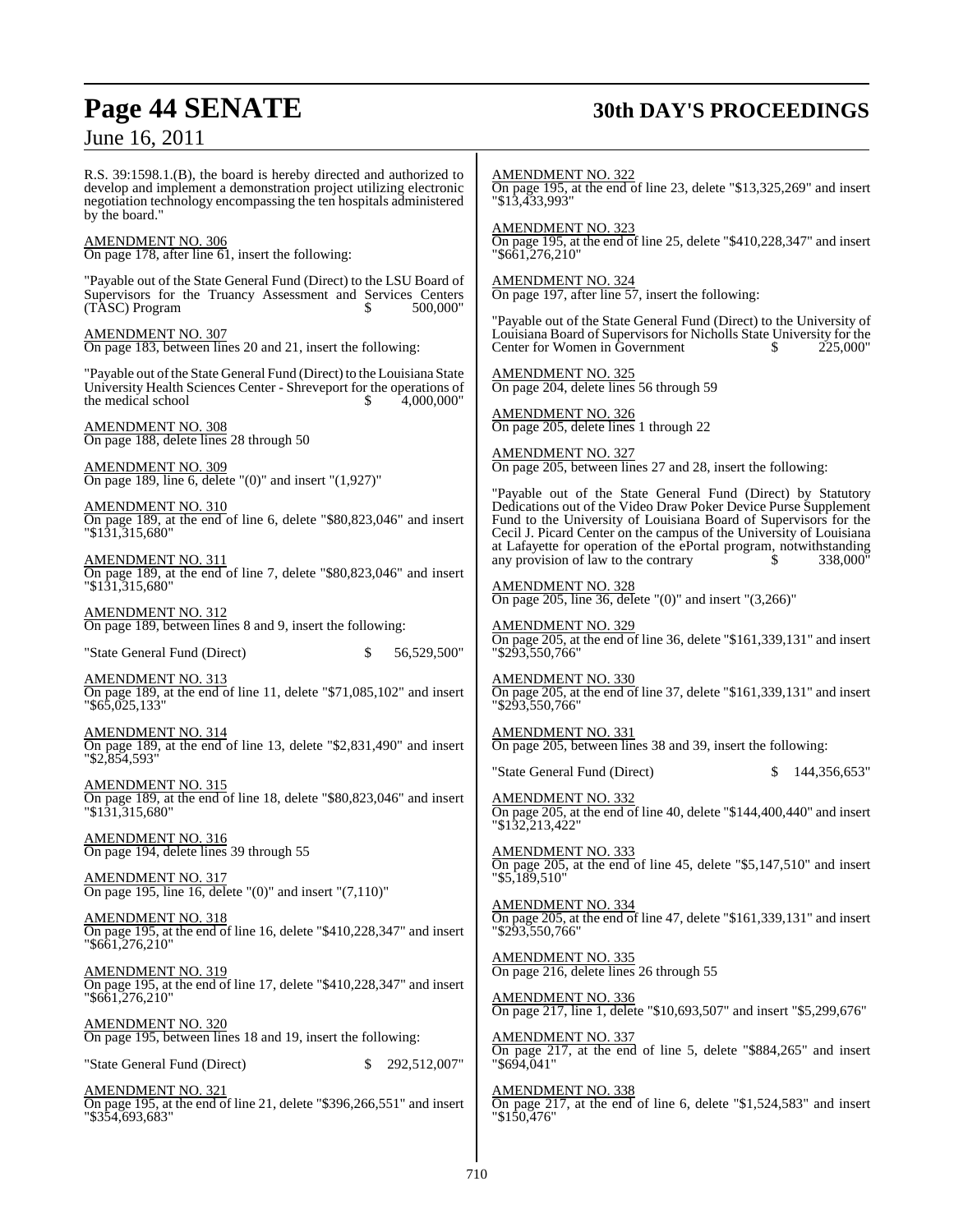## **30th DAY'S PROCEEDINGS Page 45 SENATE** June 16, 2011

| AMENDMENT NO. 339<br>On page 217, delete line 7                                                              | <u>AMENDMENT NO. 359</u><br>On page 233, at the end of line 31, delete "\$131,955,677" and insert<br>"\$133,505,677"    |
|--------------------------------------------------------------------------------------------------------------|-------------------------------------------------------------------------------------------------------------------------|
| <b>AMENDMENT NO. 340</b>                                                                                     | <b>AMENDMENT NO. 360</b>                                                                                                |
| On page $217$ , at the end of line 8, delete "\$1,329,126" and insert                                        | On page 233, at the end of line 33, delete "\$54,588,092" and insert                                                    |
| "\$679,503"                                                                                                  | "\$56,138,092"                                                                                                          |
| <b>AMENDMENT NO. 341</b>                                                                                     | <b>AMENDMENT NO. 361</b>                                                                                                |
| On page 217, at the end of line 9, delete "\$382,241" and insert                                             | On page 233, at the end of line 40, delete "\$131,955,677" and insert                                                   |
| " \$116,472"                                                                                                 | "\$133.505.677"                                                                                                         |
| <b>AMENDMENT NO. 342</b><br>On page 217, at the end of line 10, delete "\$234,992" and insert<br>"\$426,335" | <b>AMENDMENT NO. 362</b><br>On page 233, delete lines 41 through 57                                                     |
| <b>AMENDMENT NO. 343</b>                                                                                     | <b>AMENDMENT NO. 363</b>                                                                                                |
| On page 217, at the end of line 11, delete "\$4,640,273" and insert                                          | On page 234, at the end of line 16, delete "\$1,172,568,665" and insert                                                 |
| $"\$2,550,000"$                                                                                              | "\$1,171,268,665"                                                                                                       |
| <b>AMENDMENT NO. 344</b>                                                                                     | <b>AMENDMENT NO. 364</b>                                                                                                |
| On page 217, at the end of line 12, delete "\$744,879" and insert                                            | On page 236, at the end of line 1, delete "\$134,393,779" and insert                                                    |
| "\$531,797"                                                                                                  | "\$191,676,779"                                                                                                         |
| <b>AMENDMENT NO. 345</b>                                                                                     | <b>AMENDMENT NO. 365</b>                                                                                                |
| On page 217, at the end of line 13, delete "\$583,794" and insert                                            | On page 236, at the end of line 62, delete "\$1,449,449,312" and insert                                                 |
| "\$151,052"                                                                                                  | "\$1,505,432,312"                                                                                                       |
| <b>AMENDMENT NO. 346</b>                                                                                     | <b>AMENDMENT NO. 366</b>                                                                                                |
| On page 217, at the end of line 14, delete "\$10,693,507" and insert                                         | On page 237, at the end of line 2, delete "\$22,954,422" and insert                                                     |
| "\$5,299,676"                                                                                                | "\$20,437,422"                                                                                                          |
| <b>AMENDMENT NO. 347</b><br>On page 217, delete lines 17 through 20                                          | <b>AMENDMENT NO. 367</b><br>On page 237, at the end of line 4, delete "\$85,663,519" and insert<br>$"$ \$87,163,519"    |
| AMENDMENT NO. 348<br>On page 220, delete lines 44 through 48                                                 | <b>AMENDMENT NO. 368</b><br>On page 237, at the end of line 8, delete "\$1,311,079,851" and insert                      |
| <b>AMENDMENT NO. 349</b><br>On page 223, delete lines 44 through 48                                          | "\$1,368,079,851"                                                                                                       |
| <b>AMENDMENT NO. 350</b><br>On page 224, delete lines 23 through 27                                          | <b>AMENDMENT NO. 369</b><br>On page 237, at the end of line 9, delete "\$1,449,449,312" and insert<br>"\$1,505,432,312" |
| <b>AMENDMENT NO. 351</b><br>On page 226, delete lines 17 through 21                                          | <b>AMENDMENT NO. 370</b><br>On page 237, at the end of line 17, delete "\$283,660,119" and insert<br>"\$313,943,886"    |
| <b>AMENDMENT NO. 352</b>                                                                                     | <b>AMENDMENT NO. 371</b>                                                                                                |
| On page 227, delete lines 42 through 46                                                                      | On page 237, at the end of line 42, delete "\$257,096,321" and insert                                                   |
| <b>AMENDMENT NO. 353</b><br>On page 228, delete lines 5 through 8                                            | "\$225,897,786"                                                                                                         |
| <b>AMENDMENT NO. 354</b>                                                                                     | <b>AMENDMENT NO. 372</b>                                                                                                |
| On page 229, at the end of line 3, delete "\$8,481,091" and insert                                           | On page 237, at the end of line 59, delete "\$540,756,440" and insert                                                   |
| "\$8,681,091"                                                                                                | "\$539,841,672"                                                                                                         |
| <b>AMENDMENT NO. 355</b>                                                                                     | <b>AMENDMENT NO. 373</b>                                                                                                |
| On page 229, at the end of line 19, delete "\$14,052,048" and insert                                         | On page 238, at the end of line 2, delete " $$3,370,117"$ and insert                                                    |
| $"\$1\overline{4}0\overline{27}048"$                                                                         | $"$ \$3,500,117"                                                                                                        |
| <b>AMENDMENT NO. 356</b>                                                                                     | <b>AMENDMENT NO. 374</b>                                                                                                |
| On page 229, at the end of line 49, delete " $$64,798,120"$ and insert                                       | On page 238, at the end of line 4, delete "\$507,850,802" and insert                                                    |
| "\$66,528,520"                                                                                               | "\$507,906,034"                                                                                                         |
| <u>AMENDMENT NO. 357</u>                                                                                     | <b>AMENDMENT NO. 375</b>                                                                                                |
| On page 231, at the end of line 20, delete "\$16,031,407" and insert                                         | On page $238$ , at the end of line 7, delete "\$10,000,000" and insert                                                  |
| $"\$1\overline{5}.\overline{9}31,40\overline{7"$                                                             | "\$8,900,000"                                                                                                           |
| <b>AMENDMENT NO. 358</b>                                                                                     | <b>AMENDMENT NO. 376</b>                                                                                                |
| On page 231, at the end of line 50, delete "\$25,477,000" and insert                                         | On page 238, at the end of line 9, delete "\$540,756,440" and insert                                                    |
| $"\$2\overline{5,2}21,600"$                                                                                  | "\$539,841,672"                                                                                                         |
|                                                                                                              | <b>AMENDMENT NO. 377</b><br>On page 238, delete lines 10 through 21                                                     |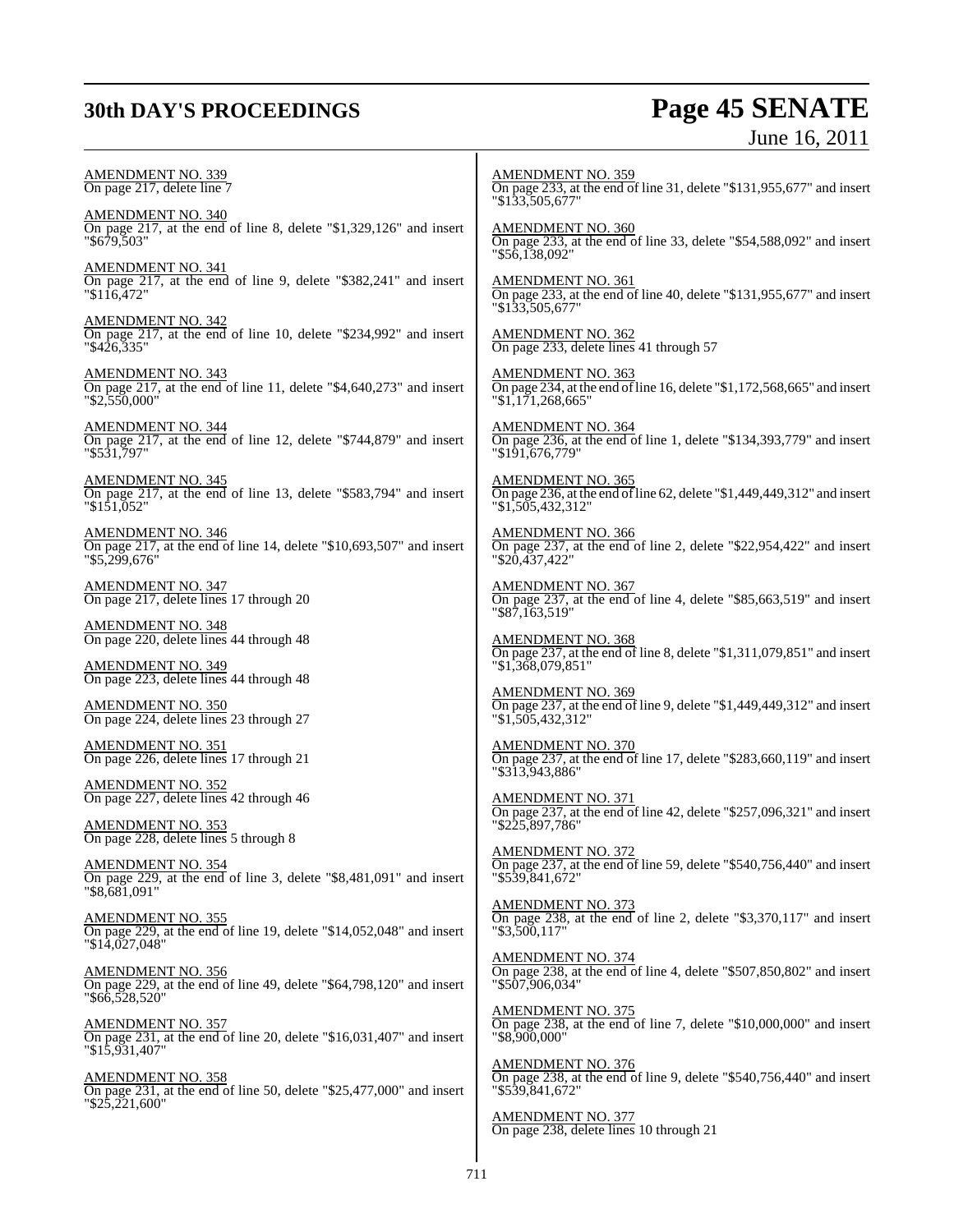## **Page 46 SENATE 30th DAY'S PROCEEDINGS**

June 16, 2011

AMENDMENT NO. 378 On page 238, between lines 21 and 22, insert the following: "Payable out of the State General Fund (Direct) to the Recovery School District - Instruction Program for the payment of risk<br>management premiums \$8,000,000 management premiums Provided, however, that any cost savings for Fiscal Year 2011-2012 resulting from the Recovery School District purchasing less expensive than projected property and casualty insurance shall be used by the Recovery School District to enhance its literacy programs." AMENDMENT NO. 379 On page 238, at the end of line 24, delete "\$3,383,202,297" and insert "\$3,387,319,481" AMENDMENT NO. 380 On page 239, at the end of line 15, delete " $$3,383,202,297$ " and insert "\$3,387,319,481" AMENDMENT NO. 381 On page  $239$ , at the end of line 18, delete "\$3,136,731,279" and insert "\$3,138,436,463" AMENDMENT NO. 382 On page 239, at the end of line 21, delete "\$109,279,016" and insert "\$111,691,016" AMENDMENT NO. 383 On page 239, at the end ofline 24, delete "\$3,383,202,297" and insert "\$3,387,319,481" AMENDMENT NO. 384 On page 241, at the end of line 1, delete "\$13,892,200" and insert "\$13,842,200" AMENDMENT NO. 385 On page 242, at the end of line 12, delete "\$15,966,886" and insert "\$15,916,886" AMENDMENT NO. 386 On page 242, at the end of line 14, delete "\$12,749,811" and insert "\$12,699,811" AMENDMENT NO. 387 On page 242, at the end of line 19, delete "\$15,966,886" and insert "\$15,916,886" AMENDMENT NO. 388 On page 242, delete lines 20 through 24 AMENDMENT NO. 389 On page 243, at the end of line 19, delete "\$121,342,831" and insert "\$118,769,886" AMENDMENT NO. 390 On page 244, at the end of line 1, delete "\$108,787,817" and insert "\$108,838,365" AMENDMENT NO. 391 On page 244, at the end of line 29, delete "\$34,882,906" and insert "\$31,451,557" AMENDMENT NO. 392 On page 245, at the end of line 1, delete "\$36,811,916" and insert "\$41,967,261" AMENDMENT NO. 393 On page 245, at the end of line 30, delete "\$59,368,603" and insert "\$61,009,788" AMENDMENT NO. 394 On page 246, at the end of line 2, delete "\$93,208,609" and insert "\$96,677,689" AMENDMENT NO. 395 On page 246, at the end of line 31, delete "\$326,087,676" and insert "\$321,775,812" AMENDMENT NO. 396 On page 248, delete lines 21 through 27 AMENDMENT NO. 397 On page 253, line 47, delete "\$2,250,000" and insert "\$1,600,000" AMENDMENT NO. 398 On page 254, after line 46, insert the following: "Provided, however, that from the funds appropriated herein out of the Iberia Parish Tourist Commission Fund, the monies in the fund shall be allocated and distributed as follows: \$10,000 shall be allocated and distributed to the Jeanerette Museum; \$10,000 shall be allocated and distributed to the Bayou Teche Museum. The remaining monies in the fund shall be allocated and distributed as follows: forty-five percent (45%) to the Iberia Parish Tourist Commission, thirty-seven percent (37%) to the Acadiana Fairgrounds Commission, sixteen percent (16%) to the Iberia Economic Development Authority, and two percent (2%) to the Iberia Parish Government for the benefit of the Iberia Sports Complex Commission. Provided, however, that of the funds appropriated herein to East Carroll Parish out of the East Carroll Visitor Enterprise Fund, one hundred percent shall be allocated and distributed to Doorway to Louisiana, Inc. D/B/A East Carroll Parish Tourism Commission. In the event that total revenues deposited in this fund are insufficient to fully fund such allocation, Doorway to Louisiana, Inc. shall receive the same pro rata share of the monies available which its allocation represents to the total. Further provided, that from the funds appropriated herein out of the Richland Parish Visitor Enterprise Fund, \$25,000 shall be allocated and distributed to the town of Delhi of which amount \$5,000 shall be allocated to the Delhi Municipal Golf Course and the remainder shall be allocated for the Cave Theater, \$10,000 shall be allocated and distributed to the town of Mangham for downtown development, and \$25,000 shall be allocated and distributed to the town of Rayville for downtown development. In the event that total revenues deposited in this fund are insufficient to fully fund such allocations, each entity shall receive the same pro rata share of the monies available which its allocation represents to the total. Further provided, that from the funds appropriated herein out of the Madison Parish Visitor Enterprise Fund, \$12,500 shall be allocated and distributed to the Madison Parish Historical Society, and \$10,000 shall be allocated and distributed to the city of Tallulah for beautification and repair projects. In the event that total revenues deposited in this fund are insufficient to fully fund such allocations, each entity shall receive the same pro rata share of the monies available which its allocation represents to the total." AMENDMENT NO. 399 On page 255, between lines 26 and 27, insert the following: "Provided, however, that of the funds allocated herein to Ouachita Parish under the Parish Transportation Program (R.S. 48:751-756(A)), eight percent (8%) shall be allocated to the town of Richwood." AMENDMENT NO. 400 On page 256, at the end of line 3, delete "\$31,815,689" and insert "\$33,188,246"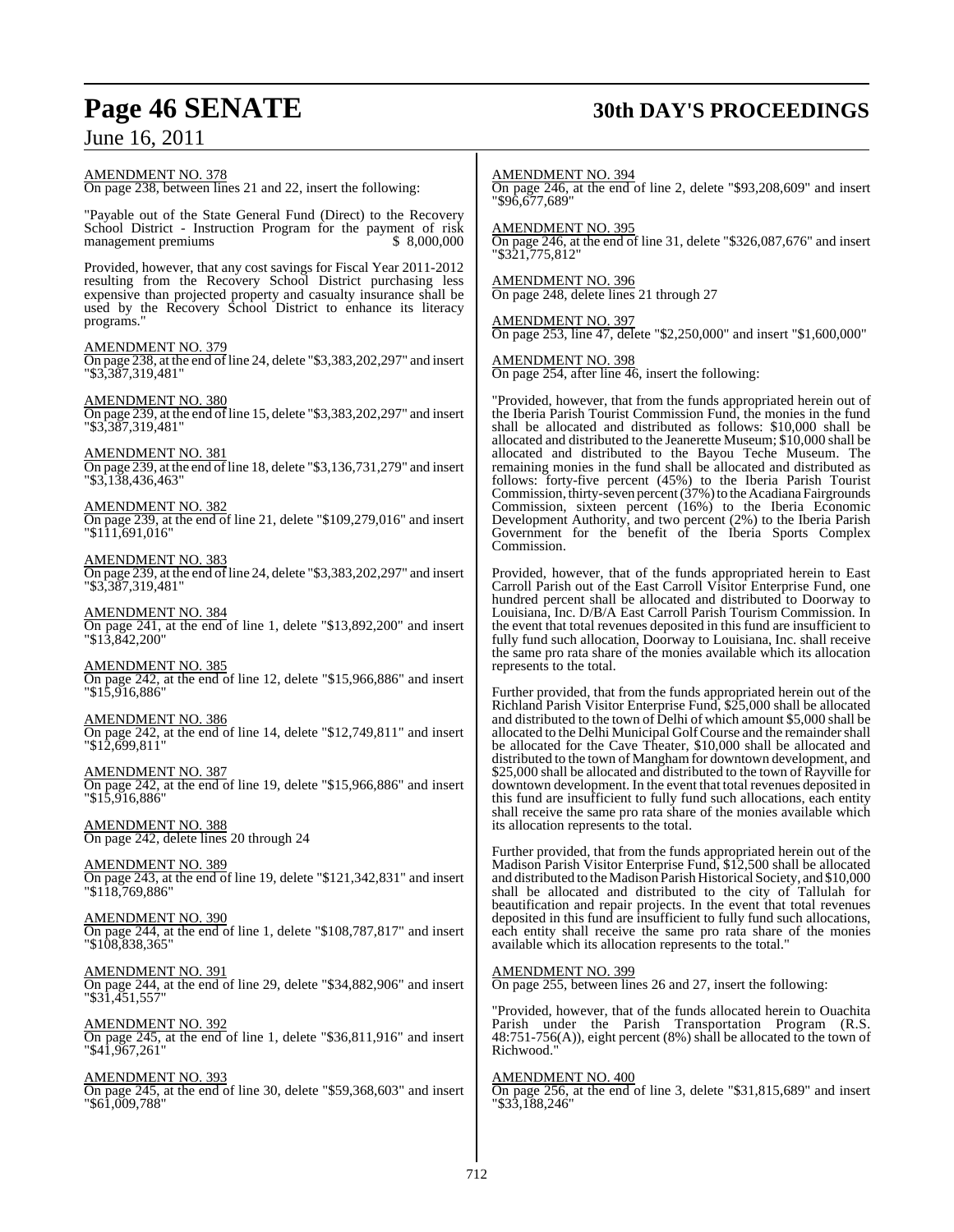## **30th DAY'S PROCEEDINGS Page 47 SENATE**

# June 16, 2011

AMENDMENT NO. 401 On page 256, at the end of line 10, delete "\$31,815,689" and insert "\$33,188,246" AMENDMENT NO. 402 On page 256, at the end of line 12, delete "\$26,365,689" and insert "\$27,738,246" AMENDMENT NO. 403 On page 256, at the end of line 17, delete "\$31,815,689" and insert "\$33,188,246" AMENDMENT NO. 404 On page 256, at the end of line 29, delete "\$2,449,875" and insert "\$2,499,875" AMENDMENT NO. 405 On page 257, at the end of line 19, delete "\$15,618,133" and insert "\$14,453,064" AMENDMENT NO. 406 On page 257, at the end of line 23, delete "\$15,618,133" and insert "\$14,453,064" AMENDMENT NO. 407 On page 257, at the end of line 25, delete "\$13,364,127" and insert "\$12,199,058" AMENDMENT NO. 408 On page 257, at the end of line 30, delete "\$15,618,133" and insert "\$14,453,064" AMENDMENT NO. 409 On page 258, at the end of line 3, delete "\$510,357" and insert "\$514,357" AMENDMENT NO. 410 On page 258, at the end of line 11, delete "\$510,357" and insert "\$514,357" AMENDMENT NO. 411 On page 258, at the end of line 13, delete "\$510,357" and insert "\$514,357" AMENDMENT NO. 412 On page 258, at the end of line 14, delete "\$510,357" and insert "\$514,357" AMENDMENT NO. 413 On page 259, delete lines 19 through 26 AMENDMENT NO. 414 On page 259, between lines 26 and 27, insert the following: "Payable out of Federal Funds to Agriculture and Forestry - Pass Through Funds for The Emergency Food Assistance Program  $(TEF\widetilde{AP})$ Payable out of the State General Fund by Fees and Self-generated Revenues to Agriculture and Forestry - Pass Through Funds for the Louisiana Coastal CREP II Project Agreement \$ 400,000" AMENDMENT NO. 415 On page 260, at the end of line 18, delete "\$1,865,325" and insert "\$2,065,325" AMENDMENT NO. 416 On page 260, at the end of line 23, delete "\$9,522,642" and insert "\$9,722,642" AMENDMENT NO. 417 On page 260, at the end of line 36, delete "\$1,865,325" and insert "\$2,065,325" AMENDMENT NO. 418 On page 260, at the end of line 42, delete "\$9,522,642" and insert "\$9,722,642" AMENDMENT NO. 419 On page 260, after line 42, insert the following: "Provided, however, that of the monies appropriated herein from State General Fund by Fees and Self-generated Revenues, the commissioner of administration is hereby authorized and directed to reduce funding for the Louisiana Breeder's Association by the amount of \$1,773,367 in the event that Senate Bill No. 62 of the 2011 Regular Session of the Legislature is enacted into law. Payable out of the State General Fund (Direct) to the Louisiana Food Bank Association for statewide support of food bank programs, to be divided equally among the five member food banks  $\frac{1}{s}$ \$ 500,000 **20-950 JUDGMENTS** The sum of Four Million and No/100 (\$4,000,000.00) Dollars is hereby appropriated out of the General Fund of the state of Louisiana for Fiscal Year 2011-2012 all of which shall be used to make a partial payment in the compromise or settlement in the judgment against the state entitled "Jean Boudreaux, et al v. State of Louisiana, Department of Transportation and Development, et al", bearing Number 71,408 on the docket of the Twenty-First Judicial District Court, parish of Tangipahoa, state of Louisiana." AMENDMENT NO. 420 On page 262, at the end of line 29, delete "\$64,783,886" and insert "\$55,313,653" AMENDMENT NO. 421 On page 262, at the end of line 33, delete "\$64,783,886" and insert "\$55,313,653" AMENDMENT NO. 422 On page 262, at the end of line 35, delete "\$64,783,886" and insert "\$55,313,653" AMENDMENT NO. 423 On page 262, at the end of line 36, delete "\$64,783,886" and insert "\$55,313,653" AMENDMENT NO. 424 On page 262, delete lines 39 and 40, and insert the following: "Defender Fund; the amount of \$13,289,752 in the Self-Insurance Fund: the amount of \$9,128,553 into the Louisiana" AMENDMENT NO. 425 On page 262, delete lines 49 and 50 AMENDMENT NO. 426 On page 263, at the end of line 6, delete "\$8,400,000" and insert "\$10,000,000" AMENDMENT NO. 427 On page 263, between lines 12 and 13, insert the following: "Provided, further, that by October 1, 2011, any cost savings for Fiscal Year 2011-2012 in the Student Scholarships for Educational Excellence Program determined by the Board of Elementary and Secondary Education to have resulted from the provisions delineated above, shall be transferred by the State Treasurer from the Academic Improvement Fund into the Overcollections Fund to be appropriated in Fiscal Year 2011-2012 to Schedule 01-133, Office of Elderly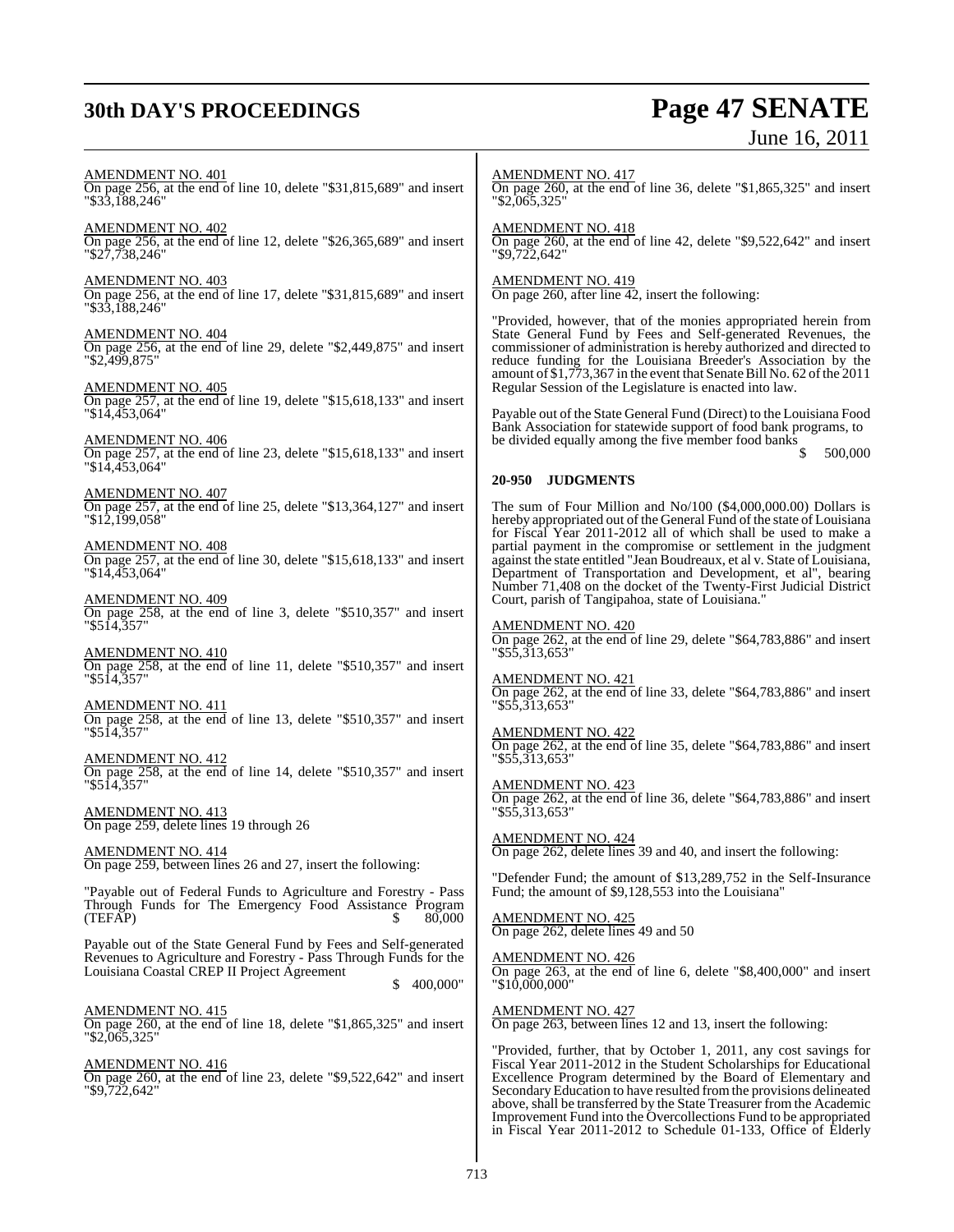## **Page 48 SENATE 30th DAY'S PROCEEDINGS**

## June 16, 2011

Affairs to support local services to the elderly provided by Parish Councils on Aging pursuant to the fund allocation procedure established by R.S. 46:1606.

Section 19.A. For the satisfaction and payment of consent judgments, stipulated judgments, and other judgments against the state, if such judgments are final, and notwithstanding the provisions of R.S. 49:112, the provisions of this Section and Section 19.1. contain appropriations in the total amount of Eighteen Million and No/100 (\$18,000,000.00) Dollars, be it more or less estimated, as specifically provided in each Section and Subsection. Provided, however, that all judgments provided for in these Sections shall be paid as to principal, interest, court costs, and expert witness fees as provided in said judgments, it being the intent herein that when the provisions of any judgment conflict with the provisions of this Act or of the respective House Bill, the provisions of the judgment shall be controlling. Any other provision of this Act or any such House Bill, not in conflict with the provisions of such judgment, shall control. Payment shall be made as to any such judgment only after presentation to the state treasurer of documentation required by the state treasurer. Further, all judgments provided for in this Section and Section 19.1. shall be deemed to have been paid on the effective date of the Act, and interest shall cease to run as of that date.

The sum of One Hundred Twenty-Five Thousand and No/100 (\$125,000.00) Dollars to Corestile Jacob and Donald Jacob is hereby appropriated out of the General Fund of the state of Louisiana by Statutory Dedications out of the Overcollections Fund for Fiscal Year 2011-2012 to be used to pay the consent judgment in the suit entitled "Mrs. Corestile Jacob and Mr. Donald Jacob v. the State of Louisiana, through the Department of Transportation and Development, et al.", bearing Number 2002-13082, on the docket of the Twenty-Second Judicial District Court, parish of St. Tammany, state of Louisiana.

C. The sum of Three Hundred Fifty Thousand and No/100 (\$350,000.00) Dollars to Alberta Williams is hereby appropriated out of the General Fund of the state of Louisiana by Statutory Dedications out of the Overcollections Fund for Fiscal Year 2011-2012 to be used to pay the consent judgment in the suit entitled "Alberta Williams and Ashly Johnson<sup>"</sup> v. the State of Louisiana through the Department of Transportation and Development", bearing Number 42,825, Division A, on the docket of the Eighteenth Judicial District Court, parish of Pointe Coupee, state of Louisiana.

D. The sum of Five Thousand and No/100 (\$5,000.00) Dollars to Ashley Johnson is hereby appropriated out of the General Fund of the state of Louisiana by Statutory Dedications out of the Overcollections Fund for Fiscal Year 2011-2012 to be used to pay the consent judgment in the suit entitled "Alberta Williams and Ashly Johnson v. State of Louisiana through the Department of Transportation and Development", bearing Number 42,825, Division A, on the docket of the Eighteenth Judicial District Court, parish of Pointe Coupee, state of Louisiana.

E. The sum of One Hundred Ninety-Six Thousand Nine Hundred Forty-Nine and 86/100 (\$196,949.86) Dollars to Suzanne Tamplen, Gordon P. Tamplen, Tasha Tamplen Sitkiewitz, and Sheylene Tamplen Brinkman is hereby appropriated out of the General Fund of the state of Louisiana by Statutory Dedications out of the Overcollections Fund for Fiscal Year 2011-2012 to be used to pay the consent judgment in the suit entitled "Suzanne Tamplen, et al. v. the State of Louisiana through the Department of Transportation and Development, et al.", bearing Number 75,880, on the docket of the Twenty-First Judicial District Court, parish of Livingston, state of Louisiana.

F. The sum of Five Thousand and No/100 (\$5,000.00) Dollars to the Succession of Edwin Eugene Mock and Deborah Jackson Mock, individually and on behalf of their minor children, Edwin Eugene Mock, III and Leslie N. Mock is hereby appropriated out of the General Fund of the state of Louisiana by Statutory Dedications out of the Overcollections Fund for Fiscal Year 2011-2012 to be used to pay the consent judgment in the suit entitled "Edwin Eugene Mock, et al. v. State of Louisiana, et al.", bearing Number 428,460, Division M, on the docket of the Nineteenth Judicial District Court, parish of East Baton Rouge, state of Louisiana.

G. The sumofTwenty-Five Thousand and No/100 (\$25,000.00) Dollars to Leonard Price, Sr., individually and on behalf of the Estate of Leonard Price, Jr., and Deborah M. Laiche is hereby appropriated out of the General Fund of the state of Louisiana by Statutory Dedications out of the Overcollections Fund for Fiscal Year 2011-2012 to be used to pay the consent judgment in the suit entitled "Leonard Price, Sr., et al. v. Joe Rose, A LA Trucking, Inc., Empire Fire and Marine Insurance Company, Ray Brandt Motors, Inc., and State of Louisiana through the Department of Transportation and Development", bearing Number 09-559, Division "11/G", on the docket of the Civil District Court, parish of Orleans, state of Louisiana.

H. The sum of Ninety-Five Thousand and No/100 (\$95,000.00) Dollars to Walter Oliver Sanders and Whitney Regional Corporation is hereby appropriated out of the General Fund of the state of Louisiana by Statutory Dedications out of the Overcollections Fund for Fiscal Year 2011-2012 to be used to pay the consent judgment in the suit entitled "Walter Oliver Sanders and Whitney Regional Corporation v. State of Louisiana through the Department of Transportation and Development, et al.", bearing Number 493-027, Division "P", on the docket of the Twenty-Fourth Judicial District Court, parish of Jefferson, state of Louisiana.

I. The sum of Seven Thousand Five Hundred and No/100 (\$7,500.00) Dollars to William Breshears and Angie Breshears, individually and on behalf of their minor daughter, Maryse Breshears is hereby appropriated out of the General Fund of the state of Louisiana by Statutory Dedications out of the Overcollections Fund for Fiscal Year 2011-2012 to be used to pay the consent judgment in the suit entitled "William Breshears, et al. v. State of Louisiana through the Department of Transportation and Development, et al." bearing Number 78,526 "B", on the docket of the Tenth Judicial District Court, parish of Natchitoches, state of Louisiana.

J. The sum of Four Hundred Twenty-One Thousand and No/100 (\$421,000.00) Dollars to Latricia A. Richard Bell, Darlinda K. Richard, and Carwin M. Richard, individually and on behalf of their mother, Dorothy Richard, is hereby appropriated out of the General Fund of the state of Louisiana by Statutory Dedications out of the Overcollections Fund for Fiscal Year 2011-2012 to be used to pay the consent judgment in the suit entitled "Latricia A. Richard Bell, et al. v. State of Louisiana D/B/A Louisiana Department of Transportation and Development", bearing Number 70081, Division "C", on the docket of the Twenty-Ninth Judicial District Court, parish of St. Charles, state of Louisiana.

K. The sum of One Hundred Ninety Thousand and No/100 (\$190,000.00) Dollars to Earl Truvia is hereby appropriated out of the General Fund of the state of Louisiana by Statutory Dedications out of the Overcollections Fund for Fiscal Year 2011-2012 to be used to pay the judgment awarding compensation and supplement for wrongful conviction and incarceration in the matter of "State of Louisiana v. Earl Truvia", bearing Case Number 487-447 "F" on the docket of the Criminal District Court, parish of Orleans, state of Louisiana.

L. The sum of One Hundred Ninety Thousand and No/100 (\$190,000.00) Dollars to Gregory Bright is hereby appropriated out of the General Fund of the state of Louisiana by Statutory Dedications out of the Overcollections Fund for Fiscal Year 2011-2012 to be used to pay the judgment awarding compensation and supplement for wrongful conviction and incarceration in the matter of "State of Louisiana v. Gregory Bright", bearing Case Number 487-447 "F" on the docket of the Criminal District Court, parish of Orleans, state of Louisiana.

Section 19.1. A. There is hereby appropriated the sum of Fifteen Million Two Hundred Forty Thousand and No/100 (\$15,240,000.00) Dollars, be it more or less estimated, out of the General Fund of the state of Louisiana by Statutory Dedications out of the Overcollections Fund for Fiscal Year 2011-2012 to be allocated to pay the consent judgments, stipulated judgments, and other judgments against the state, if such judgments are final and if such judgments are delineated in the following House Bills introduced in the 2011 Regular Session of the Legislature:

House Bill No. 16 by Representative Moreno House Bill No. 18 by Representative Leger House Bill No. 19 by Representative Hutter House Bill No. 21 by Representative Dove House Bill No. 22 by Representative Edwards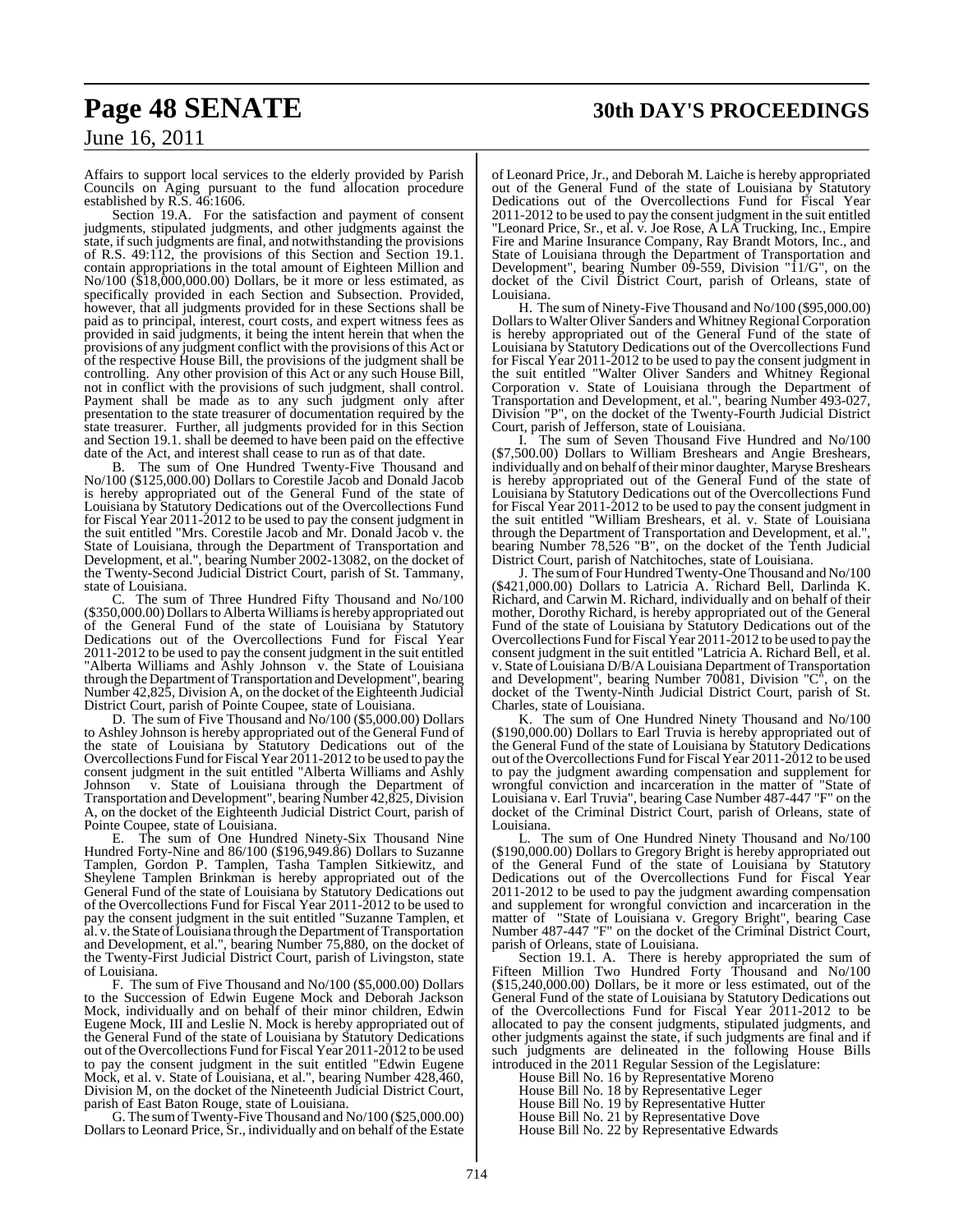## **30th DAY'S PROCEEDINGS Page 49 SENATE**

# June 16, 2011

House Bill No. 23 by Representative Fannin House Bill No. 24 by Representative Greene House Bill No. 26 by Representative Roy House Bill No. 29 by Representative Edwards House Bill No. 40 by Representative Leger House Bill No. 41 by Representative Doerge House Bill No. 43 by Representative Lambert House Bill No. 44 by Representative Fannin House Bill No. 46 by Representative Ritchie House Bill No. 47 by Representative Fannin House Bill No. 50 by Representative Ritchie House Bill No. 54 by Representative Willmott House Bill No. 61 by Representative Johnson House Bill No. 65 by Representative Lambert House Bill No. 66 by Representative Fannin House Bill No. 67 by Representative Cromer House Bill No. 105 by Representative G. Smith House Bill No. 117 by Representative Foil House Bill No. 140 by Representative Brossett House Bill No. 165 by Representative Thierry House Bill No. 180 by Representative Pugh House Bill No. 394 by Representative Robideaux House Bill No. 598 by Representative Champagne House Bill No. 601 by Representative Schroder House Bill No. 605 by Representative Barrow House Bill No. 612 by Representative Greene House Bill No. 617 by Representative Katz

B. The sum of One Hundred Fifty Thousand and No/100 (\$150,000.00) Dollars is hereby appropriated out of the General Fund of the state of Louisiana by Statutory Dedications out of the Overcollections Fund for Fiscal Year 2011-2012 to be used to pay the consent judgment in the suit entitled "Veronica Clark individually and as personal representative of the decedent CaseyClark and of the minor Chase Clark v. State of Louisiana, through the Department of Transportation and Development", bearing Number 15482, on the docket of the Thirty-Fifth Judicial District Court, parish of Grant, state of Louisiana.

C. The sum of Five Thousand and No/100 (\$5,000.00) Dollars is hereby appropriated out of the General Fund of the state of Louisiana by Statutory Dedications out of the Overcollections Fund for Fiscal Year 2011-2012 to be used to pay the consent judgment in the suit entitled "Mark and Michelle Gagnard individually and on behalf of their minor child, Kelsie Gagnard v. Kansas City Southern Railway Company, Chrysler Corporation, Deanna Gaspard and Financial Indemnity Company", bearing Number 2009-3059, Division A, on the docket of the Twelfth Judicial District Court, parish of Avoyelles, state of Louisiana.

D. The sum of Fourteen Thousand and No/100 (\$14,000.00) Dollars is hereby appropriated out of the General Fund of the state of Louisiana by Statutory Dedications out of the Overcollections Fund for Fiscal Year 2011-2012 to be used to pay the consent judgment in the suit entitled "Monica Hillard v. State of Louisiana and the Department of Transportation and Development for the State of Louisiana", bearing Number 583-697 on the docket of the Twenty-Fourth Judicial District Court, parish of Jefferson, state of Louisiana.

E. The sum of Four Hundred Ninety Thousand and No/100 (\$490,000.00) Dollars is hereby appropriated out of the General Fund of the state of Louisiana by Statutory Dedications out of the Overcollections Fund for Fiscal Year 2011-2012 to be used to pay the consent judgment in the suit entitled "Benjamin S. Hunt, et al. v. the State of Louisiana through the Department of Transportation and Development", bearing Number 70402 on the docket of the Twenty-Second Judicial District Court, parish of Washington, state of Louisiana.

F. The sum of Fifty Thousand and No/100 (\$50,000.00) Dollars is hereby appropriated out of the General Fund of the state of Louisiana by Statutory Dedications out of the Overcollections Fund for Fiscal Year 2011-2012 to be used to pay the consent judgment in the suit entitled "David O'Quinn and Wisa O'Quinn, et al. v. State of Louisiana through the Department of Transportation and Development", bearing Number 2003-4817-A on the docket of the Twelfth Judicial District Court, parish of Avoyelles, state of Louisiana.<br>G

The sum of Twenty-Two Thousand Five Hundred and No/100 (\$22,500.00) Dollars is hereby appropriated out of the General Fund of the state of Louisiana by Statutory Dedications out of the Overcollections Fund for Fiscal Year 2011-2012 to be used to pay the consent judgment in the suit entitled "Eric Rachal v. city of Alexandria and the State of Louisiana, through the Department of Transportation and Development", bearing Number 235,246G on the docket of the Ninth Judicial District Court, parish of Rapides, state of Louisiana.

H. The sum of One Hundred Thousand and No/100 (\$100,000.00) Dollarsis hereby appropriated out of the General Fund of the state of Louisiana by Statutory Dedications out of the Overcollections Fund for Fiscal Year 2011-2012 to be used to pay the consent judgment against the Department of Transportation and Development in the suit entitled "Mary Knippers Rivers, individually and on behalf of her minor children, Jessica Christine Knippers and Richard Wesley Knippers v. Dwayne J. Broussard, State Farm Insurance Company, State of Louisiana, through the Department of Transportation and Development, Fireman's Fund Insurance Company, and Progressive Casualty Insurance Company", bearing Number 57,139, on the docket of the Eleventh Judicial District Court, parish of Sabine, state of Louisiana.

I. The sum of Thirty Thousand Five Hundred and No/100 (\$30,500.00) Dollars, to be apportioned as follows: Sixteen Thousand Five Hundred and No/100 (\$16,500.00) Dollars to plaintiff, Peter Thompson; and Fourteen Thousand and No/100 (\$14,000.00) Dollars to plaintiff, Dawn Burrell, is hereby appropriated out of the General Fund of the state of Louisiana by Statutory Dedications out of the Overcollections Fund for Fiscal Year 2011-2012 to be used to pay the consent judgment in the suit entitled "Peter Thompson and Dawn Burrell v. State of Louisiana, Louisiana Department of Transportation and Development and State of Louisiana Office of Risk Management", bearing Number 2004-10820, on the docket of the Thirty-Second Judicial District Court, parish of Terrebonne, state of Louisiana."

### AMENDMENT NO. 428

On page 263, at the beginning of line 14, change "Section 19." to "Section 20."

### AMENDMENT NO. 429

On page 272, at the beginning of line 39, change "Section 20." to "Section 21."

On motion of Senator Michot, the committee amendment was adopted. The amended bill was read by title and referred to the Legislative Bureau.

## **HOUSE BILL NO. 143—**

BY REPRESENTATIVE LORUSSO AN ACT

To amend and reenact R.S. 23:1211, to enact R.S. 29:26.1, and to repeal R.S. 22:941(A)(5), relative to the Louisiana National Guard; to provide for death benefits; to provide for disability benefits; to provide definitions; to provide for eligibility of benefits; to provide for exceptions; to provide for rulemaking; and to provide for related matters.

Reported favorably by the Committee on Finance. The bill was read by title and referred to the Legislative Bureau.

**HOUSE BILL NO. 435—** BY REPRESENTATIVE PEARSON AND SENATOR GAUTREAUX AN ACT

To amend and reenact R.S. 39:54(B), relative to nonrecurring revenue; to provide for allowable uses of nonrecurring revenue; to provide for the payment of unfunded accrued liabilities; to provide for effectiveness; and to provide for related matters.

Reported favorably by the Committee on Finance. The bill was read by title and referred to the Legislative Bureau.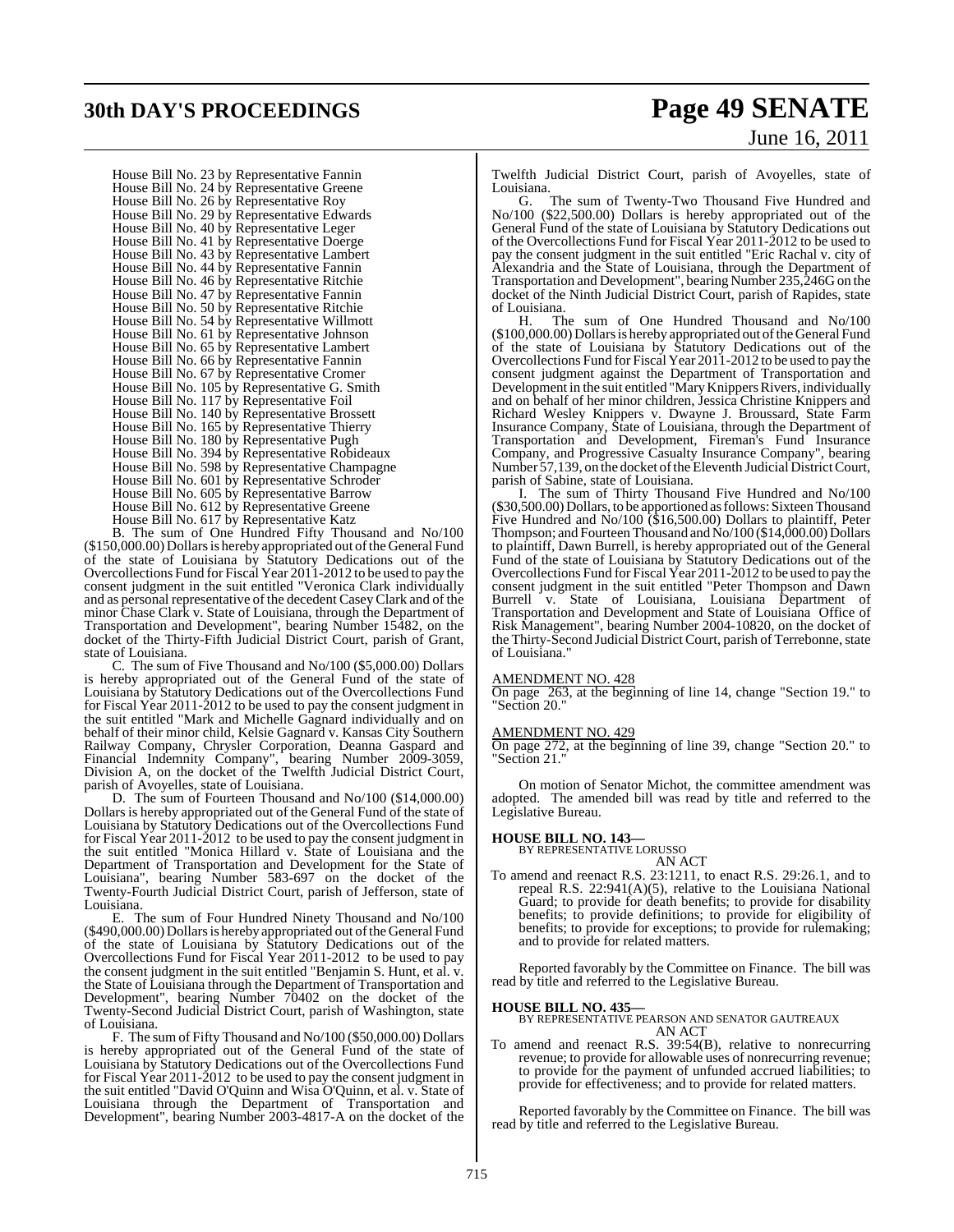## **Page 50 SENATE 30th DAY'S PROCEEDINGS**

## June 16, 2011

## **HOUSE BILL NO. 493—**

BY REPRESENTATIVE LORUSSO AN ACT

To enact R.S. 38:2212.10, relative to the procurement of services; to provide for public entities that are not subject to the State Procurement Code; and to provide for related matters.

Reported with amendments by the Committee on Finance.

## **SENATE COMMITTEE AMENDMENTS**

Amendments proposed by Senate Committee on Finance to Engrossed House Bill No. 493 by Representative Lorusso

## AMENDMENT NO. 1

On page 1, after line 19, insert the following:

"D. Nothing herein shall supercede any provisions of a duly adopted home rule charter which are in conflict with this Section."

On motion of Senator Michot, the committee amendment was adopted. The amended bill was read by title and referred to the Legislative Bureau.

## **HOUSE BILL NO. 526—**

BY REPRESENTATIVES ROBIDEAUX, CARMODY, CARTER, DOERGE, GISCLAIR, GUINN, HARDY, HENDERSON, HENSGENS, PATRICIA SMITH, AND ST. GERMAIN

AN ACT

To enact R.S. 17:3351(A)(5)(b)(iii)(cc), to authorize the Board of Supervisors of Community and Technical Colleges to increase tuition and mandatory fee amounts at institutions under its supervision and management; to provide limitations; to provide applicability; to provide for implementation, including provisions for the uniform imposition of tuition and mandatory fee amounts on a per-credit-hour basis; to provide an effective date; and to provide for related matters.

Reported favorably by the Committee on Finance. The bill was read by title and referred to the Legislative Bureau.

## **HOUSE BILL NO. 573—**

BY REPRESENTATIVES WILLMOTT, ABRAMSON, BALDONE, BILLIOT,<br>CHANEY, GUINN, HARDY, HINES, LABRUZZO, LOPINTO, LORUSSO,<br>GARY SMITH, AND TEMPLET AN ACT

To enact R.S. 39:1595.7, relative to procurement; to provide for a preference for the purchase of items manufactured in the United States; to provide for an effective date; and to provide for related matters.

Reported favorably by the Committee on Finance. The bill was read by title and referred to the Legislative Bureau.

## **Privilege Report of the Legislative Bureau**

June 16, 2011

To the President and Members of the Senate:

I am directed by your Legislative Bureau to submit the following report:

The following bills are approved as to construction and duplication.

**HOUSE BILL NO. 1—** BY REPRESENTATIVE FANNIN

AN ACT Making appropriations for the ordinary expenses of the executive branch of state government, pensions, public schools, public roads, public charities, and state institutions and providing with respect to the expenditure of said appropriations.

Reported without amendments.

## **HOUSE BILL NO. 143—**

BY REPRESENTATIVE LORUSSO AN ACT

To amend and reenact R.S. 23:1211, to enact R.S. 29:26.1, and to repeal R.S. 22:941(A)(5), relative to the Louisiana National Guard; to provide for death benefits; to provide for disability benefits; to provide definitions; to provide for eligibility of benefits; to provide for exceptions; to provide for rulemaking; and to provide for related matters.

Reported without amendments.

## **HOUSE BILL NO. 435—**

BY REPRESENTATIVE PEARSON AND SENATOR GAUTREAUX AN ACT

To amend and reenact R.S. 39:54(B), relative to nonrecurring revenue; to provide for allowable uses of nonrecurring revenue; to provide for the payment of unfunded accrued liabilities; to provide for effectiveness; and to provide for related matters.

Reported without amendments.

## **HOUSE BILL NO. 493—**

BY REPRESENTATIVE LORUSSO AN ACT

To enact R.S. 38:2212.10, relative to the procurement of services; to provide for public entities that are not subject to the State Procurement Code; and to provide for related matters.

Reported without amendments.

- **HOUSE BILL NO. 526—**<br>BY REPRESENTATIVES ROBIDEAUX, CARMODY, CARTER, DOERGE,<br>GISCLAIR, GUINN, HARDY, HENDERSON, HENSGENS, PATRICIA<br>SMITH, AND ST. GERMAIN AN ACT
- To enact R.S. 17:3351(A)(5)(b)(iii)(cc), to authorize the Board of Supervisors of Community and Technical Colleges to increase tuition and mandatory fee amounts at institutions under its supervision and management; to provide limitations; to provide applicability; to provide for implementation, including provisions for the uniform imposition of tuition and mandatory fee amounts on a per-credit-hour basis; to provide an effective date; and to provide for related matters.

Reported without amendments.

## **HOUSE BILL NO. 573—**

BY REPRESENTATIVES WILLMOTT, ABRAMSON, BALDONE, BILLIOT, CHANEY, GUINN, HARDY, HINES, LABRUZZO, LOPINTO, LORUSSO, GARY SMITH, AND TEMPLET

AN ACT To enact R.S. 39:1595.7, relative to procurement; to provide for a preference for the purchase of items manufactured in the United States; to provide for an effective date; and to provide for related matters.

Reported without amendments.

Respectfully submitted, ROB MARIONNEAUX Chairman

## **Adoption of Legislative Bureau Report**

On motion of Senator Marionneaux, the Bills and Joint Resolutions were read by title and passed to a third reading.

## **Rules Suspended**

Senator Murray asked for and obtained a suspension of the rules to advance to: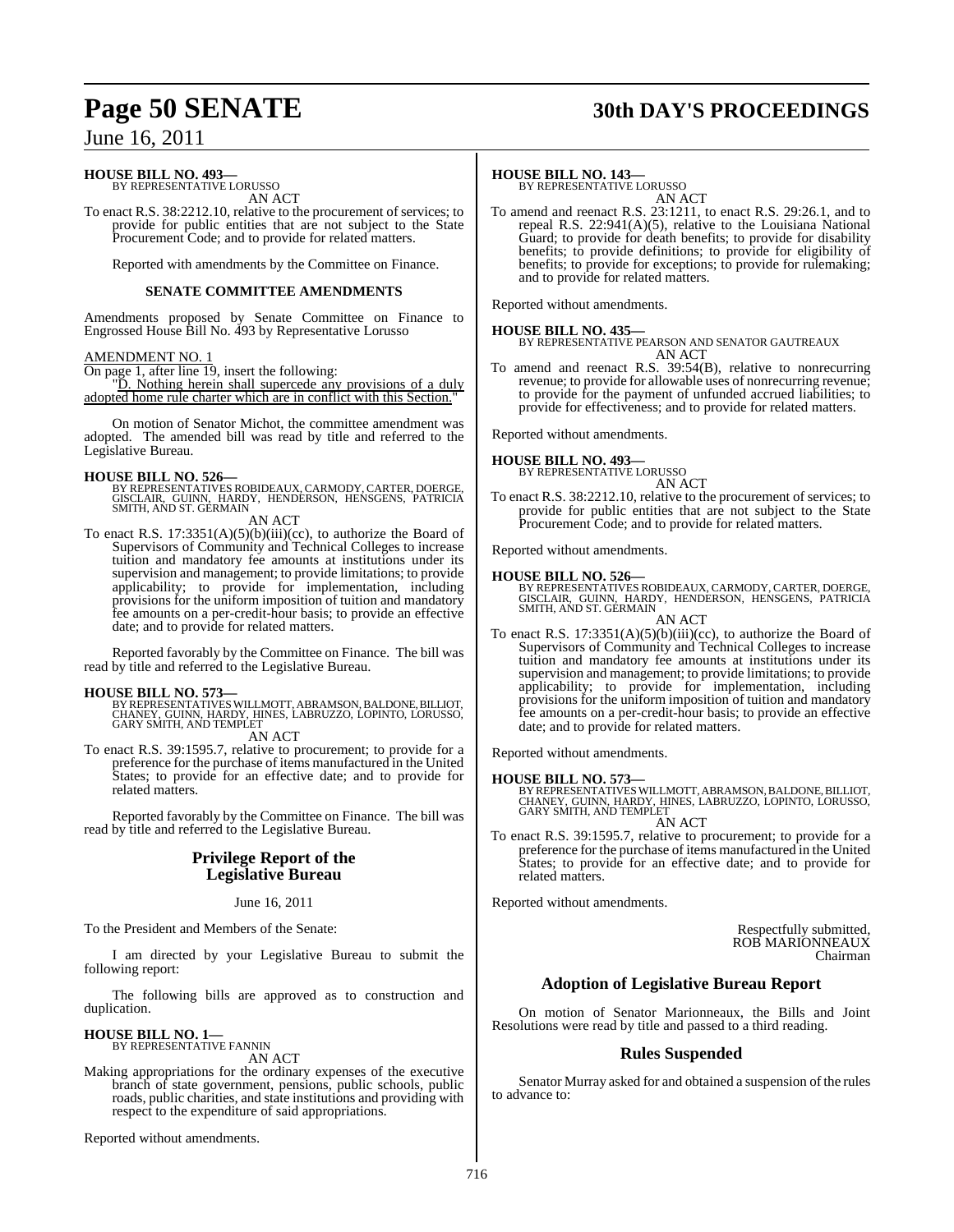## **30th DAY'S PROCEEDINGS Page 51 SENATE**

## **House Bills and Joint Resolutions on Third Reading and Final Passage**

**HOUSE BILL NO. 365—** BY REPRESENTATIVES HOWARD AND DOWNS

AN ACT To amend and reenact R.S.  $38:2212(A)(1)(b)(ii)(aa)$  and (bb) and  $(3)(c)(ii)$  and to enact R.S.  $38:2212(T)$ , relative to the public bid law; to make changes to requirements for the bid form; to specify what prices are utilized for the construction of a building in conjunction with public bid; to require who shall submit other documentation in addition to a bid form and when that documentation shall be submitted; and to provide for related matters.

## **Floor Amendments**

Senator Murray proposed the following amendments.

## **SENATE FLOOR AMENDMENTS**

Amendments proposed by Senator Murray to Reengrossed House Bill No. 365 by Representative Howard

## AMENDMENT NO. 1

Delete Senate Committee Amendments No. 6 and No. 7 proposed by the Senate Committee on Transportation, Highways, and Public Works on June 9, 2011, and adopted by the Senate on June 14, 2011, and insert the following: On page 2, line 11, after "entity" insert the following: "except the Sewerage and Water Board of New Orleans, and all agencies of the City of New Orleans, including, but not limited to the Regional Transit Authority and the New Orleans Aviation Board, who shall require that the other documentation and information referred to above be furnished by the two lowest bidders within three days of the bid opening

#### AMENDMENT NO. 2

Delete Senate Committee Amendments No. 9 and No. 10 proposed by the Senate Committee on Transportation, Highways, and Public Works on June 9, 2011, and adopted by the Senate on June 14, 2011, and insert the following: On page 2, line 23, change "bid total" to "base bid"

## AMENDMENT NO. 3

On page 2, line 25, after the period "." and before "The division" insert the following: "The Sewerage and Water Board of New Orleans, and all agencies of the City of New Orleans, including, but not limited to the Regional Transit Authority and the New Orleans Aviation Board shall require that the other documentation referred to above shall be furnished by the two lowest bidders within three days of the bid opening."

On motion of Senator Murray, the amendments were adopted.

The bill was read by title. Senator Murray moved the final passage of the amended bill.

## **ROLL CALL**

The roll was called with the following result:

Kostelka<br>LaFleur

Michot<br>Mills

## YEAS

| Mr. President |
|---------------|
| Adley         |
| Alario        |
| Appel         |
| Broome        |
| Chabert       |
| Cheek         |
| Claitor       |
| Crowe         |
|               |

Erdey Mount<br>
Heitmeier Murray Heitmeier Murray<br>Jackson Nevers Jackson Never<br>Kostelka Perry Peterson<br>Riser Long Riser<br>
Marionneaux Shaw Marionneaux Shaw<br>Michot Smith Thompson

June 16, 2011

| Donahue<br>Dorsey<br>Total $-33$ | Morrell<br>Morrish<br><b>NAYS</b> | Walsworth<br>Willard-Lewis |
|----------------------------------|-----------------------------------|----------------------------|
| Total $-0$                       | <b>ABSENT</b>                     |                            |
| Amedee<br>Gautreaux              | Guillory<br>Martiny               | McPherson<br>)uinn         |

The Chair declared the amended bill was passed and ordered it returned to the House. Senator Murray moved to reconsider the vote by which the bill was passed and laid the motion on the table.

## **Rules Suspended**

Senator Marionneaux asked for and obtained a suspension of the rules to recommit a bill.

## **HOUSE BILL NO. 3—** BY REPRESENTATIVE GREENE

Total - 6

AN ACT

To enact the Omnibus Bond Authorization Act of 2011, relative to the implementation of a five-year capital improvement program; to provide for the repeal of certain prior bond authorizations; to provide for new bond authorizations; to provide for authorization and sale of such bonds by the State Bond Commission; and to provide for related matters.

Senator Marionneaux moved to recommit the bill from the Committee on Revenue and Fiscal Affairs to the Committee on Finance.

Without objection, so ordered.

## **Message to the Governor**

## **SIGNED SENATE BILLS**

June 16, 2011

To the Honorable Governor of the State of Louisiana:

The President of the Senate and the Speaker of the House of Representatives have signed the following Senate Bills:

## **SENATE BILL NO. 6—** BY SENATOR GAUTREAUX

AN ACT

To enact R.S. 11:887.1, relative to the Teachers' Retirement System of Louisiana; to provide for payment of unfunded accrued liability by an employer that withdraws some or all of its employees from the retirement system; to provide for all other withdrawal liabilities of such employers; to provide for determination of amount of withdrawal liability payment and collection of same; to provide an effective date; and to provide for related matters.

 $\begin{tabular}{lcl} \bf SENATE~BILL NO. 63— \\ \bf BY\textcolor{red}{BEND} & \textcolor{red}{BND} & \textcolor{red}{BND} & \textcolor{red}{BND} & \textcolor{red}{BND} & \textcolor{red}{BND} & \textcolor{red}{BND} & \textcolor{red}{BND} & \textcolor{red}{BND} & \textcolor{red}{BND} & \textcolor{red}{BND} & \textcolor{red}{BND} & \textcolor{red}{BDR} & \textcolor{red}{BRRAMSON}, ARNOLD, AUBERT, BOBBY BADON, BALDONE, BISHOP, BROSSETT, BURRELLA, CARMODY, CONNICK, DOBER, JOKUSSO, M$ 

To amend and reenact Section 3 of Act No. 60 of the 2002 Regular Session of the Legislature of Louisiana, as amended and reenacted by Act No. 12 of the 2004 First Extraordinary Session of the Legislature of Louisiana and Act No. 182 of the 2007 Regular Session of the Legislature of Louisiana, and to enact R.S. 47:6019(C), relative to income and corporation franchise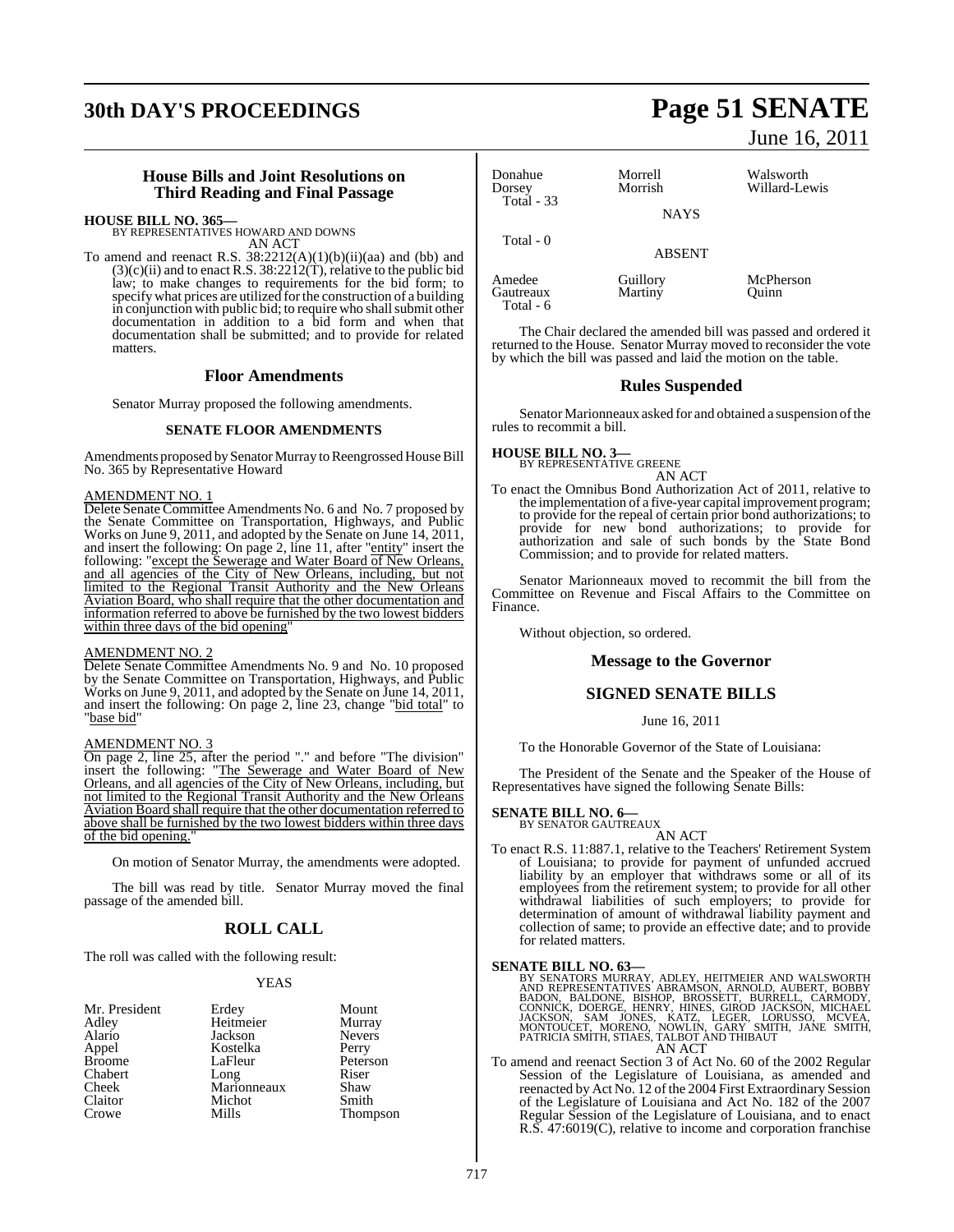## **Page 52 SENATE 30th DAY'S PROCEEDINGS**

## June 16, 2011

tax; to provide with respect to income and corporation franchise tax credits for costs associated with the rehabilitation of historic structures; to provide for certain taxable periods; to provide for an effective date; and to provide for related matters.

**SENATE BILL NO. 72—**<br>BY SENATORS MICHOT, ALARIO, APPEL, CROWE, MARTINY, SMITH<br>AND THOMPSON AND REPRESENTATIVES JANE SMITH AND KATZ AN ACT

To amend and reenact R.S. 51:2461, relative to the Louisiana Quality Jobs Program; to extend the deadline for applications to receive tax credits or rebates; and to provide for related matters.

### **SENATE BILL NO. 159—**

BY SENATOR APPEL AND REPRESENTATIVE LEGER AN ACT

To amend and reenact R.S. 47:6036(G), relative to tax credits; to extend the Ports of Louisiana investor tax credit; to provide for a termination date; to provide for an effective date; and to provide for related matters.

### **SENATE BILL NO. 219—**

BY SENATORS MILLS, MARIONNEAUX AND GUILLORY AN ACT

To enact R.S. 47:337.11.2, relative to exemption from the sales and use taxes of political subdivisions; to create the Acadiana Cultural and Entertainment Special District and authorize certain parishes within the district to provide a certain exemption from their sales and use taxes; and to provide for related matters.

#### **SENATE BILL NO. 87—** BY SENATOR SMITH

AN ACT

To enact R.S. 6:103(B)(17), relative to records of the Office of Financial Institutions; to provide for disclosure of certain information to certain state or federal agencies; and to provide for related matters.

## **SENATE BILL NO. 130—** BY SENATOR DONAHUE

AN ACT

To amend and reenact R.S. 37:1866(A), relative to secondhand dealers; to provide for means of reporting; and to provide for related matters.

## **SENATE BILL NO. 26—** BY SENATOR NEVERS

AN ACT

To enact R.S. 37:1291.1, relative to out-of-state physician orders; to provide for an out-of-state physician to order diagnostic tests under certain conditions; to provide for definitions; and to provide for related matters.

## **SENATE BILL NO. 89—**<br>BY SENATOR THOMPSON

AN ACT

To amend and reenact R.S. 3:3406(A)(2), 3419(D), the introductory paragraph of 3421, and 3423(D)(1), relative to the Agricultural Commodity Dealer and Warehouse Law; to provide relative to powers of the commissioner; to provide relative to records; to transfer the authority of determining the expenses of the Agricultural Commodity Dealers and Warehouse Fund from the commission to the commissioner; and to provide for related matters.

#### **SENATE BILL NO. 93—** BY SENATOR MCPHERSON

AN ACT

To amend and reenactR.S. 37:1026.1 and 1026.6(B)(10) and to enact Part XLII of Chapter 5 of Title 40 of the Louisiana Revised Statutes of 1950, to be comprised of R.S. 40:1300.21 through 1300.22, and to repeal R.S. 37:1026.9, relative to training programs for certified nurse aides; to provide for the medication attendant certification program for certified nurse aides; to

provide for a clinical preceptor nurse aide training program maintained by the Louisiana Community and Technical College System for certified nurse aides; and to provide for related matters.

#### **SENATE BILL NO. 156—** BY SENATOR BROOME

AN ACT

To enact R.S. 40:2022, relative to health care information; to require hospitals to provide certain health care information to certain patients; to provide for the development and dissemination of the health care information by the Department of Health and Hospitals; and to provide for related matters.

## **SENATE BILL NO. 223—**

BY SENATOR MOUNT AN ACT

To amend and reenact R.S. 40:978(A) and (B) and R.S. 46:2622(17) and to enact R.S. 40:978(D), relative to electronic prescribing; to allow for the electronic prescribing of certain controlled dangerous substances; to provide for definition of prescription for the purposes of the Louisiana Medical Assistance Trust Fund; and to provide for related matters.

## **SENATE BILL NO. 2—**<br>BY SENATOR GUILLORY

AN ACT To amend and reenact R.S. 11:2091(B) and (C), relative to the Registrars of Voters Employees' Retirement System; to provide for membership of and election to the board of trustees; to provide for an effective date; and to provide for related matters.

## **SENATE BILL NO. 13—**

BY SENATORS MARIONNEAUX AND WALSWORTH AND<br>REPRESENTATIVES GREENE, BALDONE, CARTER, HENRY,<br>ROBIDEAUXANDTEMPLET AN ACT

To amend and reenact R.S. 47:297.10(A), relative to income tax deductions; to authorize a deduction for the amount of certain tuition and fees paid to certain elementary and secondary schools; and to provide for related matters.

## **SENATE BILL NO. 30—** BY SENATOR WALSWORTH

AN ACT

To enact Subpart O of Part 1 of Chapter 1 of Subtitle II of Title 47 of the Louisiana Revised Statutes of 1950, to be comprised of R.S. 47:120.38, relative to donations of refunds; to provide for such donationsto the Louisiana Bicentennial Commission and Battle of New Orleans Bicentennial Commission; and to provide for related matters.

## **SENATE BILL NO. 44—** BY SENATOR SMITH

AN ACT

To amend and reenact R.S. 2:319, relative to Beauregard Parish; to increase the number of members of the board of commissioners for the Beauregard Parish Airport Board; and to provide for related matters.

## **SENATE BILL NO. 45—** BY SENATOR SMITH

AN ACT

To enact R.S. 46:1053(EE), relative to Hospital Service District Number Two of Beauregard Parish; to increase the membership of the board of commissioners; to provide relative to the terms of office of the members of the board of commissioners; and to provide for related matters.

**SENATE BILL NO. 88—** BY SENATOR SMITH

## AN ACT

To enact R.S. 6:969.18(A)(7), relative to the Louisiana Motor Vehicle Sales Finance Act; to provide for maximum charges allowed for documentation and compliance fees; and to provide for related matters.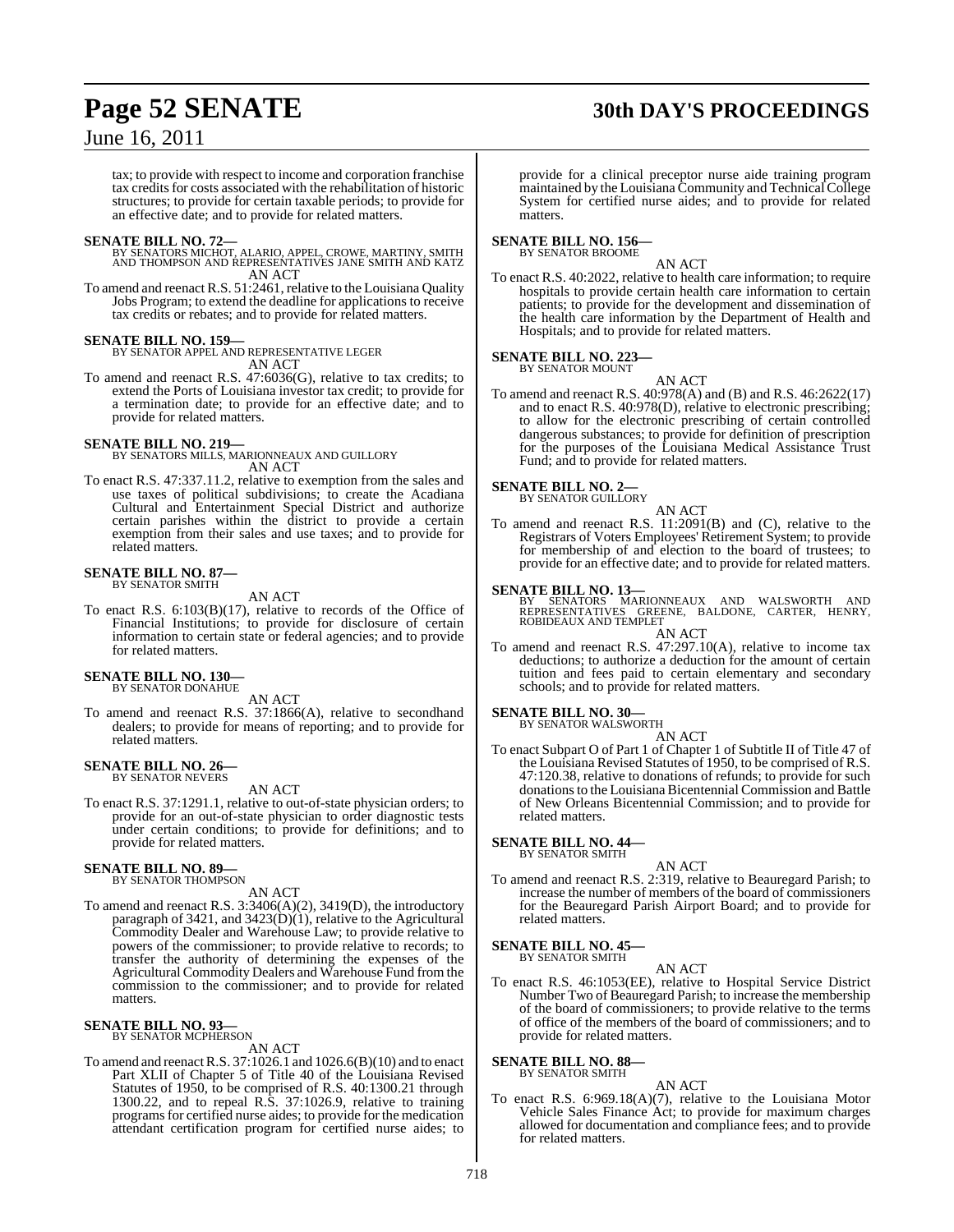## **30th DAY'S PROCEEDINGS Page 53 SENATE**

## June 16, 2011

**SENATE BILL NO. 78—**

BY SENATORS MURRAY, PETERSON AND WILLARD-LEWIS AN ACT

To enact R.S. 40:456.1, relative to the Housing Authority of New Orleans; to provide for the appointment, duties, and powers of its peace officers; and to provide for related matters.

## **SENATE BILL NO. 102—** BY SENATOR LAFLEUR

AN ACT

To enact R.S. 26:93(E) and 290(E), relative to the alcoholic beverage control law; to provide for suspension of permits; to provide for emergency procedure; and to provide for related matters.

**SENATE BILL NO. 160—**<br>BY SENATORS MICHOT, ALARIO, AMEDEE, APPEL, CHABERT, CHEK, DORSEY, ERDEY, GAUTREAUX, GUILLORY, HEITMEIER,<br>LAFLEUR, LONG, MARTINY, MORRISH, MOUNT, MURRAY, NEVERS,<br>QUINN, SHAW, SMITH, THOMPSON AND WILLA

## AN ACT

To amend and reenact Part VIII of Chapter 6 of Title 40 of the Louisiana Revised Statutes of 1950, to be comprised of R.S. 40:1486.1 and 1486.2, relative to monitoring the transportation of offshore oil platform workers; to provide for purpose; to provide for state participation in and promotion of the safe transportation over water of oil and gas workers and others involved in the offshore oil and gas industry; and to provide for related matters.

**SENATE BILL NO. 237—**<br>BY SENATORS WILLARD-LEWIS AND MORRELL AND<br>REPRESENTATIVES ABRAMSON, AUSTIN BADON, BISHOP,<br>BROSSETT, HENDERSON, LEGER, MORENO AND STIAES AN ACT

To enact R.S. 33:9039(4), relative to special taxing districts; to remove sales tax authority for plaza districts; and to provide for related matters.

and they are hereby presented for executive approval.

Respectfully submitted, GLENN A. KOEPP Secretary of the Senate

## **Privilege Report of the Committee on Senate and Governmental Affairs**

## **ENROLLMENTS**

Senator Kostelka, Chairman on behalf of the Committee on Senate and Governmental Affairs, submitted the following report:

## June 16, 2011

To the President and Members of the Senate:

I am directed by your Committee on Senate and Governmental Affairs to submit the following report:

The following Senate Bills have been properly enrolled:

## **SENATE BILL NO. 3—**

BY SENATORS GAUTREAUX, ALARIO, BROOME, CHABERT, CHEEK,<br>DONAHUE, DORSEY, ERDEY, GUILLORY, KOSTELKA, LAFLEUR,<br>LONG, MARIONNEAUX, MICHOT, MILLS, MORRELL, MOUNT,<br>MURRAY, NEVERS, PERRY, QUINN, RISER, SHAW, SMITH,<br>THOMPSON, WALS

MORRIS, NOWLIN, PEARSON, POPE, RICHARDSON, ROBIDEAUX,<br>GARY SMITH, JANE SMITH, ST. GERMAIN, TALBOT, THIERRY,<br>TUCKER,WILLMOTT AND WOOTON AN ACT

To amend and reenact R.S. 11: 2174.2 and 2178(B)(1)(b), (C), and (I)(1), relative to the Sheriffs' Pension and Relief Fund; to provide for changes to the existing defined benefit plan; to provide for calculation of benefits and retirement eligibility requirements for persons whose system membership begins after a certain date; to provide for an effective date; and to provide for related matters.

## **SENATE BILL NO. 19—**

BY SENATOR MCPHERSON

AN ACT To enact R.S. 33:3887.5, relative to Sewerage District No. 1 of Rapides Parish; to authorize an increase in the amount of per diem paid to members of the board of supervisors; and to provide for related matters.

## **SENATE BILL NO. 65—**

BY SENATOR CHEEK

AN ACT To amend and reenact R.S. 40:1300.53(C)(2), relative to nonlicensed persons and licensed ambulance personnel; to provide for an exemption to the prohibition on employing a nonlicensed person or licensed ambulance personnel when such person has been convicted of certain offenses; and to provide for related matters.

## **SENATE BILL NO. 84—** BY SENATOR MORRISH

AN ACT

To amend and reenact R.S.  $22:885(B)$ , relative to cancellation by the insured; to provide for the calculation of any unearned premium to be returned to the insured; to authorize calculating the unearned premium based on a short-rate provision contained in the policy filed with and approved by the commissioner; and to provide for related matters.

**SENATE BILL NO. 129—**

BY SENATORS DONAHUE AND CROWE

- AN ACT
- To amend and reenact Section 2.1(A), (C)(1), and (P) of Act No. 180 of the 1984 Regular Session of the Legislature, as amended by Act No. 562 of the 2003 Regular Session of the Legislature, Act No. 1214 of the 2003 Regular Session of the Legislature, Act No. 682 of the 2004 Regular Session of the Legislature, and Act No. 178 of the 2007 Regular Session of the Legislature, relative to the St. Tammany Parish Hospital District No. 2; to provide for the membership of the board of commissioners; to provide for residency requirements of the board of commissioners; to provide that members of the board of commissioners who are physicians may contract or accept employment with Slidell Memorial Hospital upon expiration of service as a member of the board; to provide for retroactive effect; and to provide for related matters.

#### **SENATE BILL NO. 132—** BY SENATOR ERDEY

AN ACT

To amend and reenact R.S.  $48:261(A)(2)$  and  $756(A)(1)$  and to repeal R.S. 48:756(A)(4), to add application of the latest federal decennial census to determine population relative to contracts for maintenance work and distribution of monies in the Parish Transportation Fund; and to provide for related matters.

**SENATE BILL NO. 153—**<br>BY SENATORS MURRAY, HEITMEIER AND MORRELL AND<br>REPRESENTATIVES ABRAMSON, ARNOLD, AUSTIN BADON, BISHOP,<br>BROSSETT, HENDERSON, LEGER AND MORENO AN ACT

To enact R.S. 38:2212(A)(8), relative to the letting of public contracts by the New Orleans Sewerage and Water Board; to provide for advertisement and letting of lowest responsible bidder; to provide for inclusion of addenda containing pricing information; and to provide for related matters.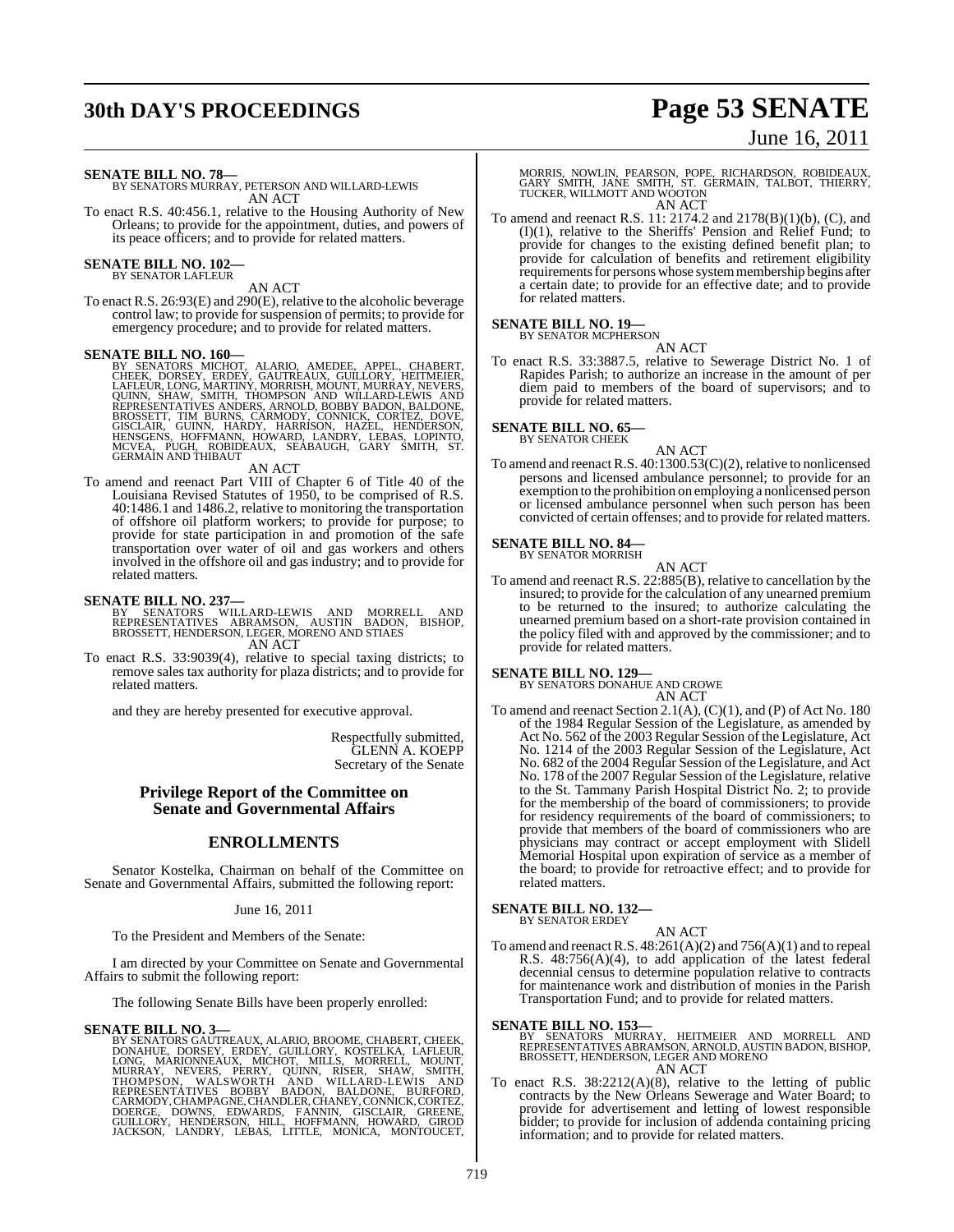## **Page 54 SENATE 30th DAY'S PROCEEDINGS**

## June 16, 2011

#### **SENATE BILL NO. 157—** BY SENATOR AMEDEE

AN ACT

To enact Subpart K of Part VI of Chapter 1 of Title 51 of the Louisiana Revised Statutes of 1950, to be comprised of R.S. 51:300.33, relative to the Lamar-Dixon Expo Center in Ascension Parish; to provide relative to corporate sponsorship and revenue generation; and to provide for related matters.

**SENATE BILL NO. 222—**<br>BY SENATORS MILLS, ADLEY, ERDEY, HEITMEIER, MCPHERSON,<br>MOUNT, SHAW AND THOMPSON AN ACT

To amend and reenact R.S. 17:270(A) and 271(A)(2) and R.S. 32:402.1(A)(1) and (2), 402.2, and 408(A)(1) and (3); and to enact R.S.  $32:402.1(A)(3)(c)$ , relative to requiring driver education courses, training programs, and prelicensing training courses for children and adults to include teaching the economic effects of littering; to name this Act the "Louisiana Increases Tourism Through Environmental Responsibility Act of 2011" or "LITTER Act of 2011"; and to provide for related matters.

**SENATE BILL NO. 22—** BY SENATOR MURRAY AND REPRESENTATIVE WILLMOTT AN ACT

To amend and reenact Code of Civil Procedure Articles 3421,  $3431(A)$ (introductory paragraph) and  $(5)$  and  $(B)$ , 3432(A)(introductory paragraph) and (5) through (8), and 3434(C), to enact Code of Civil Procedure Article 3422.1, and to repeal Code of Civil Procedure Article 3431(D), relative to successions; to provide relative to small successions; to provide certain definitions, terms, procedures, conditions, requirements, and effects; to provide relative to certain immovable property; to provide for conveyance of certain ownership interest in immovable property by a small succession; and to provide for related matters.

#### **SENATE BILL NO. 48—** BY SENATOR LONG

AN ACT

To enact R.S. 36:359(L) and R.S. 38:3097.7 and to repeal Section 4 of Act No. 446 of the 2001 Regular Session of the Legislature and Section 5 of Act No. 49 of the 2003 Regular Session of the Legislature, relative to the Ground Water Management Advisory Task Force; to provide for the membership of the task force; to provide powers, duties, terms and conditions; to provide for the meeting requirements of the task force; and to provide for related matters.

#### **SENATE BILL NO. 55—** BY SENATOR MURRAY

AN ACT

To amend and reenact R.S. 26:85(6), 354(A), 359(A), the introductory paragraph of (B)(1), (c) and (h),  $\widetilde{\mathcal{C}}(2)$  and (3), and (D), relative to distribution of alcoholic beverages; to provide for direct shipment of certain alcoholic beverages to consumers; to provide for the amount of wine which may be shipped directly to consumers; to provide for reporting periods of such shipments; to provide for the time period for payment of taxes for such shipments; and to provide for related matters.

## **SENATE BILL NO. 76—**

BY SENATOR MARTINY AND REPRESENTATIVES LIGI AND NOWLIN AN ACT

To amend and reenact R.S. 38:2211(A)(12) and to enact R.S. 38:2225.5, relative to contracts by public entities; to provide for certain restrictions; to provide for definitions; to provide for an effective date; and to provide for related matters.

## **SENATE BILL NO. 167—** BY SENATOR CHEEK

## AN ACT

To enact R.S. 33:2589.1, relative to the city of Shreveport; to provide for the creation of the position of chief of fire support staff; to provide for the appointment, powers, qualifications, and

responsibilities of such position; and to provide for related matters.

## **SENATE BILL NO. 64—** BY SENATOR CHEEK

AN ACT

To repeal R.S. 40:2120.56, relative to certified nurse aides; to remove certain work requirements which must be satisfied in order to maintain state certification as a certified nurse aide; and to provide for related matters.

## **SENATE BILL NO. 39—** BY SENATORS LAFLEUR AND RISER

AN ACT

To repeal Part III of Chapter 9 of Title 40 of the Louisiana Revised Statutes of 1950, comprised of R.S. 40:1801 through 1804, relative to the purchasing of certain weapons or ammunition; and to provide for related matters.

## **SENATE BILL NO. 27—** BY SENATOR AMEDEE

AN ACT To amend and reenact R.S. 40:1299.96(A)(2)(b)(i) and (C), relative to health care information; to provide for health care records; to provide for the persons who have the right to obtain a patient's medical records; to provide for exceptions; and to provide for related matters.

## **SENATE BILL NO. 202—**

BY SENATOR GUILLORY AN ACT

To amend and reenact R.S. 15:572.1(A) and (F), 572.2, 574.1, and 574.2(D)(4) and to enact R.S. 15:572.1(G) and 574.2(A)(5) and (H), relative to the Board of Pardons and the Board of Parole; to provide relative to the membership of the Board of Pardons; to provide for an ex officio, nonvoting member of the Board of Pardons; to provide relative to the duties and obligations of the Board of Parole; to require training for the members of the Board of Parole; to require annual reporting by the Board of Parole; and to provide for related matters.

#### **SENATE BILL NO. 43—** BY SENATOR DONAHUE

AN ACT

To amend and reenact R.S.  $17:3983(A)(4)(c)$  and (e), relative to charter schools; to allow a chartering authority to alter the time period within which a charter school must begin operation; and to provide for related matters.

#### **SENATE BILL NO. 23—** BY SENATOR MORRISH

AN ACT

To amend and reenact R.S. 34:851.36(B), relative to motorboats and vessels; to provide for boating safety education; to exempt certain individuals from the boating safety education requirement; to provide for an effective date; and to provide for related matters.

#### **SENATE BILL NO. 24—** BY SENATOR ALARIO

AN ACT

To enact R.S. 9:5166, relative to mortgages and vendor's liens; to provide relative to cancellation of mortgage and vendor's lien inscriptions; to create and authorize the use of a uniform cancellation affidavit for cancellation of mortgage and vendor's lien inscriptions; to provide for the contents and effects of such affidavit; to provide relative to liability; to provide certain terms, conditions, procedures, and requirements; and to provide for related matters.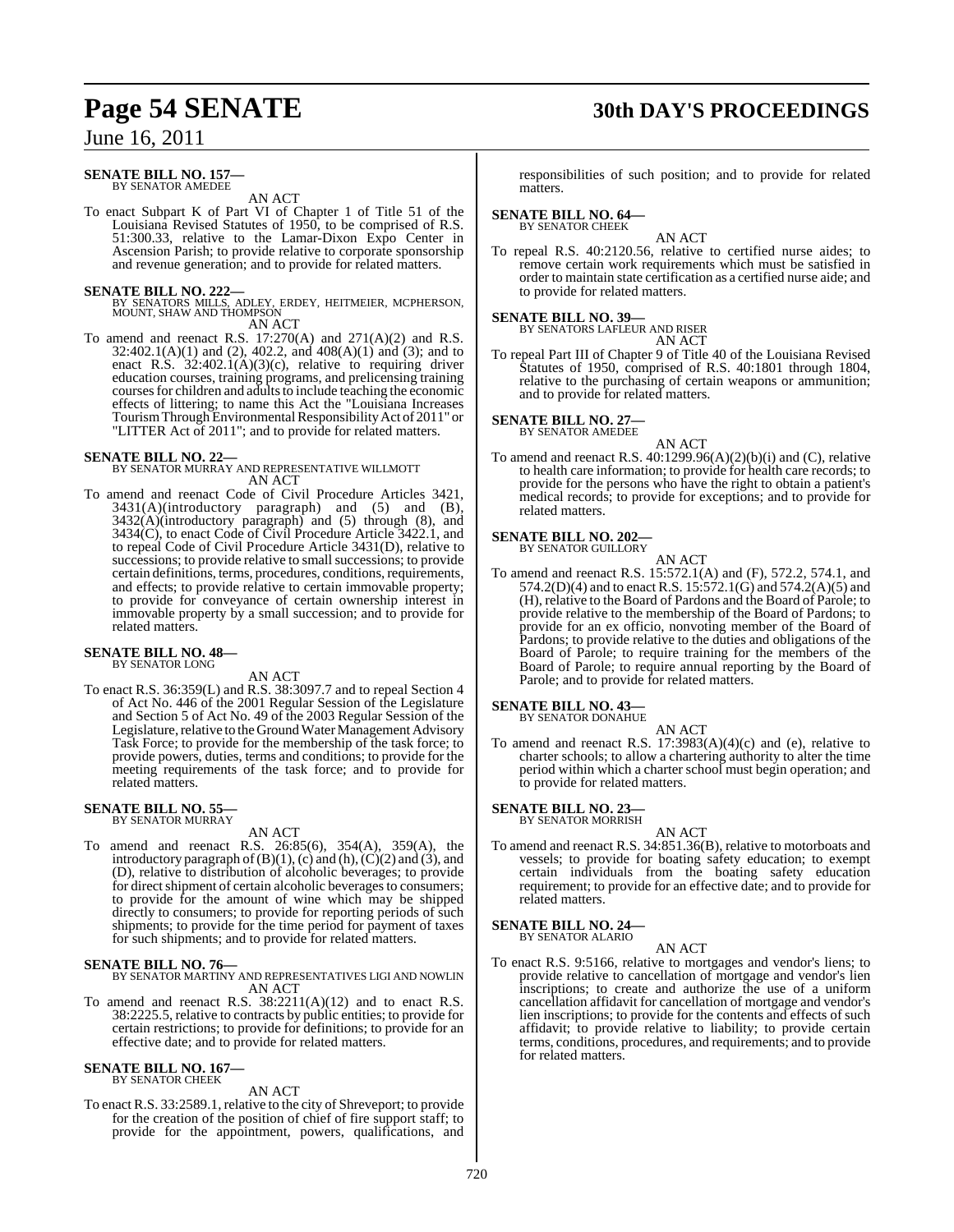## **30th DAY'S PROCEEDINGS Page 55 SENATE**

#### **SENATE BILL NO. 36—** BY SENATOR MORRISH

AN ACT

To amend and reenact R.S. 22:512(1) and 17(b)(vi)(introductory paragraph) and R.S.  $37:212(A)(2)(d)$ , relative to abstracts of title; to provide definitions; to provide relative to title insurance; to provide relative to abstracts of title and title examination and opinions; to provide relative to the practice of law; to provide definitions, terms, procedures, conditions, and requirements; to provide for an effective date; and to provide for related matters.

**SENATE BILL NO. 91—** BY SENATOR LONG AND REPRESENTATIVE NOWLIN AN ACT

To authorize and provide for the transfer of certain local and state property; to authorize the transfer of certain local and state property in Natchitoches Parish and St. Landry Parish; to provide for the property description; to provide for reservation of mineral rights; to provide terms and conditions; and to provide for related matters.

## **SENATE BILL NO. 121—** BY SENATOR RISER

AN ACT

To amend and reenact R.S. 23:1533 and 1552(E), relative to unemployment compensation experience rating records; to provide for an exception for unemployment caused by acts or omissions of third parties; and to provide for related matters.

## **SENATE BILL NO. 154—** BY SENATOR MURRAY

AN ACT

To amend and reenact R.S. 22:1053(A), (B), and (C), relative to health insurance; to provide for coverage of step therapy or fail first protocols; to provide for any health care coverage plan which includes prescription benefits as part of its policy or contract; to provide for the duration of step therapy or fail first protocol when treatment is deemed ineffective; and to provide for related matters.

#### **SENATE BILL NO. 175—** BY SENATOR HEITMEIER

AN ACT

To amend and reenact R.S. 37:1041(C)(2)(e), 1042(B), 1050(B), and 1055, relative to the practice of optometry; to provide for definitions; to provide for the Louisiana State Board of Optometry Examiners; to provide for application requirements; to provide for recording of the certificate of practice; and to provide for related matters.

## **SENATE BILL NO. 180—** BY SENATOR HEITMEIER

AN ACT

To amend and reenact R.S. 15:86.1, relative to unclaimed cash bail bonds being deposited in Plaquemines Parish; to provide relative to the liability for such bonds; to provide for the return to the owner of an unclaimed cash bail bond; and to provide for related matters.

**SENATE BILL NO. 32—** BY SENATORS BROOME, CLAITOR, DONAHUE, MURRAY AND WILLARD-LEWIS

AN ACT

To amend and reenactChildren'sCodeArticles 116(12.1), 675(B)(3), 681, 1511, 1515(B) and 1516(B), and to enact Children's Code Articles 718, 719, 720, 721, 722, 723, 724 and 1514(D), relative to guardianship; to define guardianship; to provide for dispositional alternatives; to provide for the purpose of

# June 16, 2011

guardianship; to provide for the guardian's rights and responsibilities; to provide for a home study report; to provide for certain procedures; to provide for a motion, hearing, and order for guardianship; and to provide for related matters.

> Respectfully submitted, ROBERT W. "BOB" KOSTELKA Chairman

The foregoing Senate Bills were signed by the President of the Senate.

## **Privilege Report of the Committee on Senate and Governmental Affairs**

## **ENROLLMENTS**

Senator Kostelka, Chairman on behalf of the Committee on Senate and Governmental Affairs, submitted the following report:

June 16, 2011

To the President and Members of the Senate:

I am directed by your Committee on Senate and Governmental Affairs to submit the following report:

The following Senate Concurrent Resolutions have been properly enrolled:

#### **SENATE CONCURRENT RESOLUTION NO. 40—** BY SENATOR CHEEK

A CONCURRENT RESOLUTION To urge and request the Department of Health and Hospitals and the Louisiana Ambulance Alliance to work in collaboration through the Emergency Medical Services Professional Working Group to meet certain goals and to report to the Senate and House committees on health and welfare by February 1, 2012.

## **SENATE CONCURRENT RESOLUTION NO. 41—**

BY SENATOR BROOME AND REPRESENTATIVES MICHAEL JACKSON, RICHARD, SIMON AND WILLMOTT A CONCURRENT RESOLUTION

To urge and request the Department of Health and Hospitals to continue its reliance on the Medicaid Purchase Plan (MPP) Advisory Council for program outreach, education, review and guidance.

> Respectfully submitted, ROBERT W. "BOB" KOSTELKA Chairman

The foregoing Senate Concurrent Resolutions were signed by the President of the Senate.

## **ATTENDANCE ROLL CALL**

## PRESENT

Mr. President Gautreaux Morrish<br>
Adley Guillory Mount Adley Guillory Mount Alario Heitmeier Murray Amedee Jackson Nevers Appel Kostelka<br>Broome LaFleur Chabert Cheek Marionneaux Shaw<br>Claitor Martiny Smith Claitor Martiny Smith Donahue Michot Walsworth<br>
Dorsey Mills Willard-Le Dorsey Mills Willard-Lewis

Total - 38

LaFleur Peterson<br>Long Riser McPherson<br>Michot Morrell